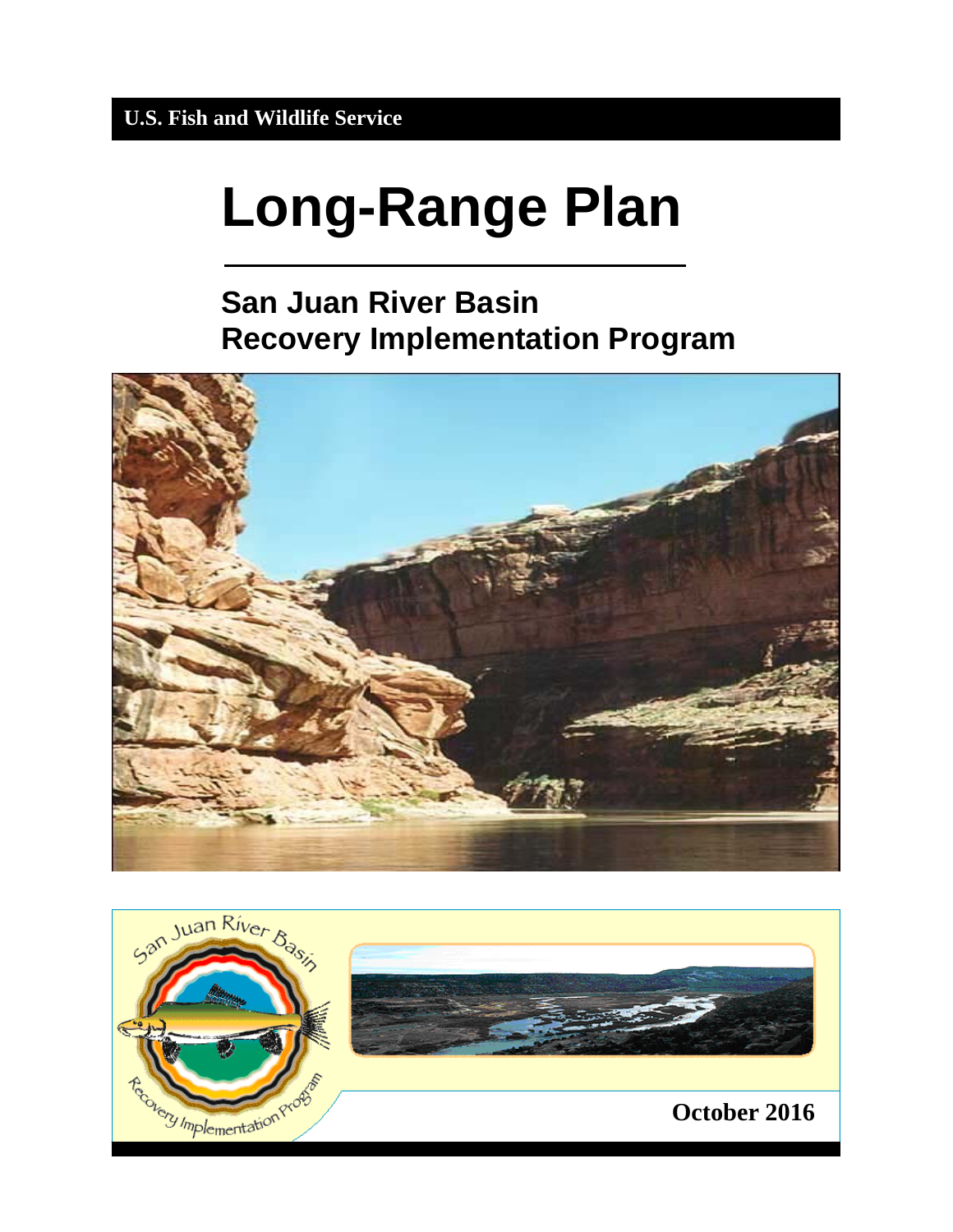# **LONG-RANGE PLAN**

### **San Juan River Basin Recovery Implementation Program**

**October 2016** 

Recommended Citation:

San Juan River Basin Recovery Implementation Program (Program). 2016. Long-range plan. San Juan River Basin Recovery Implementation Program, U.S. Fish and Wildlife Service, Albuquerque, New Mexico.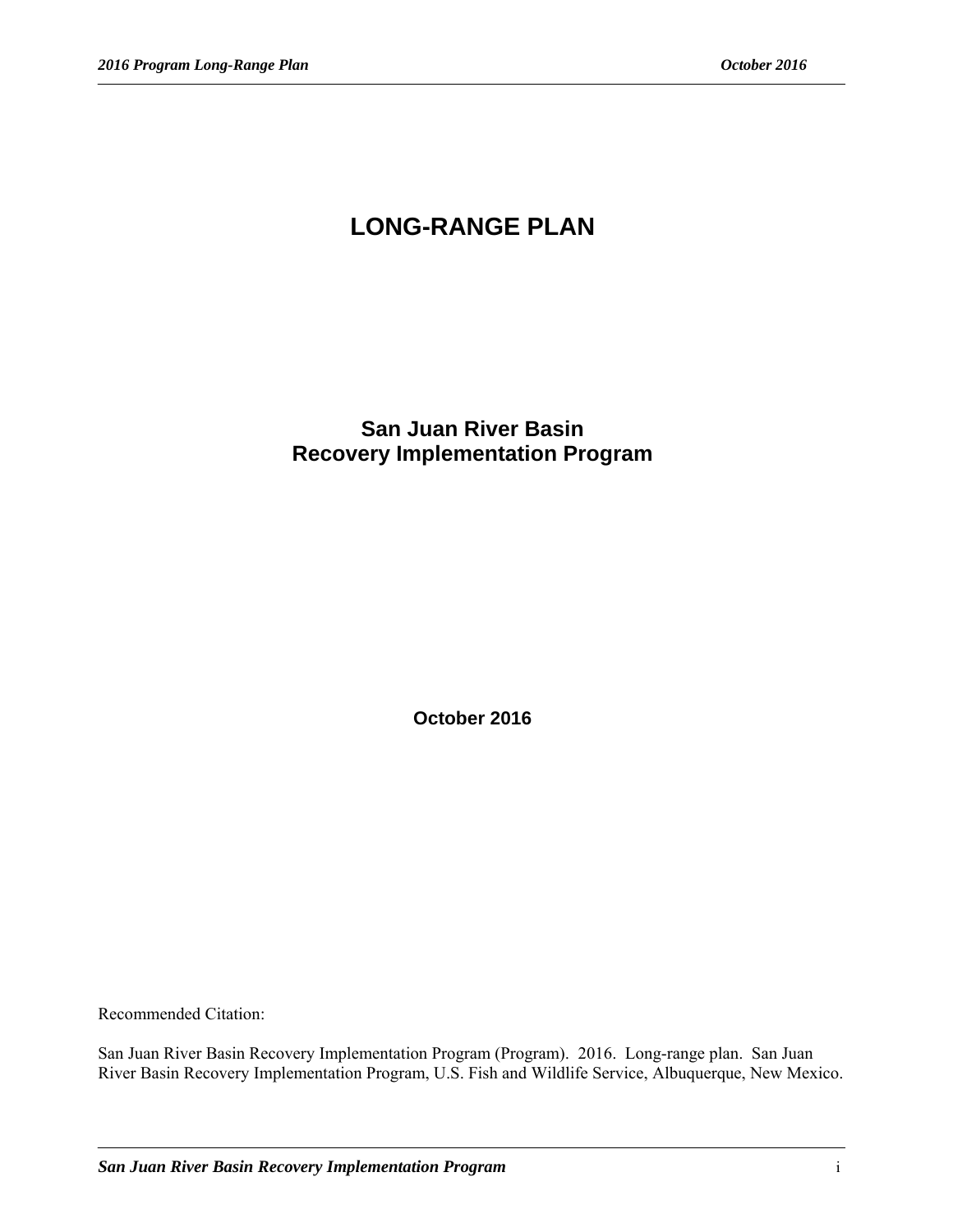# **TABLE OF CONTENTS**

| Element 1. Management and Augmentation of Populations of Colorado Pikeminnow and Razorback Sucker 9              |  |
|------------------------------------------------------------------------------------------------------------------|--|
|                                                                                                                  |  |
|                                                                                                                  |  |
| Element 4. Monitoring and Evaluation of Fish and Habitat in Support of Recovery Actions 16                       |  |
|                                                                                                                  |  |
|                                                                                                                  |  |
|                                                                                                                  |  |
|                                                                                                                  |  |
|                                                                                                                  |  |
|                                                                                                                  |  |
|                                                                                                                  |  |
| APPENDIX A. TASKS, PRIORITIES, RESPONSIBILITIES, DATES, AND DESCRIPTIONS FOR ELEMENTS OF THE LONG-RANGE PLAN  29 |  |
| Table A1. Element 1— Management and Augmentation of Populations of Colorado Pikeminnow and Razorback             |  |
|                                                                                                                  |  |
|                                                                                                                  |  |
| Table A4. Element 4 - Monitoring and Evaluation of Fish and Habitat in Support of Recovery Actions.  46          |  |
|                                                                                                                  |  |
| Table A5. Element 5 - Program Coordination and Assessment of Progress toward Recovery 58                         |  |
|                                                                                                                  |  |
|                                                                                                                  |  |

# **LIST OF TABLES**

# **LIST OF FIGURES**

| Figure 1. Components and relationships of the San Juan River Basin Recovery Implementation Program including the |
|------------------------------------------------------------------------------------------------------------------|
|                                                                                                                  |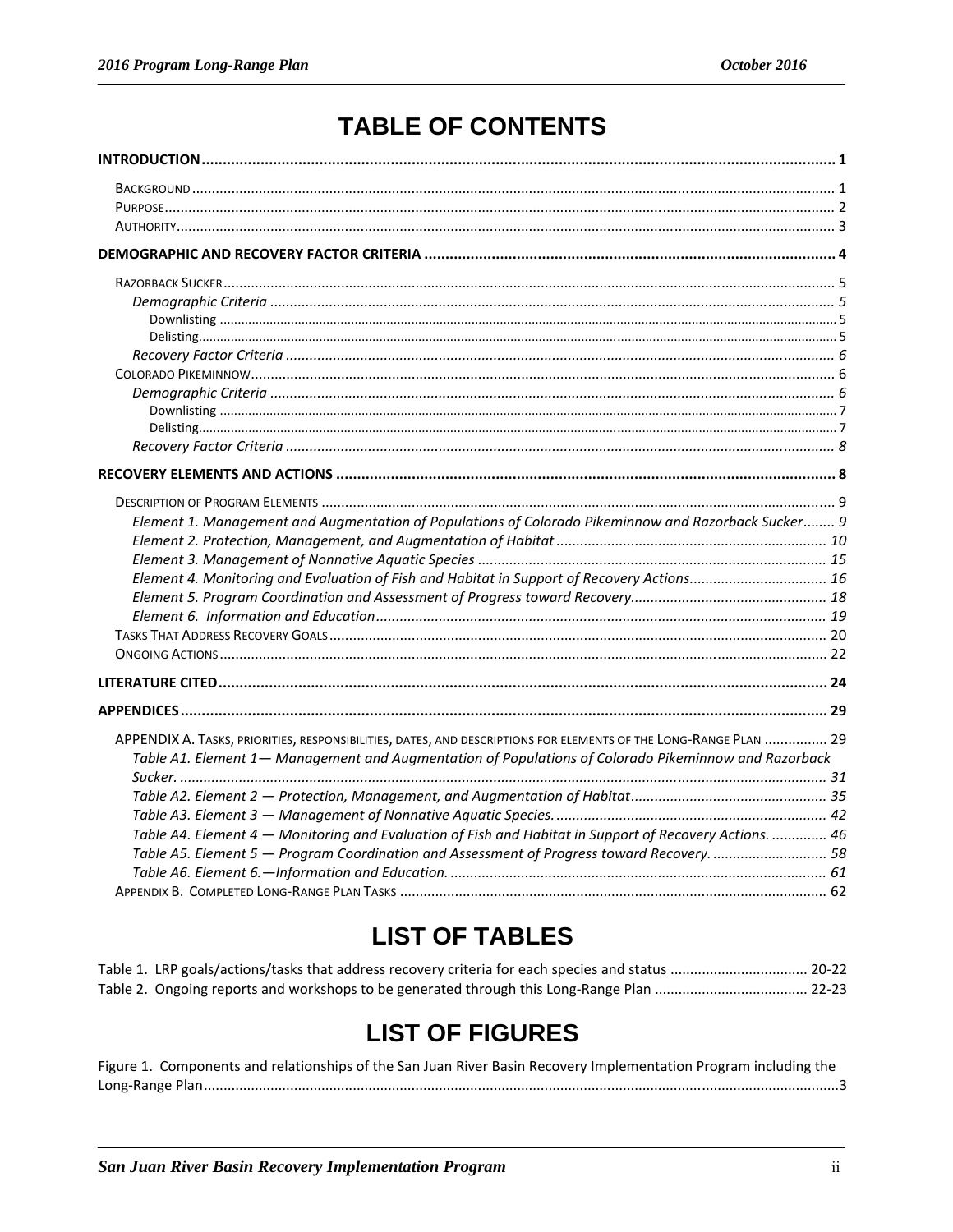## **INTRODUCTION**

## **Background**

The San Juan River Basin Recovery Implementation Program (Program) was initiated in October 1992 to protect and recover populations of two federally-listed endangered fish species in the San Juan River Basin (Basin) while water development proceeds in compliance with all applicable federal, state, and tribal laws. The two listed fish species are the Colorado Pikeminnow (*Ptychocheilus lucius*; formerly known as Colorado Squawfish) and Razorback Sucker (*Xyrauchen texanus*). Activities and actions within the Program serve as the "reasonable and prudent alternative" for projects in the Basin and help to ensure that those projects will not jeopardize the continued existence of the endangered species. It is anticipated that actions taken under the Program will benefit other native fishes in the Basin and prevent them from becoming endangered.

The goals of the Program are:

- 1. To conserve populations of Colorado Pikeminnow and Razorback Sucker in the Basin consistent with the recovery goals established under the Endangered Species Act of 1973, as amended, 16 U.S.C. §§ 1531 *et seq.* (ESA).
- 2. To proceed with water development in the Basin in compliance with federal and state laws, interstate compacts, U.S. Supreme Court decisions, and federal trust responsibilities to the Southern Ute Tribe, Ute Mountain Ute Tribe, Jicarilla Apache Nation, and Navajo Nation.

The Program was initiated with the signing of a Cooperative Agreement in 1992 after the rediscovery and documentation of successful spawning by Colorado Pikeminnow and the continued presence of Razorback Sucker in the San Juan River. Adult and young-of-year (YOY) Colorado Pikeminnow and adult Razorback Sucker were collected during 1987-1989 by biologists gathering detailed fish community data for use in potential Razorback Sucker reintroduction efforts (Platania et al. 1991). This discovery resulted in the reinitiation of Section 7 consultation through the Bureau of Reclamation (Reclamation) for the Animas–La Plata (ALP) Project; and subsequently, the Navajo Indian Irrigation Project (NIIP) underwent Section 7 consultation through the Bureau of Indian Affairs (BIA).

A 7-year research program, conducted during 1991-1997, provided a baseline of information that identified and characterized factors limiting the two endangered species. The research program was incorporated into the Recovery Program when it was formed in 1992. Culmination of the research program in 1997 marked the end of the research phase and the beginning of the implementation and management phase for the Program. In 1991, a Program Document (Document) was developed to provide the framework for Program implementation. The original Document was adopted in 1992 by the Cooperative Agreement signatories. The Document was modified by the Coordination Committee in 2006, 2010, and 2012 (Program 2012a). The Document outlines the Program's purposes, authorities, structure, and operating procedures including funding and budgeting. The Document details the purposes of the Program's committees and defines their composition, authorities, and duties. The Document also includes a description of the process for conducting Section 7 consultations and for reviewing sufficient progress. The Section 7 procedures specifically reference implementation of a long-range plan as the principal means for determination of ESA compliance for water projects in the Basin. The Program operates through committee processes that identify the actions needed to attain the Program goals. The committees include representatives of the signatories to the Cooperative Agreement (extended in 2006 to September 30, 2023), including state and federal agencies and Native American Tribes. Water development and conservation interests are also participants of the Program.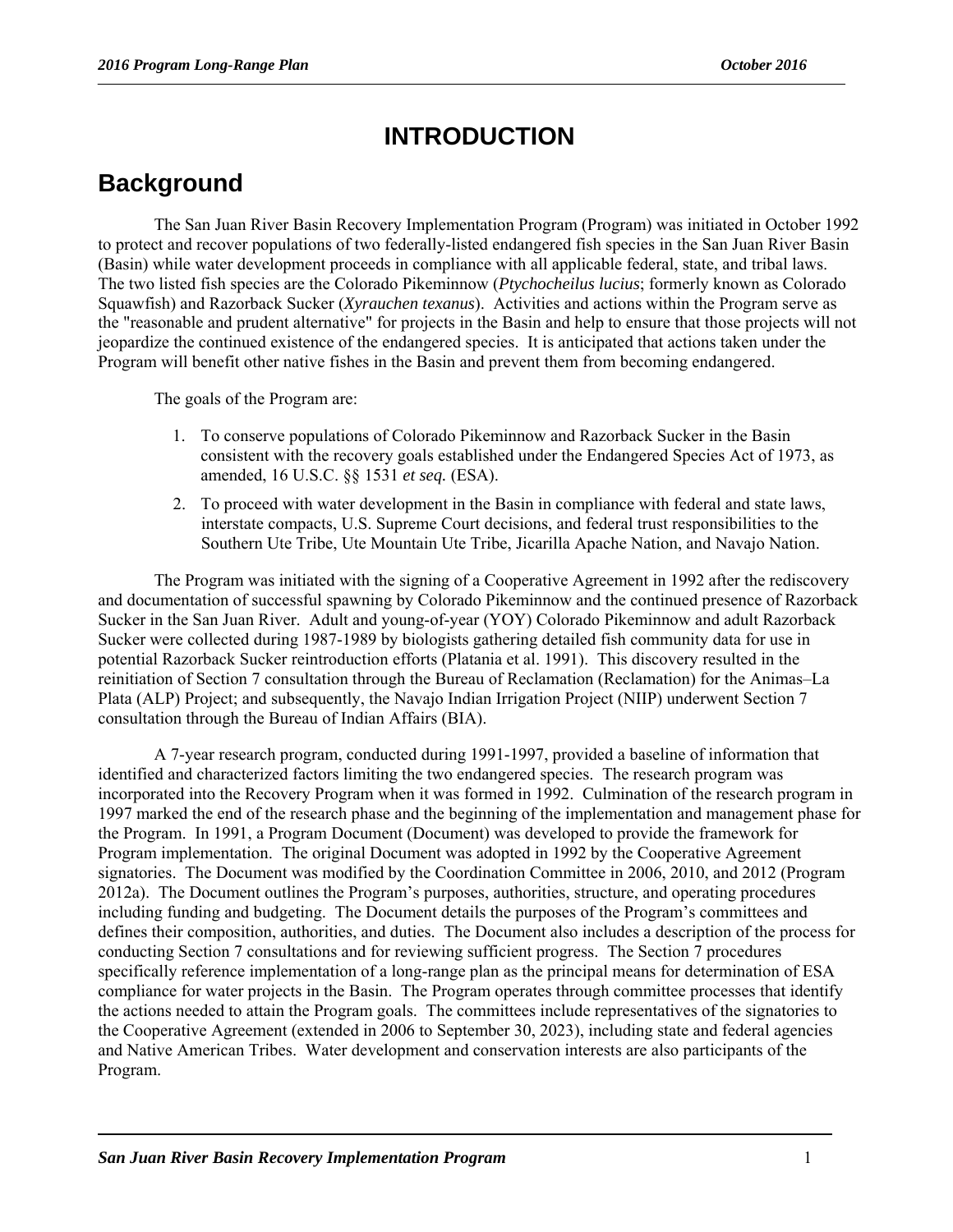## **Purpose**

The purpose of this Long-Range Plan (LRP) is to identify specific actions to be implemented in the Basin that will contribute to recovery of the Colorado Pikeminnow and Razorback Sucker in accordance with species recovery goals (U.S. Fish and Wildlife Service [Service] 2002a, 2002b). Recovery of both protected species will be accomplished within the context of conservation and management of the entire native fish assemblage and in a manner that does not compromise, impair, or diminish persistence of unprotected native fishes. The updated LRP is based on research information from past studies in the Basin and other regions and Program evaluation reports to identify multi-year research, monitoring, and recovery actions necessary to achieve the Program goals.

The first LRP was developed in 1995 by the Biology Committee and was intended primarily to guide the Program through the completion of a 7-year research program to identify and characterize factors limiting the two endangered species. The research phase of the Program was completed in 1997 and the LRP was updated and revised to provide guidance on the implementation and management phase of the Program. This LRP is a culmination of drafts and reports that updated the 1995 plan (Holden 2000; Miller 2006; Service 2010, 2012). New recovery actions identified are based on evaluation and review of the Program's progress, and recovery goals. The LRP is reviewed and updated annually. The relationship of the LRP to the various Program components is shown in Figure 1.

This LRP identifies actions and tasks to be accomplished, provides estimated period for carrying out these tasks and activities consistent with species recovery and appropriate for evaluating Program progress. This LRP identifies and describes the progression and priority of implementing identified recovery actions that are expected to result in recovery and delisting of the Colorado Pikeminnow and Razorback Sucker. Because actions identified in this LRP are linked to recovery goals and plans adopted by the Service (Service 2002a, 2002b), accomplishing the actions and tasks described in this LRP constitutes the milestones toward achieving recovery of the endangered fish species. As long as these actions and tasks are satisfactorily met and demonstrably, contribute toward recovery of the listed fishes, it is the mutual expectation of the participants that the Program serves as the foundation for a reasonable and prudent alternative for Section 7 consultations, but does not preclude the development of reasonable and prudent alternatives independent of the Program.

In order to define and describe specific program activities and projects for upcoming years, the Program develops an Annual Work Plan (AWP). The AWP identifies and describes activities to be conducted by the Program in a given year for conservation of the endangered species. The LRP guides the Program in the development of the AWP and helps link Program activities for continuity and consistency. Approval of the AWP and budgets by the Coordination Committee is based, in part, on consistency and compliance with the LRP and available funds.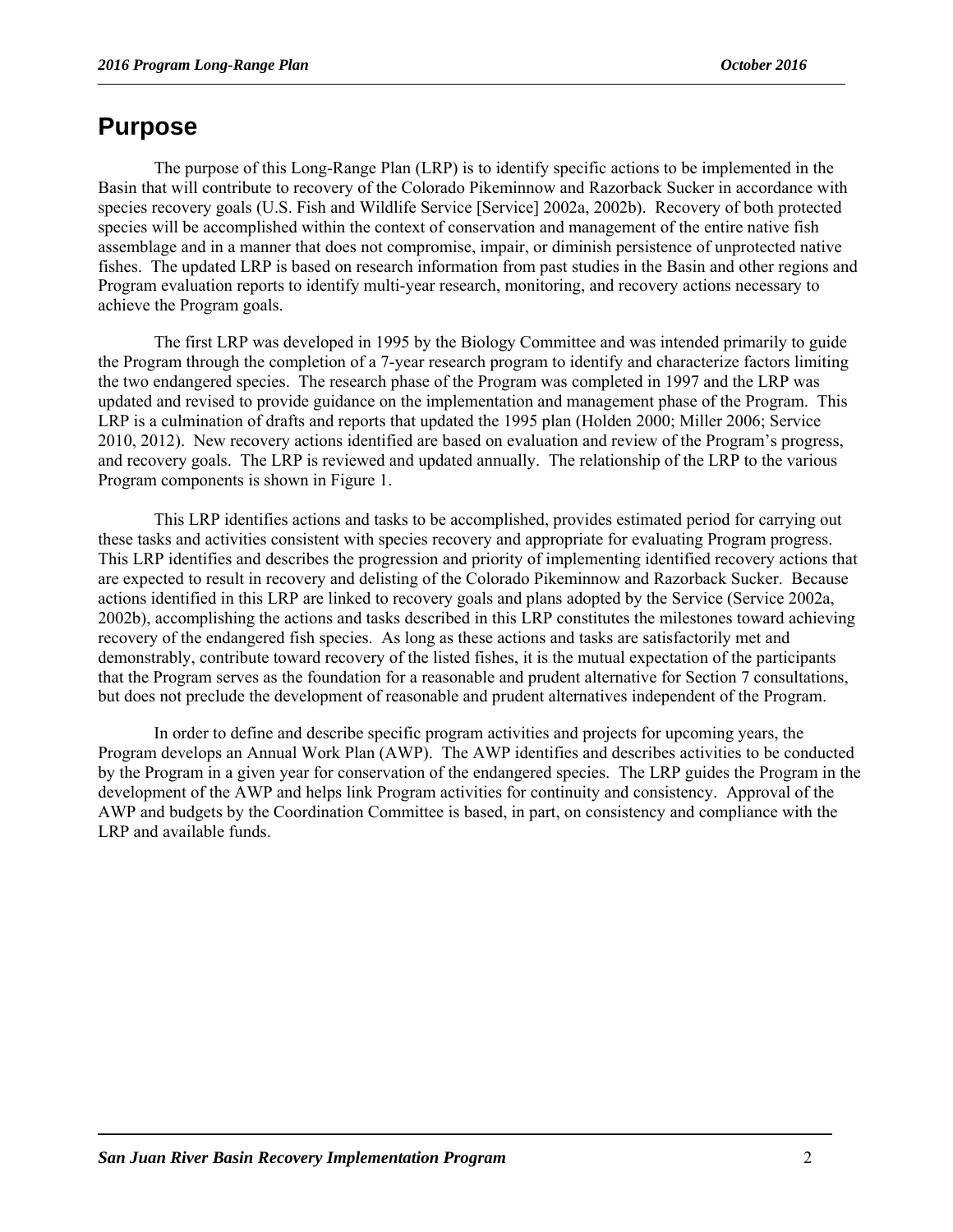

Figure 1. Components and relationships of the San Juan River Basin Recovery Implementation Program including the Long-Range Plan.

# **Authority**

The Program became operational in October 1992 upon execution of a Cooperative Agreement signed by representatives of the Department of the Interior; the States of Colorado and New Mexico, and the Ute Mountain Ute and Southern Ute tribes; and the Jicarilla Apache Nation. The Bureau of Land Management became a participant in the Program in October 1993 as a condition of a Biological Opinion regarding oil and gas development in the Basin, and the Navajo Nation joined the Program in November 1996. In 2006, the 1992 Cooperative Agreement was extended through 2023.

 Funding reliability is critical to the success of the Program to ensure that the Program is conducted on a continuous basis and that high priority recovery elements are funded every year. Prior to 2001, funding of the Program was provided by Reclamation, the BIA, and the Service. On January 24, 2000, Congress enacted Public Law 106-392 that authorized and directed Reclamation to fund this Program and the Upper Colorado River Endangered Fish Recovery Program. Public Law 106-392 authorized the Secretary of the Interior to use Colorado River Storage Project (CRSP) power revenues to fund annual base costs of both programs and to provide a cost-share, to be matched by state cost-shares, towards the costs of implementing capital recovery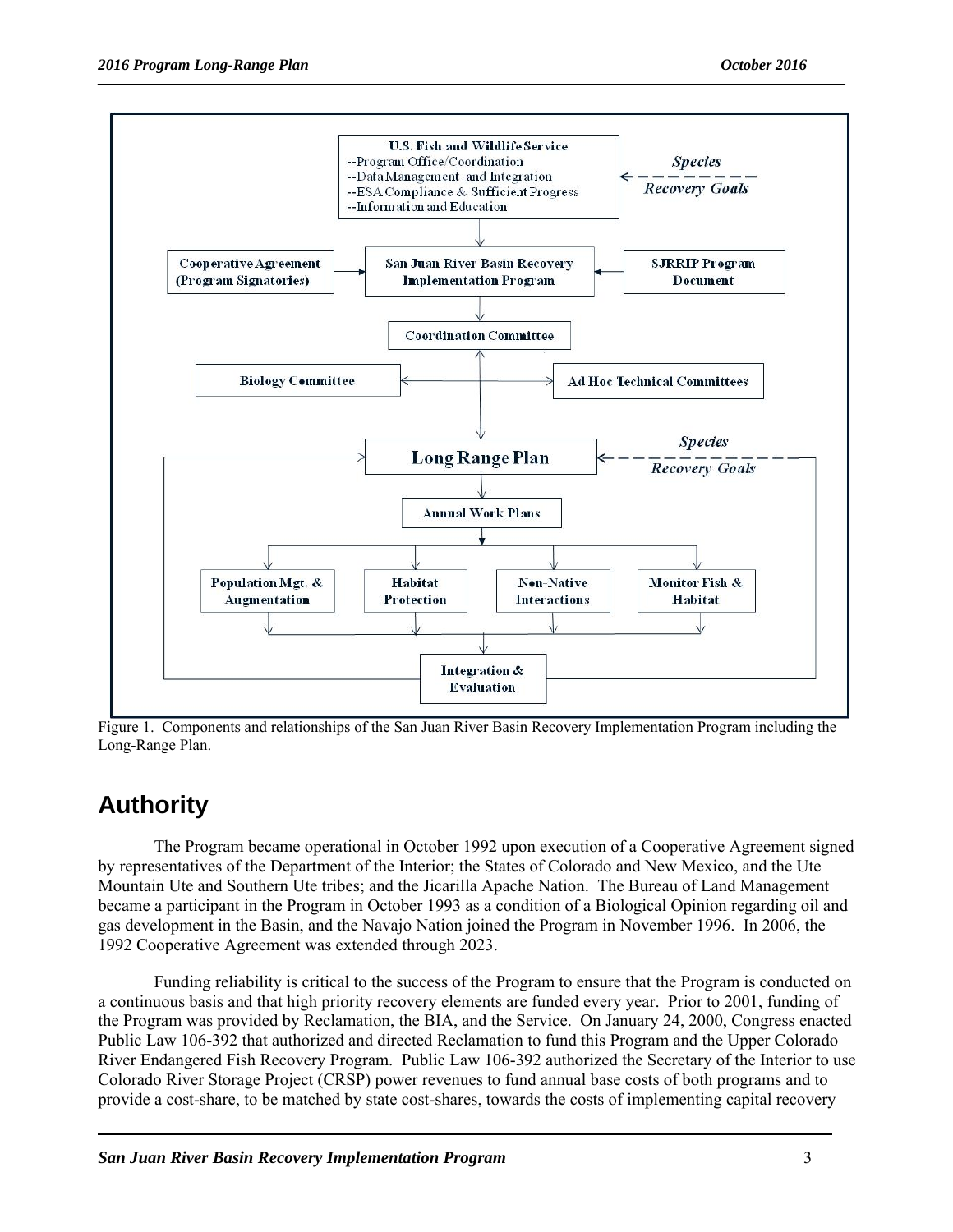projects under both recovery programs. The legislation also authorized federal appropriations to be made to contribute a federal cost-share towards implementation of the capital recovery projects. Public Law 112-270, signed into law on January 14, 2013, extended the authorization to expend CRSP power revenues for base (non-capital) funding for the two programs through 2019. If the availability of power revenues proves insufficient to meet the annual base funding, the Western Area Power Administration and Reclamation will request federal appropriations to meet these needs. In 2016, partners from both programs initiated efforts to extend the authorization to 2023.

# **DEMOGRAPHIC AND RECOVERY FACTOR CRITERIA**

Recovery goals for Colorado Pikeminnow and Razorback Sucker identify demographic and recovery factor criteria needed to achieve recovery of the species in the Colorado River System (Service 2002a, 2002b). The recovery goals provide site-specific management actions; objective, measurable criteria; and estimates of time and costs as guidance for each of the recovery programs. The Upper Colorado River Endangered Fish Recovery Program implements and coordinates these management actions in the Upper Colorado River Basin in Colorado, Utah, and Wyoming, exclusive of the San Juan River Basin. This Program implements and coordinates these management actions in the San Juan River and its tributaries in Colorado, New Mexico, and Utah. The Service is currently in the process of updating the recovery plan for the Colorado Pikeminnow and will revise the recovery goals, as necessary, through that process and incorporate them into the new plan for the species. A draft recovery plan was sent to the Upper Colorado and San Juan Programs for a stakeholder review on December 5, 2014. The Service hosted two half-day webinars for the Recovery Programs in April and May of 2015, to discuss the draft plan and the comments received to date. Program participant were asked to submit written comments after the webinars by June 5, 2015. Based on comments received, the Service agreed to defer completion of an updated recovery plan until a population viability assessment (PVA) for the species was conducted. The PVA is scheduled to be completed by the spring of 2016.

In 2015, the Service implemented a methodology to conduct a species status assessment (SSA) framework to support many regulatory documents including species recovery planning. An SSA is intended to be a science document assessing species viability and does not determine policy or legal recommendations. The SSA methodology and framework will be used to summarize the status of Razorback Sucker, which will determine if a change in the status of the species is warranted by the Service. Completion of the SSA for the Razorback Sucker is expected to be completed end of the calendar year of 2016.

Demographic criteria and recovery factor criteria for the San Juan River Basin identified in the current recovery goals are summarized below. The demographic criteria identify the number of populations, numbers of individuals in each population, and the recruitment rates necessary for downlisting and delisting each species. The recovery factor criteria identify actions that should be taken to minimize or remove threats to each of the endangered fish species as identified for each of the five listing factors in Section 4(a)(1) of the ESA. As described in the species recovery goals, implementation of actions and achievement of criteria for downlisting and delisting of the Colorado Pikeminnow and Razorback Sucker are the responsibility of each of the conservation programs in charge of management of these species for their region of the Colorado River System. Hence, achievement of demographic and listing factor criteria in the San Juan River Basin is the responsibility of this Program. The demographic criteria and recovery factor criteria for each of the two endangered fish species are provided in this LRP to help identify specific actions and tasks that are considered necessary for downlisting and delisting these species.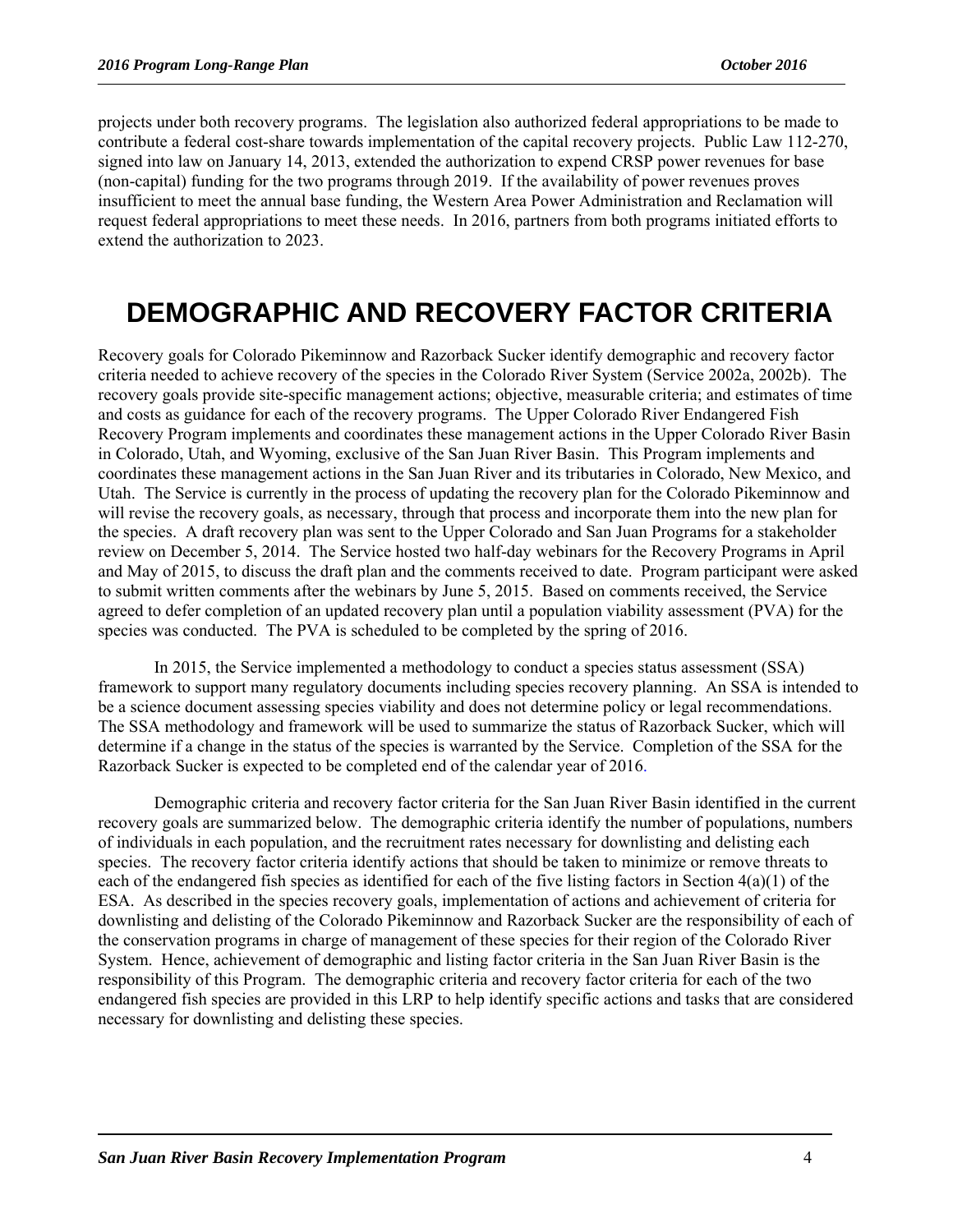## **Razorback Sucker**

#### *Demographic Criteria*

Objective, measurable criteria for recovery of Razorback Sucker in the Colorado River Basin were developed for each of two recovery units, the Upper Basin and the Lower Basin<sup>1</sup> (Service 2002b). Recovery of the species is considered necessary in both the upper and lower basins. In order for the species to be considered for downlisting, each population must consist of fish that are recruiting into the adult population in the wild. When recruitment in the wild occurs, hatchery fish can be included in recovery demographic criteria and count towards recovery. Without viable wild populations, self-sustaining populations need to be established through augmentation with hatchery-produced fish. Once each self-sustaining population is established, the downlist monitoring period is five years and the delist period is an additional three years.

#### *Downlisting*

Downlisting can occur if, over a five-year period:

- 1. genetically and demographically viable, self-sustaining populations are maintained in the Green River subbasin and EITHER in the Upper Colorado River subbasin or the San Juan River subbasin such that: (a) the trend in adult (age 4+;>400 millimeter (mm) Total Length (TL)) point estimates for each of the two populations does not decline significantly; (b) the mean estimated recruitment of age-3 (300-399 mm TL) naturally produced fish equals or exceeds mean annual adult mortality for each of the two populations; and (c) each point estimate for each of the two populations exceeds 5,800 adults (5,800 is the estimated minimum viable population [MVP] needed to ensure long-term genetic and demographic viability);
- 2. a genetic refuge is maintained in Lake Mojave in the lower basin recovery unit;
- 3. two genetically and demographically viable, self-sustaining populations are maintained in the lower basin recovery unit (e.g., Colorado River mainstream and/or tributaries) such that: (a) the trend in adult point estimates for each population does not decline significantly; (b) mean estimated recruitment of age-3 naturally produced fish equals or exceeds mean annual adult mortality for each population; and (c) each point estimate for each population exceeds 5,800 adults; and,
- 4. certain site-specific management tasks to minimize or remove threats have been identified, developed and implemented.

#### *Delisting*

l

Delisting can occur if, over a three-year period beyond downlisting:

1. genetically and demographically viable, self-sustaining populations are maintained in the Green River subbasin and **EITHER** in the Upper Colorado River subbasin or the San Juan River subbasin such that: (a) the trend in adult point estimates for each of the two populations does not decline significantly; (b) mean estimated recruitment of age-3 naturally produced fish equals or exceeds mean

<sup>&</sup>lt;sup>1</sup> The Upper Basin includes the Green River, Upper Colorado River, and San Juan River subbasins, and the Lower Basin includes the Colorado River mainstem and its tributaries from Glen Canyon Dam downstream to the southerly International Boundary with Mexico.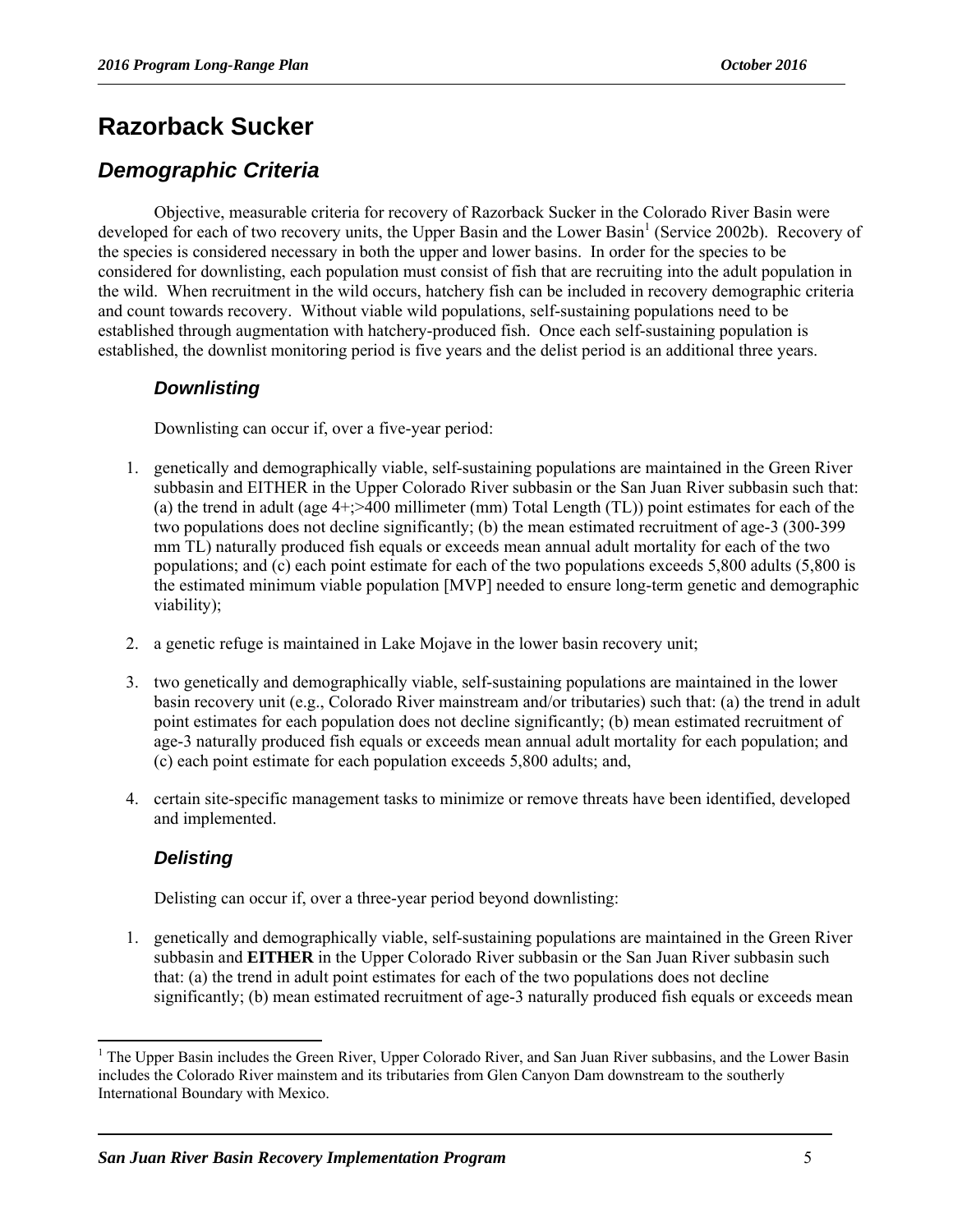annual adult mortality for each of the two populations; and (c) each point estimate for each of the two populations exceeds 5,800 adults;

- 2. a genetic refuge is maintained in Lake Mojave;
- 3. two genetically and demographically viable, self-sustaining populations are maintained in the lower basin recovery unit such that: (a) the trend in adult point estimates for each population does not decline significantly; (b) mean estimated recruitment of age-3 naturally produced fish equals or exceeds mean annual adult mortality for each population; and (c) each point estimate for each population exceeds 5,800 adults; and,
- 4. certain site-specific management tasks to minimize or remove threats have been finalized and implemented, and necessary levels of protection are attained.

#### *Recovery Factor Criteria*

Recovery factor criteria in the recovery goals describe site-specific management actions necessary to minimize or remove threats to the species and support wild self-sustaining populations. This LRP incorporates these actions to ensure that this Program is carrying out activities consistent with species recovery. Actions 2 and 5 do not apply to the San Juan River, but are included to show the full scale of actions necessary to address threats to the Razorback Sucker. The following actions are quoted from the Razorback Sucker recovery goals (Service 2002b):

- 1. Reestablish populations with hatchery-produced fish.
- 2. Identify and maintain genetic variability of Razorback Sucker in Lake Mohave.
- 3. Provide and legally protect habitat (including flow regimes necessary to restore and maintain required environmental conditions) necessary to provide adequate habitat and sufficient range for all life stages to support recovered populations.
- 4. Provide passage over barriers within occupied habitat to allow unimpeded movement and, potentially, range expansion.
- 5. Investigate options for providing appropriate water temperatures in the Gunnison River.
- 6. Minimize entrainment of subadults and adults at diversion/out-take structures.
- 7. Ensure adequate protection from overutilization.
- 8. Ensure adequate protection from diseases and parasites.
- 9. Regulate nonnative fish releases and escapement into the main river, floodplain, and tributaries.
- 10. Control problematic nonnative fishes as needed.
- 11. Minimize the risk of hazardous-materials spills in critical habitat.
- 12. Remediate water-quality problems.
- 13. Minimize the threat of hybridization with White Sucker.
- 14. Provide for the long-term management and protection of populations and their habitats beyond delisting (i.e., conservation plans).

## **Colorado Pikeminnow**

#### *Demographic Criteria*

Objective, measurable criteria for recovery of Colorado Pikeminnow in the Colorado River Basin were developed for the Upper Colorado River Basin (Service 2002a). Recovery of the species is considered necessary only in the Upper Basin because of the status of the populations and because information on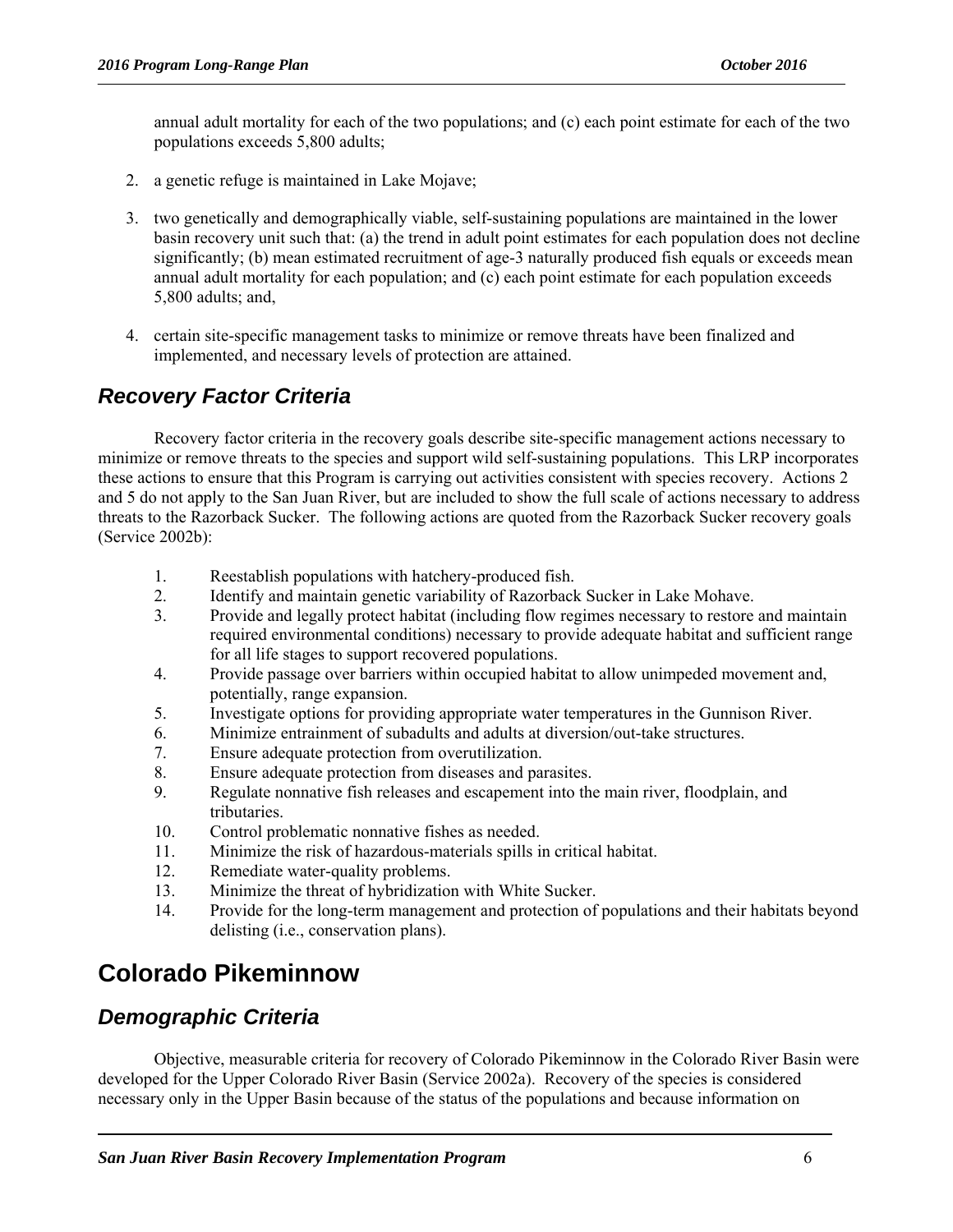Colorado Pikeminnow biology support application of the metapopulation concept to extant populations. The need for self-sustaining populations in the Lower Basin and associated site-specific management actions and tasks necessary to minimize or remove threats will be reevaluated during the recovery plan update and status reviews of the species.

#### *Downlisting*

Downlisting can occur if, over a five-year period, the Upper Basin metapopulation is maintained such that:

- 1. a genetically and demographically viable, self-sustaining population is maintained in the Green River subbasin such that: (a) the trends in separate adult (age  $7+$ ;  $>450$  mm TL) point estimates for the middle Green River and the lower Green River do not decline significantly; (b) the mean estimated recruitment of age-6 (400-449 mm TL) naturally produced fish equals or exceeds mean annual adult mortality for the Green River subbasin; and (c) each population point estimate for the Green River subbasin exceeds 2,600 adults (2,600 is the estimated MVP needed to ensure long-term genetic and demographic viability);
- 2. a self-sustaining population of at least 700 adults (number based on inferences about carrying capacity) is maintained in the Upper Colorado River subbasin such that: (a) the trend in adult point estimates does not decline significantly; and (b) the mean estimated recruitment of age-6 naturally produced fish equals or exceeds mean annual adult mortality;
- 3. a target number of 1,000 age-5+ fish (>300 mm TL; number based on estimated survival of stocked fish and inferences about carrying capacity) is established through augmentation and/or natural reproduction in the San Juan River subbasin; and,
- 4. certain site-specific management tasks to minimize or remove threats have been identified, developed and implemented.

#### *Delisting*

Delisting can occur if, over a seven-year period beyond downlisting, the upper basin metapopulation is maintained such that:

- 1. a genetically and demographically viable, self-sustaining population is maintained in the Green River subbasin such that: (a) the trends in separate adult point estimates for the middle Green River and the lower Green River do not decline significantly; (b) the mean estimated recruitment of age-6 naturally produced fish equals or exceeds mean annual adult mortality for the Green River subbasin; and (c) each population point estimate for the Green River subbasin exceeds 2,600 adults;
- 2. either the Upper Colorado River subbasin self-sustaining population exceeds 1,000 adults **OR** the Upper Colorado River subbasin self-sustaining population exceeds 700 adults and San Juan River subbasin population is self-sustaining and exceeds 800 adults (numbers based on inferences about carrying capacity) such that for each population: (a) the trend in adult point estimates does not decline significantly; and (b) the mean estimated recruitment of age-6 naturally produced fish equals or exceeds mean annual adult mortality; and,
- 3. certain site-specific management tasks to minimize or remove threats have been finalized and implemented, and necessary levels of protection are attained.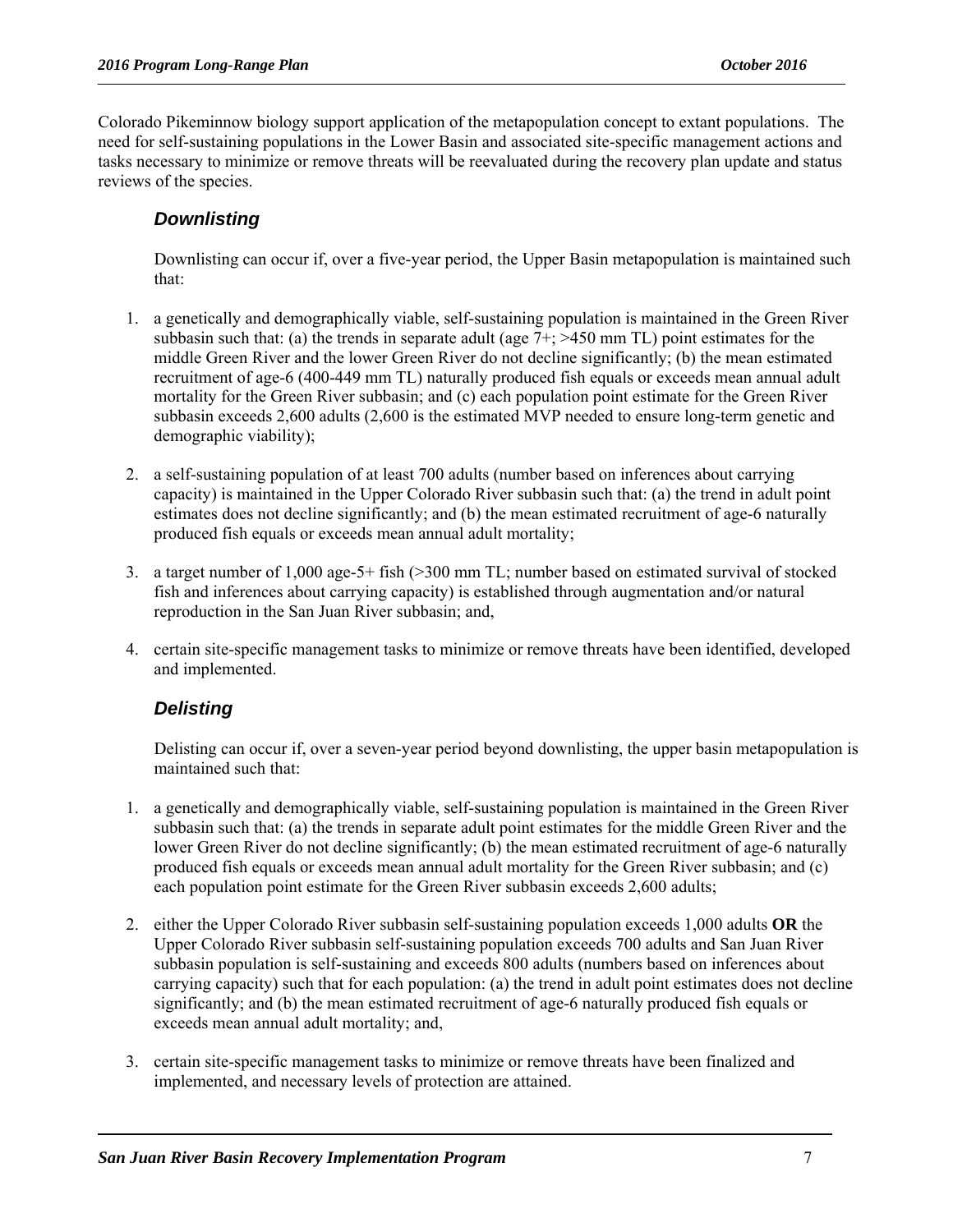#### *Recovery Factor Criteria*

Recovery factor criteria in the recovery goals describe site-specific management actions necessary to minimize or remove threats to the species and support wild self-sustaining populations. This LRP incorporates these actions to ensure that the Program is carrying out activities consistent with species recovery. Action 3 does not apply to the San Juan River subbasin, but is included to show the full scale of actions necessary to address threats to the Colorado Pikeminnow. The following actions are quoted from the recovery goals for the Colorado Pikeminnow (Service 2002a):

- 1. Provide and legally protect habitat (including flow regimes necessary to restore and maintain required environmental conditions) necessary to provide adequate habitat and sufficient range for all life stages to support recovered populations.
- 2. Provide passage over barriers within occupied habitat to allow adequate movement and, potentially, range expansion.
- 3. Investigate options for providing appropriate water temperatures in the Gunnison River.
- 4. Minimize entrainment of subadults and adults in diversion canals.
- 5. Ensure adequate protection from overutilization.
- 6. Ensure adequate protection from diseases and parasites.
- 7. Regulate nonnative fish releases and escapement into the main river, floodplain, and tributaries.
- 8. Control problematic nonnative fishes as needed.
- 9. Minimize the risk of hazardous-materials spills in critical habitat.
- 10. Remediate water-quality problems.
- 11. Provide for the long-term management and protection of populations and their habitats beyond delisting (i.e., conservation plans).

# **RECOVERY ELEMENTS AND ACTIONS**

This LRP consists of the following six Program elements:

- 1. Management and Augmentation of Populations of Colorado Pikeminnow and Razorback Sucker.
- 2. Protection, Management, and Augmentation of Habitat.
- 3. Management of Nonnative Aquatic Species.
- 4. Monitoring and Evaluation of Fish and Habitat in Support of Recovery Actions.
- 5. Program Coordination and Assessment of Progress toward Recovery.
- 6. Information and Education

This LRP identifies activities believed necessary to recover the Colorado Pikeminnow and Razorback Sucker in the San Juan River Basin. The LRP describes what actions will be implemented, who will implement them, when they will be implemented, and why. Details of how actions and tasks will be carried out are left to supporting documents and plans, such as genetics management plans, augmentation plans, monitoring plans, and AWPs. This LRP functions under the principles of adaptive management where annual updates and periodic revisions are necessary to ensure use of the best available scientific information in modifying or eliminating existing activities and formulating future Program activities.

The LRP is intended to facilitate evaluation of the Program's progress toward species recovery and development of sufficient progress reports for ESA Section 7 compliance. Furthermore, this LRP is designed to facilitate tracking of projects and associated budgets to assist the Program Coordinator and Reclamation's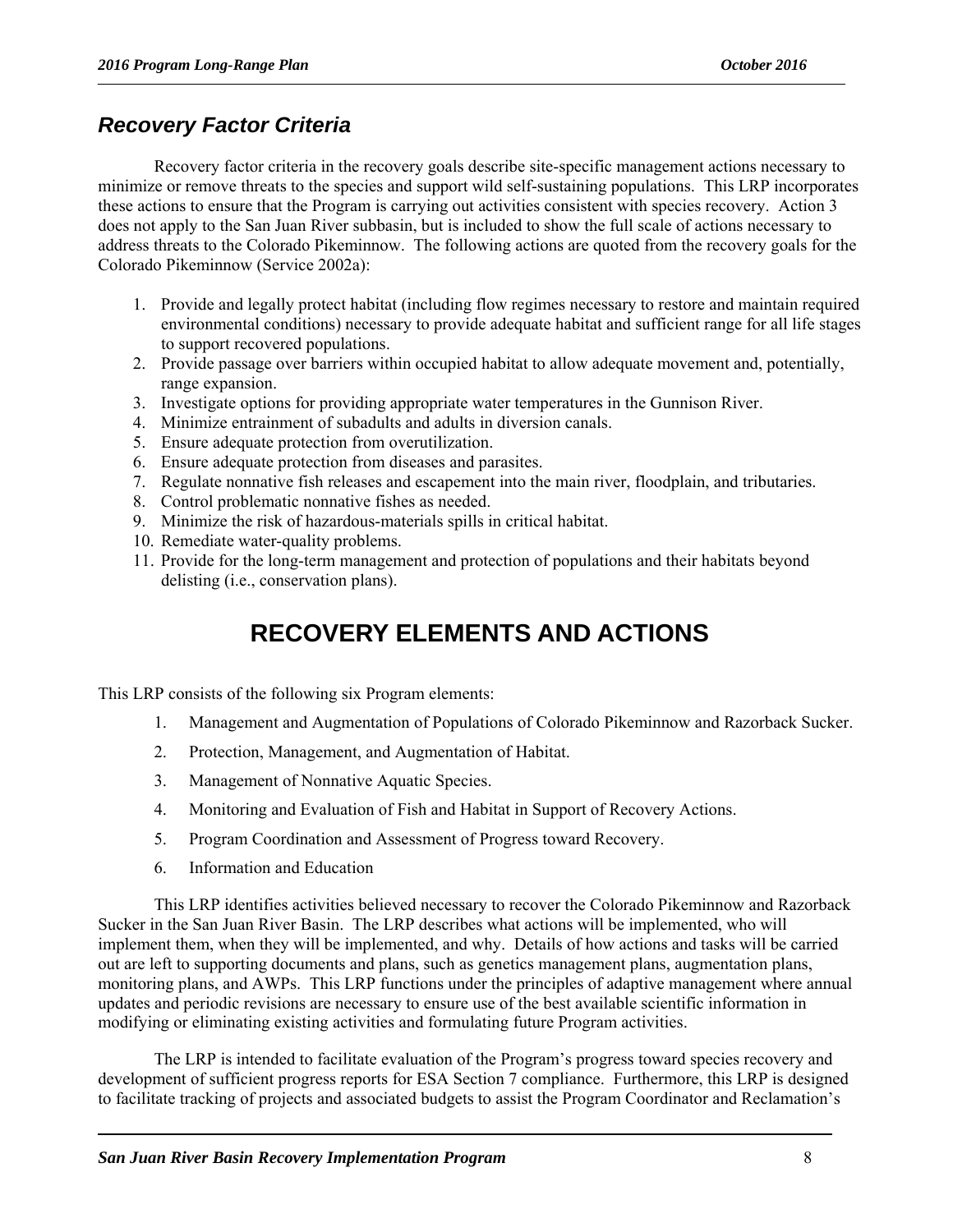budget office. Goals, actions, and tasks are identified that began in 1992, at the initiation of the Recovery Program. Numerous tasks have been completed and that information used to develop strategies for management actions, monitoring, and research. Including past Program activities in the LRP provides documentation and accounting of activities, time schedules, and successes and failures of each. This institutional knowledge of the Program will enable interested parties to review overall Program progress over time. Current goals, actions, and tasks are described in the narrative sections for each Recovery Element. Appendix A is used to track tasks and includes priorities, start and end times, primary responsibilities, and status. Priorities assigned to tasks reflect necessary actions identified in recovery goals. Completed tasks are included in Appendix B.

Recovery Elements 1, 2, and 3 include management actions to recover the two endangered fish, whereas Recovery Elements 4 and 5 include activities to monitor, evaluate, and assess if the management actions are achieving the intended purposes. Although the primary goal of this Program is to conserve populations of Colorado Pikeminnow and Razorback Sucker in the Basin consistent with species recovery goals, it is also important to ensure protection, restoration, and maintenance of the components of the physical and aquatic habitats that supports them. Environmental conditions that support the endangered species also provide suitable conditions for the native fish community and vice versa. Native fishes provide an important food source for the predaceous Colorado Pikeminnow, are important in maintaining ecological balance and food web dynamics, and serve as indicator species for a healthy ecosystem. The San Juan River Basin supports seven fish species native to the warm reaches of the drainage, including Roundtail Chub (*Gila robusta*), Colorado Pikeminnow, Speckled Dace (*Rhinichthys osculus*), Bluehead Sucker (*Catostomus discobolus*), Flannelmouth Sucker (*Catostomus latipinnis*), Razorback Sucker, and Mottled Sculpin (*Cottus bairdi*) (Holden 1999).

## **Description of Program Elements**

The elements and associated tasks are designed to guide the Program through 2023 with annual updates as new information is obtained. This schedule is consistent with the Recovery Program goals that estimate recovery for the Colorado Pikeminnow and Razorback Sucker by the year 2023.

For each Recovery Element, a general explanation of the recovery activities and background are provided in the following narrative sections. Specific goals, actions, and tasks deemed necessary to achieve each element are identified in Appendix A tables. The goals under each element identify major targets that need to be achieved in order to fulfill the specified element; actions identified under each goal describe the principle actions; and the tasks describe the specific activities or projects. Appendix A tables include the identified tasks and provides a priority, the year(s) in which the activity is planned, the lead Program participant(s), and a status update for each task (updated annually). Tasks are moved to Appendix B when they are completed.

#### *Element 1. Management and Augmentation of Populations of Colorado Pikeminnow and Razorback Sucker*

This element ensures that the Program's augmentation protocols maintain genetically diverse fish species while producing and rearing Colorado Pikeminnow and Razorback Sucker to stock in the river system. Wild self-sustaining populations of Colorado Pikeminnow and Razorback Sucker have currently not been documented in the San Juan River Basin. Recovery goals for both species identify the need to establish selfsustaining populations through augmentation with hatchery-produced fish. The Program has adopted a genetics management plan (Crist and Ryden 2003) that identifies appropriate genetic lineages for use in hatchery programs and stocking efforts for the San Juan River. Augmentation plans for each of the two endangered species were originally developed by Ryden (2003a, 2003b) and updated as needed. Production,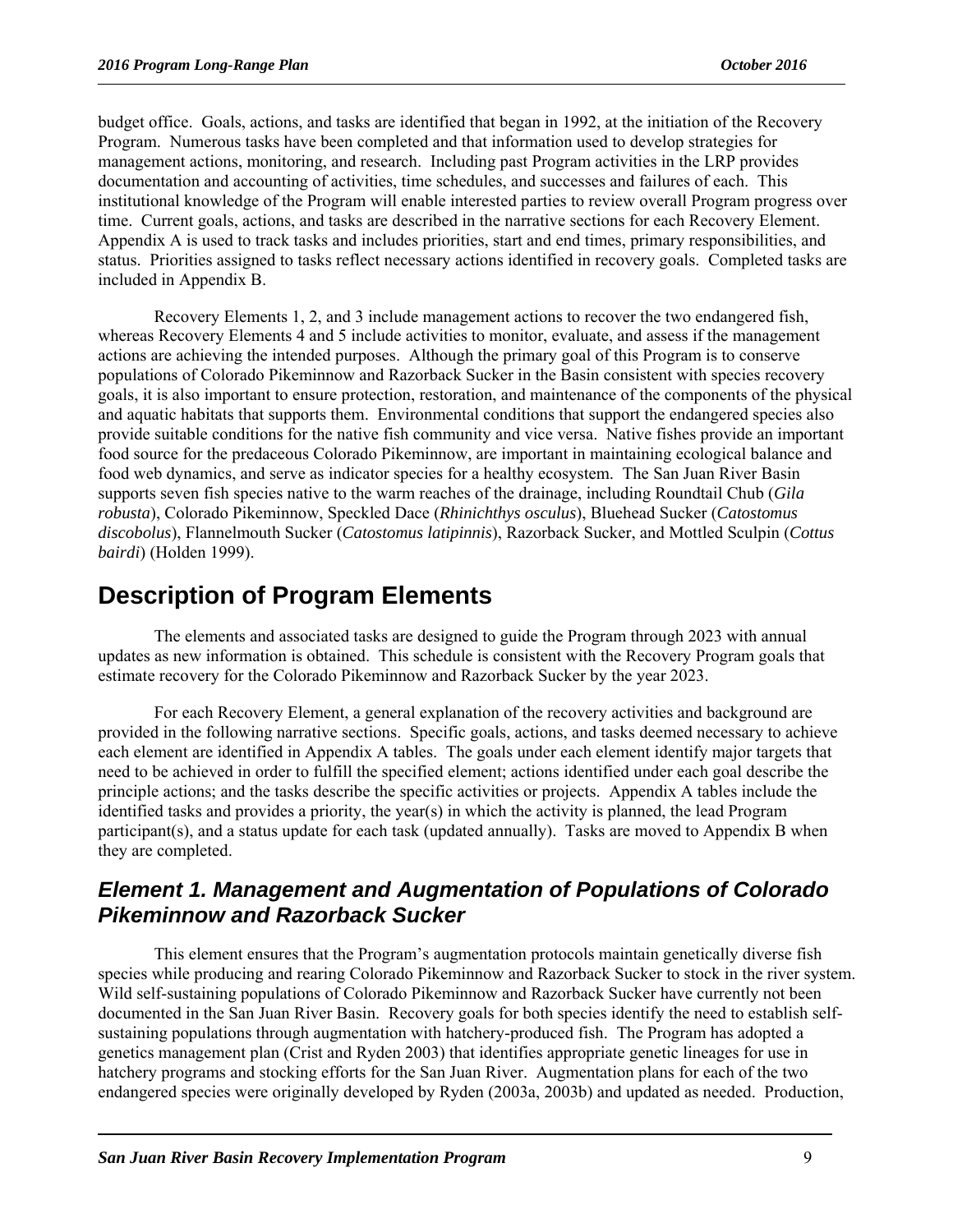rearing, and stocking of these fish need to continue to establish wild populations. The numbers and size of fish that need to be produced are identified in the species augmentation plans. Stocking protocols and fate of stocked fish are monitored and evaluated to determine the best strategies for enhancing survival and recruitment. Survival models are used to estimate and adjust stocking goals of augmentation plans and to ensure that sufficient numbers of genetically viable fish are being stocked.

Surveys in the late 1980s reported a few wild Colorado Pikeminnow and Razorback Sucker in the San Juan River (Platania 1990; Platania et al. 1991). Prior to initiation of the Program, the Service proposed stocking Razorback Sucker into the San Juan River in 1986 to restore the species to the river. The effort was not undertaken, but Colorado Pikeminnow and Razorback Sucker persistence in the river was documented. An experimental stocking program for Razorback Sucker began in 1994, under Program auspices, and experimental stocking of Colorado Pikeminnow began in 1996. In the early years of the stocking program, finding consistent sources of the two listed species for stocking, the right facilities, and the best methods were challenging and involved much trial and error. Since its inception, the Program continues to identify and develop strategies for producing and rearing both Colorado Pikeminnow and Razorback Sucker, including hatchery production and grow-out facilities.

Today, brood stocks of Colorado Pikeminnow and Razorback Sucker and are held at Southwestern Native Aquatic Resources & Recovery Center (SNARRC) at Dexter, New Mexico where fish are spawned, hatched, and reared. Brood stocks of Colorado Pikeminnow are also held at the Colorado Division of Wildlife J.W. Mumma Native Species Hatchery at Alamosa, Colorado and brood stocks of Razorback Sucker are held at Ouray National Fish Hatchery – Grand Valley Unit (NFH-GVU) at Grand Junction, Colorado. The Program uses grow-out facilities to produce larger Razorback Sucker (>300 mm total length) for stocking to enhance survival. Since 1998, Navajo Agricultural Products Industry (NAPI) Ponds located on the NIIP have been used to grow-out Razorback Sucker from SNARRC for the stocking program. From 2007-2013, Uvalde National Fish Hatchery (Uvalde) in Uvalde, Texas was used to rear and stock 11,400 >300 mm Razorback Suckers to meet stocking goals. Low recaptures rates of Razorback Sucker stocked from Uvalde, prompted the Service and the Program to discontinue using this facility (Durst 2011). Final fish distributions from Uvalde occurred in October of 2013. In 2010, the Coordination Committee approved cost sharing with the Upper Colorado River Endangered Fish Recovery Program to construct, operate, and maintain Horsethief Canyon Native Fish Facility (HCNFF) at Ouray NFH's GVU. This facility became operational in 2012 and includes four 0.25-acre hatchery ponds for use by the Program to grow–out Razorback Sucker for the San Juan River stocking program. In addition to the fish produced by these facilities, excess fish from other facilities that raise Colorado Pikeminnow and Razorback Sucker are occasionally stocked into the San Juan River.

While the overall goals for Element 1, *Management and Augmentation of Populations of Colorado Pikeminnow and Razorback Sucker,* are the same for both the Colorado Pikeminnow and Razorback Sucker, i.e., Establish Genetically and Demographically Viable, Self-Sustaining Colorado Pikeminnow and Razorback Sucker Populations (Goal 1.1), Identify and Implement Strategies for Improving the Colorado Pikeminnow and Razorback Sucker Augmentation Program and Genetic Integrity (Goal 1.2), and Support Operations and Maintenance of Facilities to Support Colorado Pikeminnow and Razorback Sucker Stocking Programs (Goal 1.3), some actions and tasks vary by species.

#### *Element 2. Protection, Management, and Augmentation of Habitat*

This element identifies actions and tasks that address protection, management, and augmentation of the physical and aquatic habitats needed to support recovery of Colorado Pikeminnow and Razorback Sucker populations including suitable flows, range, the native fish community, and water quality. Following seven years of research on flows and habitat in the San Juan River Basin completed in 1997, the Biology Committee recommended a program of flow releases from Navajo Dam that would mimic the river's natural hydrograph, thereby improving habitat for native fishes including the Colorado Pikeminnow and Razorback Sucker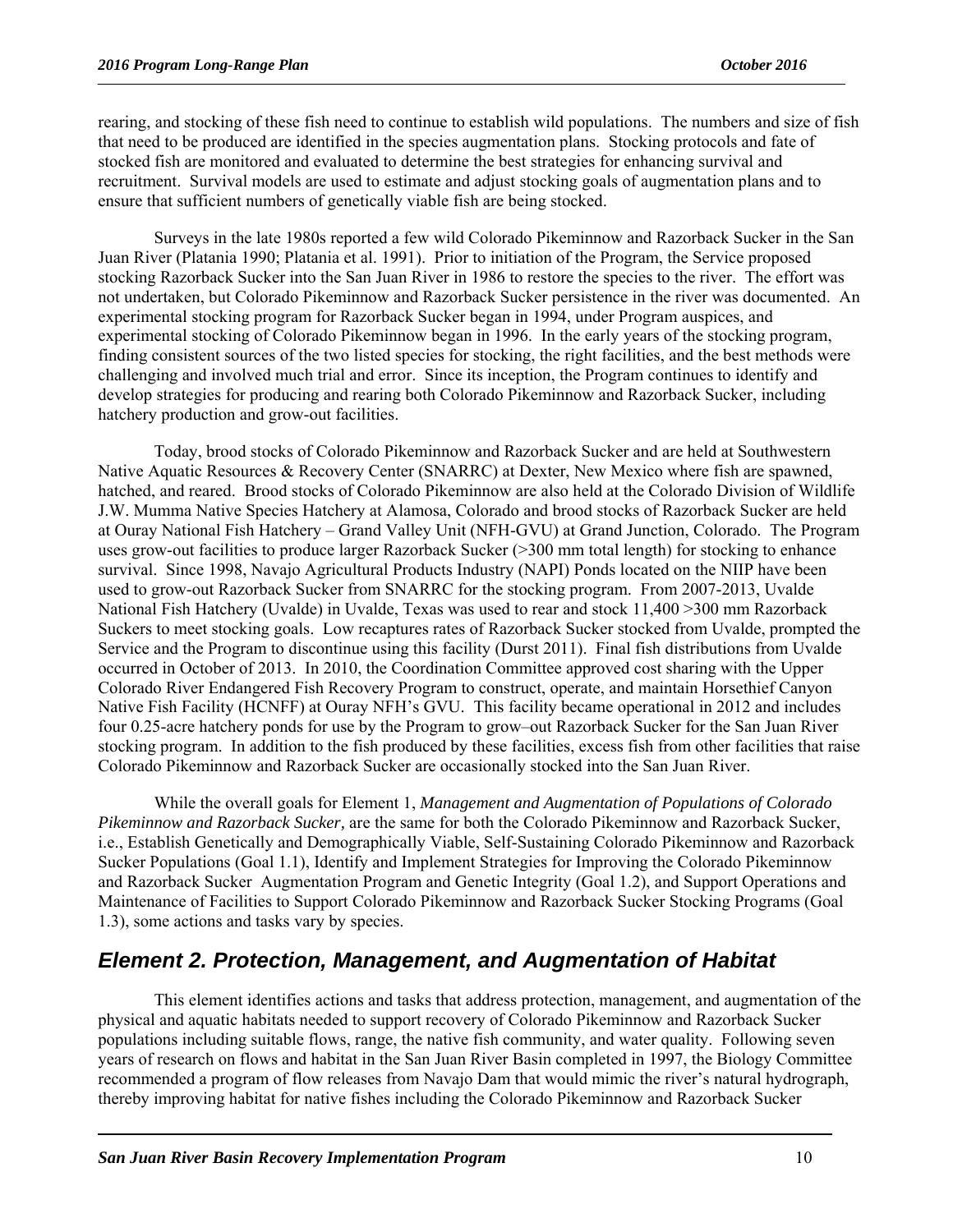(Holden 1999). These flow recommendations were based on scientifically-established relationships between flow regime (frequency, timing, magnitude, duration, rate of change, and seasonality of water flow), river geomorphology, and habitat and life history of the two endangered fish species. Reclamation began operating Navajo Dam according to the flow recommendations in 1999 and implemented the flow recommendations using operations decision criteria established in the Final Environmental Impact Statement for operations of the Navajo Dam through 2014 (Reclamation 2006). Releases are made to provide sufficient water at times, in quantities, and for durations necessary to protect the endangered fish and their designated critical habitat while maintaining the other authorized purposes of the Navajo Dam. Biologists have been monitoring the effects of Program's activities, including flow management, for more than twenty years using standardized monitoring protocols established by Propst et al. (2000, 2006) for most of that period.

The authors of the 1999 flow recommendations noted that the flow recommendations were subject to review and revision through an adaptive management process based on monitoring data. Several scientific reports by the Biology Committee and other researchers concluded that prescribed flows from Navajo Dam may not have achieved the expected outcome in terms of channel complexity and fish habitat and maintenance identified in the 1999 flow recommendations (Miller 2006, Bliesner 2010, SWCA Environmental Consultants (SWCA) 2012). Upon reviewing 1999-2003 monitoring results, the Biology Committee determined that although the prescribed flows were successful in some regards, they have been largely unsuccessful in creating and maintaining the secondary channels and backwater habitat critical to reproduction of the endangered fish (Miller 2006). Bliesner (2010) reported that habitat complexity important to all life stages is diminishing. Several committee members also suggested during a 2012 habitat monitoring workshop (SWCA 2012) that encroachment onto the San Juan River floodplain by non-native plants is degrading habitat for endangered fish by "armoring" banks and simplifying the river channel. This bank armoring reduces habitat complexity often associated with higher numbers of Colorado Pikeminnow and Razorback Sucker. The lack of the intended habitat response to the flow recommendations may also be attributed to an apparent change in hydrologic conditions in the 1999 to 2013 period as compared to the longer term period since 1971 (Reclamation 2014). These results suggest that implementation of the initial flow recommendations using the 2006 operations decision criteria may not create and maintain enough habitat to achieve recovery goals for the endangered fish.

Task 2.2.1.2 in this LRP is included to insure the flow recommendations are reviewed and revised based on monitoring data, the new San Juan River Basin hydrologic model, updated climate change projections for stream flow, and expanded scientific knowledge of flow-ecology relationships. To initiate the process, the Program held an environmental flows workshop in February 2015 to review the 1999 flow recommendations, the implementation decision tree, and accumulated fish and habitat monitoring data and results. It was recognized that the basis of the existing flow recommendations (mimicry of the natural hydrograph) was still valid but a new method for implementing them was needed. During the workshop, consensus was reached on utilizing a new interim method for implementing the flow recommendations for 2015, to conduct a comprehensive review of the 1999 flow recommendations, and to continue to further develop the new process for longer term implementation of the flow recommendations (Alliant Environmental 2015). Another environmental flows workshop was held in April 2016 to reach final agreement on implementation of a new decision tree, determine attributes of spring peak releases and base flows, develop a monitoring program to evaluate flow hypotheses, and develop a structure for finalizing the new flow recommendations and operations.

Non-flow alternatives to create and maintain suitable habitats and restore channel complexity that work in conjunction with flows are being investigated including mechanical manipulation and removal of invasive riparian species at selected locations. Non-flow alternatives for creating and maintaining suitable habitat could also help offset possible effects of climate variability and to augment the beneficial effects of flow recommendations. In 2011, the Program partnered with The Nature Conservancy (TNC) on a New Mexico Environment Department River Ecosystem Restoration Initiative (RERI) project to use mechanical manipulation to restore secondary channels along the San Juan River. Construction on these Phase I sites were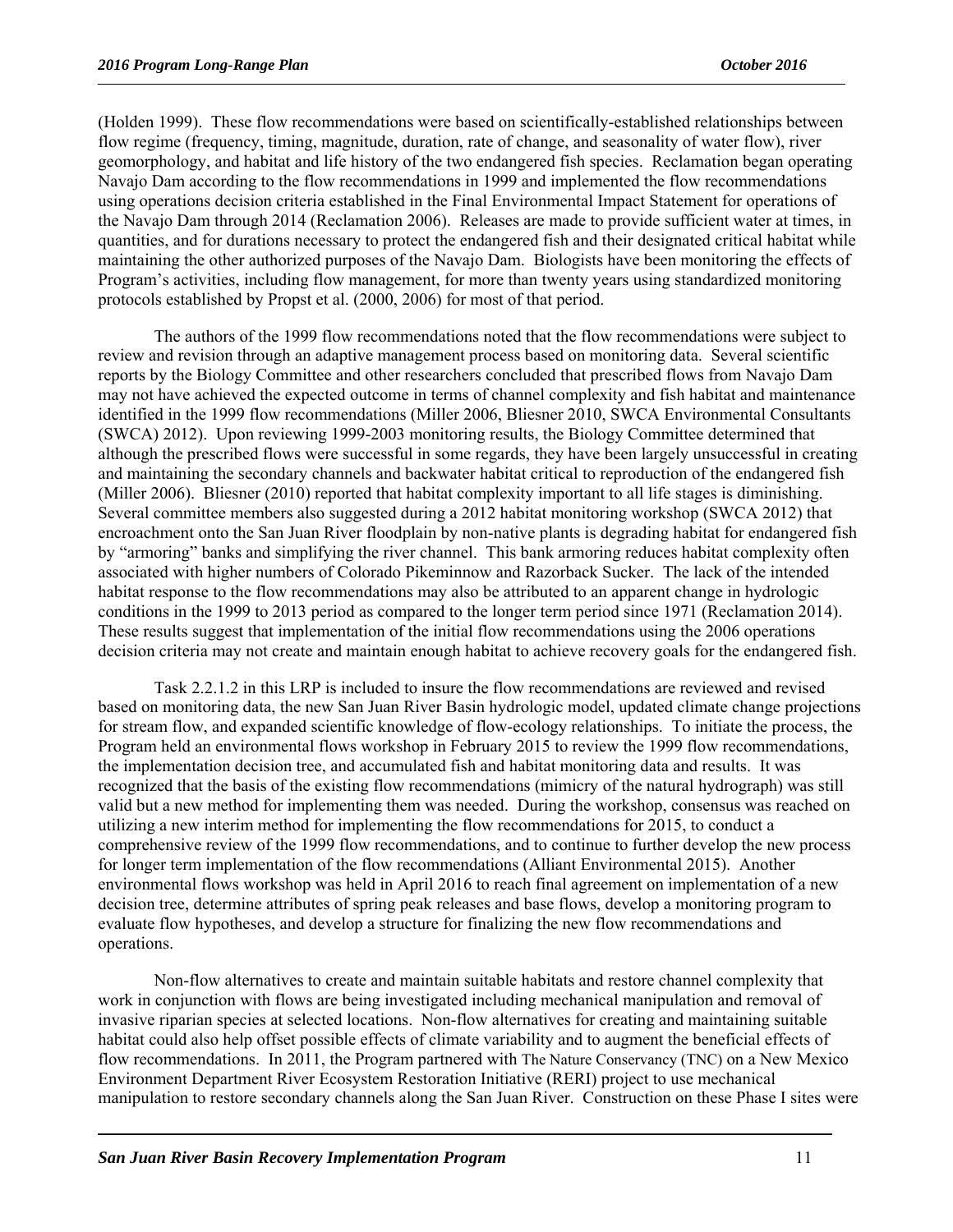completed in November 2011. The Program conducted physical and biological monitoring of the sites to assess functionality, sustainability, fish use, and nonnative vegetation encroachment rate. The information collected was used to determine feasibility, location, and design for additional sites. In 2014, TNC completed Phase II of the channel restoration project using private mitigation funds. This brings the total amount of secondary channels restored to 7.1 miles. Monitoring of larval and small-bodied native fish at the original six RERI sites continued in 2014 and both larval and small-bodied fish were captured in good numbers at the restored sites. To provide additional information on the persistence of aquatic habitats and to measure changes in habitat features, larval fish abundance and small-bodied fish abundance from prior to spring runoff to late fall, more intensive monitoring of the Phase II site and a nearby control site began in 2015.

Review of the current scientific literature and relevant case studies as part of a 2014 evaluation conducted by TNC indicates that both water market transactions and irrigation system improvements that integrate infrastructure modernization with operational changes can successfully reduce agricultural river diversions for the benefit of endangered fish. This study identified multiple opportunities to collaborate with agricultural, municipal, and industrial water users in the San Juan Basin to reduce river diversions through water use efficiency improvements, thereby supporting environmental flows."

Cold water releases from Navajo Dam were identified as a factor potentially limiting reproduction and upstream distribution of the endangered fishes in the San Juan River (Bliesner and Lamarra 2000). Based on modeling of reservoir and release temperatures (Cutler 2006) and an assessment of longitudinal warming and fish temperature requirements (Lamarra 2007), the Biology Committee determined a temperature control device (TCD) at Navajo Reservoir was not warranted. At that time, impacts to spawning and rearing from cold releases from Navajo Dam into the San Juan River appeared to be minimal and it was thought that spawning was determined more by time-of-year than temperature cues. A TCD may provide seasonal range expansion above critical habitat but it is unknown if range expansion above critical habitat is necessary for recovery. Larval fish surveys conducted on the San Juan River since 1991 indicate that temperature has a greater impact on the spawning period (Brandenburg and Farrington 2009). As a result of the Program's 2012 Habitat Monitoring Workshop, the Biology Committee determined that the extent of riverine habitat available as well as what is being used by the various life stages of the target species needs to be quantified so that management actions to extend that availability can be evaluated. The committee prioritized expanding habitat monitoring into the Animas River and above the Animas River confluence of the San Juan River focusing on temperature and blockages. Miller and Swaim (2016) documented long-term changes in distribution of temperature from high flows since 1993 and prolonged cold water conditions (temperature depression), however temperature depression did not negatively impact timing, number, and size of larvae.

Range fragmentation in the San Juan River impedes movement of fish and access to spawning areas and feeding grounds. Additional range for Colorado Pikeminnow and Razorback Sucker is being provided through modification of water diversions that allow fish to move upstream and downstream. This LRP identifies actions that provide fish passage at diversions that will enable fish to move freely for over 180 miles from the Lake Powell inflow upstream past the confluence of the Animas River. Some of the fish passage facilities selectively pass fish and help to diminish movement by problematic nonnative fishes to key habitats of native and endangered fishes. Eight major diversion structures on the mainstem San Juan River in New Mexico were identified, ranging from soil and boulder dikes to concrete and metal weirs over which the entire river flows. The most upstream of these structures are dikes and levees at the heads of the Citizens Ditch and the Hammond Canal. They are upstream of the Animas River confluence and outside of designated critical habitat for both species. These cooler reaches of river are not likely to be occupied by Colorado Pikeminnow and Razorback Sucker. Five structures, located downstream of Farmington, were identified by Masslich and Holden (1996) as impediments or partial impediments to fish movement. Fish access was restored at three sites by removing Cudei Diversion Dam at River Mile  $(RM) \sim 142$  and constructing a passive fish passages at Hogback Diversion Dam at RM 159 in 2001, and constructing a selective fish passage at Public Service Company of New Mexico (PNM) Weir at RM 166.6 in 2003.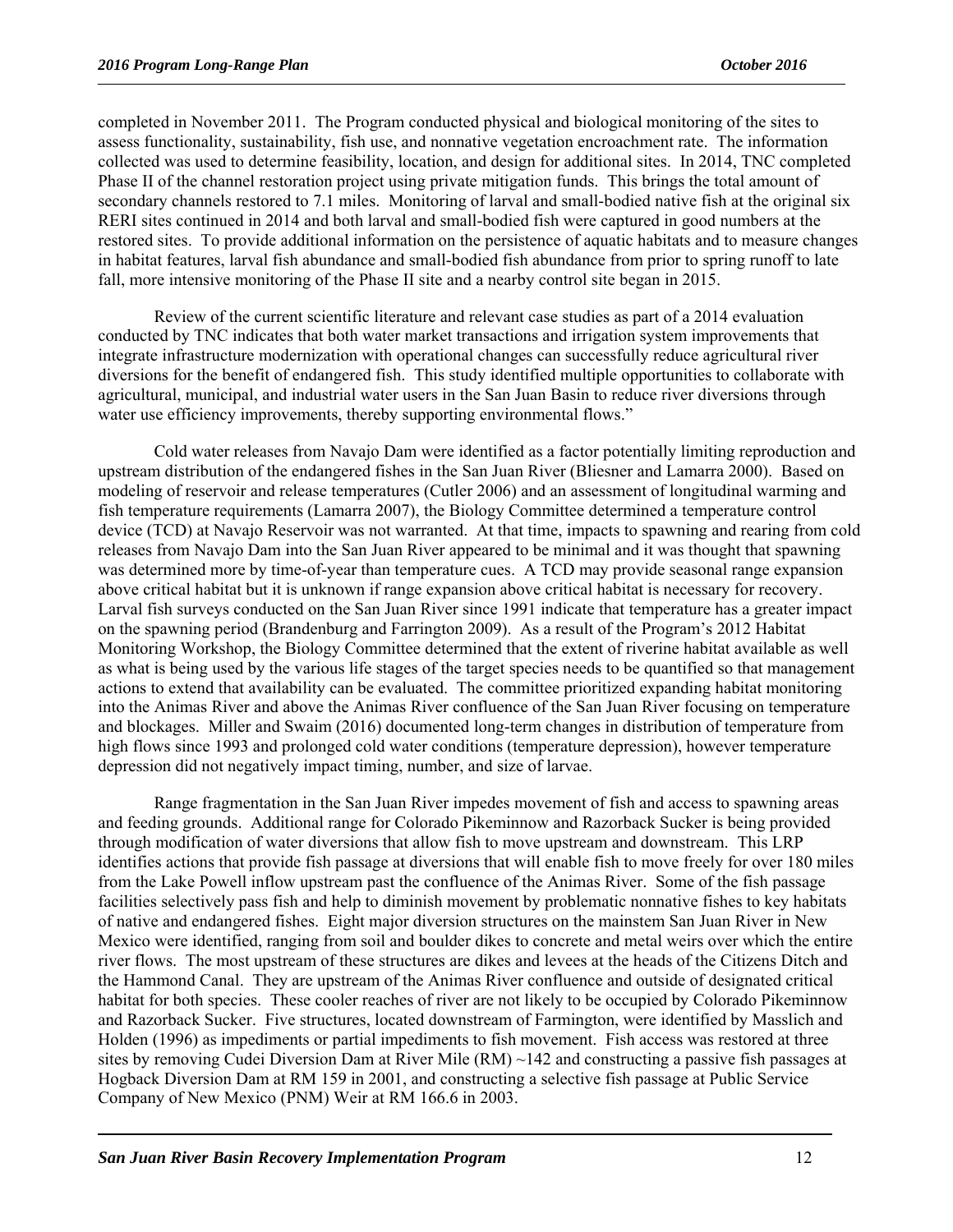Two other potential impediments for fish passage occur in the mainstem San Juan River, Arizona Public Service Company (APS) Weir at RM 163.3 and Fruitland Diversion Dam at RM 178.5. Stamp et al. (2005) identified the need for fish passage at the APS structure and concluded a fish passage was not needed at Fruitland irrigation diversion structure, at that time, but recommended that it be re-evaluated after maintenance work is performed to confirm that the height or composition of the dam is not altered relative to the conditions documented in the study. These two sites are scheduled for reevaluation and modification in 2017.

A waterfall formed at Piute Farms in the lower San Juan River at the Lake Powell inflow (river mile 1.1) in 2003 when water levels of that reservoir declined below ~3,660 feet. This waterfall is an impediment to upstream movement of native and endangered fishes, but also impedes nonnative fishes from moving upstream from the reservoir. The Biology Committee discussed the need for an artificial barrier at the lower end of the San Juan River to exclude nonnative predators and/or potential competitors from recolonizing the river when water levels in Lake Powell rise and the waterfall is again inundated. Reclamation assessed the risk of this occurring and concluded that there is a 60 to 75% chance that the waterfall will be inundated for a total of 30 months (not necessarily continuously) between 2008 and 2030. The waterfall did become inundated for a short period in 2011 when the lake elevation rose above 3,660 feet between July 31 and August 9. It is unknown how many native and nonnative fishes moved into the river during that time; however, sampling crews have subsequently captured Razorback Suckers in the San Juan River that were captured, tagged, and released in Lake Powell (Durst and Francis 2016). Strategies for providing passage of native and endangered fishes from Lake Powell around the waterfall into the San Juan River have been evaluated (e.g., barriers, passive nonnative fish removal, temporary weirs). If a barrier is determined to be necessary, measures for providing selective upstream passage for native species will be developed.

Designated Critical Habitat for the endangered fish in the San Juan River basin extends approximately 35 miles downstream into Lake Powell to Neskahai Canyon. Any Colorado Pikeminnow or Razorback Suckers existing in this portion of Lake Powell are considered to be part of the San Juan River fish assemblage. A two-year fish survey of the San Juan Arm of Lake Powell was initiated by the Program in 2011 to assess the extent of San Juan River fish lost over the waterfall especially as it relates to the Program's augmentation program to recover the listed species. During sampling in 2011 and 2012, 147 Razorback Suckers and 25 Colorado Pikeminnows that were released in the San Juan River were captured in the reservoir (Francis et al. 2015). Considering the limited amount of samples taken during the two years and limited amount of lake area that could be covered, it is assumed there are large numbers of Razorback Suckers present in Lake Powell. Biologists also documented active spawning grounds and Razorback Sucker reproduction and believe recruitment may be occurring. Inter-basin exchange of Razorback Suckers between the San Juan, Colorado, and Green Rivers was also documented. Considering limited slackwater or backwater habitats on the San Juan River, Lake Powell may be essential to recruitment and potential recovery of the species in this river basin (Francis et al. 2015). In 2014, the Upper Colorado Endangered Fish Recovery Program initiated sampling in the Colorado River Arm of Lake Powell and will repeat it in that location again in 2015. Additional sampling in areas of Lake Powell downstream from the San Juan and Colorado river arms of the lake is needed to help determine the extent of Razorback Sucker distribution within the lake. The information gained from all Lake Powell surveys will be used by the Program to determine future Program management actions regarding Lake Powell.

Entrainment of all life stages of native and endangered fishes in diversion structures is another potential impediment to recovery. In 2005, the Program funded the design of fish screens or a deflection weir for the Hogback diversion to reduce entrainment of endangered fishes in the Hogback Canal. A fish deflection weir was installed at the Hogback Canal in 2013. Principles for minimizing entrainment that are learned from the experimental Hogback Canal design will potentially be used to construct these features on other diversions and canals. An assessment of potential entrainment structures in the San Juan and Animas rivers will be conducted in 2015.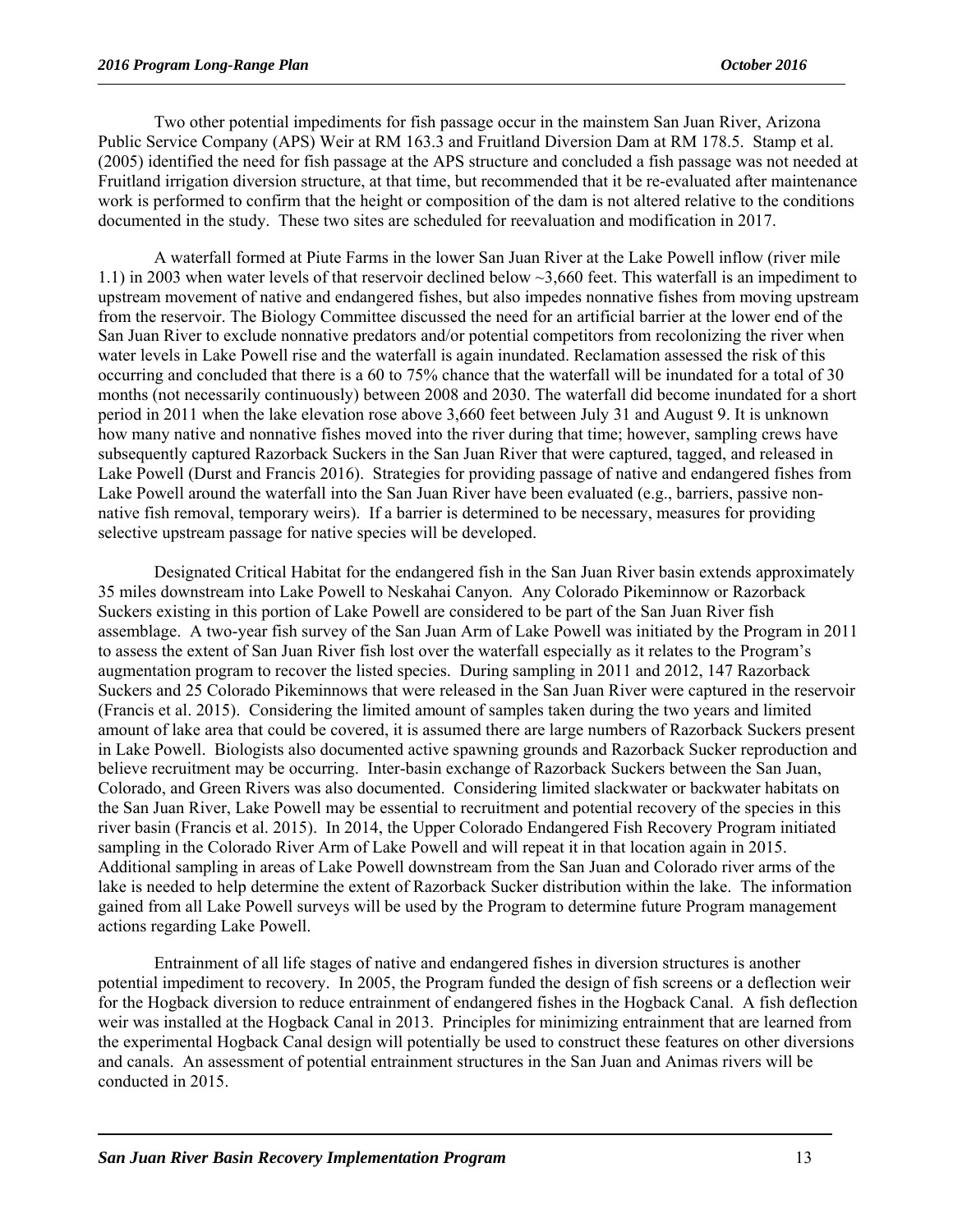Based on data collection and an evaluation from the 7-year research period by Holden (2000), the Biology Committee concluded that water quality in the San Juan River was not a limiting factor to recovery of the endangered fishes or to restoration and maintenance of the native fish community. In a comprehensive review of water quality and contaminants in the San Juan River, Abell (1994) found a large quantity of information available on water contaminants and pollutants, primarily abiotic data, but very little data linking those contaminants to fish health. Abell found many of the studies could not be compared to each other due to varying methodologies and detection levels. She emphasized the need for agencies responsible for protecting and restoring Colorado Basin fish populations to work together to insure future sampling efforts complement each other to provide as complete a picture as possible of contaminants in the basin. In a synoptic study of contaminants data from the 7-year research period, Simpson and Lusk (1999) concluded that selenium was a contaminant risk for the Razorback Sucker. The Service has serious concerns with current levels of mercury and selenium found in the tissues of Colorado Pikeminnow and Razorback Sucker and in the Upper Colorado River Basin and believes a comprehensive contaminants monitoring and remediation plan is needed to identify sources and magnitude of water quality threats that are adversely affecting the endangered species. This type of effort will require pooling of resources within the Upper Colorado River Basin and the expertise of the Biology Committee, contaminant biologists, fish toxicologists, and management and policy experts.

The Program's goal is to recover both of the endangered fishes within the context of conservation and management of the entire native fish assemblage that supports them. Protection of native aquatic species is critical to the recovery of the Colorado Pikeminnow and Razorback Sucker. Although the Program has not identified any specific recovery actions to actively manage the native fish community, the restoration of backwater habitats and efforts to maintain or increase habitat complexity are active management tools for conserving all native fish species. The Program has been monitoring the native fish community since its inception to assess the status of the native fish community and to determine if specific management actions will be needed in the future to recover the listed species. The Program collaborates with other ongoing programs that are actively managing other native species. For example, three native species, Flannelmouth Sucker, Bluehead Sucker, and Roundtail Chub, have some level of state sensitive species status in each of the states they occur in (Arizona, Colorado, Nevada, New Mexico, Utah, and Wyoming). In 2006, a range-wide conservation agreement and strategy was signed by each of the six state agencies as well as federal and tribal agencies with the goal of implementing conservation measures and reducing threats to the species in order to conserve populations and prevent the need for federal listing under the Endangered Species Act. Conservation actions have included three species monitoring, research, propagation and stocking of Roundtail Chub, removal of invasive nonnative species, and habitat conservation and restoration.

To achieve this element, six recovery goals were established to: provide suitable habitat (*Goal 2.1*); provide suitable flows (*Goal 2.2*); provide increased range (*Goal 2.3*); minimize fish entrainment (*Goal 2.4*); provide suitable water quality (*Goal 2.5*), and manage the native fish community (*Goal 2.6*). Providing suitable habitat actions and tasks focus primarily on creating and maintaining habitat complexity to minimize loss and degradation of habitat and managing flows to create and maintain suitable habitat. An action is also included to evaluate and implement habitat restoration strategies to augment the function of flow to create and maintain suitable habitat. The actions and tasks related to providing suitable flows focus on implementing flow regimes beneficial to both listed species and the native fish community, providing flow recommendations and guidance for releases out of Navajo Dam, and maintaining a San Juan River hydrology model to evaluate flow recommendations and basin hydrology over time. Actions and tasks to increase range include construction and maintenance of Program structures at diversions to allow for fish passage in the San Juan River mainstem and tributaries. An action is also included to evaluate passage of San Juan River fish into Lake Powell in light of the waterfall that has formed and to assess the potential for non-native fish movement into the river if the waterfall becomes inundated. Actions and tasks to minimize fish entrainment identify diversion structures in the San Juan River mainstem and tributaries that need to be assessed and modified, if necessary, to prevent fish mortality. Water quality actions and tasks focus on identifying water quality and contaminant problems that could affect the listed fish and the native fish community, remediating those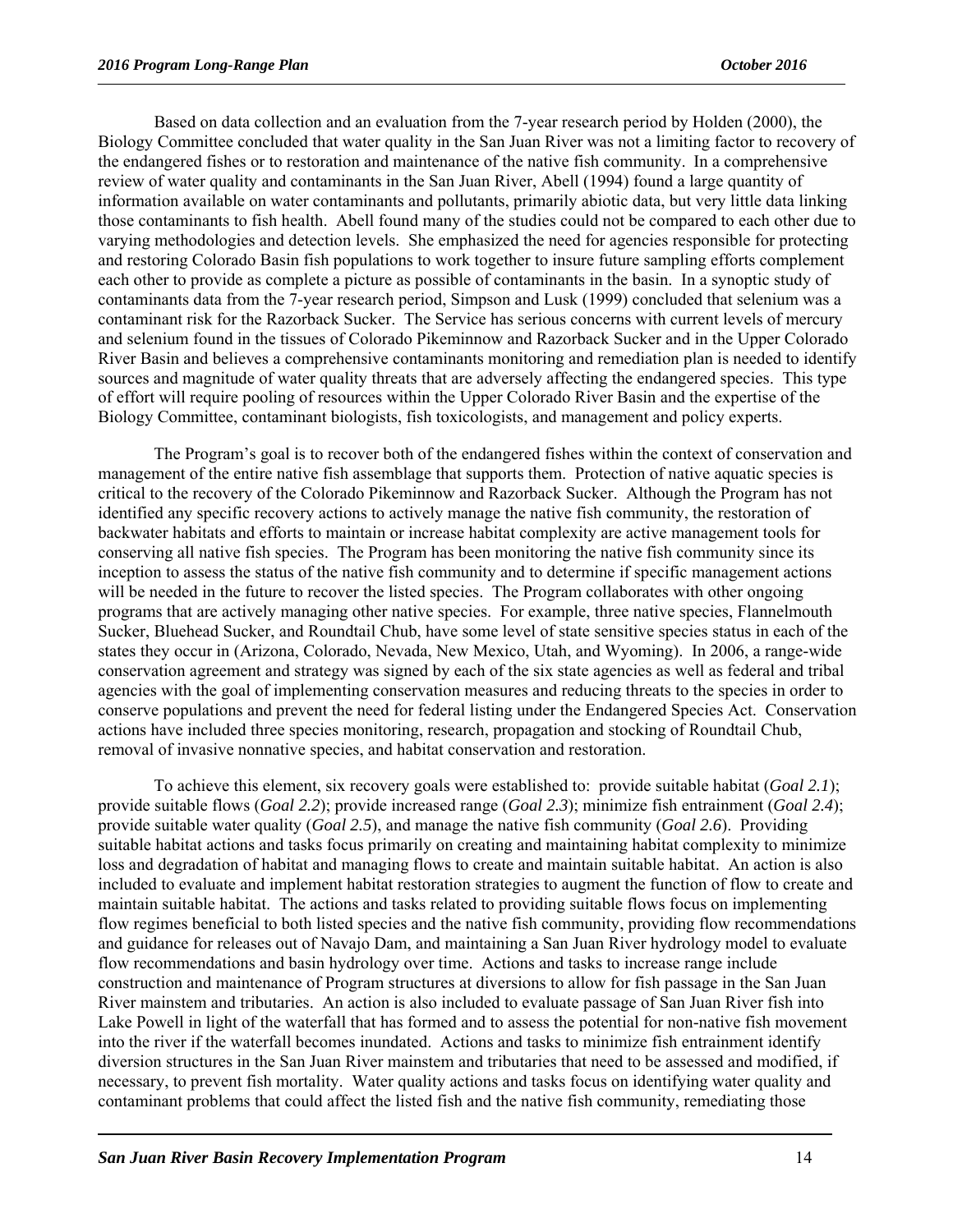problems, and minimizing the risk of hazardous materials spills. Actions and tasks to manage the native fish community currently focus on assessing the health of the native fish community as an important component of suitable habitat. Many of the tasks identified in Element 2 will be assessed through tasks under Element 4, *Monitoring and Evaluation of Fish and Habitat in Support of Recovery Actions.* 

#### *Element 3. Management of Nonnative Aquatic Species*

This element identifies actions to reduce potentially negative interactions between the endangered fish species and problematic nonnative fish species. Over twenty species of nonnative fishes have been documented within the San Juan River Basin. Nonnative fishes can numerically dominate riverine habitats and communities, negatively interacting with native and endangered fish species, and contributing to their decline (Mueller 2005). The 2002 recovery goals for Colorado Pikeminnow and Razorback Sucker (Service 2002a, 2002b) identified predation and competition by nonnative fish species as a primary threat to these endangered species. The recovery goals state that the management of nonnative fishes should be implemented in two steps: (1) develop management programs to identify the levels of management needed to minimize or remove the threat for selected species in selected river reaches (requirement for downlisting), and (2) implement the identified levels of nonnative fish management (requirement for delisting). Nonnative fish management actions conducted by the Program are consistent with these actions.

The suite of nonnative fishes in the San Juan River includes warm-water sport fishes and non-sport fishes (Brandenburg and Gido 1999; Brooks et al. 2000). Rainbow Trout and Brown Trout comprise the tailwater trout fishery below Navajo Dam (Ahlm 1993; Larson and Ahlm 1994) and do not occupy the same river reaches as the endangered fishes, which are found farther downstream in warmer water. The non-sport fish include several species of minnows and suckers with little or no commercial or sport value. No known strategy will eliminate these unwanted species from the Basin and their populations need to be reduced to a level that minimizes or removes the threat of predation and competition to native species. Channel Catfish *Ictalurus punctatus* and Common Carp *Cyprinus carpio* have been identified as a detriment to the recovery of Colorado Pikeminnow and Razorback Sucker (Service 2002a, b) and are the primary focus of the Program's nonnative species removal program.

Mechanical removal of nonnative fishes in the upper and middle sections of the San Juan River began on a limited basis in 1998. Intensive removal efforts began in 2001 with focus on a section of river from PNM Weir to Hogback Diversion (RM 166.6 - 159.0). In addition to this section, intensive nonnative removal from Hogback Diversion to Shiprock Bridge (RM 158.8 – 147.9) has been conducted since 2003. Based on observed increases in Channel Catfish abundance (Ryden 2007, 2008), efforts were expanded in 2008 to include intensive removal from Shiprock Bridge to Mexican Hat, UT (RM 147.9 – 52.9) (Duran 2013). Nonnative removal in the lower San Juan River began in 2001. Since 2003, the focus has been on reducing Channel Catfish and other large-bodied nonnative fishes that occur in the river from Mexican Hat to Clay Hills, UT between river miles (RM 52.8-2.9). Additionally, opportunistic removal of nonnative fishes during research and monitoring activities has augmented this effort. Other removal measures that have been implemented include the operation of the selective fish passage at PNM Weir. Since the facility began operation in 2003, all nonnative fishes that pass through this structure are removed. Nonnative fish stocking and baitfish policies of affected states are evaluated and nonnative fishes are not being stocked in critical habitat of the endangered fishes in the San Juan River. Measurable objectives and quantitative methods for assessing and maintaining effectiveness of nonnative fish control are developed and implemented through this LRP.

Sport fishes are important to recreational and commercial interests throughout the southwestern United States; however, management of sport fishes sometimes conflicts with conservation of native fish species (Clarkson et al. 2005). The San Juan River does not receive a great deal of fishing pressure other than the blue ribbon trout fishery in the tailwaters of Navajo Dam. Nevertheless, appropriate sport fish management is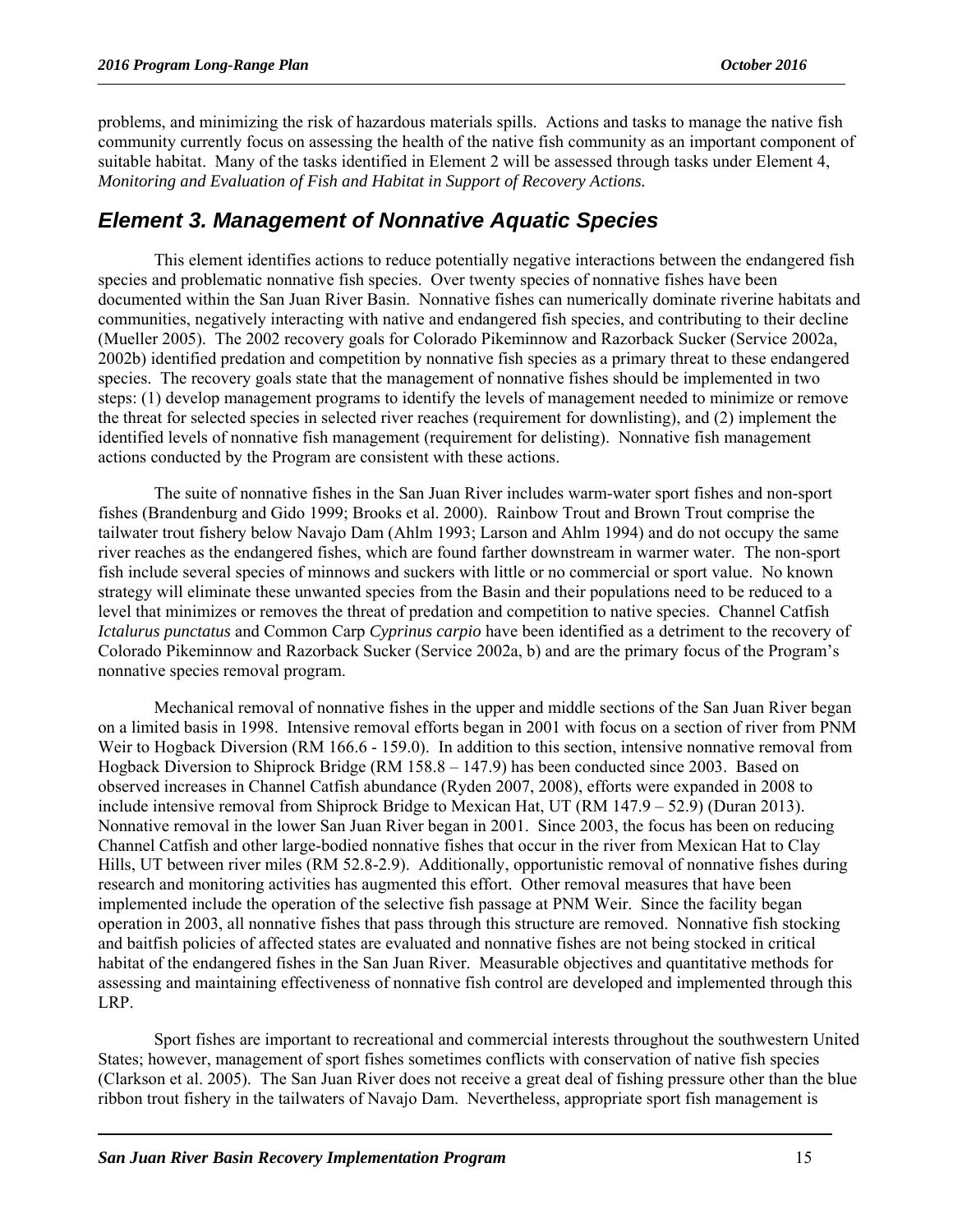necessary and important to minimize conflicts and ensure conservation of native and endangered fish species. The States of Utah and New Mexico currently have open bag limits on Channel Catfish and striped bass in the San Juan River. The State of Colorado allows daily bag limits of 10 fish of each species. Although recreational fishing pressure on the San Juan River is limited, maintenance of these regulations will aid the Program in the goal of limiting nonnative fish distribution and abundance. Navajo Nation sport fishing regulations are also included in meeting this goal.

The Biology Committee held a nonnative fish control workshop in 2010 to evaluate and modify the nonnative fish management program. A strong message that came out of the workshop was the importance of prevention in managing nonnative species. Nonnative introductions are not limited to fish as all introduced nonnative aquatic species have the potential to become an invasive species. Overall, introduced or stocked aquatic species undermine and hamper recovery actions. For the San Juan River, a waterfall at Lake Powell currently keeps nonnative fishes from entering the river from that source but other reservoirs in the basin could be sources. Lake Nighthorse, an off-stream reservoir on Basin Creek in the Animas River watershed near Durango, CO, was completed in 2011 as part of the ALP project. Water is pumped uphill from the Animas River and impounded in the reservoir by Ridges Basin Dam. The outlet structure was designed with an energy dissipating sleeve valve inside the discharge pipe to prevent survival and release of fish into the San Juan River Basin (Bark et al. 2013). Fathead Minnow and crayfish (*Orconectes spp*.) were present in Basin Creek before the reservoir filled (White, J., CPW, personal communication 2012). Since the reservoir filled Mottled Sculpin (*Cottus bairdi*), Iowa Darter (*Etheostoma exile*), White, Bluehead, and Flannelmouth Suckers have been documented in the reservoir (Bark et al. 2013). Researchers examined survival of nonnative fish species and embryos, post-larvae and fingerling age classes through the energy dissipating sleeve valve at increments of atmospheric pressure associated various lake elevations as the reservoir filled from 2009-2011. In general, survival of all age classes and species decreased as the reservoir filled and the atmospheric pressure increased but intact eggs could not be destroyed at any of the reservoir. Reclamation is developing a management plan which will include stocking of only trout and salmon species and additional monitoring of releases. The Program needs to be vigilant about preventing introductions of all nonnative species. Nonnative species that are already in the system but not currently a problem need to be tracked because any number of events could potentially trigger a problem.

To achieve this element, two goals have been established to manage nonnative species that could impact the Program's ability to recover the endangered fish species in the San Juan River. These include controlling problematic nonnative fishes *(Goal 3.1)* and preventing the introduction and establishment of other nonnative invasive species (*Goal 3.2*). The actions and tasks under Goal 3.1 focus on full implementation of the nonnative fish control strategy initiated in 2008, evaluation of methods, assessment of effects on the fish community, and development of targets for nonnative fish removal. Goal 3.2 includes actions and tasks that focus on establishing policies and agreements with states and tribes to manage sport fish and bait species in the San Juan River in a manner compatible with endangered fish recovery and to identify potential invasive nonnative species and control their introduction and escapement into the main stem, floodplain, and tributaries. Included are tasks to assess the effects of non-native fish from Lake Powell and from other sources on the fish community in the San Juan River and to track all nonnative species in the basin to the extent possible.

#### *Element 4. Monitoring and Evaluation of Fish and Habitat in Support of Recovery Actions*

Monitoring San Juan River native and nonnative fish populations and their habitat is necessary to evaluate management actions and to assess the Program's progress toward achieving recovery of the two endangered fish species. The Biology Committee developed a standardized fish monitoring plan and protocols in 2000 that describes the sampling design and strategies to be used in monitoring Colorado Pikeminnow and Razorback Sucker and their habitat as part of the entire fish community (Propst et al. 2000). The monitoring program also provides a basis of new information to be used to update management and conservation activities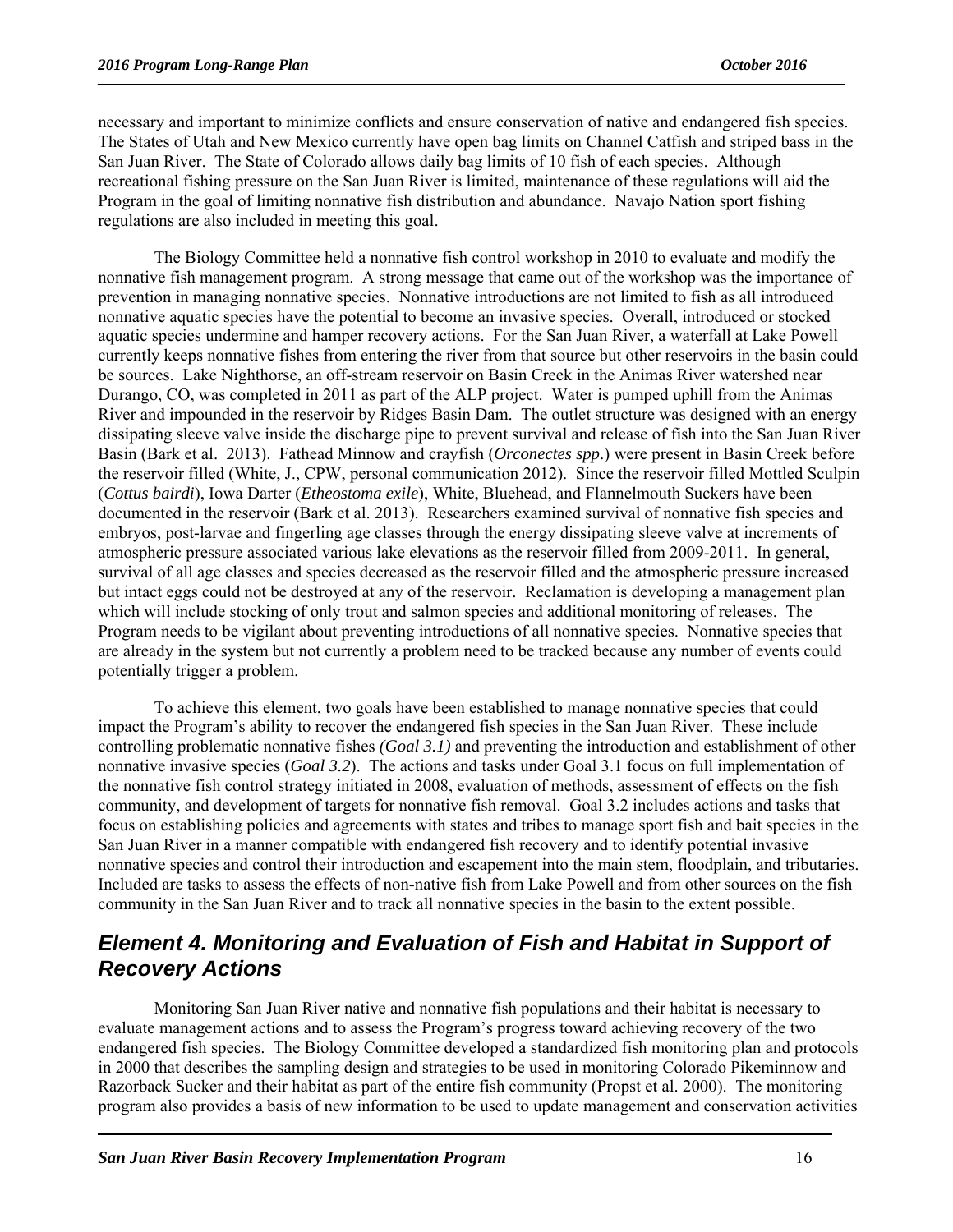as part of the Program's adaptive management process. The monitoring plan and protocols were updated in 2006 (Propst et al. 2006) and through a series of monitoring workshops held by the Biology Committee in 2009, the monitoring plan and protocols were evaluated and updated again in 2012 (Program 2012b). The new fish and habitat monitoring plan includes updated and expanded monitoring protocol sections and a section that addresses annual and long-term data synthesis and integration.

Ongoing monitoring of stocked and wild Colorado Pikeminnow and Razorback Sucker is necessary to evaluate the success of the augmentation strategy and make adjustments, as necessary, to achieve the Program's goal of establishing self-sustaining populations of both species. Bestgen et al. (2009) used methods similar to those he used in the Green and Colorado River subbasins to analyze the survival of stocked Razorback Suckers in the San Juan River using mark-recapture data. He showed season of stocking and size at stocking was related to increased survival. Durst's mark-recapture data analyses resulted in changes to the stocking program regarding hatchery source for Razorback Sucker and age at stocking for Colorado Pikeminnow (Durst 2011, 2013). The results of analyses using mark-recapture data are useful for improving stocking procedures to increase the survival of both species and these analyses are repeated regularly. Continued annual monitoring of the endangered fish populations in the San Juan River is also important for documenting reproduction and recruitment, an indicator of a self-sustaining population. Once populations are established, reliable and precise population estimates will be conducted to determine when the downlist and delist criteria specified in the species recovery goals are being achieved. Because recovery goals require wild populations, criteria are needed to supplement catch rate estimators with mark-recapture population estimates of wild-produced adults and juveniles. The recovery goals for the Colorado Pikeminnow and Razorback Sucker include the Green, Colorado, and San Juan rivers; therefore, this Program and the Upper Colorado River Endangered Fish Recovery Program are closely linked. Population estimate monitoring is currently being done for Colorado Pikeminnow and Humpback Chub in the upper Colorado and Green rivers. Relationships between catch rate estimators and mark-recapture population estimates of fish in the upper basin may be helpful in developing these criteria for the San Juan River. Implementation of mark-recapture estimators will require a comprehensive assessment of logistics, personnel, equipment, and funds.

Other native and nonnative fish populations are being monitored to better understand the status and trends of these species and their inter-relationships with the endangered fish species. To the extent possible, river-wide habitat monitoring is closely coordinated and integrated with fish community monitoring to allow assessment of changing habitat availability and fish use in response to management actions and population recovery. Standardized habitat monitoring for the San Juan River was included in the 2000 monitoring plan and was reviewed and revised for the 2012 version. The plan is designed to monitor and evaluate river-wide habitat changes through time. A focused habitat monitoring workshop was held in January 2012 to evaluate, refine, and improve the river-wide habitat monitoring and mapping work on the San Juan River to insure the Program implements methodologies that are conducive to answering outstanding questions. The Program started conducting physical and biological monitoring at specific sites along the river where secondary channels were restored in 2011 to assess functionality, sustainability, fish use, and nonnative vegetation encroachment rate. The information collected showed both larval and small-bodied native fish in good numbers and was used to determine feasibility, location, and design for additional sites completed in 2014. Additional intensive monitoring at the restored sites will provide information on the persistence of aquatic habitats and measure changes in habitat features, larval fish abundance and small-bodied fish abundance from prior to spring runoff to late fall for use in restoring more sites in the future.

Annual and long-term data synthesis and integration is a critical component of the Program's fish and habitat monitoring plan. To adequately evaluate the management actions, the data from all monitoring, management, and research activities are collectively synthesized as a comprehensive date set. The monitoring data are analyzed for each individual protocol during annual data analysis by the principal investigator for each protocol. This annual data analysis uses statistics appropriate for each protocol to test relevant hypotheses and examine data temporally and spatially. The integrated data from individual protocols are used to address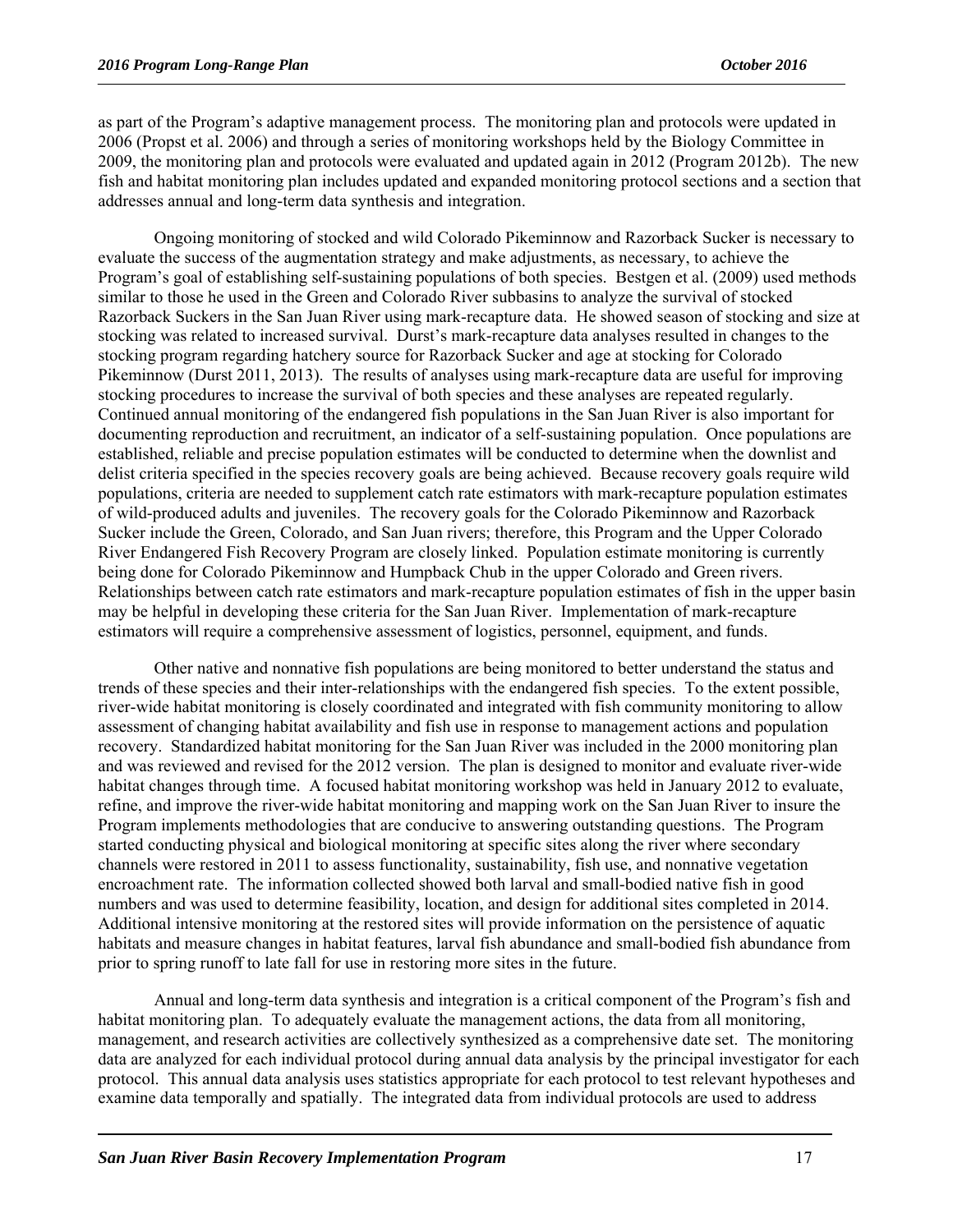questions that require data synthesized across protocols. Some synthesis questions can be addressed with the annual monitoring data whereas other questions require datasets over multiple years or specific research efforts. Prioritization of questions relevant to Colorado Pikeminnow and Razorback Sucker recovery in the San Juan River is critical to carrying out annual and long-term data integration exercises.

To achieve this element, five goals have been established to monitor fish populations (*Goal 4.1*), to monitor habitat use and availability (*Goal 4.2*), monitor and evaluate habitat restoration strategies and projects (*Goal 4.3*), to integrate and synthesize monitoring data and other information to evaluate fish community and ecosystem responses to recovery actions (*Goal 4.4*) and to identify and conduct research and monitoring in support of recovery actions (*Goal 4.5*). The focus is on implementation of a long-term, standardized monitoring program that was developed to track the presence, status, and trends of endangered fish populations and the native fish community and to monitor existing and restored habitat. In addition, data from all monitoring, management activities and research are integrated and synthesized annually to assess the status of the fish community, evaluate ecosystem responses to the management actions, and support broader, long-term data and information needs. Actions and tasks are included that use adaptive management concepts to evaluate and assess results and methods to refine current methodologies and develop and implement new monitoring and research strategies. A primary purpose of the actions and tasks under Element 4 is to collect and evaluate data in such a way that the Program's progress toward achieving recovery of Colorado Pikeminnow and Razorback Sucker in the San Juan River can be adequately tracked and assessed.

#### *Element 5. Program Coordination and Assessment of Progress toward Recovery*

The U.S. Fish and Wildlife Service is responsible for administering the San Juan River Basin Recovery Implementation Program. To fulfill this responsibility, the Service appoints a Program Coordinator who is responsible for overall Program planning, coordination, and management, information integration and review, and facilitation of contracting funding and management. Reclamation appoints a Funds Manager to maintain and distribute base and capital funds and administer contracts. The Program Coordinator, Program staff, and the Program's technical committees developed this LRP to facilitate achievement of recovery of the endangered fish species of the San Juan River Basin. There are two major components under this element, Program coordination and data integration and evaluation to assess the Program's progress toward achieving recovery.

#### *Program Coordination*

The Program Coordinator works with the Program's technical committees to identify and expedite individual projects that are needed to accomplish the LRP tasks for each of the Recovery Elements. The Program Coordinator, together with the Program's technical committees, drafts AWPs consisting of high priority individual projects, and forwards these to the Coordination Committee for review and approval. The Program Coordinator is responsible for maintaining records showing distribution and expenditures of all annual and capital funds expended under the AWP by each funding source. The Program Coordinator is responsible for ensuring that the Program operates according to the Program Document; including the preparation of this LRP, the AWPs, budgets, and annual progress reports. In all these tasks, the Program Coordinator is assisted by the technical committees to ensure that appropriate work products are reviewed by the technical committees and all work products are approved by the Coordination Committee. The Program Coordinator annually compiles Program reports for transmittal to the involved agencies and to the Coordination Committee.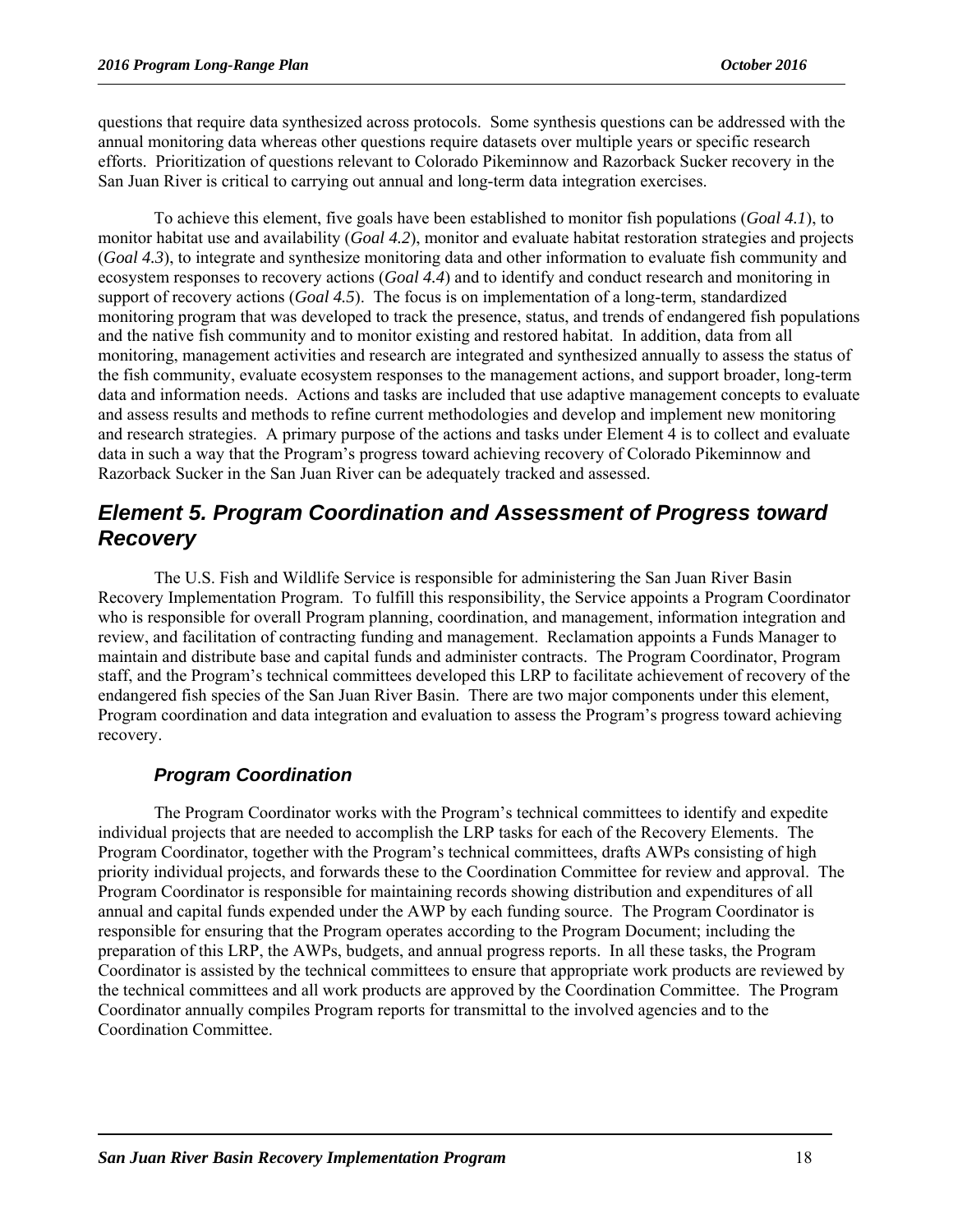#### *Assessment of Progress toward Recovery*

Ongoing development, integration, and evaluation of information are essential for assessing progress toward species recovery as well as for guiding future Program direction. An important first step of the Program was implementation of a research phase to document distribution and abundance of resident fishes, characterize species life histories, and identify limiting factors. A 7-year research program, conducted from 1991 through 1997, provided a baseline of information and identified and characterized factors limiting the Colorado Pikeminnow and Razorback Sucker (Holden 2000). The research program was incorporated into the Recovery Program when it was formed in 1992. An array of potential limiting factors have been investigated, including water quality, spawning habitat, nursery habitat, recruitment, hybridization, truncated range, capturerelated stress, nonnative fishes, habitat quantity and diversity, flow regime, food, population size, disease, movement barriers, thermal regime, and entrainment in diversion structures. Although numerous activities have been implemented by the Program to address these factors, much remains to be learned about the life history of the endangered fishes, their relationships with other native and nonnative fishes, their habitat associations, and components of their environment that directly and indirectly influence their welfare.

Many of the actions and tasks identified in the initial 7-year research phase of the Program have been completed and the work has contributed to understanding the San Juan River Basin. However, because contemporary Colorado Pikeminnow and Razorback Sucker populations in the San Juan River were extremely small, there is still the need to identify and characterize limitations to the establishment and maintenance of self-sustaining populations. Once a potential limiting factor is identified and characterized through monitoring and research, efforts are made to implement activities that will eliminate or mitigate its impacts. These activities may not always successfully eliminate threats and mitigation alternatives may be developed.

The knowledge gained from the initial and future research coupled with other Program activities is valuable in evaluating progress toward species recovery and guiding future Program direction through annual revisions of the LRP. Annual data collection and analyses included under Element 4, provide the information base for assessing the Program's progress toward achieving recovery. Long-term, broader-based integration and synthesis of this information is also vital to interpreting results of research and management so that informed decisions can be made on future management actions and strategies. The Program Office will use the information and results obtained under Element 4 to prepare a biennial, written "Sufficient Progress" assessment of the Program's progress towards recovery. This report, as mandated in the Program Document, will assess the Program's ability to provide ESA compliance for water development and management activities and identify any corrective actions needed to ensure future ESA compliance.

To achieve this element, three goals have been established to facilitate Program planning and management *(Goal 5.1),* ensure integration and synthesis of data and information to evaluate progress toward recovery *(Goal 5.2),* and facilitate contract and funding management (*Goal 5.3)*. Accomplishment of *Goal 5.2* relies heavily on activities included in Element 4 such as establishing and maintaining a comprehensive Program database, annual monitoring data analyses, and synthesizing and evaluating information from all activities and studies.

#### *Element 6. Information and Education*

The Upper Colorado River Endangered Fish Recovery Program and the San Juan River Basin Recovery Implementation Program each have a multi-stakeholder structure in which federal and state agencies work with public and private entities to recover endangered fish species in a manner that is consistent with federal, state, and tribal water laws. Although their structure and goals are similar, these recovery programs operate independently, working with their own program partners and governing committees to fulfill requirements detailed in their respective cooperative agreements. Nevertheless, the similarities in these programs provide for effective communication and public outreach under a coordinated effort. The funding for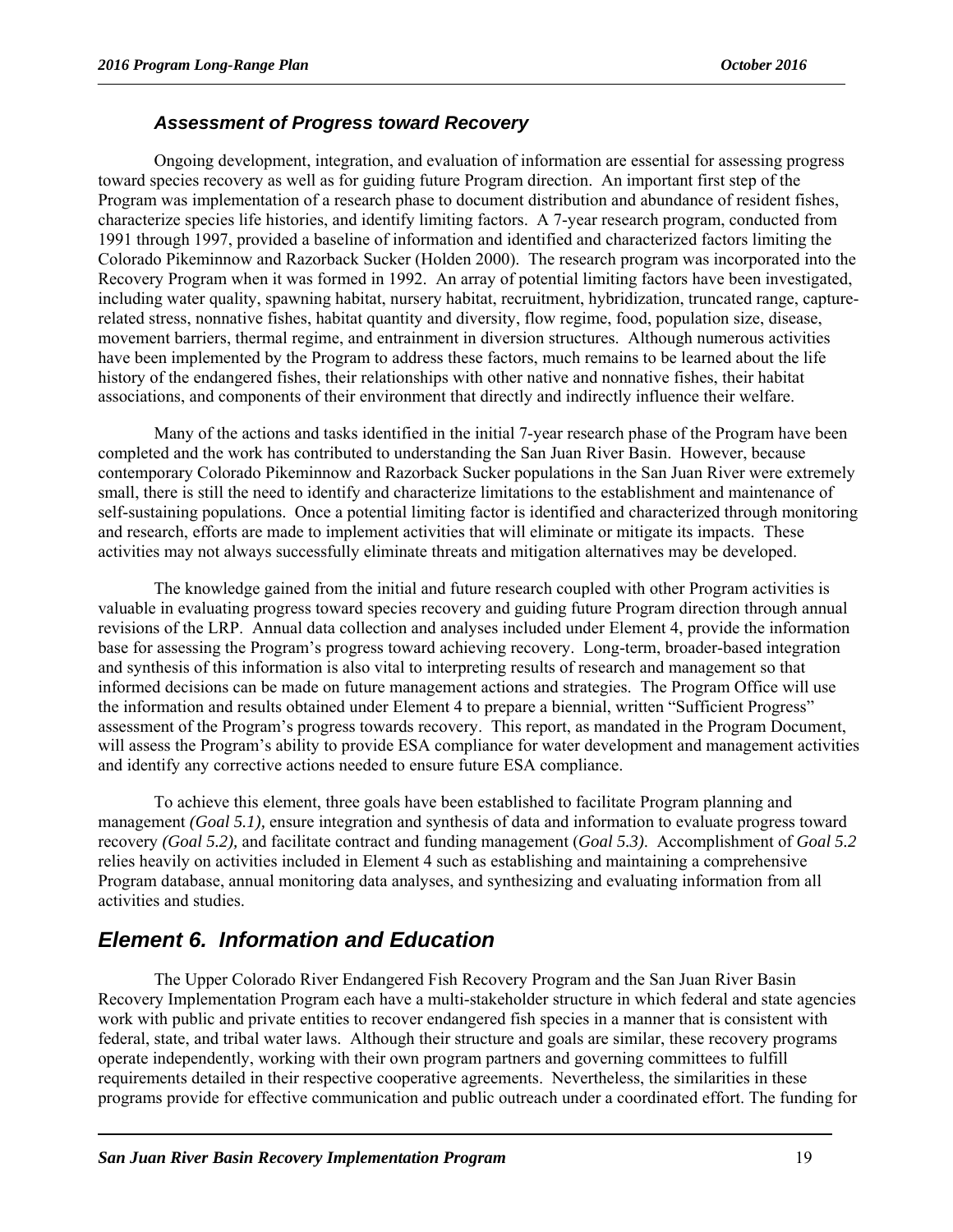capital construction and ongoing operation and maintenance (O&M) for the Upper Colorado River and San Juan River Basin Recovery Programs is also tied together in Federal legislation (Public Laws 106-392, 107- 375, 109-183, 111-11 and 112-270).

Using a shared approach, the two recovery programs coordinate their outreach efforts and work with other organizations throughout the Colorado River Basin to ensure common audiences receive consistent, current, and accurate information about the endangered fishes and efforts to recover them. These audiences include the general public, elected officials, Indian Tribes, landowners, anglers, river rafters and guides, environmental organizations, water and power developers, teachers, students, and Program participants. Although the geographic coverage of these recovery programs differs within the Upper Colorado River Basin, the majority of affected parties are interested in the recovery efforts taking place for both programs.

An annual publication is produced that highlights accomplishments of both programs. The Program Highlights publication serves as a briefing document for the non-Federal partners' annual visit to Washington, D.C., and is used for numerous other purposes throughout the year. In addition to the Program Highlights document, the Swimming Upstream newsletter and freestanding exhibits (in both small and large formats) promote both the Upper Colorado and San Juan programs. Shared outreach efforts help ensure accurate, consistent information about the endangered fish species and recovery programs is disseminated. A shared effort has also proven to be more cost-effective for publication production costs and exhibit fees.

To achieve this element, a goal was established to increase public awareness and support for the endangered fishes and the recovery program (*Goal 6.1*). Actions and tasks focus on providing information about the recovery program to the public and coordinating with the Upper Colorado River Endangered Fish Recovery Program to conduct an effective outreach program.

## **Tasks That Address Recovery Goals**

This LRP addresses the species recovery goals through specific tasks that detail actions necessary to quantify demographic criteria and remove or minimize species threats (Table 1). For example, the LRP identifies tasks that reestablish endangered populations with hatchery fish in a systematic manner and tasks for monitoring population abundance. Numerous tasks help to provide and legally protect habitat, especially flows, and also provide for fish passage, as well as minimize entrainment. A series of ongoing tasks continue to be evaluated, including protection from overutilization and diseases and parasites, as well as water-quality remediation and minimizing the risk of hazardous materials spills. Control of problematic nonnative fish, regulating their escapement, and minimizing the threat of hybridization for Razorback Sucker are also important activities of this Program and the subject of several tasks.

Table 1 also provides a brief description of the status of the Program's progress toward achieving the recovery goals criteria. For more detailed information on results and activities, see the narrative descriptions for each Recovery Element and the status sections for individual tasks in the Appendix A tables.

| <b>Recovery Goals Criteria</b><br><b>LRP Goals, Actions, and Tasks</b> |                                                                                   | <b>Status</b>                                                                                                                                                                                        |  |  |
|------------------------------------------------------------------------|-----------------------------------------------------------------------------------|------------------------------------------------------------------------------------------------------------------------------------------------------------------------------------------------------|--|--|
| Reestablish populations with<br>hatchery-produced fish                 | 1.1; 1.1.1; 1.2; 1.3; 1.1.2 (Colorado<br>Pikeminnow); 1.1.3 (Razorback<br>Sucker) | Stocking programs to reestablish populations of both<br>species have been ongoing since the Program's<br>inception. These efforts are successfully increasing<br>the number of fish of both species. |  |  |

Table 1. LRP goals, actions, and tasks, by number, that address recovery goals criteria for each species and status.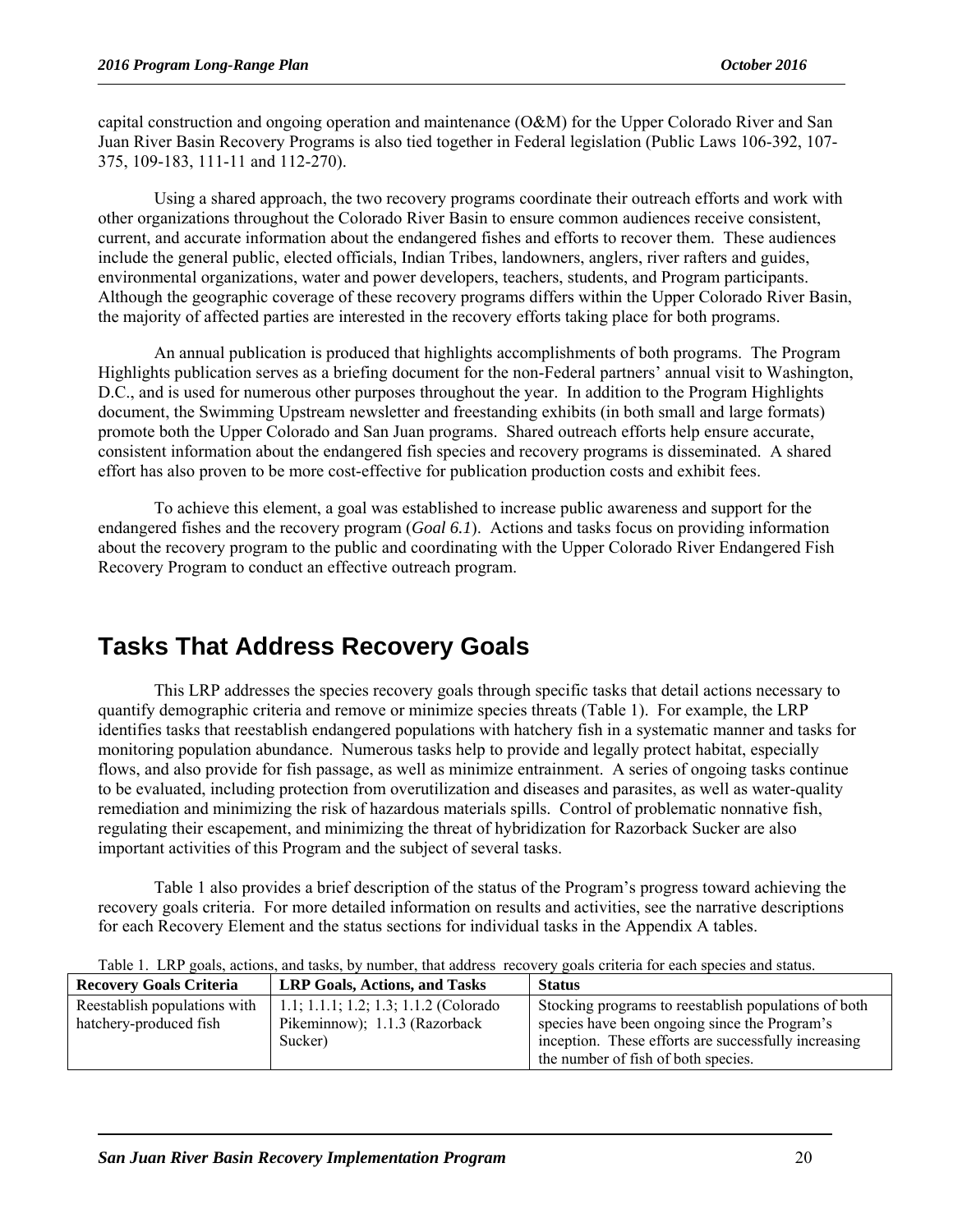| <b>Recovery Goals Criteria</b>                            | <b>LRP Goals, Actions, and Tasks</b>                       | <b>Status</b>                                                                                                                                                                                                                                                                                                                                                                                                                                                                                                                                                                                                                                                                                                                                                                                                        |
|-----------------------------------------------------------|------------------------------------------------------------|----------------------------------------------------------------------------------------------------------------------------------------------------------------------------------------------------------------------------------------------------------------------------------------------------------------------------------------------------------------------------------------------------------------------------------------------------------------------------------------------------------------------------------------------------------------------------------------------------------------------------------------------------------------------------------------------------------------------------------------------------------------------------------------------------------------------|
| Ensure adequate protection<br>from diseases and parasites | 4.1.7                                                      | Fish captured during annual monitoring are inspected<br>for disease and parasites, field notes taken, and<br>findings included in annual reports. To date, no<br>significant problems have been observed. Appropriate<br>actions will be taken if problems are detected.                                                                                                                                                                                                                                                                                                                                                                                                                                                                                                                                             |
| Minimize threat of<br>hybridization                       | 4.1.6 (Razorback Sucker only)                              | Fish captured during annual monitoring are inspected<br>for hybridization, field notes taken, and findings<br>included in annual reports. To date, no significant<br>problems have been observed. Appropriate actions<br>will be taken if problems are detected.                                                                                                                                                                                                                                                                                                                                                                                                                                                                                                                                                     |
| Minimize risk of hazardous-<br>materials spills           | 2.5; 2.5.1; 2.5.3                                          | An assessment of potential hazardous material threats<br>was conducted by TNC. A final report is expected in<br>2016. Based on threats identified, a plan for<br>remediating potential hazardous materials spills will be<br>developed.                                                                                                                                                                                                                                                                                                                                                                                                                                                                                                                                                                              |
| Remediate water-quality<br>problems                       | 2.5; 2.5.1; 2.5.2                                          | Initial investigations revealed a suite of water quality<br>issues on the San Juan River, but more information is<br>needed to better determine the effects on Colorado<br>Pikeminnow and Razorback Sucker populations. The<br>Service has the lead in facilitating this effort and is<br>working in coordination with other agencies to develop<br>strategies for research and monitoring and to develop a<br>basin-wide strategy to accomplish this task.                                                                                                                                                                                                                                                                                                                                                          |
| Provide and legally protect<br>habitat                    | 2.1; 2.1.1; 2.1.2; 2.2; 2.2.1-2.2.4                        | Navajo Dam has been operated in accordance with<br>flow recommendations developed by the Program<br>since 1999. Releases are made to provide sufficient<br>water at times, in quantities, and for durations<br>necessary to protect the endangered fish and their<br>designated critical habitat while maintaining the other<br>authorized purposes of the Navajo Dam. The 1999<br>flow recommendations will be reviewed and revised<br>starting in 2015. The Program is also partnering with<br>TNC to restore side channel and backwater habitats.<br>Several sites along the river have been restored and are<br>being monitored by the Program for persistence and<br>functionality. Legal protection of habitat has not been<br>identified as a problem at this time so is not being<br>pursued by the Program. |
| Provide passage over barriers                             | 2.3; 2.3.1; 2.3.1.3-2.3.1.7; 2.3.2;<br>$2.3.2.1 - 2.3.2.3$ | Range fragmentation in the San Juan River impedes<br>movement of fish and access to spawning areas and<br>feeding grounds. Eight major diversion structures on<br>the mainstem San Juan River were identified, ranging<br>from soil and boulder dikes to concrete and metal<br>weirs over which the entire river flows. Fish passage<br>has been restored at three of the sites. The other five<br>sites as well as additional sites on the Animas River<br>are being evaluated to determine what type of passage<br>may be needed.                                                                                                                                                                                                                                                                                  |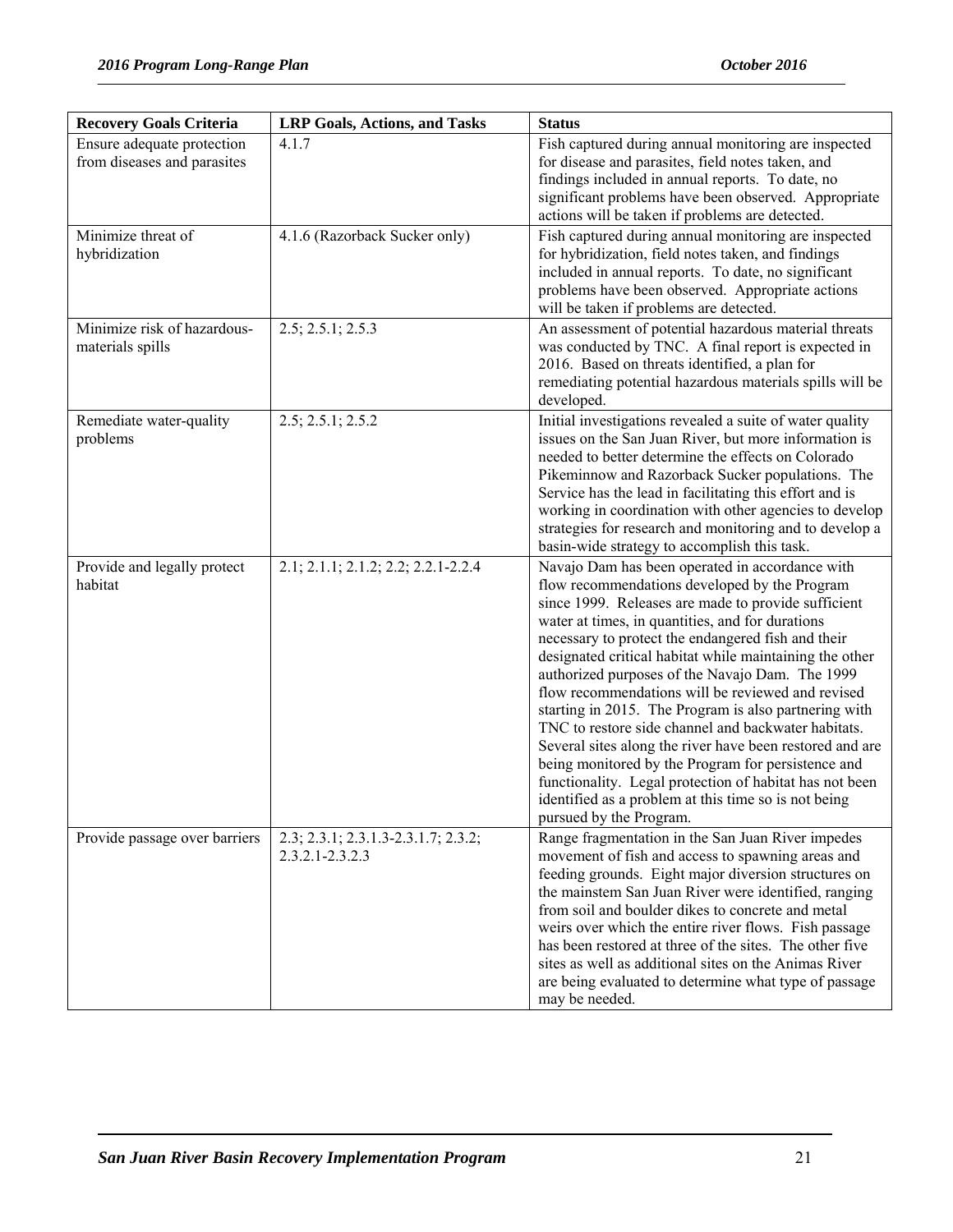| <b>Recovery Goals Criteria</b>                     | <b>LRP Goals, Actions, and Tasks</b>                        | <b>Status</b>                                                                                                                                                                                                                                                                                                                                                                                                                                                                                                                                                                          |
|----------------------------------------------------|-------------------------------------------------------------|----------------------------------------------------------------------------------------------------------------------------------------------------------------------------------------------------------------------------------------------------------------------------------------------------------------------------------------------------------------------------------------------------------------------------------------------------------------------------------------------------------------------------------------------------------------------------------------|
| Minimize entrainment at<br>diversion structures.   | 2.4; 2.4.1; 2.4.1.1-2.4.1.5; 2.4.2;<br>$2.4.2.1 - 2.4.2.2$  | Entrainment and/or impingement of all life stages of<br>native and endangered fishes at diversion structures are<br>a potential impediment to recovery. Five structures on<br>the San Juan River and two on the Animas River have<br>been identified that could potentially entrain fish. A<br>deflection weir to reduce entrainment of endangered<br>fishes in the Hogback Canal was constructed in 2013<br>and its effectiveness being evaluated. In 2015, the<br>Program will issue a RFP for an assessment of<br>potential entrainment sites in the San Juan and Animas<br>rivers. |
| Control problematic<br>nonnative fishes            | 3.1;3.1.1; 3.1.1.1-3.1.1.7                                  | The Program has been implementing an extensive<br>riverwide nonnative fish management program to<br>remove nonnative fish annually since 2008. The effort<br>has drastically reduced carp numbers and is altering<br>the population structure of Channel Catfish. The<br>Program annually reviews results of monitoring and<br>analyses and makes adjustments to methods to increase<br>exploitation rates of catfish and improve effectiveness<br>of the nonnative fish removal program.                                                                                              |
| Regulate nonnative fish<br>releases and escapement | $3.2; 3.2.1 - 3.2.3$                                        | A draft sport fish stocking policy for the San Juan<br>River Basin has been developed and is being reviewed<br>for signature by the States of New Mexico, Utah,<br>Colorado, and the Tribes. This along with other efforts<br>to prevent introduction of nonnative species will<br>become part of a comprehensive nonnative species<br>management plan for the Program.                                                                                                                                                                                                                |
| Demographic criteria                               | 4.1;4.1.1-4.1.4.; 4.4; 4.4.1-4.4.4; 5.2;<br>$5.2.1 - 5.2.2$ | Monitoring and research data collected from San Juan<br>River Basin is analyzed annually by the Program to<br>assess progress toward achieving the demographic<br>criteria that identifies the number of populations,<br>numbers of individuals in each population, and the<br>recruitment rates necessary for downlisting and<br>delisting each species.                                                                                                                                                                                                                              |

# **Ongoing Actions**

A series of ongoing reports and other activities are identified in this LRP. The reports are designed to provide cohesive and periodic updates on specific issues and are distinct from project reports that describe the findings of a particular study. These reports are provided to the Coordination Committee, the Program Coordinator, Reclamation, and the technical committees and are listed in Table 2. Also listed in Table 2 are workshops to be held, as necessary, to help coordinate Program activities, evaluate recovery activities, and provide technical assistance to biologists on population estimators and monitoring.

| Identified<br>Task | <b>Report or Workshop</b>                                                                                        | Schedule/Interval                                       | <b>Status/Action(s) Required</b>                                                                                   |
|--------------------|------------------------------------------------------------------------------------------------------------------|---------------------------------------------------------|--------------------------------------------------------------------------------------------------------------------|
| 5.2.1.1            | Standardized database; for all stocked<br>and recaptured Colorado Pikeminnow<br>and Razorback Sucker in order to | Annual entry of data with<br>appropriate documentation. | Program Office maintains and annually<br>updates the database; Principal<br>Investigators annually provide data to |

Table 2. Ongoing reports and workshops identified in this Long-Range Plan.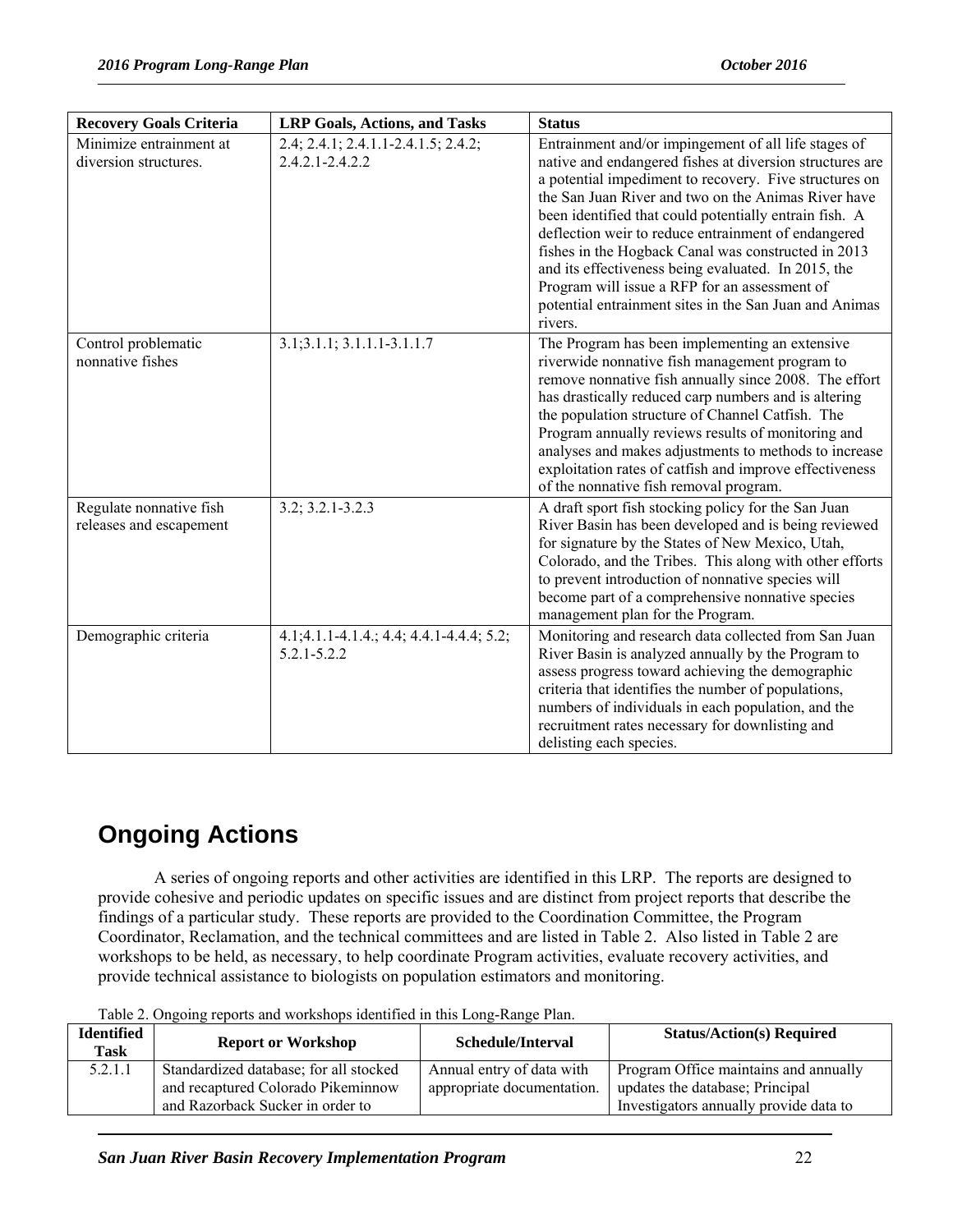| <b>Identified</b>             | <b>Report or Workshop</b>                                                                                                                                                                                               | Schedule/Interval                                                                                                                     | <b>Status/Action(s) Required</b>                                                                                                                                                                                                                                                                                                     |
|-------------------------------|-------------------------------------------------------------------------------------------------------------------------------------------------------------------------------------------------------------------------|---------------------------------------------------------------------------------------------------------------------------------------|--------------------------------------------------------------------------------------------------------------------------------------------------------------------------------------------------------------------------------------------------------------------------------------------------------------------------------------|
| <b>Task</b>                   | determine the fate of stocked fish.                                                                                                                                                                                     |                                                                                                                                       | Program Office by Dec. 31; consolidated                                                                                                                                                                                                                                                                                              |
|                               |                                                                                                                                                                                                                         |                                                                                                                                       | data redistributed by Jan. 31.                                                                                                                                                                                                                                                                                                       |
| 4.1.1.2                       | Annual Fish Monitoring Report; to<br>ensure that the best sampling design<br>and strategies are employed.                                                                                                               | Annual reports by Biology<br>Committee; compiled by<br>Program Office; posted on<br>Program website                                   | Principal Investigators provide draft<br>reports by March 31 and present results at<br>annual meeting in May. Final reports<br>provided to Program Office by June 30.                                                                                                                                                                |
| 5.2.1.2                       | Data synthesis and integration report;<br>evaluates progress toward minimizing<br>limiting factors, details ongoing<br>Program activities, and assesses current<br>status of native and endangered fish<br>populations. | Annually but may vary in<br>timing due to competing<br>fiscal resources, project<br>scheduling, or significant<br>new information.    | Program Office and Principal<br>Investigators conduct focused data<br>integration to address high priority data<br>needs identified by the Biology<br>Committee. Draft reports by March 31<br>and present results at annual meeting in<br>May. Final reports due by June 30                                                          |
| 4.1.1.1                       | Standardized Fish Monitoring Plan; to<br>assess the presence, status, and trends<br>of Colorado Pikeminnow and<br>Razorback Sucker.                                                                                     | Standing report is revised<br>as necessary by the<br>Program Office and<br><b>Biology Committee.</b>                                  | Program Office and Biology Committee<br>will continually evaluate the Program's<br>Comprehensive Monitoring Plan and<br>Protocols. The Plan was updated in 2012.                                                                                                                                                                     |
| 4.2.1.1                       | Standardized Habitat Monitoring Plan;<br>to assess habitat and flow relationships.                                                                                                                                      | Standing report is part of<br>the Program's Monitoring<br>Plan and Protocols; revised<br>as necessary.                                | Program Office and Biology Committee<br>updated the Program's Habitat Monitoring<br>Protocols in 2012.                                                                                                                                                                                                                               |
| 2.2.1.2<br>2.2.2.1<br>4.4.4.4 | Flow recommendations update report;<br>evaluates and updates flow<br>recommendations and response of<br>native and endangered fishes to flow<br>recommendations.                                                        | <b>Environmental Flows</b><br>Workshop #1 was held in<br>Feb. 2015; Environmental<br>Flows Workshop #2 has<br>not been scheduled yet. | Completion of Reclamation's next<br>generation of the SJRB Hydrology Model<br>is expected in 2015. A technical<br>workshop was held in Feb. 2015 to<br>modify methods for implementing the<br>1999 flow recommendations. A<br>comprehensive review and revision of the<br>1999 flow recommendations is expected<br>to begin in 2015. |
| 4.1.1.3                       | Monitoring Plan Workshop: to<br>coordinate sampling design, data<br>collection, and desired precision and<br>detection levels for detecting responses.                                                                  | As necessary.                                                                                                                         | Series of three monitoring workshops<br>were held by the Biology Committee in<br>2009.                                                                                                                                                                                                                                               |
| 4.2.1.2                       | Habitat Monitoring and Mapping<br>Workshop; to refine and improve<br>habitat evaluation methods.                                                                                                                        | As necessary.                                                                                                                         | Workshop to address this issue was held<br>in January 2012. Program Office and<br>Biology Committee using workshop<br>results to refine current methods and<br>develop new ones.                                                                                                                                                     |
| 4.1.4.4                       | Population Estimation Workshop; to<br>evaluate population estimators used in<br>other systems to identify the most<br>reliable and suitable estimator(s) for<br>Colorado Pikeminnow and Razorback<br>Sucker.            | As necessary.                                                                                                                         | A population estimate workshop was held<br>in 2007.                                                                                                                                                                                                                                                                                  |
| 3.1.1.5                       | Non-native fish control workshop; to<br>evaluate the non-native fish<br>management program.                                                                                                                             | As necessary.                                                                                                                         | A non-native fish workshop was held in<br>May 2010. Another workshop will be<br>held in late 2016 or early 2017 to evaluate<br>the revised study design initiated in FY16.                                                                                                                                                           |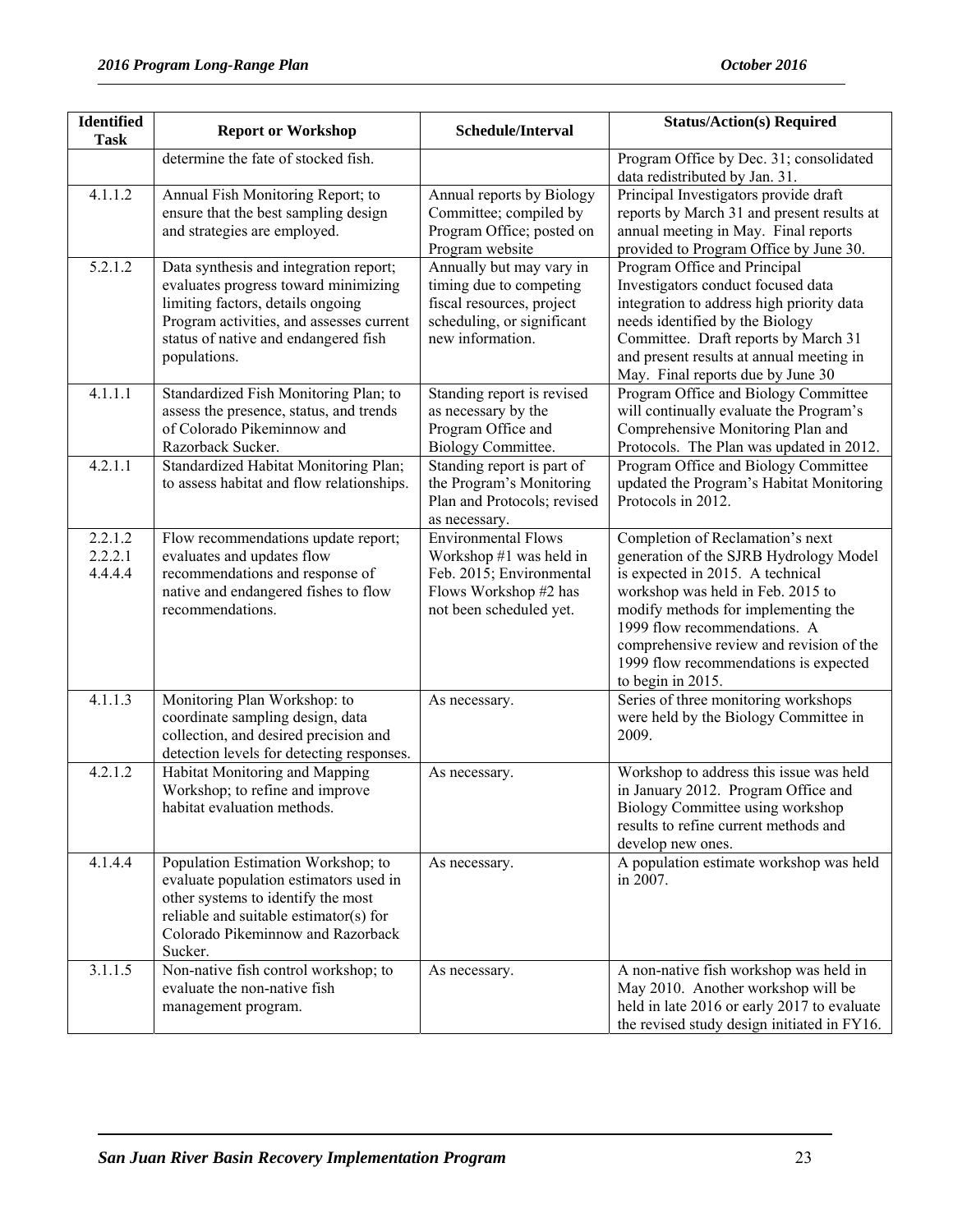# **LITERATURE CITED**

#### **(Includes literature cited in Appendices)**

- Abell, R. 1994. San Juan River Basin water quality and contaminants review. Volumes I and II. Museum of Southwestern Biology, Department of Biology, University of New Mexico.
- Ahlm, L. A., 1993. San Juan River tailwater trout fishery investigations 1992 Annual Report. New Mexico Department of Game and Fish, Navajo Dam, New Mexico.
- Alliant Environmental. 2015. San Juan River Environmental Flows Workshop 1, Draft Meeting Notes, February 12-13, 2015. Draft submitted to the San Juan River Recovery Implementation Program. U.S. Fish and Wildlife Service, Albuquerque, NM. 32 pp.
- Archer, E., and T. A. Crowl. 2000a. Chapter 2: age-0 native fish year class abundances and size in relation to flow and temperature patterns in the San Juan River 1991-1997. Pages 2-1 to 2-19 in Archer, E., T.A. Crowl, and M. Trammell, editors. Age-0 native species abundances and nursery habitat quality and availability in the San Juan River, New Mexico, Colorado, and Utah. Utah Division of Wildlife Resources, Salt Lake City, Utah.
- Archer, E., and T.A. Crowl. 2000b. Chapter 3: nursery habitat survey of the San Juan River, New Mexico and Utah, 1994-1997. Pages 3-1 to 3-36 in Archer, E., T.A. Crowl, and M. Trammell, editors. Age-0 native species abundances and nursery habitat quality and availability in the San Juan River, New Mexico, Colorado, and Utah. Utah Division of Wildlife Resources, Salt Lake City, Utah.
- Archer, E., T.A. Crowl, and M. Trammell. 2000. Age-0 native species abundances and nursery habitat quality and availability in the San Juan River, New Mexico, Colorado, and Utah. Utah Division of Wildlife Resources, Salt Lake City, Utah.
- Bark, R.C., E.L. Best, K.N. Bloom, and K.W. Frizell. 2013. Ridges Basin Dam sleeve valve passage analysis of nonnative fish and embryos at increasing depths and pressures. Bureau of Reclamation. Technical Memorandum No. 86-68290-12-01. 85 pp.
- Bestgen, K., K. Zelasko, and G. White. 2009. Survival of hatchery-reared Razorback Suckers *Xyrauchen texanus* stocked in the San Juan River Basin, New Mexico, Colorado, and Utah. Final Report submitted to the San Juan River Recovery Implementation Program. Larval Fish Laboratory, Colorado State University. 46 pp.
- Bliesner, R. 2010. San Juan River Basin Recovery Implementation Program Detailed Reach Study 2009 Final Report. Keller-Bliesner Engineering, Logan, Utah.
- Bliesner, R., and V. Lamarra. 2000. Hydrology, geomorphology, and habitat studies. Final Draft Report of Keller-Bliesner Engineering and Ecosystem Research Institute to San Juan River Basin Recovery Implementation Program, U.S. Fish and Wildlife Service, Albuquerque, NM.
- Bliesner, R., and V. Lamarra. 2002. Hydrology, geomorphology, and habitat studies; final report. San Juan River Basin Recovery Implementation Program, U.S. Fish and Wildlife Service, Albuquerque, New Mexico.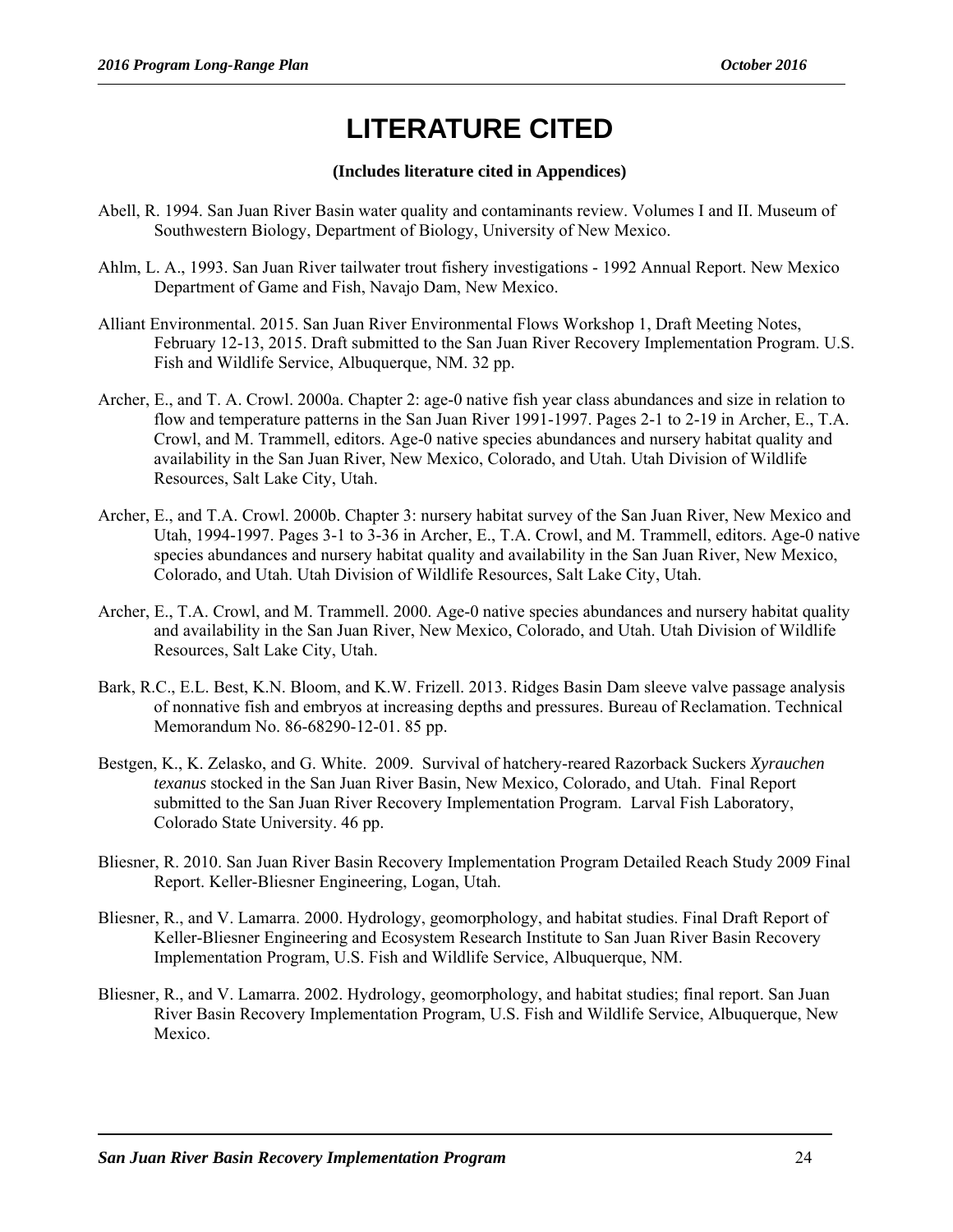- Bliesner, R., and V. Lamarra. 2007. San Juan River habitat studies; evaluation of constructed experimental backwaters to aid in the retention of stocked Colorado Pikeminnow. Annual Research Report of Keller-Bliesner Engineering and Ecosystems Research Institute to San Juan River Basin Recovery Implementation Program, U.S. Fish and Wildlife Service, Albuquerque, NM.
- Brandenburg, W. H. and K. B. Gido. 1999. Predation by Nonnative Fish on Native Fishes in the San Juan River, New Mexico and Utah. Southwest Naturalist 44(3):392-394.
- Brandenburg, W. H. and M. A. Farrington. 2009. San Juan River 2008 Colorado Pikeminnow and Razorback Sucker larval fish surveys. American Southwest Ichthyological Researchers L.L.C., New Mexico, Albuquerque, New Mexico.
- Brooks, J. E., M. J. Buntjer, and J. R. Smith. 2000. Non-native species interactions: management implications to aid in recovery of the Colorado Pikeminnow *Ptychocheilus lucius* and Razorback Sucker *Xyrauchen texanus* in the San Juan River, Colorado, New Mexico, Utah. San Juan River Basin Recovery Implementation Program, U.S. Fish and Wildlife Service, Albuquerque, New Mexico.
- Clarkson, R.W., P.C. Marsh, S.E. Stefferud, and J.A. Stefferud. 2005. Conflicts between native fish and nonnative sport fish management in the southwestern United States. Fisheries 30(9):20-27.
- Crist, L.W. and D.W. Ryden. 2003. Genetics management plan for the endangered fishes of the San Juan River. Report of Bureau of Reclamation and U.S. Fish and Wildlife Service, San Juan River Basin Recovery Implementation Program, U.S. Fish and Wildlife Service, Albuquerque, NM.
- Cutler, A. 2006. Navajo Reservoir and San Juan River temperature study. Final Report. U.S. Department of the Interior, Bureau of Reclamation, Upper Colorado Regional Office, Salt Lake City, UT.
- Davis, J.E. 2003. Non-native species monitoring and control San Juan River 1999-2001. Final Report. San Juan River Basin Recovery Implementation Program, U.S. Fish and Wildlife Service, Albuquerque, NM.
- Duran, B. 2013. Endangered fish monitoring and nonnative species monitoring and control in the upper/middle San Juan River: 2013. Final Report. San Juan River Basin Recovery Implementation Program, U.S. Fish and Wildlife Service, Albuquerque, NM. 33 pp.
- Durst, S. 2011. 2010 Integrated Pit Tag Database Summary of Colorado Pikeminnow and Razorback Sucker In The San Juan River. Final Annual Report. U.S. Fish and Wildlife Service, Albuquerque, NM. 30 pp.
- Durst, S. 2013. 2012 Integrated Pit Tag Database Summary of Colorado Pikeminnow and Razorback Sucker In The San Juan River. Final Annual Report. U.S. Fish and Wildlife Service, Albuquerque, NM. 30 pp.
- Durst, S.L., and T.A. Francis. 2016. Razorback sucker transbasin movement through Lake Powell, Utah. The Southwestern Naturalist 61(1):60-63.
- Francis, M.S. 2007. Animas River Fish Passage and Canal Entrainment Evaluation and Recommendations. Bureau of Reclamation , Western Colorado Area Office, Grand Junction and Durango, Colorado. 33 pp.
- Francis, T.A., D. S. Elverud, B.J. Schleicher, D.W. Ryden, and B. Gerig. 2015. San Juan River Arm of Lake Powell Razorback Sucker (*Xyrauchen texanus*) Survey: 2012. Interim Progress Report (Draft Final) to the San Juan River Recovery Implementation Program, U.S. Fish and Wildlife Service, Albuquerque, NM. 70 pp.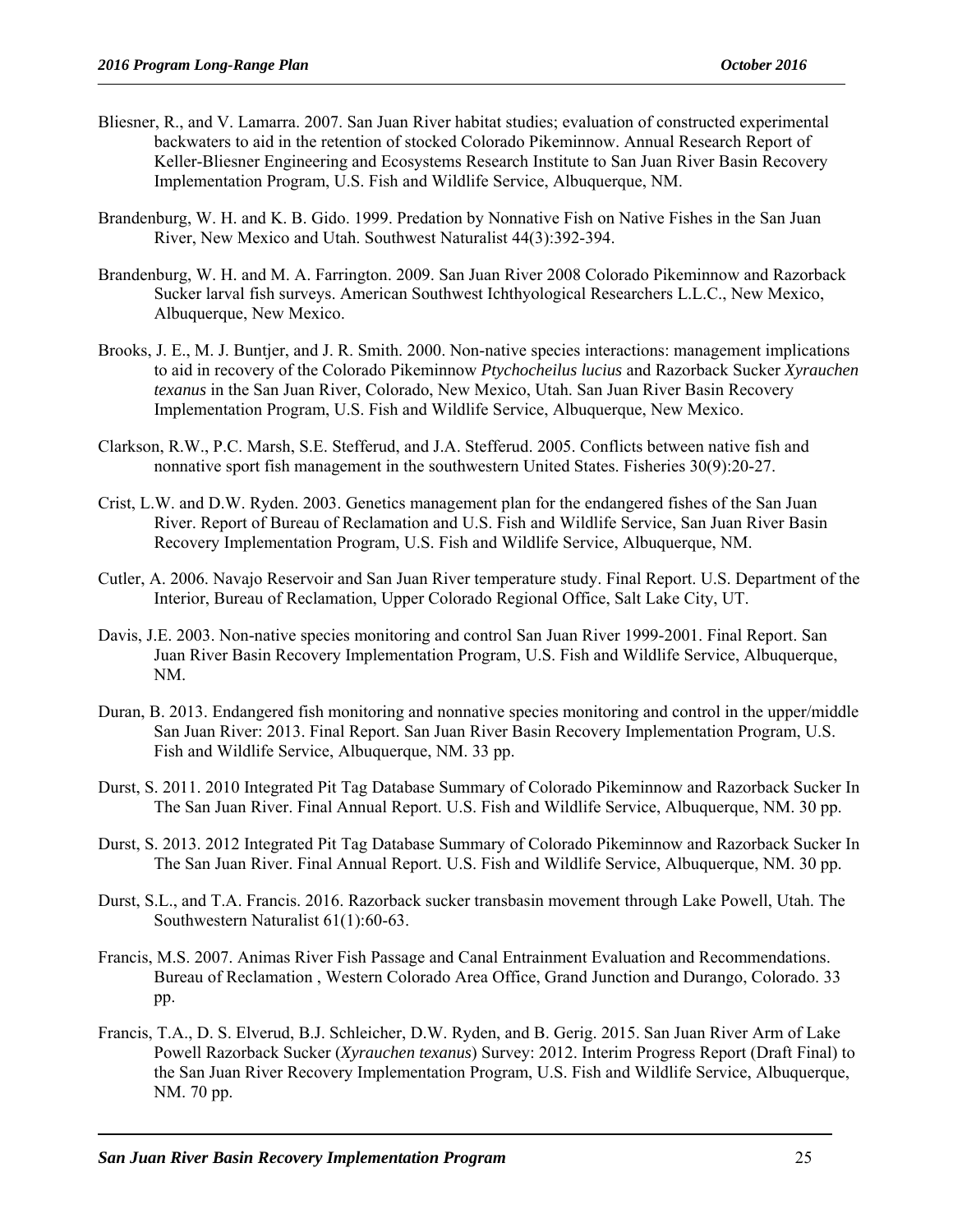- Furr, D.W. 2015. San Juan River razorback sucker *Xyrauchen texanus* and Colorado pikeminnow *Ptychocheilus lucius* population augmentation 2015. New Mexico Fish and Wildlife Conservation Office, U.S. Fish and Wildlife Service, Albuquerque, New Mexico.
- Gido, K. B., and D. L. Propst. 1999. Habitat use and association of native and nonnative fishes in the San Juan River, New Mexico and Utah. Copeia 1999(2):321-332.
- Goettlicher, W. P., and M. J. Pucherelli. 1994. Mapping instream habitat on the San Juan River using airborne videography, 1993. For Bureau of Reclamation, Annual Progress Report, Denver, Colorado.
- Holden, P.B. (Ed.) 1999. Flow recommendations for the San Juan River. San Juan River Basin Recovery Implementation Program, Biology Committee. U.S. Fish and Wildlife Service, Albuquerque, NM.
- Holden, P.B. (Ed.) 2000. Program evaluation report for the 7-year research period (1991–1997). San Juan River Basin Recovery Implementation Program, U.S. Fish and Wildlife Service, Albuquerque, NM.
- Lamarra, V. 2004. Statistical analysis of habitat availability and fish abundance in the San Juan River. Ecosystems Research Institute, Logan, Utah.
- Lamarra, V. 2007. San Juan River Fishes Response to Thermal Modification, Utah/New Mexico. A White Paper Investigation. Report prepared for San Juan River Basin Recovery Implementation Program, U.S. Fish and Wildlife Service, Albuquerque, New Mexico.
- Landye, J., B. McCasland, C. Hart, K. Hayden, and J. C. Thoesen. 2000. San Juan River fish health surveys, 1992-1999. U.S. Fish and Wildlife Service, Pinetop Fish Health Center, Pinetop, Arizona.
- Larson, R. D., and L. A. Ahlm. 1994. San Juan River tailwater trout fishery investigations, 1993 Annual Report. New Mexico Department of Game and Fish, Navajo Dam, New Mexico.
- Masslich, W., and P.B. Holden. 1996. Expanding distribution of Colorado squawfish in the San Juan River: a discussion paper. Report of Bio/West, Inc. for the San Juan River Basin Recovery Implementation Program, U.S. Fish and Wildlife Service, Albuquerque, NM.
- Miller, W. J. 2006a. Standardized monitoring program five-year data integration report. San Juan River Basin Recovery Implementation Program, U.S. Fish and Wildlife Service, Albuquerque, NM.
- Miller, W. J., and J. Ptacek. 2000. Colorado Pikeminnow habitat use in the San Juan River, New Mexico and Utah. Miller Ecological Consultants, Inc., for San Juan River Basin Recovery Implementation Program, U.S. Fish and Wildlife Service, Albuquerque, New Mexico.
- Miller, W.J., and V.A. Lamarra. 2014. San Juan River population model documentation and report version 2. Draft report of Miller Ecological Consulting Inc. and Ecosystem Research Inc. for San Juan River Basin Recovery Implementation Program, U.S. Fish and Wildlife Service, Albuquerque, New Mexico.
- Miller, W.J., and K.M. Swaim. 2016. Retrospective analysis of water temperature data and larval and young of year fish collections in the San Juan River downstream from Navajo Dam to Lake Powell Utah. Draft report of Miller Ecological Consulting Inc. for San Juan River Basin Recovery Implementation Program, U.S. Fish and Wildlife Service, Albuquerque, New Mexico.
- Mueller, G.A. 2005. Predatory fish removal and native fish recovery in the Colorado River mainstem: what have we learned? Fisheries  $30(9)$ :10-19.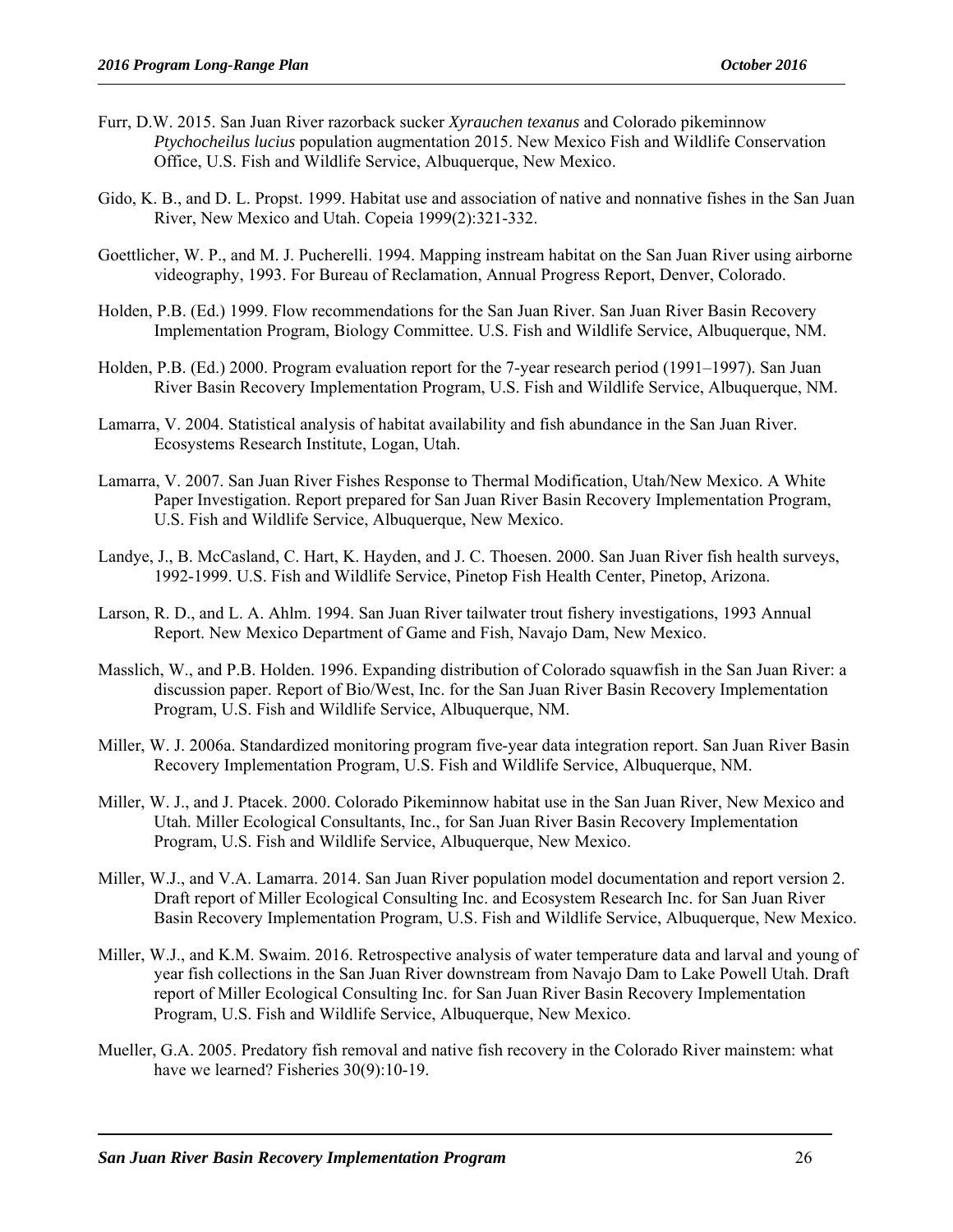- Platania, S. P. 1990. Biological summary: San Juan River ichthyofaunal study, New Mexico-Utah, 1987 to 1989. Museum of Southwestern Biology, Department of Biology, University of New Mexico for U.S. Bureau of Reclamation, Salt Lake City, Utah.
- Platania, S.P., K.R. Bestgen, M.A. Moretti, D.L. Propst and J.E. Brooks. 1991. Status of Colorado Squawfish and Razorback Sucker in the San Juan River, Colorado, New Mexico, and Utah. Southwestern Naturalist 36 (1):147-150.
- Propst, D. L., A. Hobbes, and K. Lawrence. 1999. Chapter 4: physical and biological response to test flows, red shiner section. Pages 4-1 to 4-88 in P.B. Holden, editor. Flow recommendations for the San Juan River. San Juan River Basin Recovery Implementation Program, USFWS, Albuquerque, New Mexico.
- Propst, D. L., and A. L. Hobbes. 2000. Seasonal abundance, distribution, and population size-structure of fishes in San Juan River secondary channels 1991-1997. Conservation Services Division, New Mexico Department of Game and Fish, Santa Fe, New Mexico.
- Propst, D.L., S. P. Platania, D. W. Ryden, and R. L. Bliesner. 2000. San Juan River monitoring plan and protocols. San Juan River Basin Recovery Implementation Program, U.S. Fish and Wildlife Service, Albuquerque, New Mexico.
- Propst, D.L., S. P. Platania, D. W. Ryden, and R. L. Bliesner. 2006. San Juan River monitoring plan and protocols. San Juan River Basin Recovery Implementation Program, U.S. Fish and Wildlife Service, Albuquerque, New Mexico.
- Pucherelli, M. J., and R. C. Clark. 1990. San Juan River habitat mapping using remote sensing techniques. U.S. Bureau of Reclamation, AP-90-4-2, Denver, Colorado.
- Pucherelli, M. J., and W. P. Goettlicher. 1992. Mapping instream habitat on the San Juan River using airborne videography. U.S. Bureau of Reclamation Technical Report, R-92-16, Denver, Colorado.
- Renfro, L.E., S.P. Platania, and R.K. Dudley. 2006. An assessment of fish entrainment in the hogback diversion canal, San Juan River, New Mexico, 2004 and 2005. Report prepared for San Juan River Basin Recovery Implementation Program, U.S. Fish and Wildlife Service, Albuquerque, New Mexico.
- Ryden, D. W. 1997. Five-year augmentation plan for Razorback Sucker in the San Juan River. U.S. Fish and Wildlife Service, Grand Junction, CO.
- Ryden, D.W. 2000. Monitoring of experimentally stocked razorback sucker in the San Juan River: March 1994 through October 1997. Final Report, U.S. Fish and Wildlife Service, Grand Junction, CO.Ryden, D. W. 2003a. An augmentation plan for Colorado Pikeminnow in the San Juan River. U.S. Fish and Wildlife Service, Grand Junction, CO.
- Ryden, D. W. 2003b. An augmentation plan for Razorback Sucker in the San Juan River; an addendum to the five-year augmentation plan for Razorback Sucker in the San Juan River (Ryden 1997). U.S. Fish and Wildlife Service, Grand Junction, CO.
- Ryden, D.W. 2007. Long term monitoring of sub-adult and adult large-bodied fishes in the San Juan River 2006. U.S. Fish and Wildlife Service, Grand Junction, CO.
- Ryden, D.W. 2008. Long term monitoring of sub-adult and adult large-bodied fishes in the San Juan River 2007. U.S. Fish and Wildlife Service, Grand Junction, CO.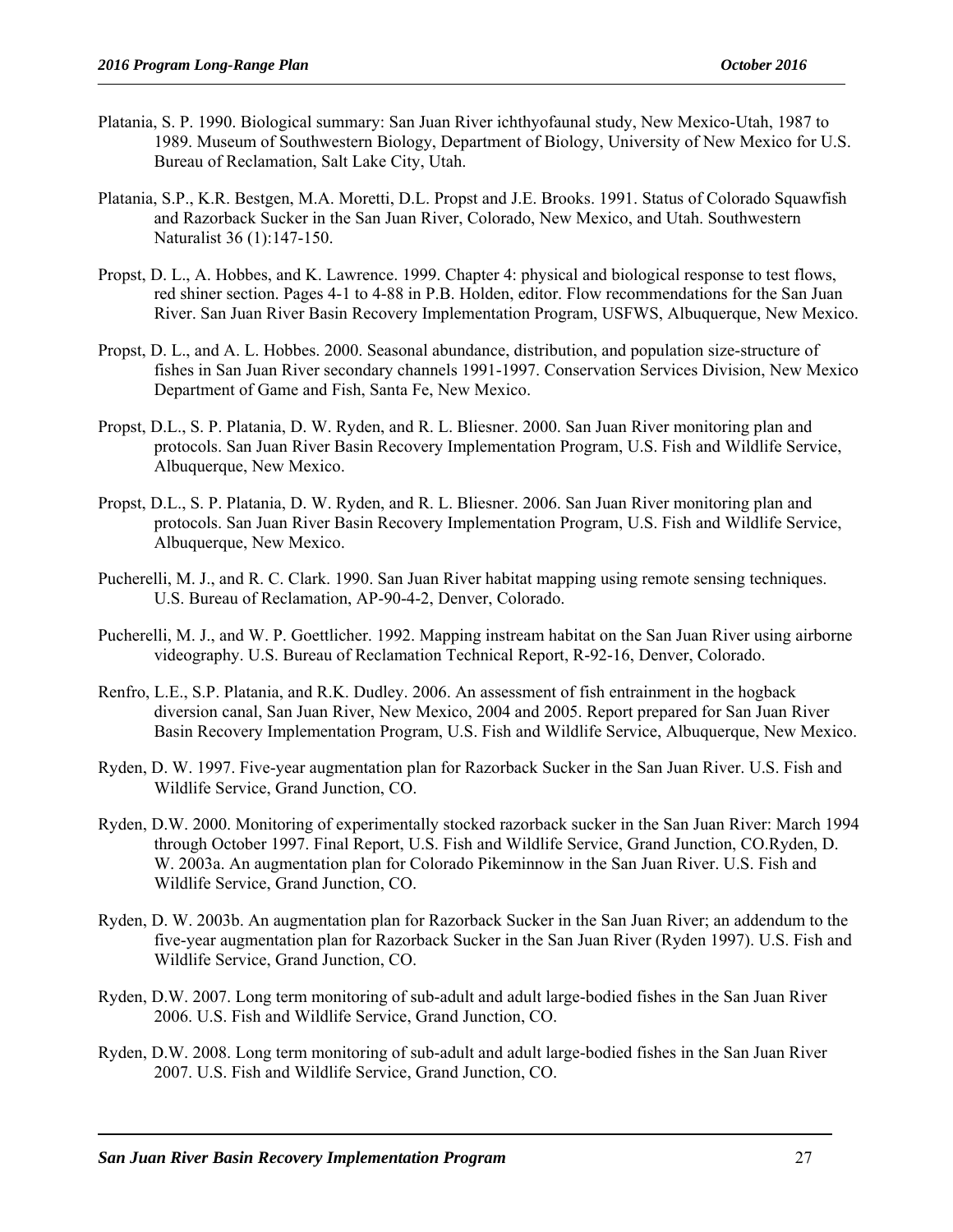- San Juan River Basin Recovery Implementation Program (Program). 1995. I. Program Document, II. Cooperative Agreement, III. Long-Range Plans, IV. Rip Side By Side Analysis. San Juan River Basin Recovery Implementation Program, U.S. Fish and Wildlife Service, Albuquerque, N.M.
- San Juan River Basin Recovery Implementation Program (Program). 2012a. Final Program Document. San Juan River Basin Recovery Implementation Program, U.S. Fish and Wildlife Service, Albuquerque, N.M.
- San Juan River Basin Recovery Implementation Program (Program). 2012b. San Juan River Recovery Implementation Program Comprehensive Monitoring Plan. U.S. Fish and Wildlife Service, Albuquerque, New Mexico.
- Simpson, Z. R., and J. D. Lusk. 1999. Environmental contaminants in aquatic plants, invertebrates, and fishes of the San Juan River mainstem, 1990-1996. U.S. Fish and Wildlife Service, Albuquerque, New Mexico.
- Stamp, M., M. Golden, and R.C. Addley. 2005. Evaluation of the Need for Fish Passage at the Arizona Public Service and Fruitland Irrigation Diversion Structures. Report submitted to San Juan River Basin Recovery Implementation Program, U.S. Fish and Wildlife Service, Albuquerque, New Mexico.
- SWCA Environmental Consultants (SWCA). 2012. Summary Report for the San Juan River Basin Recovery Implementation Program Habitat Monitoring Workshop, January 11–12, 2012. Report submitted to San Juan River Basin Recovery Implementation Program, U.S. Fish and Wildlife Service, Albuquerque, New Mexico. 28 pp.
- U.S. Bureau of Reclamation (Reclamation). 2006. Navajo Reservoir operations Final Environmental Impact Statement. U.S. Department of Interior, Bureau of Reclamation.
- U.S. Bureau of Reclamation (Reclamation). 2014. PowerPoint Presentation on NavajoNavajo Unit Operations & Hydrology Overview. Program Annual Hydrology Meeting. June 23, 2014. Durango, Colorado.
- U.S. Fish and Wildlife Service (Service). 2002a. Colorado Pikeminnow (*Ptychocheilus lucius*) Recovery Goals: amendment and supplement to the Colorado Squawfish Recovery Plan. U.S. Fish and Wildlife Service, Mountain-Prairie Region (6), Denver, Colorado. Available in pdf format at http://www/r6.fws.gov/crrip/rg.htm.
- U.S. Fish and Wildlife Service (Service). 2002b. Razorback Sucker (*Xyrauchen texanus*) Recovery Goals: amendment and supplement to the Razorback Sucker Recovery Plan. U.S. Fish and Wildlife Service, Mountain-Prairie Region (6), Denver, Colorado. Available in pdf format at http://www/r6.fws.gov/crrip/rg.htm.
- U.S. Fish and Wildlife Service (Service). 2004. Razorback sucker (*Xyrauchen texanus*) genetics management and captive propagation plan. Dexter National Fish Hatchery and Technology Center, U.S. Fish and Wildlife Service, Dexter, New Mexico.
- U.S. Fish and Wildlife Service (Service). 2010. Review and Assessment of the San Juan River Basin Recovery Implementation Program. U.S. Fish and Wildlife Service, Southwest Region (2), Albuquerque, New Mexico.
- U.S. Fish and Wildlife Service (Service). 2012. Review and Assessment of the San Juan River Basin Recovery Implementation Program. U.S. Fish and Wildlife Service, Southwest Region (2), Albuquerque, New Mexico.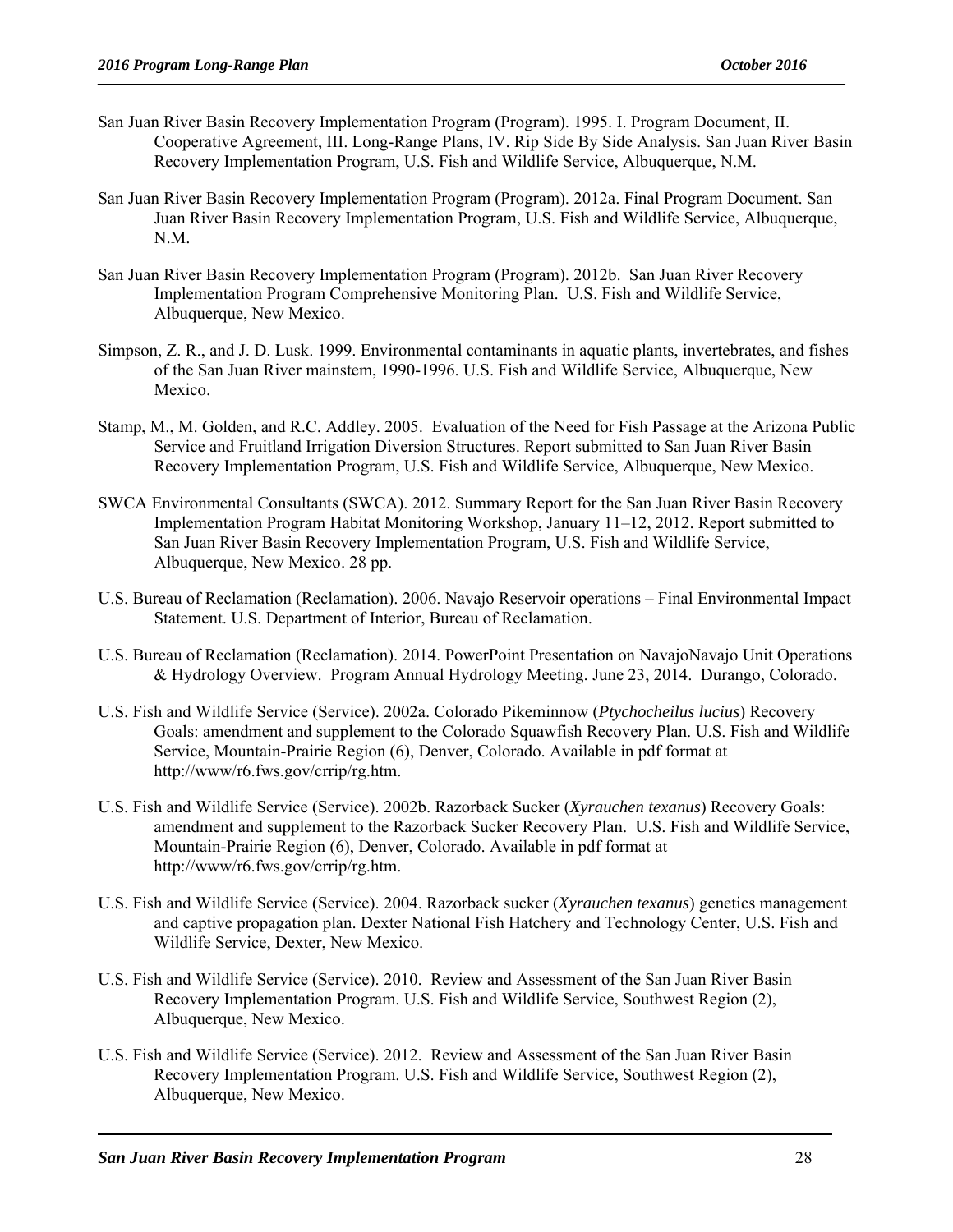# **APPENDICES**

#### **APPENDIX A. Tasks, priorities, responsibilities, dates, and descriptions for elements of the Long-Range Plan**

The following Recovery Element Tables 1-6 are included:

- 1. Management and Augmentation of Populations and Protection of Genetic Integrity
- 2. Protection, Management, and Augmentation of Habitat
- 3. Management of Nonnative Species
- 4. Monitoring and Evaluation of Fish and Habitat in Support of Recovery Actions
- 5. Program Coordination and Assessment of Progress toward Recovery
- 6. Information and Education

The following are criteria used as guidance for "Recovery Goals Priority" in the *P* column of the following tables:

| Low $(L)$                 | The task is not linked to site-specific management actions of recovery goals and<br>is not necessary for species recovery.                                                                                   |  |
|---------------------------|--------------------------------------------------------------------------------------------------------------------------------------------------------------------------------------------------------------|--|
| Medium $(M)$              | The task is indirectly linked to site-specific management actions and may be<br>supportive of species recovery.                                                                                              |  |
| High $(H)$                | The task is linked or related to a site-specific management action cited in<br>recovery goals and may be necessary to achieve species recovery goals.                                                        |  |
| Critical/Compliance $(C)$ | The task reflects a site-specific management action cited in recovery goals or<br>biological opinions as a compliance measure and is considered necessary to<br>achieve species recovery (formerly Highest). |  |

Status Categories: Ongoing, Annually, Pending, To Be Determined (TBD), As Needed, As Requested, On Hold, Completed

The following are abbreviations used in the following Tables:

| American Southwest Ichthyological Researchers |
|-----------------------------------------------|
| <b>Biology Committee</b>                      |
| Bureau of Indian Affairs                      |
| <b>Bluehead Sucker</b>                        |
| <b>Bureau of Reclamation</b>                  |
| Coordination Committee                        |
| Colorado Pikeminnow                           |
| <b>Ecosystems Research Incorporated</b>       |
| Flannelmouth Sucker                           |
| U.S. Fish and Wildlife Service                |
| Grand Junction                                |
| Horsethief Canyon Native Fish Facility        |
| Miller Ecological Consultants                 |
| National Fish and Wildlife Foundation         |
| New Mexico Game and Fish Department           |
| Navajo Nation                                 |
|                                               |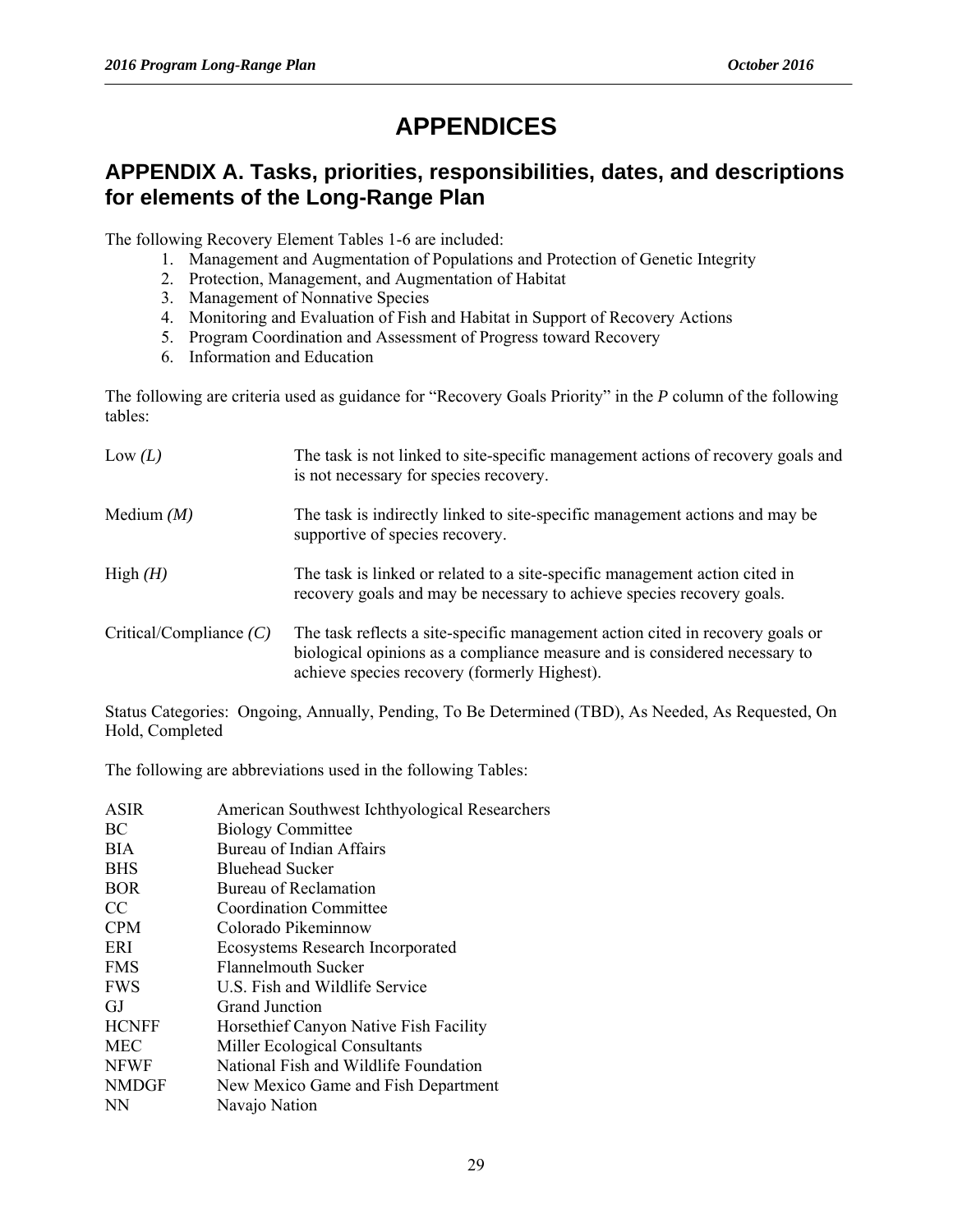| PO <sub>1</sub> | Program Office                                          |
|-----------------|---------------------------------------------------------|
| <b>RBS</b>      | Razorback Sucker                                        |
| <b>RERI</b>     | New Mexico River Ecosystem Restoration Initiative       |
| Program         | San Juan River Basin Recovery Implementation Program    |
| <b>SOW</b>      | Scopes of Work                                          |
| <b>SNARRC</b>   | Southwestern Native Aquatic Resources & Recovery Center |
| <b>TNC</b>      | The Nature Conservancy                                  |
| <b>UNFH</b>     | Uvalde National Fish Hatchery                           |
|                 |                                                         |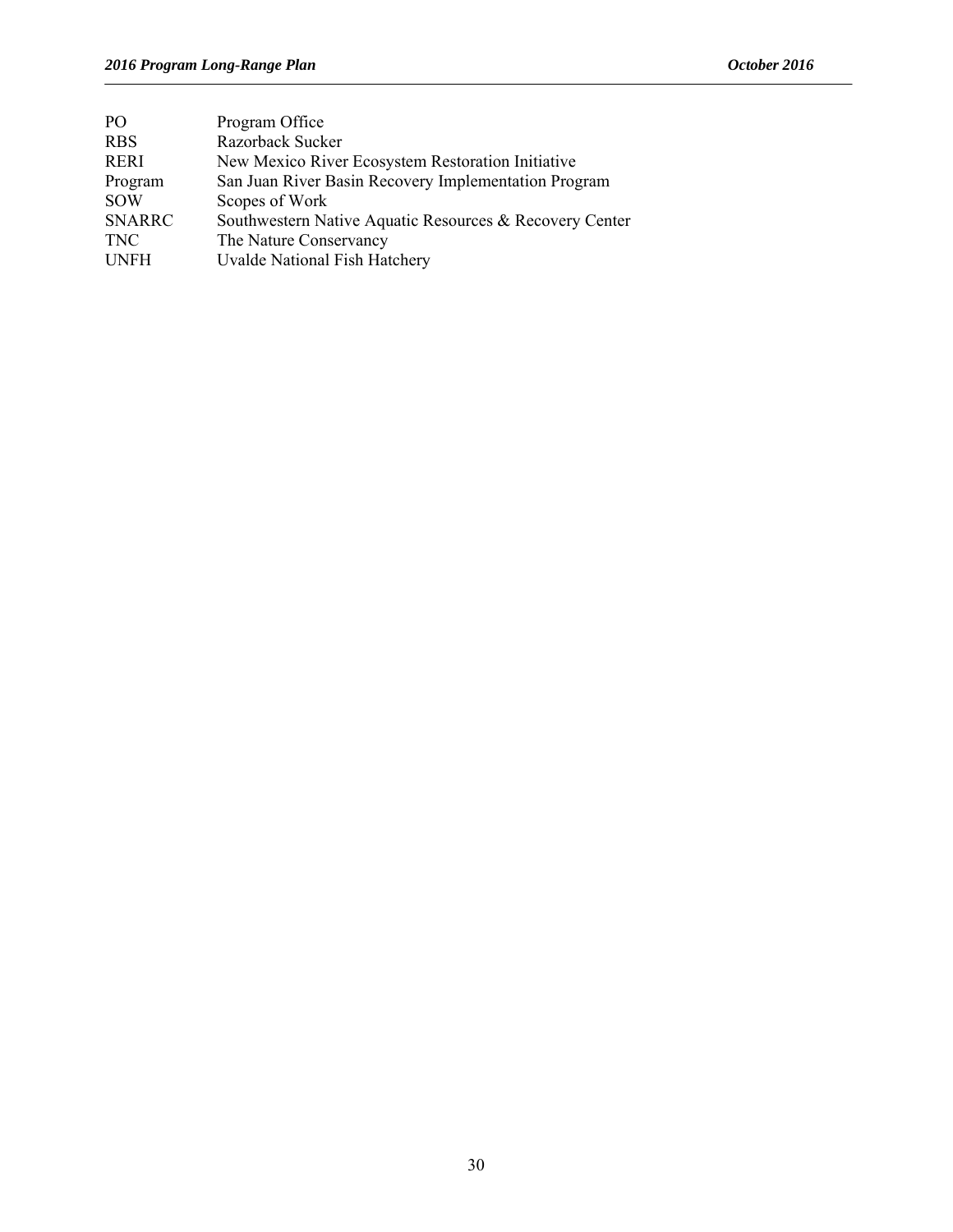### *Table A1. Element 1— Management and Augmentation of Populations of Colorado Pikeminnow and Razorback Sucker.*

| $\boldsymbol{P}$                                                                                             | <b>Tasks</b>                                                                                                 | <b>Start</b><br>Date | End<br>Date | <b>Who</b>                  | <b>Status</b> | <b>Status of Activity</b>                                                                                                                                                                                                                                                                                                                                                                                                                                                                                                                              |
|--------------------------------------------------------------------------------------------------------------|--------------------------------------------------------------------------------------------------------------|----------------------|-------------|-----------------------------|---------------|--------------------------------------------------------------------------------------------------------------------------------------------------------------------------------------------------------------------------------------------------------------------------------------------------------------------------------------------------------------------------------------------------------------------------------------------------------------------------------------------------------------------------------------------------------|
|                                                                                                              | Goal 1.1 Establish Genetically and Demographically Viable, Self-Sustaining CPM and RBS Populations.          |                      |             |                             |               |                                                                                                                                                                                                                                                                                                                                                                                                                                                                                                                                                        |
|                                                                                                              | Action 1.1.1 Develop plans for rearing and stocking CPM and RBS.                                             |                      |             |                             |               |                                                                                                                                                                                                                                                                                                                                                                                                                                                                                                                                                        |
| H                                                                                                            | 1.1.1.1 Review and update augmentation plan for CPM and<br>adjust stocking goals as needed.                  | 2010                 | 2020        | FWS, BC,<br>PO <sub>1</sub> | Ongoing       | Time frame for current CPM stocking plan is 2010-2020.<br>Review and update of 10-year stocking goals needs to occur<br>before 2020.                                                                                                                                                                                                                                                                                                                                                                                                                   |
| Η                                                                                                            | 1.1.1.2 Review and update augmentation plan for RBS and<br>adjust stocking goals as needed.                  | 2009                 | 2016        | FWS, BC,<br>PO <sub>1</sub> | Ongoing       | Time frame for current 8-year stocking plan is 2009-2016. A<br>draft Augmentation Plan has been created and will be finalized in<br>2016 to guide stocking beginning in 2017.                                                                                                                                                                                                                                                                                                                                                                          |
|                                                                                                              | Action 1.1.2 Produce, rear, and stock sufficient numbers of CPM to meet stocking goals of augmentation plan. |                      |             |                             |               |                                                                                                                                                                                                                                                                                                                                                                                                                                                                                                                                                        |
| $\,c\,$                                                                                                      | Task 1.1.2.1 Annually produce and rear at least 400,000 age-<br>0 CPM (50-55 mm TL) at SNARRC.               | 2010                 | 2020        | <b>SNARRC</b>               | Annually      | Under the current CPM stocking plan for the San Juan River,<br>augmentation efforts focus on culturing and stocking $\geq 400,000$<br>age-0 CPM annually from 2011-2020 or as directed by the<br>Program. SNARRC currently maintains a broodstock of 647<br>adult fish. In 2015, a total of 402,087 age-0 fish were stocked<br>into the San Juan River as follows:<br>11/3<br>125,800<br>$\overline{50}$ -60mm<br><b>River Park</b><br>11/3<br>50-60mm<br>126,500<br>Berg Park<br>11/3<br>149,787<br>50-60mm<br>PNM Weir<br>(Scope of Work (SOW 16-8)) |
| $\cal C$                                                                                                     | Task 1.1.2.2 Stock at least 400,000 age-0 CPM annually into<br>the San Juan River                            | 2010                 | 2020        | NMFWCO,<br><b>SNARRC</b>    | Annually      | In 2015, 402,087 YOY (2015 year class) CPM were stocked at<br>three locations on the San Juan River. (SOW 16-7).                                                                                                                                                                                                                                                                                                                                                                                                                                       |
| M                                                                                                            | Task 1.1.2.3 Opportunistically stock available CPM in excess<br>of those described above.                    | 2010                 | 2020        | NMFWCO,<br>BC, PO           | Annually      | Evaluation on a case by case basis will occur when<br>opportunistically acquired fish become available to the Program<br>in the future.                                                                                                                                                                                                                                                                                                                                                                                                                |
| Action 1.1.3 Produce, rear, and stock sufficient numbers of RBS to meet stocking goals of augmentation plan. |                                                                                                              |                      |             |                             |               |                                                                                                                                                                                                                                                                                                                                                                                                                                                                                                                                                        |
| $\mathcal{C}_{\mathcal{C}}$                                                                                  | Task 1.1.3.1 Produce and rear RBS at SNARRC for stocking<br>to grow-out facilities.                          | 2009                 | 2016        | <b>SNARRC</b>               | Annually      | The RBS stocking plan for the San River is for SNARRC to<br>maintain a captive broodstock population large enough to<br>produce RBS for annual stocking. A broodstock of 1,176 adult<br>fish of Lake Mohave origin is currently being maintained and<br>managed as identified in SNARRC's RBS Genetics Management<br>and Captive Propagation Plan (2004). In 2015, a total of 7,000<br>age-1 RBS were stocked into two NAPI ponds on April 8, 2015:                                                                                                    |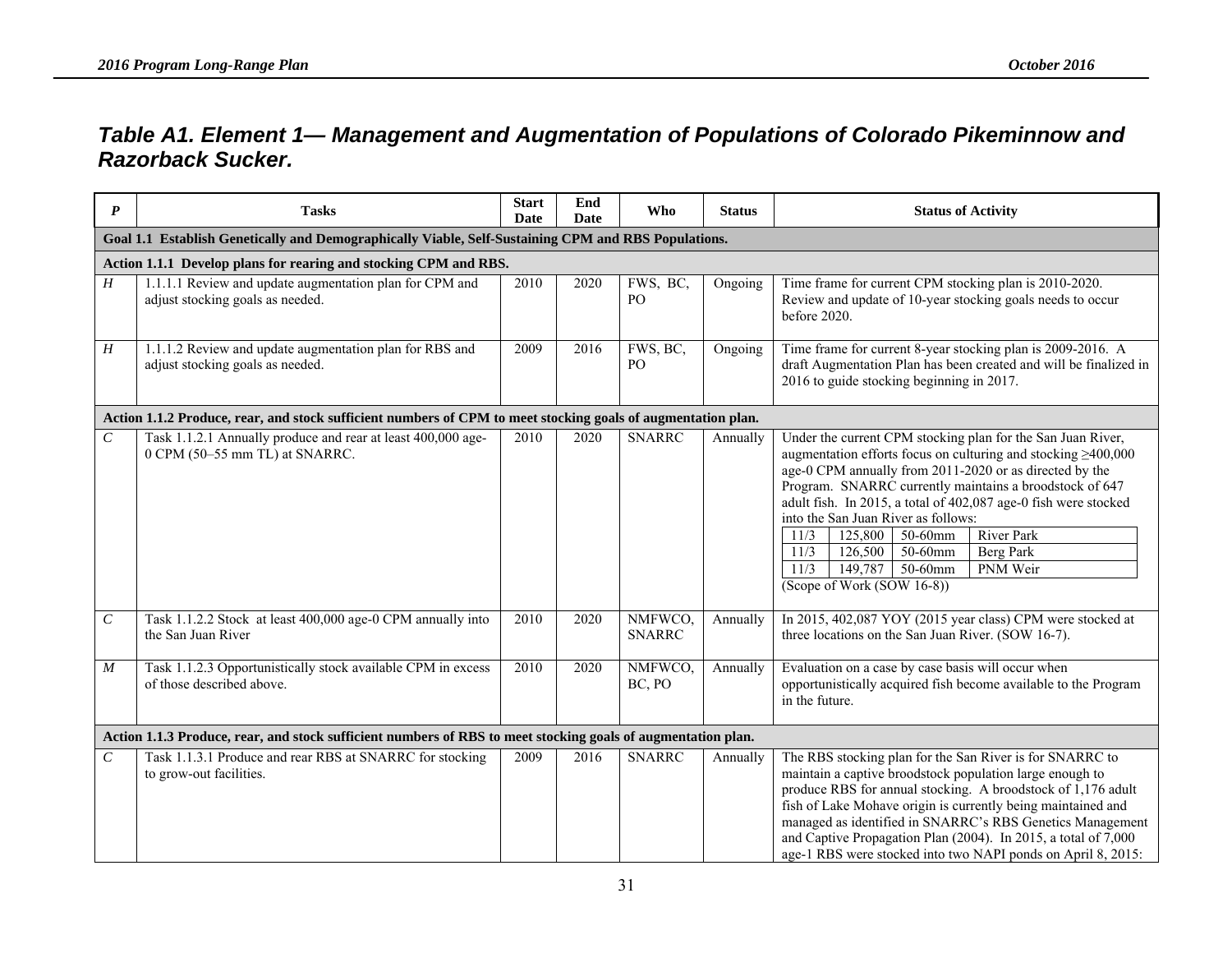| $\boldsymbol{P}$                                                                                                                                                                                              | <b>Tasks</b>                                                                                                                                                                                                                            | <b>Start</b><br>Date | End<br>Date | Who                        | <b>Status</b> | <b>Status of Activity</b>                                                                                                                                                                                                                                                                                                                                                                                                                                                                                                                                                                                                                                                      |  |  |  |
|---------------------------------------------------------------------------------------------------------------------------------------------------------------------------------------------------------------|-----------------------------------------------------------------------------------------------------------------------------------------------------------------------------------------------------------------------------------------|----------------------|-------------|----------------------------|---------------|--------------------------------------------------------------------------------------------------------------------------------------------------------------------------------------------------------------------------------------------------------------------------------------------------------------------------------------------------------------------------------------------------------------------------------------------------------------------------------------------------------------------------------------------------------------------------------------------------------------------------------------------------------------------------------|--|--|--|
|                                                                                                                                                                                                               |                                                                                                                                                                                                                                         |                      |             |                            |               | $4/8$<br>3,500<br>190-225mm<br>East Avocet Pond<br>4/8<br>3,500<br>190-225mm<br>Hidden Pond<br>All fish are PIT tagged 30-45 days prior to hauling and stocking<br>into the NAPI ponds. (SOW 16-9).                                                                                                                                                                                                                                                                                                                                                                                                                                                                            |  |  |  |
| $\cal C$                                                                                                                                                                                                      | Task 1.1.3.2 Produce RBS in three NAPI grow-out ponds<br>$(3,000-3,500$ fish per pond, $> 200$ mm TL) and stock into the<br>San Juan River.                                                                                             | 2009                 | 2016        | NN,<br><b>NMFWCO</b>       | Annually      | 7,000 Razorback Suckers averaging 180 mm were stocked into<br>two NAPI Ponds in April 2014. The third pond (West Avocet)<br>was allowed to dry and undergo renovations to improve and<br>restore pond condition. Passive harvest occurred in September<br>and active harvest was conducted on October 27 & 28, 2015.<br>Overall, 3,048 RBS averaging 336 mm were stocked into the San<br>Juan River at various locations. (SOW 16-10)                                                                                                                                                                                                                                          |  |  |  |
| $\cal C$                                                                                                                                                                                                      | Task 1.1.3.3 Produce $> 2,000$ RBS per year ( $> 300$ mm TL)<br>at Horsethief Canyon Native Fish Facility (HCNFF), which<br>is part of the larger Ouray National Fish Hatchery - Grand<br>Valley Unit (ONFH-GVU) in Grand Junction, CO. | 2013                 | 2016        | <b>FWS</b><br>ONFH-<br>GVU | Annually      | Ponds became operational in summer 2012. The third year<br>stockings of RBS from HCNFF occurred in the fall of 2015. A<br>total of 2,060 RBS were stocked as follows: 605 (mean TL =<br>403.2 mm) at Bloomfield, NM on October 10; 689 (mean $TL =$<br>338.7 mm) at Boyd Park on October 29; 486 (mean TL = 387<br>mm) at PNM on November 3; and 380 (mean $TL = 400.5$ mm) at<br>Montezuma Creek, UT on November 3. The SJRBRIP was<br>charged this year for harvesting, PIT-tagging, or transport/<br>stocking in FY-15 (SOW 15-6). The next cohort -- to produce ><br>$2,000$ RZ of target size ( $>$ 300 mm TL) -- to be stocked in 2016<br>(SOW 16-6). (See Task 1.3.1.4) |  |  |  |
| $\cal C$                                                                                                                                                                                                      | Task 1.1.3.4 Stock at least 91,200 RBS (> 300 mm TL)<br>during eight year stocking period or 11,400 per year.                                                                                                                           | 2009                 | 2016        | NN, CRFP,<br><b>NMFWCO</b> | Annually      | In 2015, 5,608 > 300 mm TL RBS were stocked at various<br>locations in the San Juan and Animas rivers in NM & 1 site in<br>UT (Montezuma Creek). 2,160 RBS were delivered from<br>Ouray/Horse Thief Canyon-GVU (2013 YC), and 3,448 from<br>NAPI ponds (2014 YC). Overall, 96,272 fish have been stocked<br>by year seven of the eight year stocking effort: a surplus of 5,072<br>fish with one more year of stocking still remaining. A new<br>Augmentation Plan has been drafted to guide stocking efforts<br>beginning in 2017. (SOW 16-7).                                                                                                                                |  |  |  |
| $\boldsymbol{M}$                                                                                                                                                                                              | Task 1.1.3.5 Opportunistically stock available RBS in excess<br>of the 11,400 described above.                                                                                                                                          | 2009                 | 2016        | NMFWCO,<br>BC, PO          | Annually      | No RBS were opportunistically stocked in 2015. Stocking target<br>of 11,400 RBS/year not fulfilled, but have already exceeded<br>91,200 RBS/8 years (96,272 since 2009, so met the overall goal<br>in 6 years). No excess available in 2015. Evaluation on a case<br>by case basis will occur if opportunistic fish become available to<br>the Program in the future.                                                                                                                                                                                                                                                                                                          |  |  |  |
| Goal 1.2—Identify and Implement Strategies for Improving the CPM and RBS Augmentation Program and Genetic Integrity.<br>Action 1.2.1 Implement methods to evaluate status and success of stocked CPM and RBS. |                                                                                                                                                                                                                                         |                      |             |                            |               |                                                                                                                                                                                                                                                                                                                                                                                                                                                                                                                                                                                                                                                                                |  |  |  |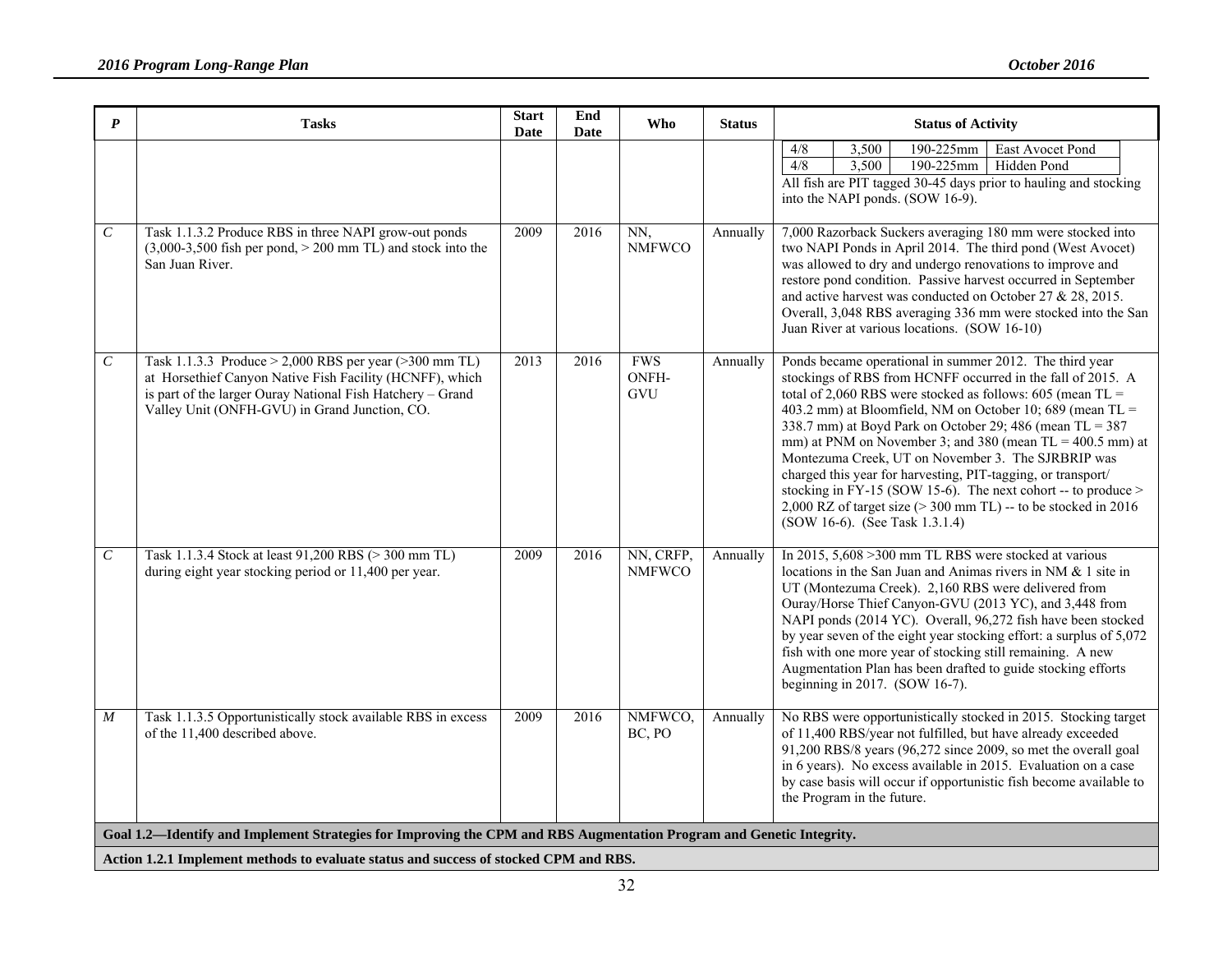| $\boldsymbol{P}$                                                                                                                                                      | <b>Tasks</b>                                                                                                                                                                                                                                                                         | <b>Start</b><br><b>Date</b> | End<br><b>Date</b> | Who                        | <b>Status</b> | <b>Status of Activity</b>                                                                                                                                                                                                                                                                                                                                                                                                                                                                                                                          |  |  |  |  |
|-----------------------------------------------------------------------------------------------------------------------------------------------------------------------|--------------------------------------------------------------------------------------------------------------------------------------------------------------------------------------------------------------------------------------------------------------------------------------|-----------------------------|--------------------|----------------------------|---------------|----------------------------------------------------------------------------------------------------------------------------------------------------------------------------------------------------------------------------------------------------------------------------------------------------------------------------------------------------------------------------------------------------------------------------------------------------------------------------------------------------------------------------------------------------|--|--|--|--|
| H                                                                                                                                                                     | Task 1.2.1.1 Maintain a standardized database for all stocked<br>and recaptured CPM and RBS in order to determine the fate<br>of stocked fish.                                                                                                                                       | 2009                        | 2023               | PO                         | Ongoing       | The CPM and RBS PIT tag databases have been updated to<br>reflect 2015 stocking, capture, and recapture efforts conducted by<br>various Program projects. The database currently contains<br>57,301 CPM and 163,395 RBS records, respectively (SOW16-<br>37). Efforts are on-going to integrate Program data into the<br>online database STReaMS.                                                                                                                                                                                                  |  |  |  |  |
| H                                                                                                                                                                     | Task 1.2.1.2 Identify, describe, and implement strategies for<br>improving survival and retention of stocked CPM and RBS,<br>including acclimation prior to stocking, size of fish stocked,<br>time and location of stocking, physiological conditioning,<br>and predator avoidance. | 2009                        | 2023               | FWS,<br><b>NMFWCO</b>      | Ongoing       | Developed and implemented an experimental stocking design for<br>RBS to better understand the effects soft vs. hard release and<br>stocking site has on retention/survival. Recapture data will be<br>used to evaluate those effects.<br>Stocking locations at PNM Weir (Fruitland, NM) and upstream<br>at Verde del Rio Park (Bloomfield, NM) on the San Juan River,<br>plus Boyd and Berg Parks on the Animas River in Farmington,<br>NM were used to reduce densities at stocking sites and to expand<br>stocking range for YOY CPM. (SOW 15-7) |  |  |  |  |
| L                                                                                                                                                                     | Task 1.2.1.3 Identify and implement a method for tracking<br>genetics of CPM and RBS in the San Juan River to determine<br>if and to what extent wild-produced individuals depart from<br>genetic structure of parental stock (hatchery derived).                                    | 2003                        | 2023               | <b>FWS</b>                 | As<br>needed  | No action taken yet as wild-produced individuals remain rare.                                                                                                                                                                                                                                                                                                                                                                                                                                                                                      |  |  |  |  |
| Goal 1.3— Support Operations and Maintenance of Facilities to Support CPM and RBS Stocking Programs.                                                                  |                                                                                                                                                                                                                                                                                      |                             |                    |                            |               |                                                                                                                                                                                                                                                                                                                                                                                                                                                                                                                                                    |  |  |  |  |
|                                                                                                                                                                       | Action 1.3.1. Support production and grow-out facilities.                                                                                                                                                                                                                            |                             |                    |                            |               |                                                                                                                                                                                                                                                                                                                                                                                                                                                                                                                                                    |  |  |  |  |
| H                                                                                                                                                                     | Task 1.3.1.1 Support operation and maintenance of hatchery<br>facilities at SNARRC for CPM and RBS production.                                                                                                                                                                       | 1994                        | 2016/<br>2020      | PO, FWS                    | Annually      | Program provided funding for these projects via SOW 15-9<br>(RBS) and SOW 15-8 (CPM)                                                                                                                                                                                                                                                                                                                                                                                                                                                               |  |  |  |  |
| $\boldsymbol{H}$                                                                                                                                                      | Task 1.3.1.3 Support operation and maintenance of NAPI<br>grow-out ponds.                                                                                                                                                                                                            | 1994                        | 2023               | NN, FWS                    | Annually      | Program provided funding for this project via SOW 15-10                                                                                                                                                                                                                                                                                                                                                                                                                                                                                            |  |  |  |  |
| H                                                                                                                                                                     | Task 1.3.1.4 Support operation, and maintenance of<br>Horsethief Canyon Native Fish Facility (HCNFF), part of the<br>larger Ouray National Fish Hatchery - Grand Valley Unit<br>(ONFH-GVU) in Grand Junction, CO.                                                                    | 2013                        | 2023               | <b>FWS</b><br>ONFH-<br>GVU | Annually      | Program provided funding for this project via SOW 15-6.                                                                                                                                                                                                                                                                                                                                                                                                                                                                                            |  |  |  |  |
| Action 1.3.2 Implement a PIT tag marking program to insure all stocked and/or encountered endangered fish are fitted with PIT tags to track individual CPM and RBS in |                                                                                                                                                                                                                                                                                      |                             |                    |                            |               |                                                                                                                                                                                                                                                                                                                                                                                                                                                                                                                                                    |  |  |  |  |
| support of evaluation and assessment activities.                                                                                                                      |                                                                                                                                                                                                                                                                                      |                             |                    |                            |               |                                                                                                                                                                                                                                                                                                                                                                                                                                                                                                                                                    |  |  |  |  |
| H                                                                                                                                                                     | Task 1.3.2.1 Procure adequate numbers of PIT tags for<br>marking endangered fish.                                                                                                                                                                                                    | 1998                        | 2023               | <b>BOR</b>                 | Ongoing       | PIT tags were procured by BOR for 2015 (SOW 15-11). FWS-<br>CRFP in Grand Junction distributed PIT tags to Dexter NFH,<br>HCNFF, and field researchers in 2014.                                                                                                                                                                                                                                                                                                                                                                                    |  |  |  |  |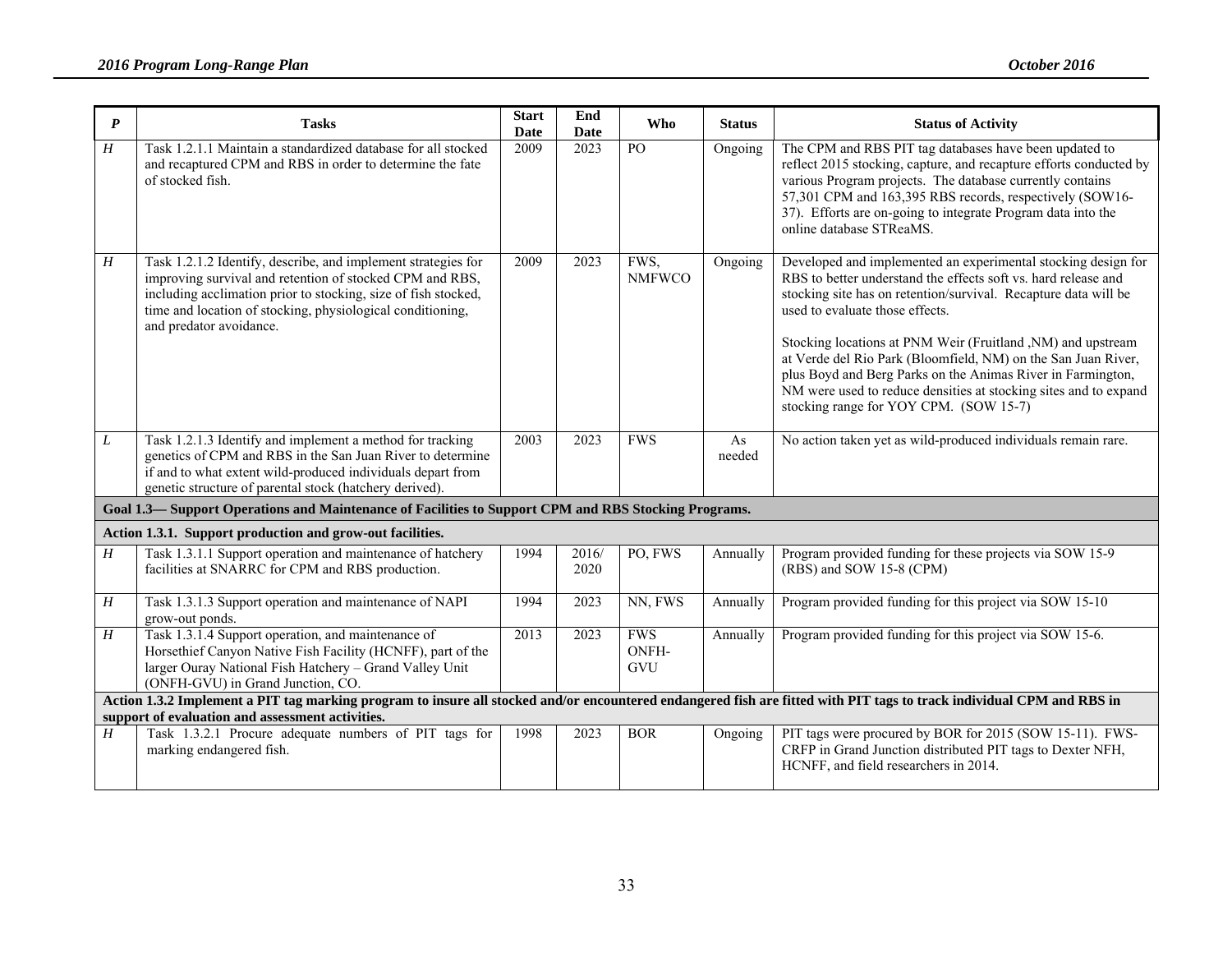| <b>Tasks</b>                                                                                                                         | Start<br>Date | End<br>Date | <b>Who</b> | <b>Status</b> | <b>Status of Activity</b>                                                                                                                                                                                                                                                                                                                                                                                                                                                      |
|--------------------------------------------------------------------------------------------------------------------------------------|---------------|-------------|------------|---------------|--------------------------------------------------------------------------------------------------------------------------------------------------------------------------------------------------------------------------------------------------------------------------------------------------------------------------------------------------------------------------------------------------------------------------------------------------------------------------------|
| Task 1.3.2.2 Install and maintain remote PIT tag detectors in<br>the river to passively track fish presence/absence and<br>movement. | 2012          | 2023        | <b>BOR</b> | Ongoing       | Permanent passive PIT tag detectors were installed at TNC<br>Phase II restoration sites west of Shiprock, NM, Hogback Fish<br>Weir (RM 159), and PNM fish passage (RM 167) in 2014. A<br>permanent detector was installed across half of the river at PNM<br>Diversion. Coverage across the entire river will potentially be<br>done after a year to see if the partial structure stays in place.<br>Mobile detectors were also deployed at several locations in the<br>river. |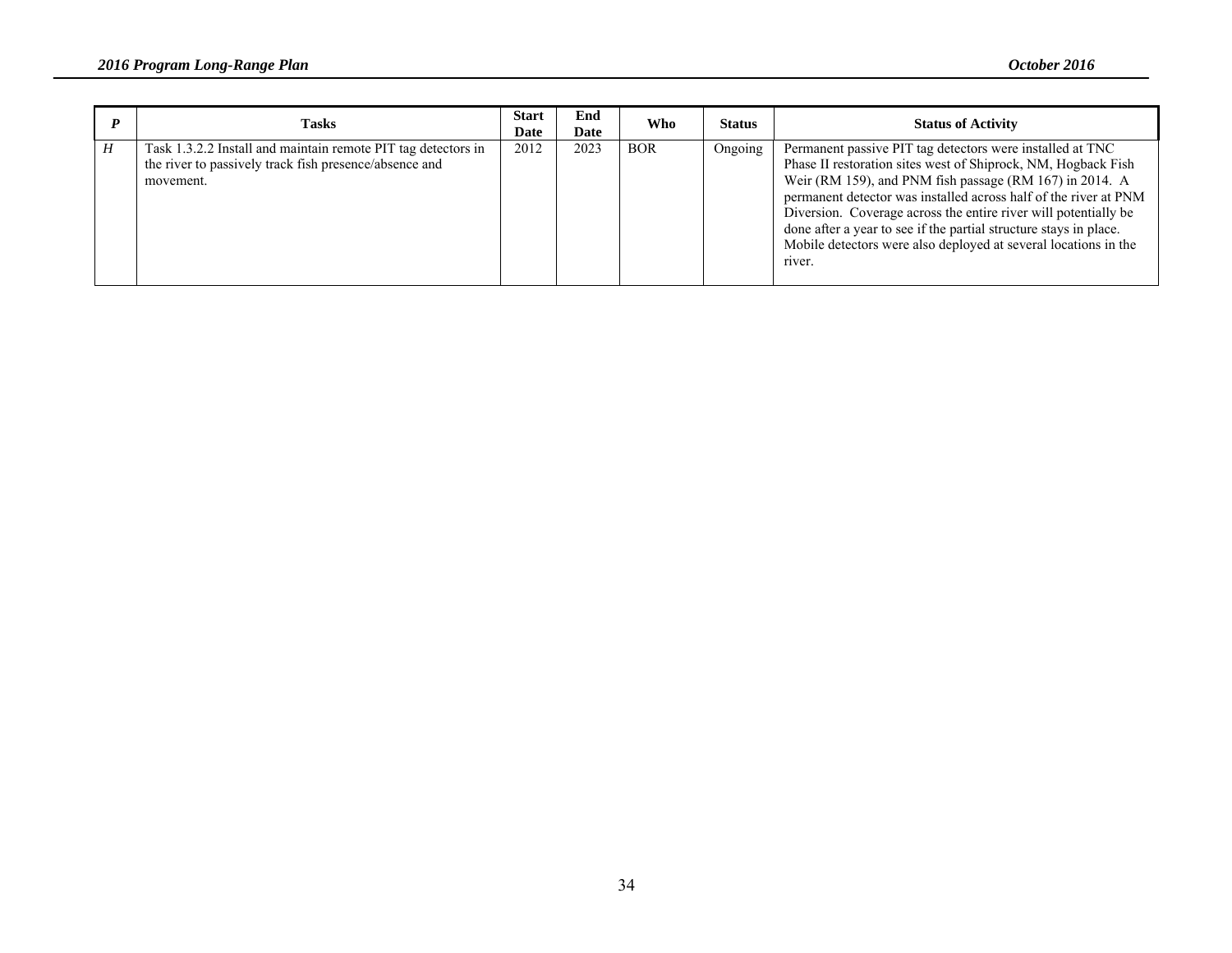## *Table A2. Element 2 — Protection, Management, and Augmentation of Habitat*

| $\boldsymbol{P}$ | <b>Tasks</b>                                                                                                                                      | <b>Start</b><br>Date | <b>End Date</b> | Who                    | Category | Status of Activity (focus on previous year)                                                                                                                                                                                                                                                                                                                                                                                                                                                                                                                                      |  |  |  |  |  |  |
|------------------|---------------------------------------------------------------------------------------------------------------------------------------------------|----------------------|-----------------|------------------------|----------|----------------------------------------------------------------------------------------------------------------------------------------------------------------------------------------------------------------------------------------------------------------------------------------------------------------------------------------------------------------------------------------------------------------------------------------------------------------------------------------------------------------------------------------------------------------------------------|--|--|--|--|--|--|
|                  | Goal 2.1 Provide Suitable Habitat to Support Recovery of CPM and RBS Populations                                                                  |                      |                 |                        |          |                                                                                                                                                                                                                                                                                                                                                                                                                                                                                                                                                                                  |  |  |  |  |  |  |
|                  | Action 2.1.1 Create and maintain habitat complexity to minimize loss and degradation of habitat for the endangered fish in the SJR                |                      |                 |                        |          |                                                                                                                                                                                                                                                                                                                                                                                                                                                                                                                                                                                  |  |  |  |  |  |  |
| $\mathcal{C}$    | Task 2.1.1.1 Support implementation of TNC's<br>Conservation/Habitat Planning Project.                                                            | 2011                 | 2015            | TNC, PO                | Ongoing  | In 2014, the Phase II channel restoration was completed at a<br>complex site located between RM 134 and RM 137 using private<br>mitigation funds. Restoration methods included: 1) re-establishing<br>the secondary channel inlet (i.e. connection with the river) and<br>cleaning out secondary and tertiary channels; 2) mechanical<br>clearing and chemical treatment of Russian olive and saltcedar<br>along banks; and 3) replacement-planting of willow poles. A total<br>of 4.7 miles of channel restoration and 17 acres of exotic<br>vegetation removal were completed. |  |  |  |  |  |  |
|                  | Action 2.1.2 Implement habitat restoration strategies to augment the function of river flow to create and maintain suitable habitat.              |                      |                 |                        |          |                                                                                                                                                                                                                                                                                                                                                                                                                                                                                                                                                                                  |  |  |  |  |  |  |
| H <sub>1</sub>   | Task 2.1.2.1 Develop and implement a plan for feasible<br>habitat restoration strategies and implement such plan as<br>funding becomes available. | 2015                 | 2016            | BOR, BC,<br>FWS, NN    | Pending  | This will likely be a topic for a workshop in the future once<br>additional information is collected on the persistence of restored<br>aquatic habitats and use by larval and small-bodied fish from prior<br>to spring runoff to late fall, the retrospective analysis is completed,<br>and the flow revision workshop is completed.                                                                                                                                                                                                                                            |  |  |  |  |  |  |
|                  | Action 2.1.3 Procure products, equipment, and materials in support of Goal 2.1 - 2.6                                                              |                      |                 |                        |          |                                                                                                                                                                                                                                                                                                                                                                                                                                                                                                                                                                                  |  |  |  |  |  |  |
| H <sub>1</sub>   | Task 2.1.3.1. Obtain river videography                                                                                                            | 1999                 | 2023            | P.I.s                  | Annually | Habitat imagery (videography) was not obtained 2014. Lidar<br>imagery was used for habitat mapping in 2014. Videography will<br>be obtained in 2015, if possible (SOW 16-16).                                                                                                                                                                                                                                                                                                                                                                                                    |  |  |  |  |  |  |
| H <sup>1</sup>   | Task 2.1.3.2 Support operation and maintenance of San Juan<br>River stream gages as necessary to monitor flows in the river.                      | 1999                 | 2023            | BOR, PO                | Annually | The Program funded USGS to provide 12 additional flow<br>measurements at four SJR gages in NM (Archuleta, Farmington,<br>Shiprock, and Four Corners (SOW 15-13).                                                                                                                                                                                                                                                                                                                                                                                                                 |  |  |  |  |  |  |
|                  | Goal 2.2-Provide Suitable Flows to Support Recovery of CPM and RBS Populations.                                                                   |                      |                 |                        |          |                                                                                                                                                                                                                                                                                                                                                                                                                                                                                                                                                                                  |  |  |  |  |  |  |
|                  | Action 2.2.1 Develop flow regimes to provide adequate flow and function to maintain habitat for CPM and RBS.                                      |                      |                 |                        |          |                                                                                                                                                                                                                                                                                                                                                                                                                                                                                                                                                                                  |  |  |  |  |  |  |
| $\mathcal{C}$    | Task 2.2.1.1 Implement flows that provide suitable habitat for<br>endangered fishes and other native fishes in the San Juan<br>River.             | 1999                 | 2023            | BOR, FWS,<br><b>BC</b> | Ongoing  | Reclamation operates Navajo Dam according to the Recovery<br>Program's Flow Recommendations using operations decision<br>criteria developed in 2006. Minimal modifications were made to<br>the criteria during an environmental flow workshop in February<br>2015.                                                                                                                                                                                                                                                                                                               |  |  |  |  |  |  |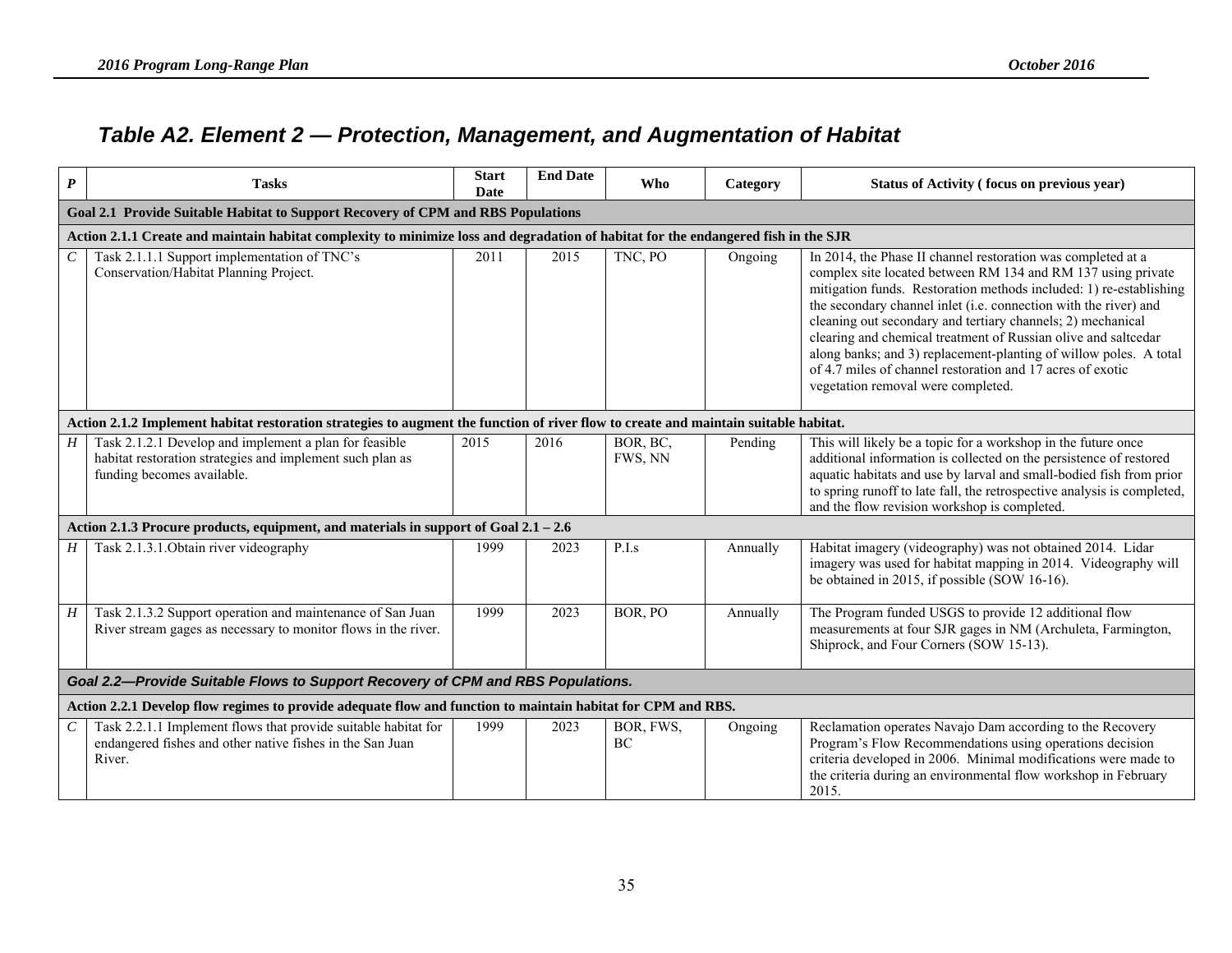| $\boldsymbol{P}$      | <b>Tasks</b>                                                                                                                                                                                                     | <b>Start</b><br>Date | <b>End Date</b> | Who             | Category     | Status of Activity (focus on previous year)                                                                                                                                                                                                                                                                                                                                                                                                                                                                                                                                                                                                                                                                                                                                                                |
|-----------------------|------------------------------------------------------------------------------------------------------------------------------------------------------------------------------------------------------------------|----------------------|-----------------|-----------------|--------------|------------------------------------------------------------------------------------------------------------------------------------------------------------------------------------------------------------------------------------------------------------------------------------------------------------------------------------------------------------------------------------------------------------------------------------------------------------------------------------------------------------------------------------------------------------------------------------------------------------------------------------------------------------------------------------------------------------------------------------------------------------------------------------------------------------|
| H                     | Task 2.2.1.2 Develop and implement a process for evaluating<br>and revising flow recommendations.                                                                                                                | 2015                 | 2016            | BOR, FWS,<br>ВC | Pending      | The process for revising flow recommendations will be based on<br>monitoring data, the new San Juan River Basin hydrologic model,<br>updated climate change projections for stream flow, and expanded<br>scientific knowledge of flow-ecology relationships. To initiate the<br>process, the Program held an environmental flow workshop in<br>February 2015 to make minimal modifications to the existing<br>process for implementing the flow recommendations to partially<br>address apparent weaknesses in the decision criteria as a result of<br>the drier hydrologic conditions that have occurred in the basin in<br>the last decade. During the workshop a process was also<br>developed for conducting a comprehensive review and revision of<br>the 1999 flow recommendations starting in 2015. |
|                       | Action 2.2.2 Develop and maintain a hydrology model to evaluate flow recommendations in the context of water supply and demand in the Basin.                                                                     |                      |                 |                 |              |                                                                                                                                                                                                                                                                                                                                                                                                                                                                                                                                                                                                                                                                                                                                                                                                            |
| $\mathcal{C}_{0}^{0}$ | Task 2.2.2.1 Develop, evaluate, and refine a San Juan Basin<br>hydrology model that provides a scientifically sound and<br>biologically relevant representation of the San Juan River.                           | 1995                 | 2023            | <b>BOR, FWS</b> | Ongoing      | Completion of San Juan Basin Hydrology Model (SJRHM)<br>Generation III is expected in 2015 (SOW 15-12).                                                                                                                                                                                                                                                                                                                                                                                                                                                                                                                                                                                                                                                                                                    |
| $\boldsymbol{M}$      | Task 2.2.2.2 Conduct peer review of the hydrology model by<br>qualified specialists not affiliated with the Program.                                                                                             | 2015                 | 2015            | P <sub>O</sub>  | Pending      | An independent peer review will be conducted of SJBHM<br>Generation III when it is completed in 2015.                                                                                                                                                                                                                                                                                                                                                                                                                                                                                                                                                                                                                                                                                                      |
| H                     | Task 2.2.2.3 Provide model analysis for the evaluation of flow<br>recommendations.                                                                                                                               | 1999                 | 2023            | <b>BOR, FWS</b> | As requested | No runs were requested in 2014.                                                                                                                                                                                                                                                                                                                                                                                                                                                                                                                                                                                                                                                                                                                                                                            |
|                       | Action 2.2.3 Coordinate with BOR on Navajo Dam operations.                                                                                                                                                       |                      |                 |                 |              |                                                                                                                                                                                                                                                                                                                                                                                                                                                                                                                                                                                                                                                                                                                                                                                                            |
| H                     | Task 2.2.3.1 Provide input and recommendations to Fish and<br>Wildlife Service and Reclamation on alternate dam operations<br>when extreme hydrologic conditions prevent flow<br>recommendations from being met. | 1999                 | 2023            | BC, PO          | Ongoing      | The 2014 water year was the sixth straight year with below-<br>average (30-year) hydrology in the San Juan River Basin. The<br>April-July inflow to the reservoir was only 58% of average.<br>Additionally, the reservoir went into the year with much below<br>average storage. However, the Flow Recommendation Decision<br>Tree did recommend that a 1-week spring peak release occur in<br>late May. After discussion with the Program, it was agreed that<br>the spring peak release be forgone for 2014 in favor of recovering<br>the reservoir and sustaining the ability to meet target baseflows.<br>Operations at Navajo continued to be run very tightly, releasing<br>the minimum required to meet the target baseflow while<br>attempting to recover storage in the reservoir.                |
| H                     | Task 2.2.3.2 Make determination of perturbation for Navajo<br>Dam operations.                                                                                                                                    | 2000                 | 2023            | BOR, BC         | Annually     | Reclamation provided a determination of perturbation to the BC<br>for their review on Feb. 19, 2015. 2013 was not a perturbation<br>year (not enough qualifying storm events in calendar year 2012);<br>2014 was a perturbation year (due to the monsoons that occurred<br>in calendar year 2013); 2015 is a perturbation year (due to storm<br>events occurring in calendar year 2014).                                                                                                                                                                                                                                                                                                                                                                                                                   |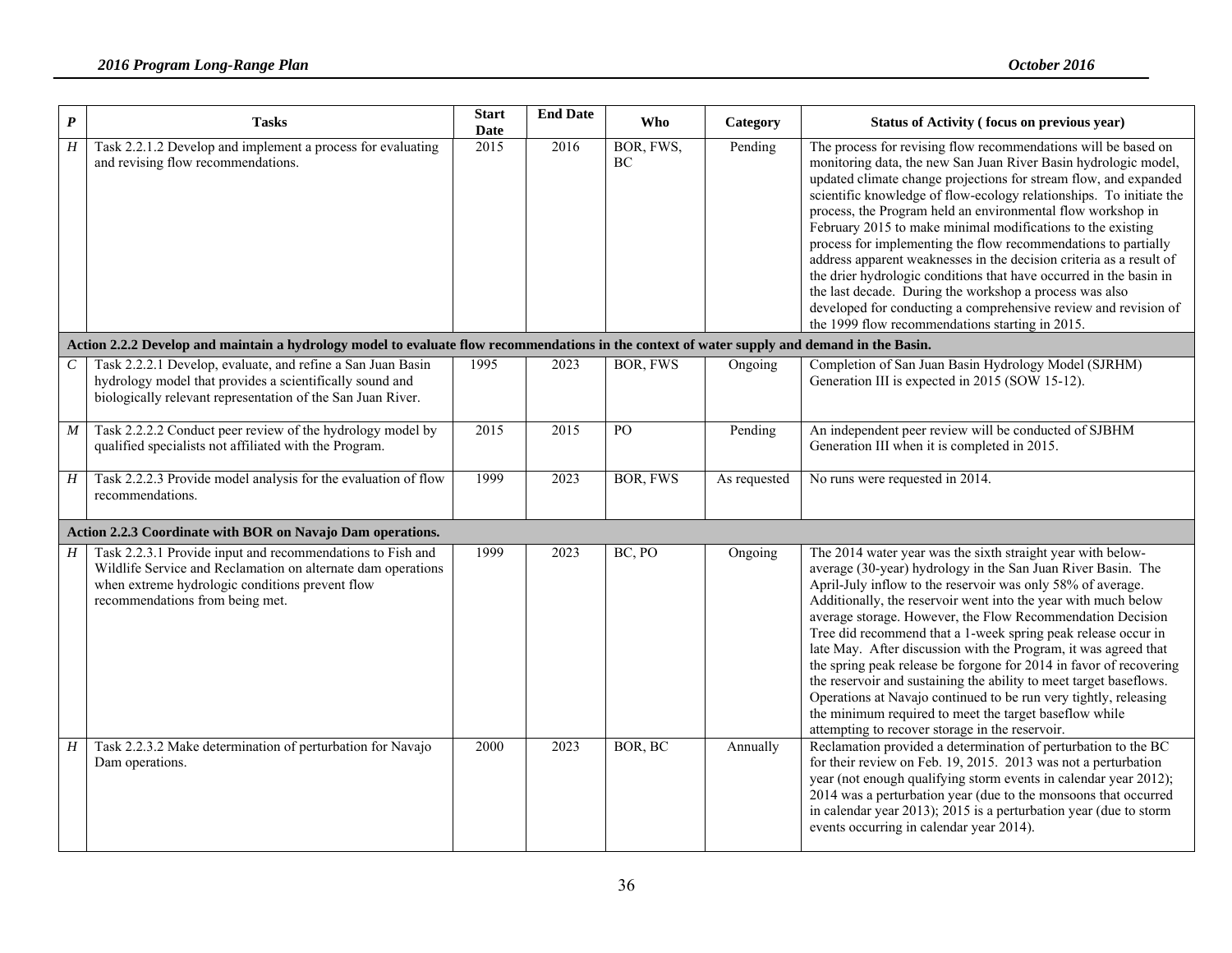| $\boldsymbol{P}$ | <b>Tasks</b>                                                                                                                                                                                                             | <b>Start</b><br>Date | <b>End Date</b> | Who                    | Category | Status of Activity (focus on previous year)                                                                                                                                                                                                                                                                                                                                                                                                                                                                                                                                                                                                 |
|------------------|--------------------------------------------------------------------------------------------------------------------------------------------------------------------------------------------------------------------------|----------------------|-----------------|------------------------|----------|---------------------------------------------------------------------------------------------------------------------------------------------------------------------------------------------------------------------------------------------------------------------------------------------------------------------------------------------------------------------------------------------------------------------------------------------------------------------------------------------------------------------------------------------------------------------------------------------------------------------------------------------|
|                  | Action 2.2.4 Provide and protect flows in the San Juan River consistent with flow recommendations.                                                                                                                       |                      |                 |                        |          |                                                                                                                                                                                                                                                                                                                                                                                                                                                                                                                                                                                                                                             |
| $\boldsymbol{C}$ | Task 2.2.4.1 Develop and implement mechanisms for<br>protecting water required to meet flow recommendations.                                                                                                             | 1999                 | 2023            | <b>BOR</b>             | Ongoing  | BOR actively coordinates with the appropriate parties to achieve<br>the Program's second goal of "proceeding with water development<br>in the Basin in compliance with federal and state laws, interstate<br>compacts, Supreme Court decrees, and federal trust<br>responsibilities to the tribes."                                                                                                                                                                                                                                                                                                                                         |
| $\cal C$         | Task 2.2.4.2 Develop contingency strategies to meet the<br>functions provided by flow recommendations during extended<br>periods of droughts.                                                                            | 2014                 | 2017            | BOR, FWS,<br><b>BC</b> | Pending  | In 2014, Reclamation proposed modifying the existing process for<br>implementing the flow recommendations to partially address<br>apparent weaknesses in the decision criteria as a result of the drier<br>hydrologic conditions that have occurred in the basin during 1999<br>to 2013 period as compared to the longer term period since 1971.<br>To reduce the risk of shortages and improve implementation of the<br>flow recommendations, the BC recommended a "standard target<br>elevation" of $6,063$ with a flexibility range to reduce to $6,050$ for<br>biological flexibility and to forego a one week peak release in<br>2015. |
| $\boldsymbol{M}$ | Task 2.2.4.3 Collaborate with agricultural, municipal, and<br>industrial water users in the San Juan Basin to promote water<br>use efficiency savings and water market transactions that<br>support environmental flows. | 2015                 | 2023            | FWS, BOR,<br>BC, TNC   | Ongoing  | A 2014 TNC review of the current scientific literature and case<br>studies indicated that both water market transactions and irrigation<br>system improvements that integrate infrastructure modernization<br>with operational changes can successfully reduce agricultural river<br>diversions for the benefit of endangered fish. The study identified<br>multiple opportunities to collaborate with agricultural, municipal,<br>and industrial water users in the San Juan Basin to reduce river<br>diversions through water use efficiency improvements, thereby<br>supporting environmental flows.                                     |
|                  | Goal 2.3-Provide Increased Range to Support Recovery of CPM and RBS Populations.                                                                                                                                         |                      |                 |                        |          |                                                                                                                                                                                                                                                                                                                                                                                                                                                                                                                                                                                                                                             |
|                  | Action 2.3.1 Identify blockages to fish passage at diversion structures in the San Juan River and provide and maintain fish passage where needed.                                                                        |                      |                 |                        |          |                                                                                                                                                                                                                                                                                                                                                                                                                                                                                                                                                                                                                                             |
| $\mathcal C$     | Task 2.3.1.5 Investigate the need for fish passage at the<br>Arizona Public Service Company (APS) Weir and provide<br>and maintain fish passage, if deemed necessary.                                                    | 2016                 | 2018            | <b>BOR, FWS</b>        | Pending  | The need for fish passage at the APS Irrigation Diversion structure<br>was identified in 2005 by Stamp et al. A fish passage at APS Weir<br>will be constructed as part of the mitigation requirements for the<br>Four Corner Power Plant and Navajo Mine Energy Project.<br>Implementation of the mitigation measure (RPM #4 of the 2015<br>BO) began in 2016. The FCCP and NMEP Project will cost-share<br>with the Program to completed the project. 2017 capital funds are<br>budgeted for planning, engineering, and constructing of the fish<br>passage.                                                                              |
| $\mathcal C$     | Task 2.3.1.6 Investigate the need for fish passage at the<br>Fruitland Diversion and provide and maintain fish passage, if<br>deemed necessary.                                                                          | 2016                 | 2018            | BOR, FWS,<br><b>NN</b> | Ongoing  | Planning and engineering work on the Fruitland Diversion Dam<br>renovation project got underway at the end of 2015. The Program<br>is coordinating with project planners to construct a fish passage<br>and screens as part of the renovation project. 2017 capital funds                                                                                                                                                                                                                                                                                                                                                                   |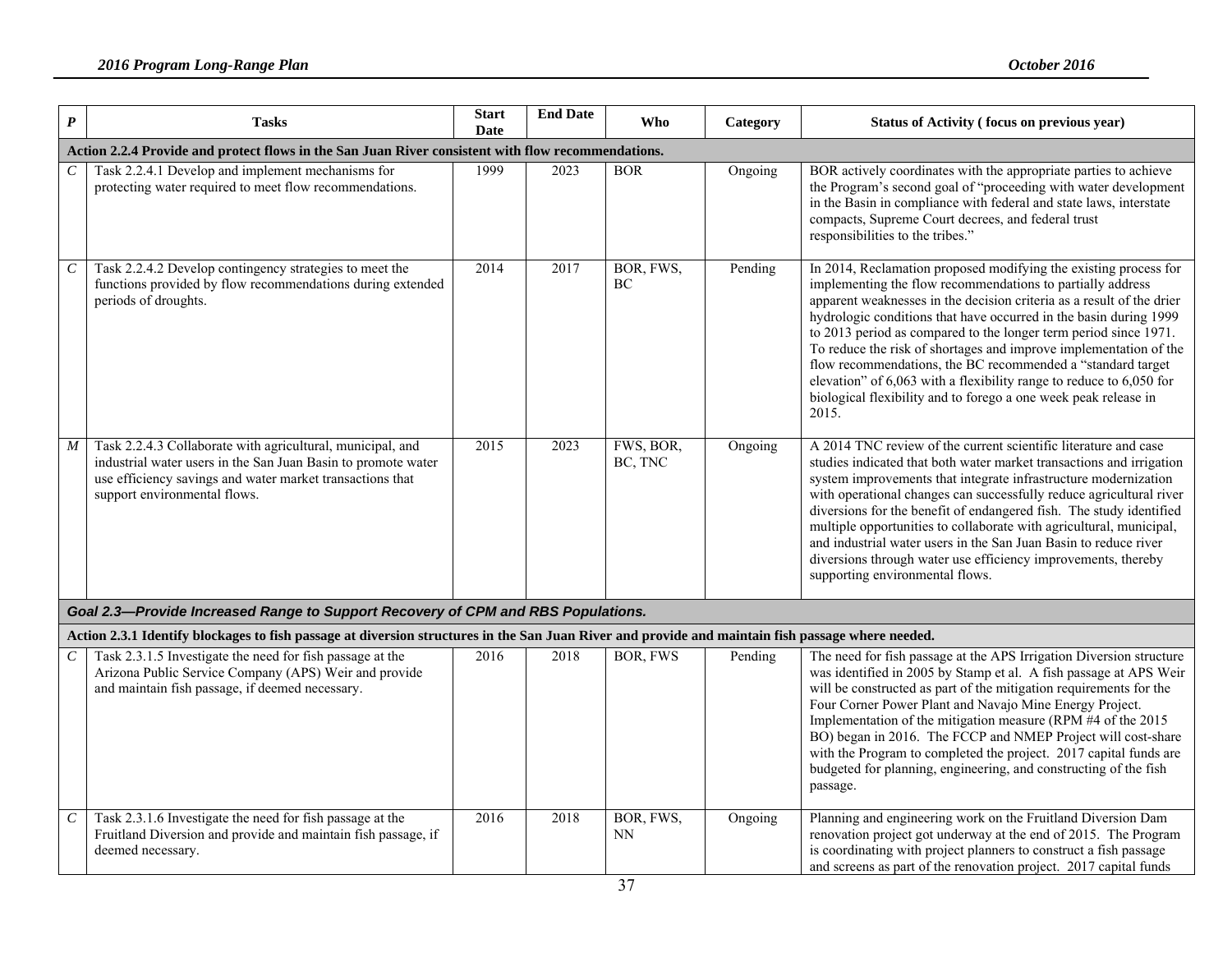| $\boldsymbol{P}$ | <b>Tasks</b>                                                                                                                                                                                                   | <b>Start</b><br>Date | <b>End Date</b> | Who                 | Category | Status of Activity (focus on previous year)                                                                                                                                                                                                                                                                                                                                                                                                                                                                  |  |  |  |  |  |
|------------------|----------------------------------------------------------------------------------------------------------------------------------------------------------------------------------------------------------------|----------------------|-----------------|---------------------|----------|--------------------------------------------------------------------------------------------------------------------------------------------------------------------------------------------------------------------------------------------------------------------------------------------------------------------------------------------------------------------------------------------------------------------------------------------------------------------------------------------------------------|--|--|--|--|--|
|                  |                                                                                                                                                                                                                |                      |                 |                     |          | are budgeted for the fish passage and screens. Completion of<br>construction is expected in April 2018.                                                                                                                                                                                                                                                                                                                                                                                                      |  |  |  |  |  |
| H                | Task 2.3.1.7 Investigate the need for passage of native and<br>endangered fish from Lake Powell around the waterfall into<br>the San Juan River and provide and maintain fish passage, if<br>deemed necessary. | 2016                 | <b>TBD</b>      | FWS, BOR,<br>ВC     | Pending  | The BC is investigating what it would take to put a fish passage at<br>the waterfall. A scoping document, Evaluating Passage Options<br>at the San Juan River Waterfall, was developed and discussed by<br>the BC at their Feb. 2016 meeting. The proposed approach would<br>begin with internal investigation by Reclamation engineers and<br>geotechnical people from the Denver office and would be a one<br>year project. The approach is currently under consideration by the<br>BC and Program Office. |  |  |  |  |  |
|                  | Action 2.3.2 Identify impediments to fish passage in San Juan River tributaries to increase range.                                                                                                             |                      |                 |                     |          |                                                                                                                                                                                                                                                                                                                                                                                                                                                                                                              |  |  |  |  |  |
| H                | Task 2.3.2.1 Investigate the need for fish passage at the<br>Animas Pump Station #2 and provide and maintain fish<br>passage, if deemed necessary.                                                             | 2007                 | <b>TBD</b>      | BOR, FWS,<br>BC     | Ongoing  | Francis (2007) investigated fish passage and canal entrainment of<br>native sucker populations in the Animas River. He found the<br>Animas Pump Station #2 was a seasonal barrier to fish passage<br>and Farmer's Ditch Diversion on the Animas was a significant<br>barrier to native sucker movement.                                                                                                                                                                                                      |  |  |  |  |  |
| $H_{\rm}$        | Task 2.3.2.2 Investigate the need for fish passage at the<br>Farmer's Ditch Diversion and provide and maintain fish<br>passage, if deemed necessary.                                                           | 2007                 | <b>TBD</b>      | BOR, FWS,<br>BC     | Ongoing  | See above.                                                                                                                                                                                                                                                                                                                                                                                                                                                                                                   |  |  |  |  |  |
| $\overline{H}$   | Task 2.3.2.3 Investigate the need for fish passage at other<br>diversion structures in the Animas River and provide and<br>maintain fish passage, if deemed necessary.                                         | 2007                 | <b>TBD</b>      | BOR, FWS,<br>BC     | Ongoing  | See above                                                                                                                                                                                                                                                                                                                                                                                                                                                                                                    |  |  |  |  |  |
|                  | Action 2.3.3 Operate and maintain fish passages at diversion structures in the San Juan River.                                                                                                                 |                      |                 |                     |          |                                                                                                                                                                                                                                                                                                                                                                                                                                                                                                              |  |  |  |  |  |
| $\cal C$         | Task 2.3.3.1 Operate and maintain fish passage at the Public<br>Service Company of New Mexico (PNM) Weir.                                                                                                      | 2003                 | 2023            | FWS, NN             | Ongoing  | Program provides long-term funding for operation of a selective<br>fish passage at PNM weir. Repairs and/or upgrades are being<br>made to inflow gates and screens to alleviate upstream sediment<br>deposition problem. PIT tag antennas were also installed in 2014<br>to evaluate fish passage efficiency. (SOW16-14)                                                                                                                                                                                     |  |  |  |  |  |
|                  | Goal 2.4- Minimize fish entrainment at diversion structures in the San Juan Basin.                                                                                                                             |                      |                 |                     |          |                                                                                                                                                                                                                                                                                                                                                                                                                                                                                                              |  |  |  |  |  |
|                  | Action 2.4.1 Identify diversions that could potentially entrain endangered fish in the San Juan River and remediate where necessary.                                                                           |                      |                 |                     |          |                                                                                                                                                                                                                                                                                                                                                                                                                                                                                                              |  |  |  |  |  |
| $\,$             | Task 2.4.1.2 Investigate the need for and construct, if<br>appropriate, a fish screen or deflection weir at the Arizona<br>Public Service Company (APS) Weir.                                                  | 2016                 | 2018            | BOR, BC,<br>PO, FWS | Ongoing  | In 2015, an assessment of entrainment hazards will be conducted<br>in the San Juan and Animas rivers from Mexican Hat, Utah<br>upstream to the Highway 64 crossing of the San Juan River,<br>approximately 10 miles east of Bloomfield in the San Juan River<br>and to Durango in the Animas River. APS Weir entrainment will<br>be addressed in conjunction with Four Corner Power Plant and<br>Navajo Mine Energy Project implementation of mitigation                                                     |  |  |  |  |  |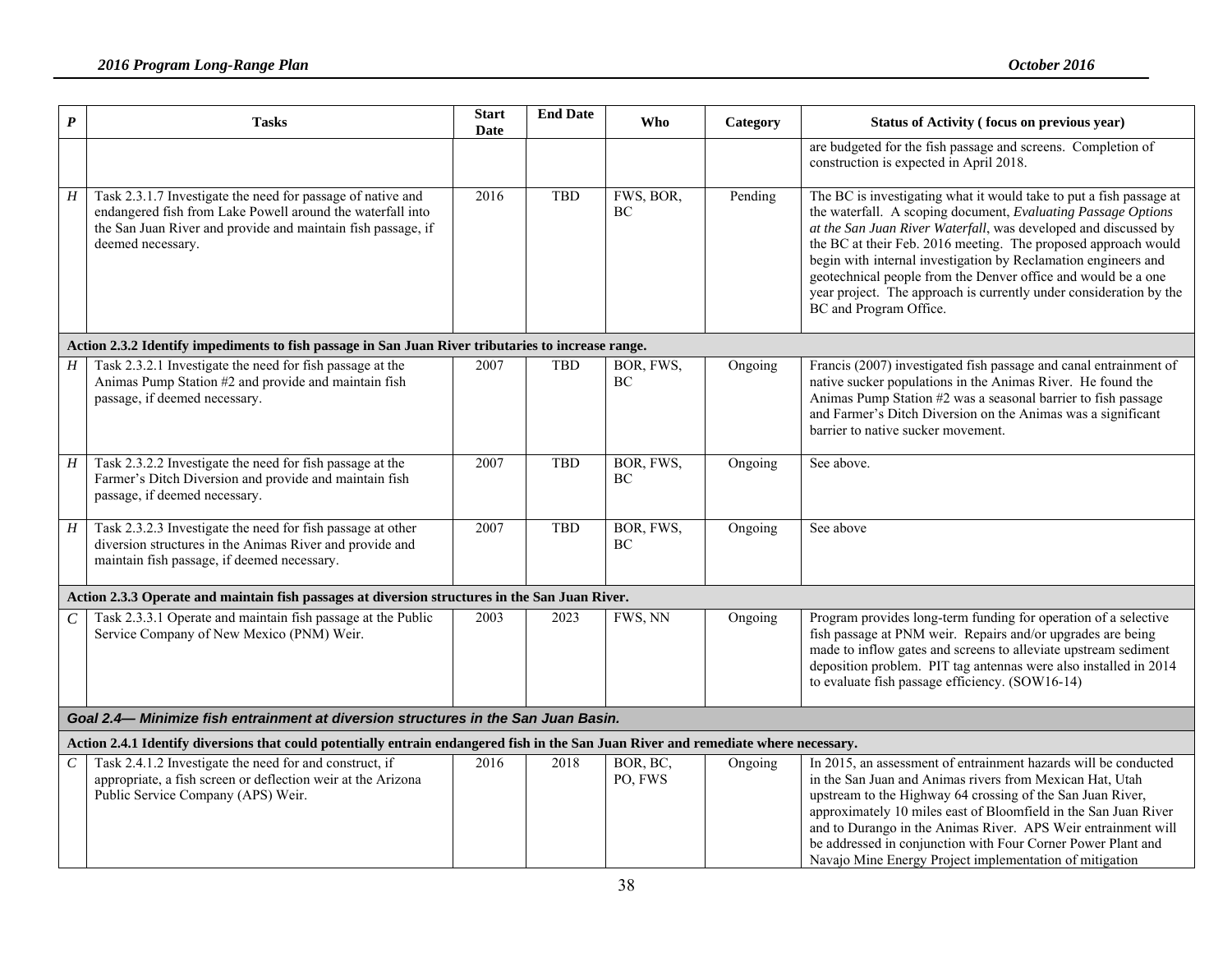| $\boldsymbol{P}$            | <b>Tasks</b>                                                                                                                                             | <b>Start</b><br>Date | <b>End Date</b> | Who                     | Category | Status of Activity (focus on previous year)                                                                                                                                                                                                                                                                                                                                          |
|-----------------------------|----------------------------------------------------------------------------------------------------------------------------------------------------------|----------------------|-----------------|-------------------------|----------|--------------------------------------------------------------------------------------------------------------------------------------------------------------------------------------------------------------------------------------------------------------------------------------------------------------------------------------------------------------------------------------|
|                             |                                                                                                                                                          |                      |                 |                         |          | measure RPM #4 of the 2015 BO. See Task 2.3.1.5.                                                                                                                                                                                                                                                                                                                                     |
| $\cal C$                    | Task 2.4.1.3 Investigate the need for and construct, if<br>appropriate, a fish screen or deflection weir at the Fruitland<br>Canal.                      | 2015                 | 2018            | BOR, BC.<br>PO, FWS     | Ongoing  | Planning and engineering work on the Fruitland Diversion Dam<br>renovation project got underway at the end of 2015. The Program<br>is coordinating with project planners to construct a fish passage<br>and screens as part of the renovation project. 2017 capital funds<br>are budgeted for the fish passage and screens. Completion of<br>construction is expected in April 2018. |
| H                           | Task 2.4.1.4 Investigate the need for and construct, if<br>appropriate, a fish screen or deflection weir at the Jewett<br>Valley Ditch.                  | 2015                 | 2016            | BOR, FWS,<br>BC, PO     | Pending  | No endangered fish were collected in this canal by Renfro et al.<br>(2006) during surveys in 2005. Jewett Ditch will be included in<br>the diversion assessment in 2016 (see Task 2.4.1.2).                                                                                                                                                                                          |
| H                           | Task 2.4.1.5 Investigate the need for and construct, if<br>appropriate, a fish screen or deflection weir at the San Juan<br>Generating Station.          | 2015                 | 2016            | BOR, BC,<br>PO, FWS     | Pending  | San Juan Generating Station will be included in the diversion<br>assessment in 2016 (see Task 2.4.1.2).                                                                                                                                                                                                                                                                              |
| H                           | Task 2.4.1.6 Investigate the need for and construct, if<br>appropriate, a fish screen or deflection weir at the Farmer's<br>Mutual Ditch.                | 2015                 | 2016            | BOR, BC,<br>PO, FWS     | Pending  | No endangered fish were collected in this canal by Renfro et al.<br>(2006) during surveys in 2005. Farmer's Mutual Ditch will be<br>included in the e diversion assessment in 2016 (see Task 2.4.1.2).                                                                                                                                                                               |
|                             | Action 2.4.2 Identify diversions that could potentially entrain endangered fish in San Juan River tributaries and remediate where necessary.             |                      |                 |                         |          |                                                                                                                                                                                                                                                                                                                                                                                      |
| $H_{-}$                     | Task 2.4.2.1 Investigate the need for and construct, if<br>appropriate, a fish screen or deflection weir at Animas Pump<br>Station #2.                   | 2015                 | 2016            | BOR, BC,<br>PO, FWS     | Pending  | Animas Pump Station #2 on the Animas (RM 11.9) will be<br>included in the diversion assessment in 2016 (see Task 2.4.1.2).                                                                                                                                                                                                                                                           |
| $\boldsymbol{H}$            | Task 2.4.2.2 Investigate the need for and construct, if<br>appropriate, a fish screen or deflection weir at the Farmer's<br>Ditch Diversion.             | 2015                 | 2016            | BOR, BC,<br>PO, FWS     | Pending  | Farmers Ditch Diversion on the Animas (RM 21.9) will be<br>included in the diversion assessment in 2016 (see Task 2.4.1.2).                                                                                                                                                                                                                                                          |
| H                           | Task 2.4.2.3 Investigate the need for and construct, if<br>appropriate, a fish screen or deflection weir at diversion<br>structures in the Animas River. | 2015                 | 2016            | BOR, BC,<br>PO, FWS     | Pending  | Francis (2007) investigated entrainment of native suckers in<br>diversion canals in the Animas River. Although a specific study to<br>estimate entrainment losses was not conducted, he concluded<br>YOY suckers may be entrained in canals and pump stations.<br>Animas River diversions and ditches will be included in the<br>diversion assessment in 2016 (see Task 2.4.1.2).    |
|                             | Action 2.4.3 Operate and maintain fish entrainment prevention structures at diversions in the San Juan River.                                            |                      |                 |                         |          |                                                                                                                                                                                                                                                                                                                                                                                      |
| $\mathcal{C}_{\mathcal{C}}$ | Task 2.4.3.1 Operate and maintain a fish deflection weir at the<br>Hogback Diversion.                                                                    | 2013                 | 2023            | BOR, BC,<br>PO, FWS, NN | Ongoing  | A fish deflection weir at Hogback Diversion was completed in<br>FY2013. PIT tag antennas were installed on the structure in 2014<br>and tests conducted to test for effectiveness. Additional tests are<br>planned. See Tasks 4.5.2.2 for test results.                                                                                                                              |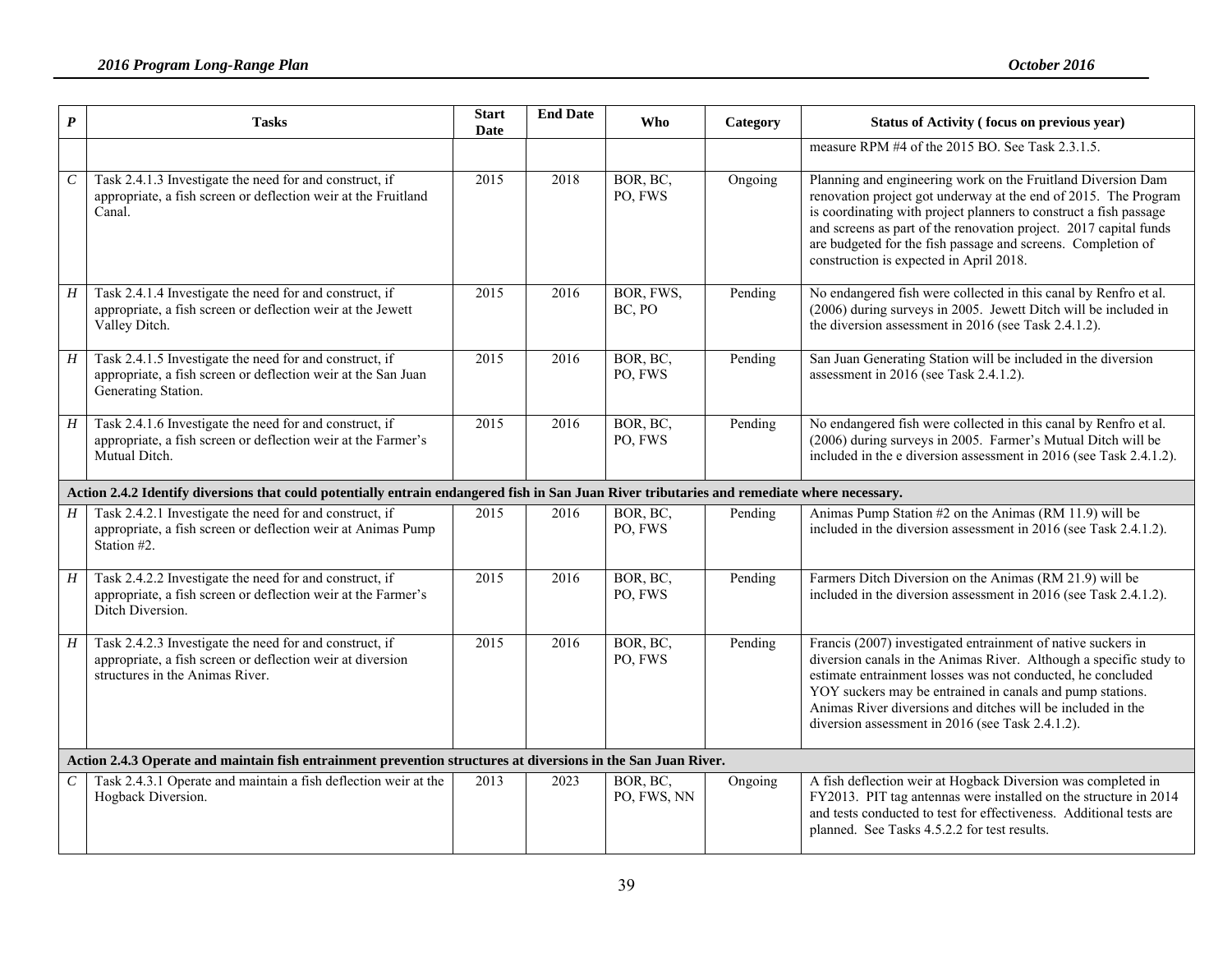| $\boldsymbol{P}$            | <b>Tasks</b>                                                                                                                                                                                                                                                                    | <b>Start</b><br>Date | <b>End Date</b> | <b>Who</b>      | Category | Status of Activity (focus on previous year)                                                                                                                                                                                             |  |  |  |  |  |
|-----------------------------|---------------------------------------------------------------------------------------------------------------------------------------------------------------------------------------------------------------------------------------------------------------------------------|----------------------|-----------------|-----------------|----------|-----------------------------------------------------------------------------------------------------------------------------------------------------------------------------------------------------------------------------------------|--|--|--|--|--|
|                             | Goal 2.5-Provide Suitable Water Quality to Support Recovery of CPM and RBS Populations.                                                                                                                                                                                         |                      |                 |                 |          |                                                                                                                                                                                                                                         |  |  |  |  |  |
|                             | Action 2.5.1 Describe water quality and identify potential problems to native and endangered fish.                                                                                                                                                                              |                      |                 |                 |          |                                                                                                                                                                                                                                         |  |  |  |  |  |
| $\mathcal{C}$               | Task 2.5.1.1 Coordinate with other agencies to evaluate water<br>quality of the San Juan River Basin and identify potential<br>effects to native and endangered fish.                                                                                                           | 1999                 | 2023            | FWS, BOR,<br>BC | Ongoing  | FWS is coordinating with other agencies; strategies for research<br>and monitoring are being developed.                                                                                                                                 |  |  |  |  |  |
| $\boldsymbol{C}$            | Task 2.5.1.2 Compile and synthesize historic water quality<br>information on the San Juan River to identify water quality<br>parameters that may be detrimental to native and endangered<br>fish species (e.g., mercury, selenium, polycyclic aromatic<br>hydrocarbons [PAHs]). | 1994                 | 2023            | FWS, BOR,<br>BC | Ongoing  | See above                                                                                                                                                                                                                               |  |  |  |  |  |
| $\mathcal C$                | Task 2.5.1.3 Conduct an evaluation of water quality as<br>potential limiting factors to recovery.                                                                                                                                                                               | 1994                 | 2023            | <b>FWS</b>      | Ongoing  | See above.                                                                                                                                                                                                                              |  |  |  |  |  |
|                             | <b>Action 2.5.2 Remediate Water Quality Problems</b>                                                                                                                                                                                                                            |                      |                 |                 |          |                                                                                                                                                                                                                                         |  |  |  |  |  |
| $\mathcal{C}$               | Task 2.5.2.1 Develop and implement a comprehensive<br>contaminants monitoring plan to identify water quality threats<br>to the endangered species.                                                                                                                              | 2010                 | <b>TBD</b>      | <b>FWS</b>      | Pending  | The FWS is working with other agencies to develop a basin-wide<br>strategy to accomplish this task.                                                                                                                                     |  |  |  |  |  |
| $\mathcal{C}_{\mathcal{C}}$ | Task 2.5.2.2 Identify effects of contaminants on recovery of<br>endangered fish.                                                                                                                                                                                                | 2010                 | 2023            | FWS, BC         | Ongoing  | See above.                                                                                                                                                                                                                              |  |  |  |  |  |
| $\cal C$                    | Task 2.5.2.3 Provide assistance in developing recommended<br>water quality criteria for problematic contaminants for<br>consideration by state and federal water quality regulatory<br>agencies when those agencies adopt enforceable water quality<br>standards.               | 2010                 | <b>TBD</b>      | <b>FWS</b>      | Ongoing  | See above.                                                                                                                                                                                                                              |  |  |  |  |  |
|                             | Action 2.5.3 Minimize the risk of hazardous-materials spills in critical habitat.                                                                                                                                                                                               |                      |                 |                 |          |                                                                                                                                                                                                                                         |  |  |  |  |  |
| $\mathcal{C}_{\mathcal{C}}$ | Task 2.5.3.1 Identify and remediate potential sources of<br>hazardous materials in areas of designated critical habitat<br>(e.g., petroleum-product pipelines within the 100-year<br>floodplain, riverside retention ponds).                                                    | 2012                 | <b>TBD</b>      | FWS, TNC        | Pending  | First step: TNC will complete its identification of potential<br>hazardous material threats in 2015 (SOW 09-16). Second step:<br>Develop plan for remediating potential hazardous materials spills<br>(includes Tasks 2.5.3.2-2.5.3.4). |  |  |  |  |  |
| $\mathcal{C}_{0}^{0}$       | Task 2.5.3.2 Review and recommend modifications to state<br>and federal hazardous-materials spills emergency-response<br>plans to ensure adequate protection for CPM and RBS<br>populations from hazardous-materials spills.                                                    | <b>TBD</b>           | <b>TBD</b>      | FWS, PO         | Ongoing  | See above                                                                                                                                                                                                                               |  |  |  |  |  |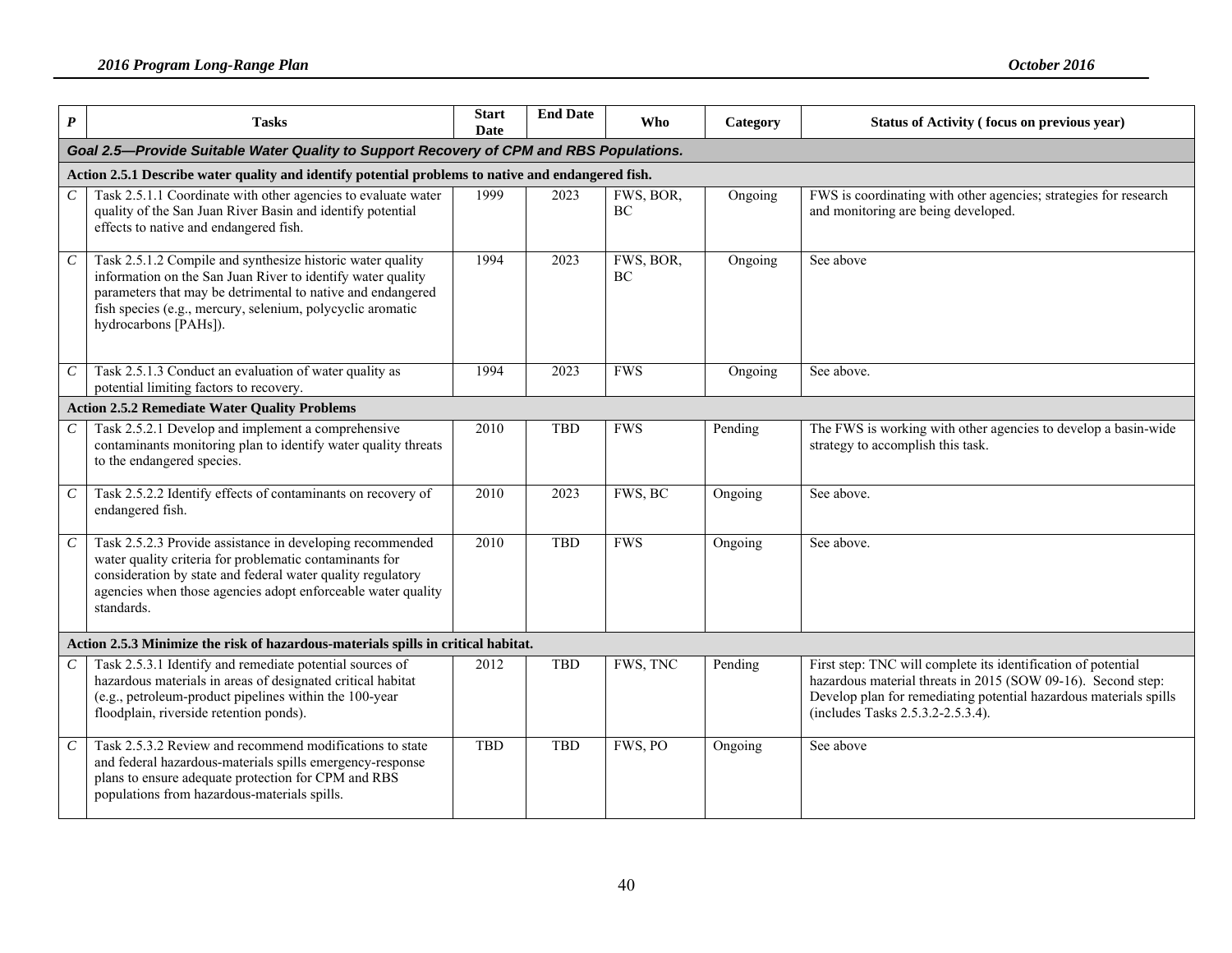| $\boldsymbol{P}$ | <b>Tasks</b>                                                                                                                                                                                                        | <b>Start</b><br>Date | <b>End Date</b> | Who                                      | Category | Status of Activity (focus on previous year)                                                                                                                                                       |  |  |  |
|------------------|---------------------------------------------------------------------------------------------------------------------------------------------------------------------------------------------------------------------|----------------------|-----------------|------------------------------------------|----------|---------------------------------------------------------------------------------------------------------------------------------------------------------------------------------------------------|--|--|--|
| $\mathcal{C}$    | Task 2.5.3.3 Assess the need for and install emergency shut-<br>off valves on problematic petroleum-product pipelines within<br>the 100-year floodplain of critical habitat to minimize the<br>potential of spills. | <b>TBD</b>           | <b>TBD</b>      | FWS, PO                                  | Ongoing  | Same as above.                                                                                                                                                                                    |  |  |  |
| $\mathcal{C}$    | Task 2.5.3.4 Develop Best Management Practices for heavy<br>equipment use within the 100 year floodplain.                                                                                                           | <b>TBD</b>           | TBD             | FWS, PO                                  | Ongoing  | Same as above.                                                                                                                                                                                    |  |  |  |
|                  | Goal 2.6— Manage the Native Fish Community to Assist in Recovery of the Endangered Species.                                                                                                                         |                      |                 |                                          |          |                                                                                                                                                                                                   |  |  |  |
|                  | Action 2.6.1. Develop, implement, and evaluate the most effective strategies for maintaining the native fish community upon which the endangered species depend.                                                    |                      |                 |                                          |          |                                                                                                                                                                                                   |  |  |  |
| H                | Task 2.6.1.1. Use active capture techniques to assess native<br>fish abundance.                                                                                                                                     | 1999                 | 2023            | P.I.'s                                   | Annually | Refer to Element 4 for monitoring and evaluation of fish and<br>habitat activities.                                                                                                               |  |  |  |
| H                | Task 2.6.1.2. Conduct annual review of native fish<br>abundance and potential implications to recovery of the<br>endangered fish.                                                                                   | 1999                 | 2023            | P.I.'s                                   | Annually | Refer to Element 4 for monitoring and evaluation of fish and<br>habitat activities.                                                                                                               |  |  |  |
| H                | Task 2.6.1.3 Develop a comprehensive management plan in<br>conjunction with the non-native fish management plan and<br>the endangered species augmentation plans and recovery<br>goals.                             | 2000                 | 2023            | PO, BC,<br>FWS,<br>NMDGF,<br><b>UDWR</b> | Ongoing  | The Program's Monitoring Plan And Protocols (Feb 2012) are<br>being used to implement standardized fish monitoring to assess the<br>presence, status, and trends of CPM, RBS, and fish community. |  |  |  |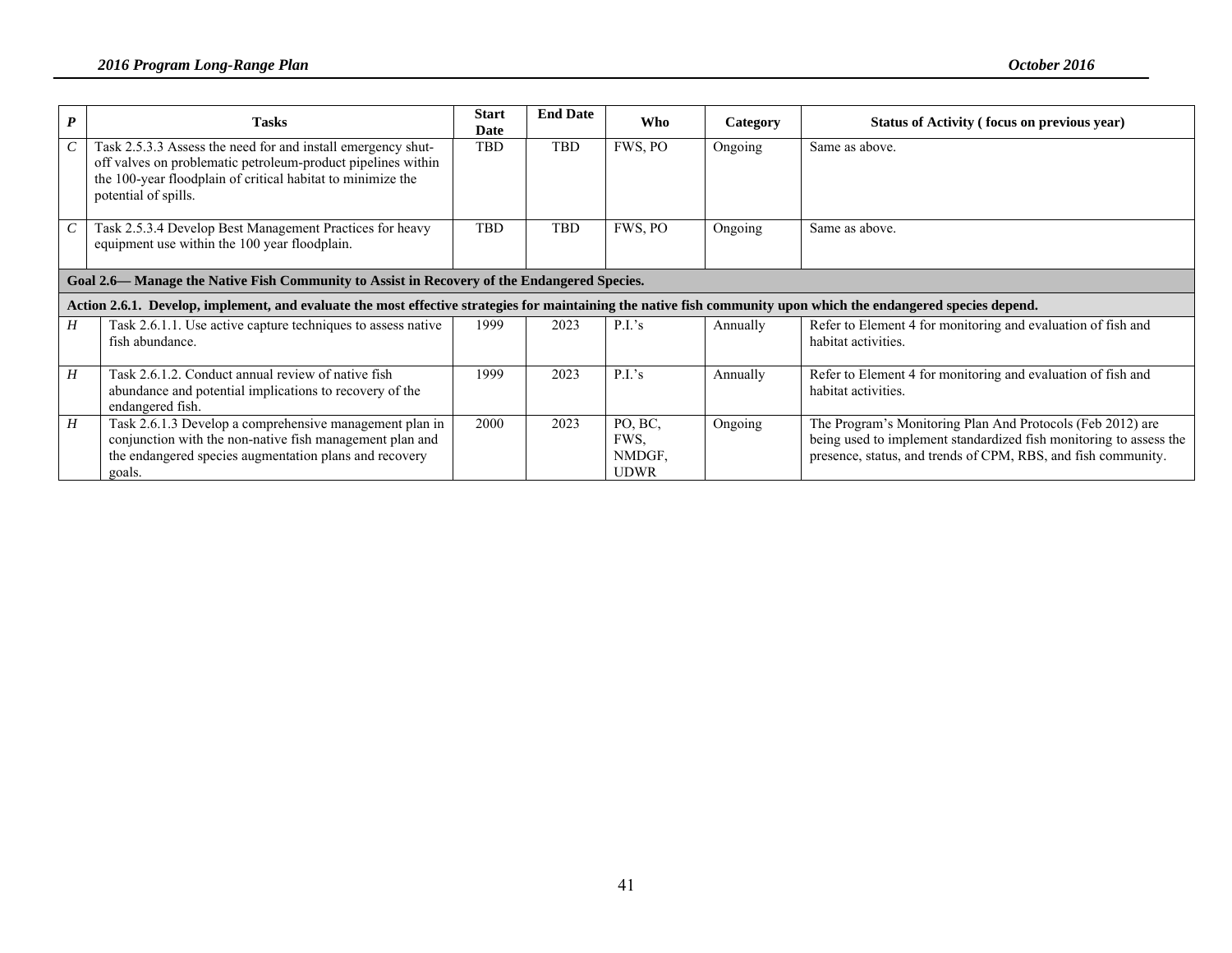# *Table A3. Element 3 — Management of Nonnative Aquatic Species.*

| $\boldsymbol{P}$ | <b>Tasks</b>                                                                                                         | <b>Start</b><br>Date | End<br><b>Date</b> | Who                    | Category | <b>Status of Activity (focus on previous year)</b>                                                                                                                                                                                                                                                                                                                                                                                                                                                                                                                                                                                                                                                                                                                                                                                                                                                                                                                                                                                                                                                                                                                                                                                                                                                                                                                                                                                                                                                                                                                                                                                                                                                                                                                                                                                                                                                                                                                                                                                                                                                                                                                                                                                                                                                                                                                                                                                                                                                                                                                                                                                                                                                                                                                                                                                                                                                                                             |  |  |  |  |  |  |
|------------------|----------------------------------------------------------------------------------------------------------------------|----------------------|--------------------|------------------------|----------|------------------------------------------------------------------------------------------------------------------------------------------------------------------------------------------------------------------------------------------------------------------------------------------------------------------------------------------------------------------------------------------------------------------------------------------------------------------------------------------------------------------------------------------------------------------------------------------------------------------------------------------------------------------------------------------------------------------------------------------------------------------------------------------------------------------------------------------------------------------------------------------------------------------------------------------------------------------------------------------------------------------------------------------------------------------------------------------------------------------------------------------------------------------------------------------------------------------------------------------------------------------------------------------------------------------------------------------------------------------------------------------------------------------------------------------------------------------------------------------------------------------------------------------------------------------------------------------------------------------------------------------------------------------------------------------------------------------------------------------------------------------------------------------------------------------------------------------------------------------------------------------------------------------------------------------------------------------------------------------------------------------------------------------------------------------------------------------------------------------------------------------------------------------------------------------------------------------------------------------------------------------------------------------------------------------------------------------------------------------------------------------------------------------------------------------------------------------------------------------------------------------------------------------------------------------------------------------------------------------------------------------------------------------------------------------------------------------------------------------------------------------------------------------------------------------------------------------------------------------------------------------------------------------------------------------------|--|--|--|--|--|--|
|                  | <b>Goal 3.1-Control Problematic Nonnative Fishes.</b>                                                                |                      |                    |                        |          |                                                                                                                                                                                                                                                                                                                                                                                                                                                                                                                                                                                                                                                                                                                                                                                                                                                                                                                                                                                                                                                                                                                                                                                                                                                                                                                                                                                                                                                                                                                                                                                                                                                                                                                                                                                                                                                                                                                                                                                                                                                                                                                                                                                                                                                                                                                                                                                                                                                                                                                                                                                                                                                                                                                                                                                                                                                                                                                                                |  |  |  |  |  |  |
|                  | Action 3.1.1 Develop, implement, and evaluate the most effective strategies for reducing problematic nonnative fish. |                      |                    |                        |          |                                                                                                                                                                                                                                                                                                                                                                                                                                                                                                                                                                                                                                                                                                                                                                                                                                                                                                                                                                                                                                                                                                                                                                                                                                                                                                                                                                                                                                                                                                                                                                                                                                                                                                                                                                                                                                                                                                                                                                                                                                                                                                                                                                                                                                                                                                                                                                                                                                                                                                                                                                                                                                                                                                                                                                                                                                                                                                                                                |  |  |  |  |  |  |
| C                | Task 3.1.1.1 Mechanically remove nonnative fish to<br>achieve objectives.                                            | 2002                 | 2023               | NMFWCO,<br><b>UDWR</b> | Annually | Upper San Juan River - Nonnative fish removal has been ongoing, riverwide,<br>since 1996. Intensive nonnative fish removal from RM 166.6 to 159 began in<br>2001 but did not continue in 2015. Due to low catch rates in recent years in<br>this section, effort was shifted to areas of higher Channel Catfish abundance.<br>A five-day trip was completed from RM 147.9 to 94 in lieu of the two three-<br>day trips that were scheduled from RM 166.6 to 159. This shift in effort<br>resulted in 116 Channel Catfish and one Common Carp being removed in<br>38.7 hours of electrofishing. Intensive nonnative fish removal from RM 158.6<br>to 147.9 began in 2003 and continued through 2015. A total of three trips<br>were conducted in this section in 2015 resulting in 1,463 Channel Catfish and<br>40 Common Carp being removed in 77.2 hours of electrofishing. In an<br>attempt to maximize efforts, the March trip in this section that typically had<br>lower Channel Catfish catch rates compared to the summer trips, was moved<br>to August. Due to the Gold King Mine spill, the two trips that were scheduled<br>for August were conducted in October and November. Channel Catfish catch<br>rates in this section have fluctuated over time and have not shown a decline in<br>CPUE. Common Carp are infrequently collected during nonnative removal<br>trips in this section. Since intensive nonnative removal began in this section,<br>catch rates for Common Carp have significantly decreased. Intensive<br>nonnative fish removal from RM 147.9 to 53 began on a limited basis in 2006<br>and effort was increased beginning in 2008 and continued through 2015. A<br>total of four trips, eight electrofishing passes, to remove nonnative fishes were<br>completed in this section in 2015 resulting in 21,118 Channel Catfish and 35<br>Common Carp being removed in 599.1 hours of electrofishing. Lincoln-<br>Peterson population estimates were calculated for Channel Catfish in this<br>section resulting in a point estimate for juvenile fish (200-299mm TL) of<br>22,491 fish and a point estimate for adult fish (>300mm TL) of 31,863. Catch<br>rates from Common Carp continue to be less than one fish per hour for the<br>seventh consecutive year. Common Carp mean CPUE in this section was the<br>lowest observed catch rate for Common Carp riverwide since the initiation of<br>monitoring in 1996. (SOW 16-17)<br>Lower San Juan River - Nonnative fish removal activities have been ongoing<br>in the lower San Juan River since 2002. This year we shifted some effort to<br>the middle section of the San Juan River from Montezuma Creek to Mexican<br>Hat to determine if it would be more effective at removing catfish. Five<br>nonnative removal trips were conducted in 2015 from RM 53 to 3 and three<br>nonnative removal trips were conducted from RM 93.5 to 53. From RM 53 to |  |  |  |  |  |  |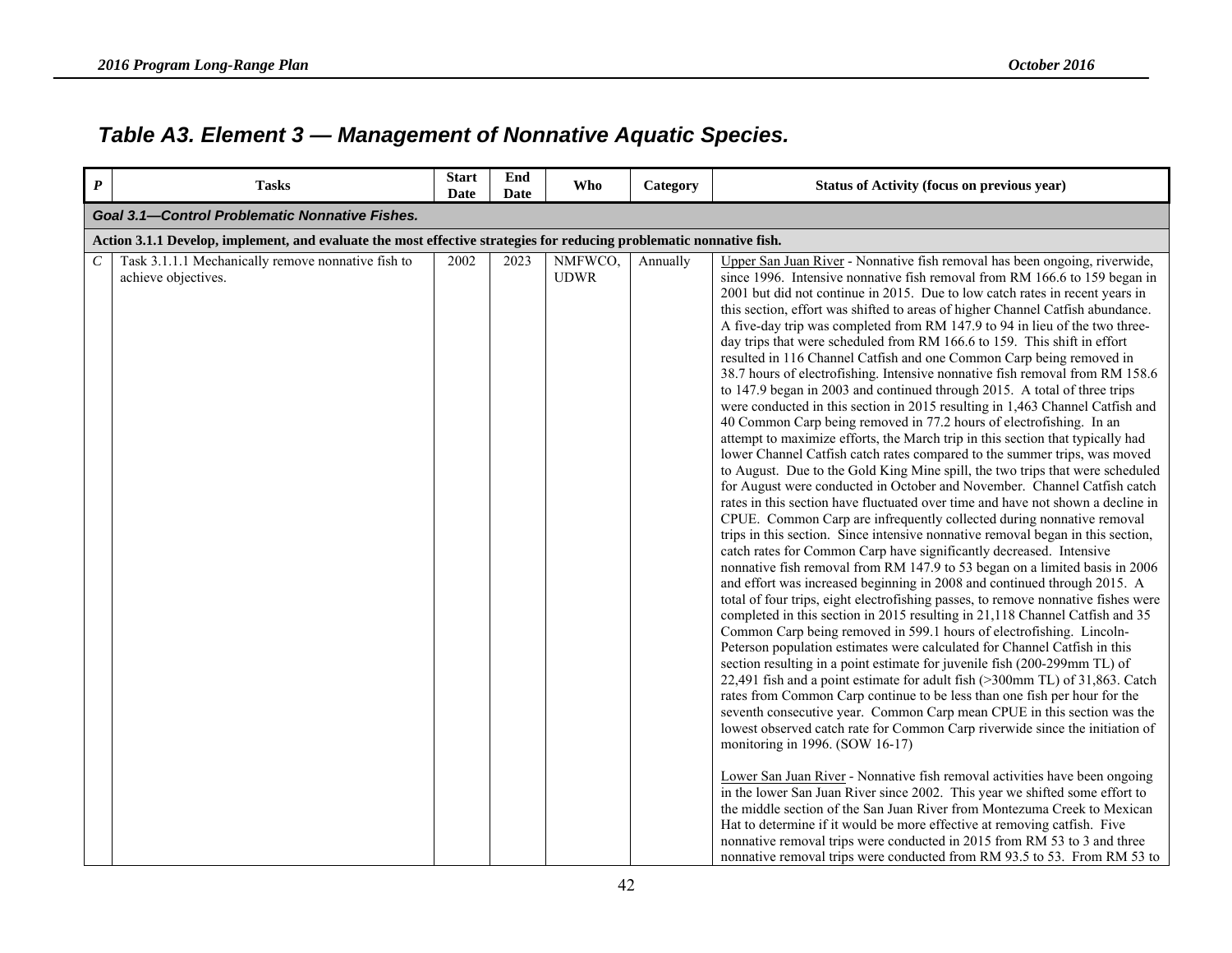| $\boldsymbol{P}$            | <b>Tasks</b>                                                                                                                                                                                                                                           | <b>Start</b><br>Date | End<br>Date | Who                 | Category    | <b>Status of Activity (focus on previous year)</b>                                                                                                                                                                                                                                                                                                                                                                                                                                                                                                                                                                                                                        |
|-----------------------------|--------------------------------------------------------------------------------------------------------------------------------------------------------------------------------------------------------------------------------------------------------|----------------------|-------------|---------------------|-------------|---------------------------------------------------------------------------------------------------------------------------------------------------------------------------------------------------------------------------------------------------------------------------------------------------------------------------------------------------------------------------------------------------------------------------------------------------------------------------------------------------------------------------------------------------------------------------------------------------------------------------------------------------------------------------|
|                             |                                                                                                                                                                                                                                                        |                      |             |                     |             | 3, eight Black Bullhead, four Yellow Bullhead, 5587 Channel Catfish, three<br>Rainbow Trout, one White Sucker, and six Common Carp were removed.<br>From RM 93.5 to 53, 12 Black Bullhead, 373 Channel Catfish, and two<br>Common Carp were removed. Catch rates for Common Carp have remained<br>relatively low since 2004. Catch rates for Channel Catfish have remained<br>steady over the past few years, but the size structure has changed with a<br>majority of the fish being juveniles $(< 300$ mm). Lincoln Peterson population<br>estimates were conducted on Channel Catfish in this section of river and<br>resulted with an estimate of 19,486 (SOW 16-18). |
| $\mathcal{C}_{0}^{0}$       | Task 3.1.1.2 Remove nonnative fish at selective fish<br>passage structures.                                                                                                                                                                            | 2003                 | 2023        | NN, FWS             | Annually    | Nonnative fish were removed at PNM selective fish passage structure (see<br>Task 2.3.1.4). The passage operated 230 days between March 15 and October<br>30, 2015 (passage was closed for 77 days of the 230 days, due to automatic<br>screen cleaner installation, Gold King Mine Spill, and two severe rain events<br>that caused debris buildup at the inlet). 11,272 total fish were captured.<br>10,393 native fish were transported upstream of the weir including 32 CPM<br>and 38 RBS. 879 non-native fish were captured and removed from the river<br>at the PNM fish passage facility (SOW 16-14).                                                              |
| H                           | Task 3.1.1.3 Remove nonnative fish during all<br>Program research and monitoring activities.                                                                                                                                                           | 1999                 | 2023        | P.I.s               | Ongoing     | This is a SOP for the Program but no specific reporting requirements are in<br>place. "Adult Monitoring" reports numbers of nonnative removed annually<br>by that study. It provides a yearly snapshot of the relative number of<br>nonnative fish in the SJR in relation to both T&E and common, sympatric<br>large-bodied natives. It also reports the location (by age-class & 10-RM<br>section) of Channel Catfish in the SJR to help inform the best locations for<br>performing nonnative fish removal in the subsequent year.                                                                                                                                      |
| $\mathcal{C}_{\mathcal{C}}$ | Task 3.1.1.4 Conduct annual review of success of<br>nonnative fish control strategy.                                                                                                                                                                   | 1999                 | 2023        | FWS,<br>UDWR,<br>BC | Annually    | Success of riverwide nonnative fish removal is reviewed annually by P.I.'s<br>and BC (SOW 15-17 Upper and 15-18 Lower). See above.                                                                                                                                                                                                                                                                                                                                                                                                                                                                                                                                        |
| $\cal C$                    | Task 3.1.1.5 Organize and conduct workshops, as<br>necessary, to develop a comprehensive non-native<br>species management plan, including measurable river<br>wide objective to determine effects of removal effort<br>on native and nonnative fishes. | 2010                 | 2014        | NMFWCO,<br>BC, PO   | In progress | The BC held a workshop in 2010 to evaluate the non-native fish control<br>program. Data and information from the workshop and annual nonnative fish<br>removal is being used to develop a comprehensive non-native species<br>management plan for the Program. See Task 4.4.3.3.                                                                                                                                                                                                                                                                                                                                                                                          |
| $H_{\parallel}$             | Task 3.1.1.6 Establish target criteria for reduction of<br>problematic nonnative fish species to estimate time,<br>effort, and cost for controlling nonnative fishes.                                                                                  | 2012                 | 2023        | BC, FWS             | Ongoing     | See above.                                                                                                                                                                                                                                                                                                                                                                                                                                                                                                                                                                                                                                                                |
| $\boldsymbol{H}$            | Task 3.1.1.7 Evaluate and implement effective<br>alternative nonnative fish reduction methods.                                                                                                                                                         | 2012                 | 2023        | FWS, BC             | Ongoing     | See above.                                                                                                                                                                                                                                                                                                                                                                                                                                                                                                                                                                                                                                                                |
|                             | Goal 3.2-Prevent introduction and establishment of other nonnative invasive species.                                                                                                                                                                   |                      |             |                     |             |                                                                                                                                                                                                                                                                                                                                                                                                                                                                                                                                                                                                                                                                           |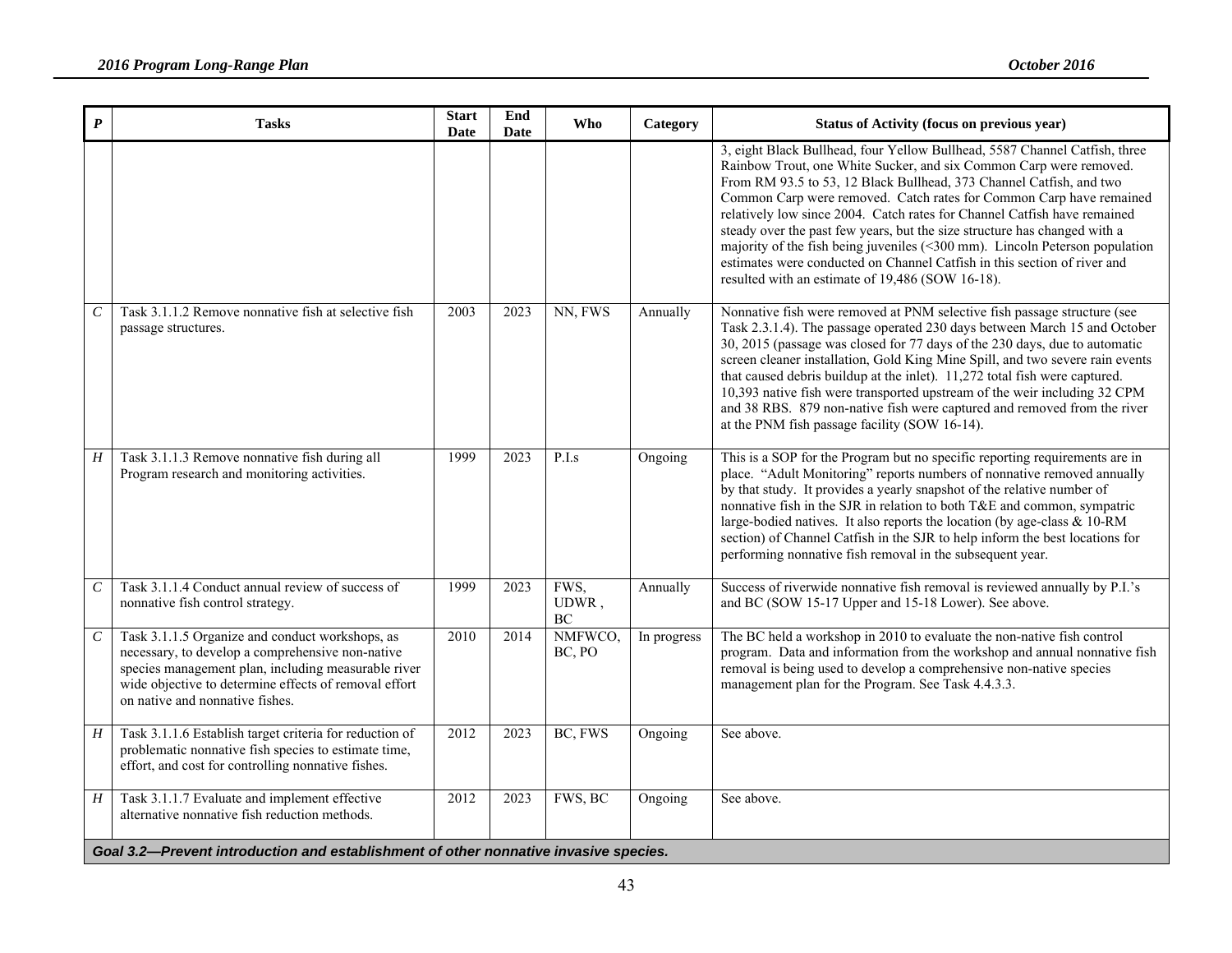| $\boldsymbol{P}$      | <b>Tasks</b>                                                                                                                                                                                                                                                      | <b>Start</b><br>Date | End<br><b>Date</b> | Who                    | Category    | <b>Status of Activity (focus on previous year)</b>                                                                                                                                                                                                                                                                                                                                                                                                                                                                                                                                                                                                                                       |
|-----------------------|-------------------------------------------------------------------------------------------------------------------------------------------------------------------------------------------------------------------------------------------------------------------|----------------------|--------------------|------------------------|-------------|------------------------------------------------------------------------------------------------------------------------------------------------------------------------------------------------------------------------------------------------------------------------------------------------------------------------------------------------------------------------------------------------------------------------------------------------------------------------------------------------------------------------------------------------------------------------------------------------------------------------------------------------------------------------------------------|
|                       | Action 3.2.1 Ensure that sport fishing regulations and enforcement are consistent with endangered fish recovery.                                                                                                                                                  |                      |                    |                        |             |                                                                                                                                                                                                                                                                                                                                                                                                                                                                                                                                                                                                                                                                                          |
| $\boldsymbol{M}$      | Task 3.2.1.1 Review sport fishing regulations and<br>revise, as necessary, to ensure consistency with<br>endangered fish recovery.                                                                                                                                | 1999                 | 2023               | States, NN,<br>PO,BC   | Ongoing     | See Tasks 3.2.2.1 and 3.2.2.2.                                                                                                                                                                                                                                                                                                                                                                                                                                                                                                                                                                                                                                                           |
| $\overline{M}$        | Task 3.2.1.2 Collaborate with state and tribal agencies<br>to enforce fishing regulations.                                                                                                                                                                        | 1999                 | 2023               | States, NN,<br>PO, BC  | Ongoing     | See Tasks 3.2.2.1 and 3.2.2.2.                                                                                                                                                                                                                                                                                                                                                                                                                                                                                                                                                                                                                                                           |
|                       |                                                                                                                                                                                                                                                                   |                      |                    |                        |             | Action 3.2.2 Develop and implement policies and agreements among stakeholders on nonnative game fish management to prevent introduction of invasive species                                                                                                                                                                                                                                                                                                                                                                                                                                                                                                                              |
| $\mathcal{C}_{0}^{0}$ | Task 3.2.2.1 Develop and implement a sport fish<br>stocking policy among the states and tribes.                                                                                                                                                                   | 2009                 | 2015               | States, NN,<br>PO, BC  | In Progress | NMDGF provided the BC a flowchart illustrating proposed process for<br>evaluation of stocking proposals. CPW will respond with minor<br>recommended revisions.                                                                                                                                                                                                                                                                                                                                                                                                                                                                                                                           |
| $\overline{H}$        | Task 3.2.2.2 Execute agreements among the states<br>and tribes to prevent the spread of nonnative invasive<br>species.                                                                                                                                            | 2009                 | 2015               | States, NN,<br>PO,BC   | In Progress | This will occur after the Stocking Procedures are re-drafted (NMDGF has<br>proposed to lead this).                                                                                                                                                                                                                                                                                                                                                                                                                                                                                                                                                                                       |
|                       | Action 3.2.3 Identify potential invasive nonnative species and control their introduction and escapement into the main river, floodplain, and tributaries.                                                                                                        |                      |                    |                        |             |                                                                                                                                                                                                                                                                                                                                                                                                                                                                                                                                                                                                                                                                                          |
| L                     | Task 3.2.3.1 Consolidate all information for a<br>comprehensive report and risk assessment of waterfall<br>inundation and associated immigration of nonnative<br>fish from Lake Powell including options and<br>recommendations for potential management actions. | <b>TBD</b>           | <b>TBD</b>         | PO, BC                 | On Hold     | Information is being collected. No management actions are being proposed at<br>this time. See Task 2.3.1.7                                                                                                                                                                                                                                                                                                                                                                                                                                                                                                                                                                               |
| $\boldsymbol{C}$      | Task 3.2.3.2 Develop a plan to control non-native fish<br>entering the SJR from Lake Powell and be prepared to<br>implement when the lake refills.                                                                                                                | <b>TBD</b>           | <b>TBD</b>         | PO, BC                 | As needed   | If a barrier/passage is determined to be necessary, a plan will be developed.<br>See Task 2.3.1.7                                                                                                                                                                                                                                                                                                                                                                                                                                                                                                                                                                                        |
| H                     | Task 3.2.3.3 Identify major sources of nonnative fish<br>from tributaries and off-channel features to minimize<br>reinvasion of riverine habitats by problematic species.                                                                                         | <b>TBD</b>           | 2023               | BC                     | Ongoing     | This will be part of a comprehensive non-native species management plan.                                                                                                                                                                                                                                                                                                                                                                                                                                                                                                                                                                                                                 |
| $\mathcal{C}$         | Task 3.2.3.4 Implement measures to reduce<br>escapement of nonnative fish from tributaries and off-<br>channel features, as necessary.                                                                                                                            | 2009                 | 2023               | PO, BOR,<br><b>FWS</b> | As needed   | Measures are being implemented at the recently constructed Lake Nighthorse<br>on the Animas River. Nonnative fishes occur in the reservoir and they could<br>potentially be released into San Juan River Basin. Tests have shown the<br>sleeve valve on the outlet structure does not prevent 100% escapement as<br>originally anticipated, especially for early life history stages. The<br>management plan for the reservoir will only allow the stocking of trout and<br>salmon species and include additional monitoring of releases. No other<br>measures are being implemented, at this time, to reduce escapement of<br>nonnative fish from tributaries and off-channel features. |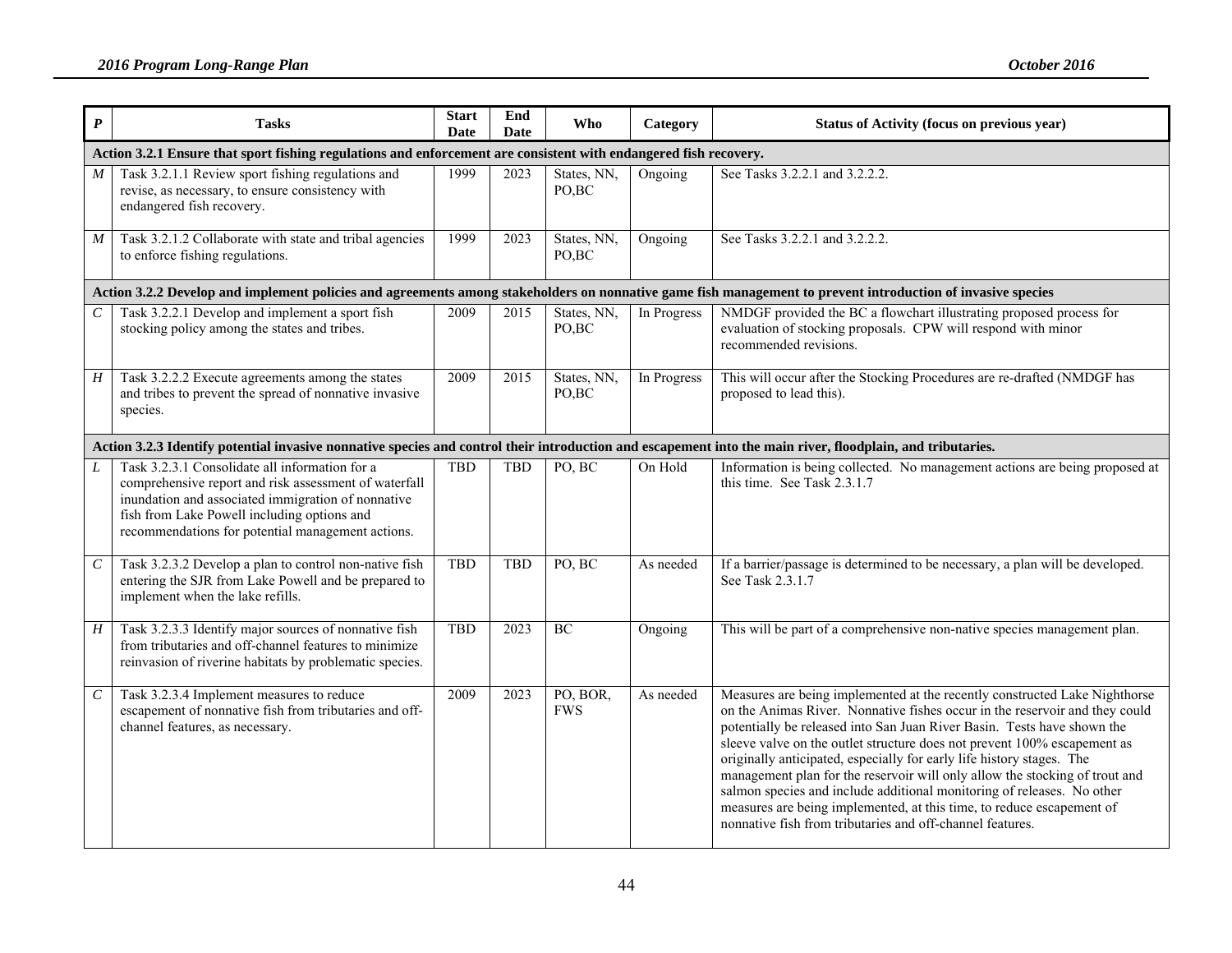|   | <b>Tasks</b>                                                                                                                                                                                                                                                                    | <b>Start</b><br>Date | End<br>Date | Who                      | Category | Status of Activity (focus on previous year)                                                                                                                                                                                                                                                       |
|---|---------------------------------------------------------------------------------------------------------------------------------------------------------------------------------------------------------------------------------------------------------------------------------|----------------------|-------------|--------------------------|----------|---------------------------------------------------------------------------------------------------------------------------------------------------------------------------------------------------------------------------------------------------------------------------------------------------|
| H | Task 3.2.3.5 Coordinate with other programs,<br>agencies, and activities to track occurrences of<br>nonnative species in the San Juan River Basin and, if<br>a potential invasive species problem is identified,<br>develop and implement preventive actions as<br>appropriate. | 1999                 | 2023        | PO, BC,<br><b>States</b> | Ongoing  | Channel Catfish is currently the primary nonnative species of concern in the<br>San Juan River. All nonnative fishes encountered during the Program's<br>nonnative fish removal efforts are removed. No other invasive species<br>problem has been identified in the San Juan River at this time. |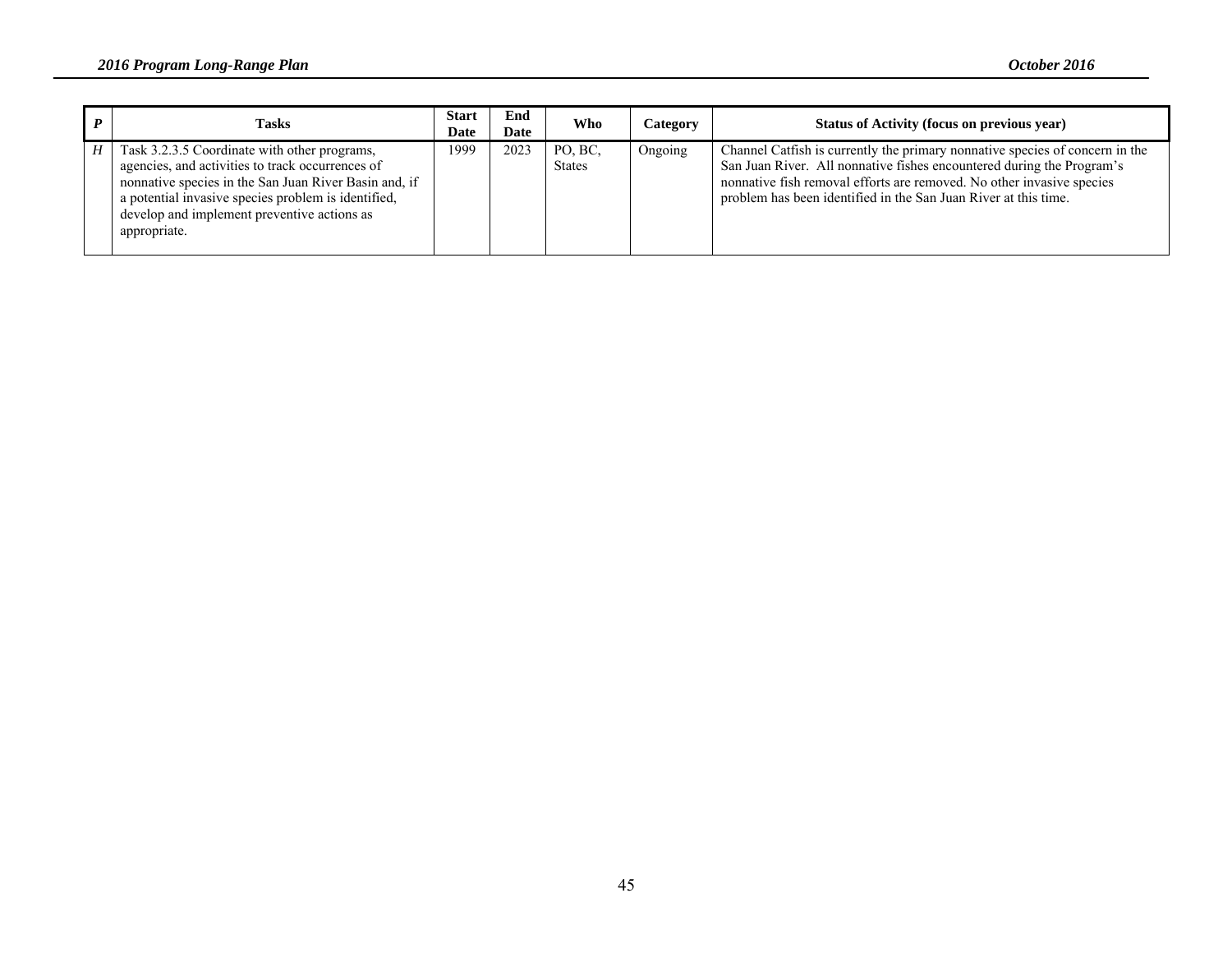## *Table A4. Element 4 — Monitoring and Evaluation of Fish and Habitat in Support of Recovery Actions.*

| $\boldsymbol{P}$ | <b>Tasks</b>                                                                                                                                                                                            | <b>Start</b><br>Date | End<br><b>Date</b> | <b>Who</b>                               | Category  | Status of Activity (focus on previous year)                                                                                                                                                                                                                                                                                                                                                                                                                                                                                                                                                                                                                                                                                                                                                                                                                                                                                                                                       |  |  |  |  |  |
|------------------|---------------------------------------------------------------------------------------------------------------------------------------------------------------------------------------------------------|----------------------|--------------------|------------------------------------------|-----------|-----------------------------------------------------------------------------------------------------------------------------------------------------------------------------------------------------------------------------------------------------------------------------------------------------------------------------------------------------------------------------------------------------------------------------------------------------------------------------------------------------------------------------------------------------------------------------------------------------------------------------------------------------------------------------------------------------------------------------------------------------------------------------------------------------------------------------------------------------------------------------------------------------------------------------------------------------------------------------------|--|--|--|--|--|
|                  | Goal 4.1-Monitor Fish Populations of the San Juan River.                                                                                                                                                |                      |                    |                                          |           |                                                                                                                                                                                                                                                                                                                                                                                                                                                                                                                                                                                                                                                                                                                                                                                                                                                                                                                                                                                   |  |  |  |  |  |
|                  | Action 4.1.1 Develop a Standardized Monitoring Plan for fish.                                                                                                                                           |                      |                    |                                          |           |                                                                                                                                                                                                                                                                                                                                                                                                                                                                                                                                                                                                                                                                                                                                                                                                                                                                                                                                                                                   |  |  |  |  |  |
| M                | Task 4.1.1.1 Develop and revise, as needed, a Standardized<br>Fish Monitoring Plan to assess the presence, status, and trends<br>of CPM, RBS, and fish community.                                       | 2000                 | 2023               | PO, BC,<br>FWS,<br>NMDGF,<br><b>UDWR</b> | Ongoing   | The Program's Monitoring Plan and Protocols (Feb 2012) are being used<br>to implement standardized fish monitoring. In 2016, the PO was tasked<br>with developing a concept paper for conducting pop estimates in both<br>the river and the lake. This will include consideration of how we can use<br>PIT tag data for pop estimates and how to deal with differences observed<br>between tag and electrofishing results.                                                                                                                                                                                                                                                                                                                                                                                                                                                                                                                                                        |  |  |  |  |  |
| H                | Task 4.1.1.2 Analyze and evaluate monitoring data and<br>produce Annual Fish Monitoring Reports to ensure that the<br>best sampling design and strategies are employed.                                 | 2000                 | 2023               | PO, BC,<br>P.I.'s                        | Annually  | Annual reports are posted on the Program website each year:<br>http://www.fws.gov/southwest/sjrip/index.cfm                                                                                                                                                                                                                                                                                                                                                                                                                                                                                                                                                                                                                                                                                                                                                                                                                                                                       |  |  |  |  |  |
| H                | Task 4.1.1.3 Organize and conduct Monitoring Plan<br>Workshops, as necessary, to coordinate sampling design, data<br>collection, and desired precision and detection levels for<br>detecting responses. | 2000                 | 2023               | PO, BC                                   | As needed | Monitoring workshops were last held in 2009. See Task 4.1.1.1.                                                                                                                                                                                                                                                                                                                                                                                                                                                                                                                                                                                                                                                                                                                                                                                                                                                                                                                    |  |  |  |  |  |
|                  | Action 4.1.2 Implement a Standardized Monitoring Plan to track the presence, status and trends of endangered fish populations.                                                                          |                      |                    |                                          |           |                                                                                                                                                                                                                                                                                                                                                                                                                                                                                                                                                                                                                                                                                                                                                                                                                                                                                                                                                                                   |  |  |  |  |  |
| $H_{\parallel}$  | Task 4.1.2.1 Conduct larval fish sampling to determine if<br>reproduction is occurring, locate spawning and nursery areas,<br>and to gauge the extent of annual reproduction.                           | 1998                 | 2023               | P.I.s                                    | Annually  | During 2015, five larval fish survey trips were conducted on the San<br>Juan River between river miles 147.9 (Shiprock, NM) and 2.9 (Clay<br>Hills Crossing, UT). A total of 293 collections were made<br>encompassing 8,886.4 m2 of nursery habitat. These collections resulted<br>in the capture of 18,014 specimens.<br>A total of 24 larval CPM were collected between river miles 94.8 and<br>57.2. Back-calculated spawning dates for CPM ranged from 10 to 14<br>July 2015. Spawning by CPM has been documented for the past three<br>consecutive years and in six of the last seven years.<br>For the eighteenth consecutive year, spawning by adult RBS was<br>documented in the San Juan River. A total of 1,205 larval RBS were<br>collected between river miles 139.5 and 3.3. Estimated densities of<br>larval RBS in 2015 were higher than any preceding survey year. Back-<br>calculated spawning dates for RBS ranged from 19 March to 4 May<br>2015 (SOW 16-21). |  |  |  |  |  |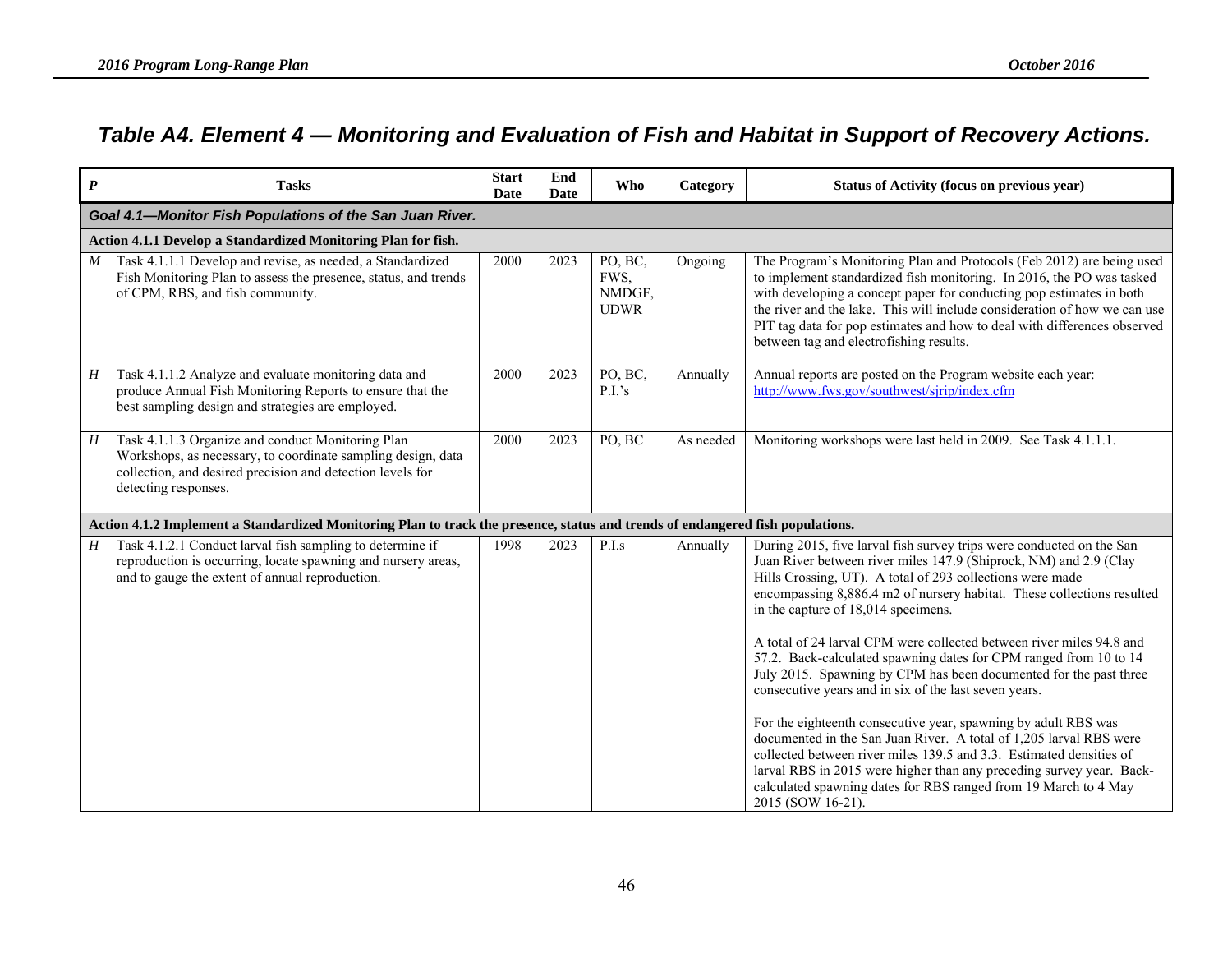| <b>Tasks</b>                                                                                                                                                                                      | <b>Start</b><br>Date | End<br>Date | Who   | Category | Status of Activity (focus on previous year)                                                                                                                                                                                                                                                                                                                                                                                                                                                                                                                                                                                                                                                                                                                                                                                                                                                                                                                                                                                                                                                                                                                                                                                                                                                      |
|---------------------------------------------------------------------------------------------------------------------------------------------------------------------------------------------------|----------------------|-------------|-------|----------|--------------------------------------------------------------------------------------------------------------------------------------------------------------------------------------------------------------------------------------------------------------------------------------------------------------------------------------------------------------------------------------------------------------------------------------------------------------------------------------------------------------------------------------------------------------------------------------------------------------------------------------------------------------------------------------------------------------------------------------------------------------------------------------------------------------------------------------------------------------------------------------------------------------------------------------------------------------------------------------------------------------------------------------------------------------------------------------------------------------------------------------------------------------------------------------------------------------------------------------------------------------------------------------------------|
| Task 4.1.2.2 Conduct juvenile and small-bodied fish sampling<br>to determine if young fish are surviving and recruiting into the<br>population and locate the areas and habitat used for rearing. | 1998                 | 2023        | P.I.s | Annually | In 2015, New Mexico Department of Game and Fish conducted small-<br>bodied fishes monitoring during two trips which took place September 7<br>$-11$ and $17-29$ . Monitoring took place from the Animas River<br>confluence (RM 180.5, Reach 6) downstream to Clay Hills, Utah (RM<br>2.9, Reach 1). For the fourth consecutive year, an additional 16 river<br>miles (beginning at RM 196.1) above the Animas River confluence were<br>also sampled. All secondary channels restored by TNC in 2011 and<br>nearby reference channels were visited during the September 17 - 29<br>trip, but only 2 restored channels and 1 reference channel were sampled<br>because most were not flowing. A total of 1662 fish were captured<br>during monitoring, approximately 80% of which were native. Nineteen<br>CPM were captured, including the first age-0 (18 mm) wild fish ever<br>captured during small-bodied fishes monitoring. The wild age-0 CPM<br>was captured in a large backwater located at RM 133.5. No age-0 or<br>juvenile Razorback Sucker were captured in 2015, although 3 adults (><br>405 mm total length) were captured. No Roundtail Chub or Mottled<br>Sculpin were captured in 2015. Analyses of these data will be reported<br>to the Recovery Program in 2016 (SOW 16-20). |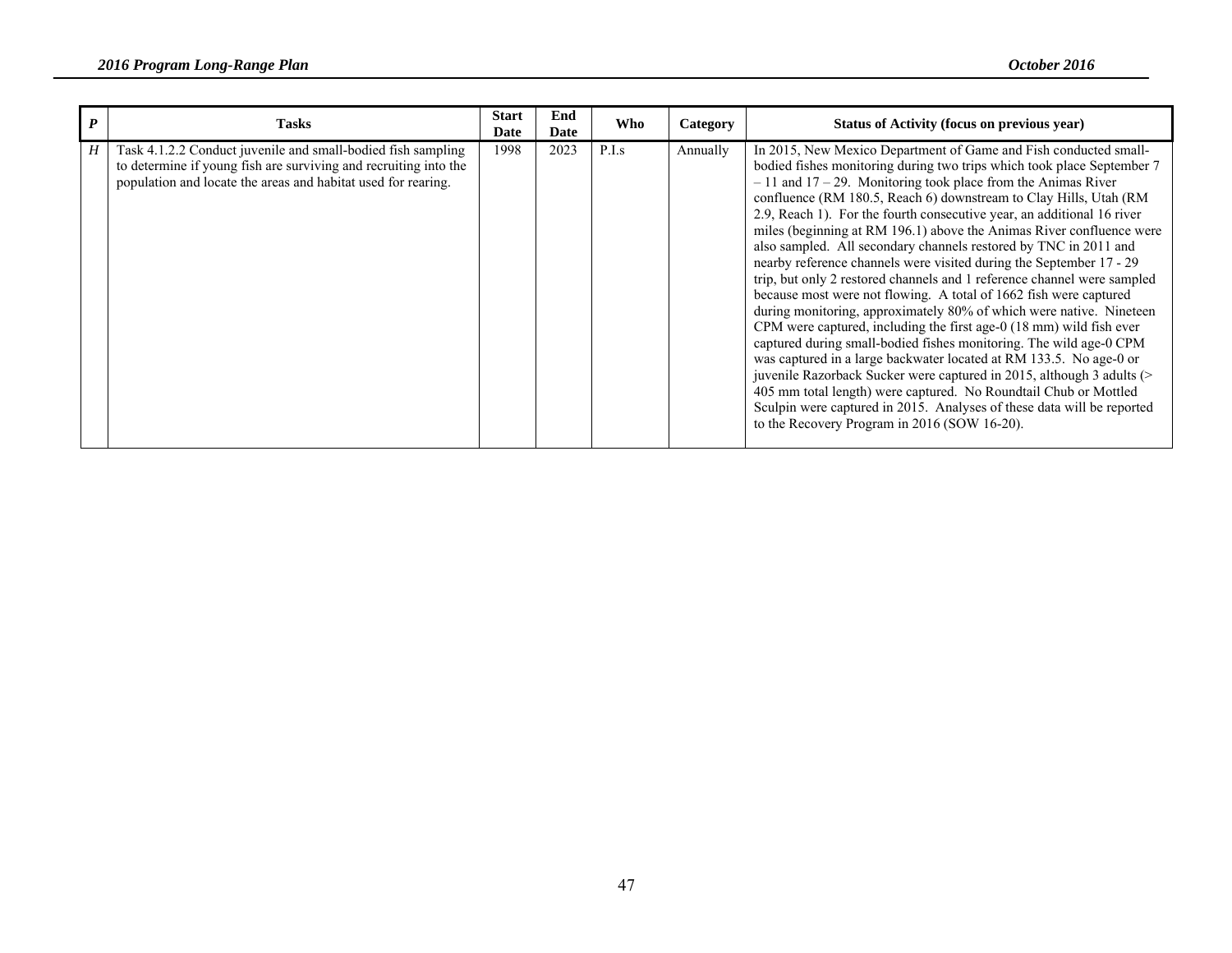| $\boldsymbol{P}$ | <b>Tasks</b>                                                                                                                                      | <b>Start</b><br><b>Date</b> | End<br><b>Date</b> | <b>Who</b>               | Category | Status of Activity (focus on previous year)                                                                                                                                                                                                                                                                                                                                                                                                                                                                                                                                                                                                                                                                                                                                                                                                                                                                                                                                                                                                                                                                                                                                                                                                                                                                                                                                                                                                                                                                                                                                                                                                                                                                                                                                                                                                                                         |
|------------------|---------------------------------------------------------------------------------------------------------------------------------------------------|-----------------------------|--------------------|--------------------------|----------|-------------------------------------------------------------------------------------------------------------------------------------------------------------------------------------------------------------------------------------------------------------------------------------------------------------------------------------------------------------------------------------------------------------------------------------------------------------------------------------------------------------------------------------------------------------------------------------------------------------------------------------------------------------------------------------------------------------------------------------------------------------------------------------------------------------------------------------------------------------------------------------------------------------------------------------------------------------------------------------------------------------------------------------------------------------------------------------------------------------------------------------------------------------------------------------------------------------------------------------------------------------------------------------------------------------------------------------------------------------------------------------------------------------------------------------------------------------------------------------------------------------------------------------------------------------------------------------------------------------------------------------------------------------------------------------------------------------------------------------------------------------------------------------------------------------------------------------------------------------------------------------|
| H                | Task 4.1.2.3 Conduct adult fish sampling to estimate densities<br>of fish (CPUE) and estimates of population size (mark-<br>recapture estimates). | 1998                        | 2023               | P.I.s                    | Annually | Adult Monitoring was conducted RM 195-2.9 in the fall of 2015. Scaled<br>CPUE for RBS and the SJR 1+ overwinter periods showed a<br>significantly increase over time (2003-2015) whereas CPM did not.<br>Adult CPM were collected in 2015 for the 5th year in a row, showing<br>that Adult Monitoring is able to detect their presence if CPM are in the<br>river. To determine when the Program should switch to riverwide pop.<br>estimates, Adult Monitoring indicates we are getting close with the<br>numbers collected of adult RBS (may already be there for adult RBS<br>base on numbers) and CPM between 300-399 mm TL. However, these<br>fish are all (or almost all) the result of stocking efforts and widespread<br>recruitment of wild-produced CPM and RBS is still relatively rare.<br>Common Carp have become very rare in our collections in the intensive<br>removal reaches (likely due to nonnative fish removal efforts). Channel<br>Catfish remain widespread (RM 166.6-8.0) in 2015 with CPUE for<br>Channel Catfish not significantly decreasing or increasing in the last 16<br>years. Despite the introduction of high numbers of stocked CPM<br>(predators) and RBS (competitors) and repeated intensive electrofishing<br>trips throughout the year, populations of native FMS and BHS have not<br>changed significantly and remain common, widespread, and stable. In<br>the spring of 2015, 15 miles of the Animas River above the confluence<br>of the San Juan R. were sampled. The catch consisted of mainly native<br>suckers, along with Brown Trout, Rainbow Trout, White Suckers,<br>Speckled Dace, and 10 Common Carp. Ten RBS were found in the<br>Animas that had been stocked in or around the Animas R that had not<br>been detected since stocking. No Catfish were collected during 2015<br>sampling above the San Juan R. (SOW 16-19) |
| H                | Task 4.1.2.4 Conduct fish studies in the SJR Arm of Lake<br>Powell as needed to assess presence/absence of SJR<br>endangered fish populations     | $\overline{2011}$           | 2015               | P.I.s.<br>FWS, PO,<br>BC | Ongoing  | Two years of RBS survey (2011-2012; SOWs 11-28 and 12-28) on the<br>SJ Arm of Lake Powell showed the importance of 33 Lake Miles below<br>the waterfall to the species and Spencer's Camp and Neskahi Canyon<br>areas for spawning. A total of 147 RBS captured, 36% of which were<br>without PIT tags suggesting potential recruitment. A detectable native<br>fish community was present with CPM ( $n=25$ ), FMS ( $n=173$ ), and BHS<br>$(n=2)$ making up 2.1% of the trammel net total catch. Of 69 larval<br>samples collected, one native fish was collected in 2011, a RBS<br>metalarvae (20.7 mm TL).<br>The Colorado arm of Lake Powell is currently being surveyed by the<br>UCR Program (2014-2018) with funding from outside the recovery<br>programs.                                                                                                                                                                                                                                                                                                                                                                                                                                                                                                                                                                                                                                                                                                                                                                                                                                                                                                                                                                                                                                                                                                                 |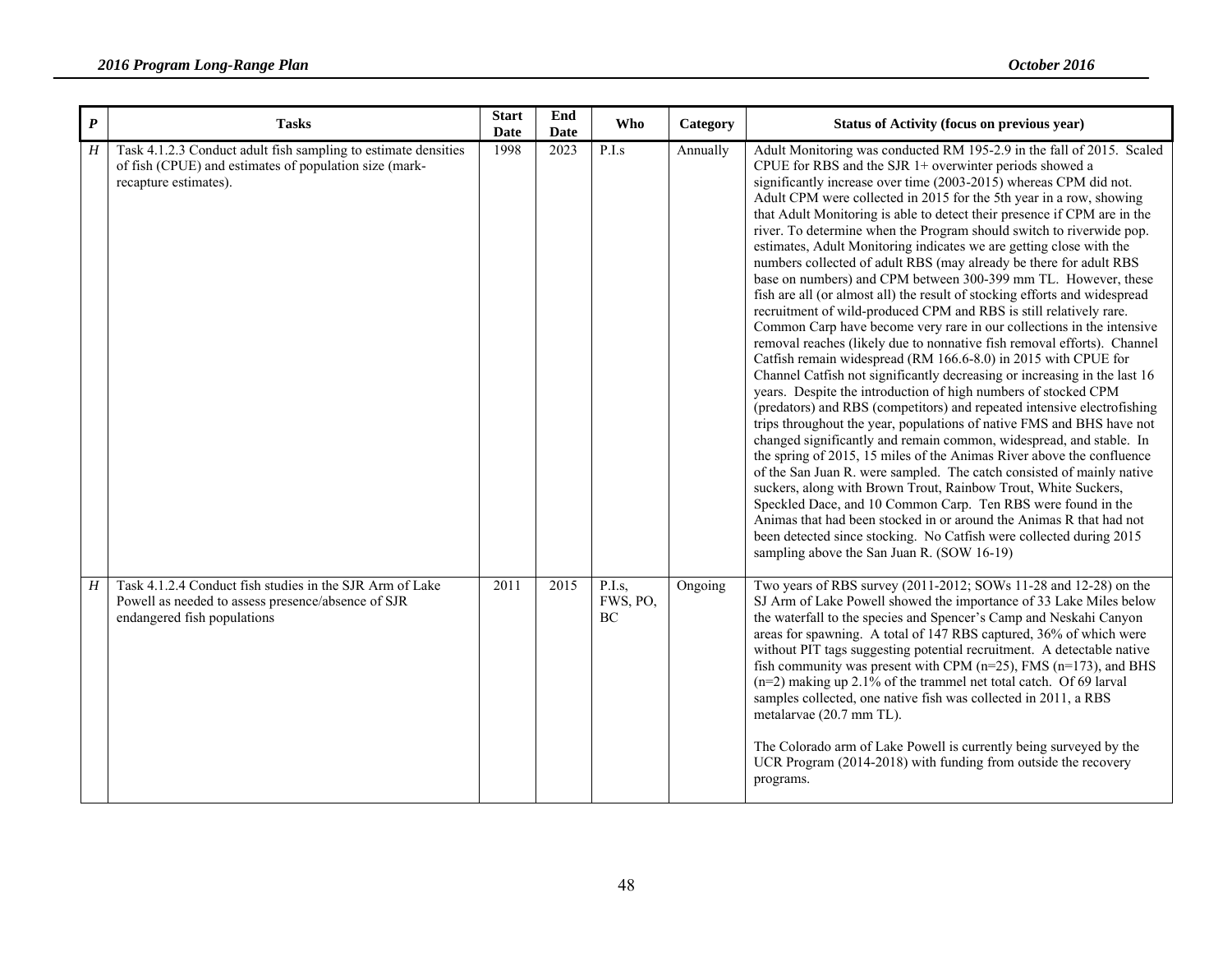| $\boldsymbol{P}$ | <b>Tasks</b>                                                                                                                                                                                                    | <b>Start</b><br>Date | End<br>Date | <b>Who</b>              | Category | Status of Activity (focus on previous year)                                                                                                                                                                                                                                                                                                                                                                                                                                                                                                                                                                                                                                                                                                                                                                                                                                                                                                                                                                                                                                                                                                                                                                                                                                                                                                                                                                               |
|------------------|-----------------------------------------------------------------------------------------------------------------------------------------------------------------------------------------------------------------|----------------------|-------------|-------------------------|----------|---------------------------------------------------------------------------------------------------------------------------------------------------------------------------------------------------------------------------------------------------------------------------------------------------------------------------------------------------------------------------------------------------------------------------------------------------------------------------------------------------------------------------------------------------------------------------------------------------------------------------------------------------------------------------------------------------------------------------------------------------------------------------------------------------------------------------------------------------------------------------------------------------------------------------------------------------------------------------------------------------------------------------------------------------------------------------------------------------------------------------------------------------------------------------------------------------------------------------------------------------------------------------------------------------------------------------------------------------------------------------------------------------------------------------|
| H                | Task 4.1.2.5 Deposit, process, and secure SJR fish specimens,<br>field notes, and associated data at an organized permanent<br>repository.                                                                      | 1987                 | 2023        | P.I.s                   | Annually | Since 1987, the Museum of Southwestern Biology (MSB), Division of<br>Fishes at the University of New Mexico (UNM), in Albuquerque has<br>served as the primary repository for collections of fishes (eggs, larvae,<br>and adults) and field notes taken for the Program. In addition to curation<br>and deposition, species identification and data are verified, entered into<br>an electronic catalog, and geo-referenced in ArcView. (SOW 16-22).                                                                                                                                                                                                                                                                                                                                                                                                                                                                                                                                                                                                                                                                                                                                                                                                                                                                                                                                                                      |
| H                | Task 4.1.2.6 Collect scales, otoliths, and/or fin rays from fish<br>captured during monitoring and nonnative fish removal<br>activities for future analyses.                                                    | 2012                 | 2023        | P.I.s                   | Annually | Scales were collected from unmarked RBS in the SJR in 2011-2013 and<br>forwarded to ASIR for use in the study to determine natal origin using<br>microchemical analyses (see Task 4.5.2.3). It was determined that fin<br>rays were a more reliable non-lethal material than scales for conducting<br>microchemical analyses.<br>In 2014, a new technique for collecting fin rays was implemented that<br>allowed fin ray segments to be removed from closer to the base of the<br>fin. This technique ensured that the cores of fin rays were present in<br>samples so that natal signatures could be analyzed. Fin rays from wild<br>caught RBS were collected on the SJR between RM 161.0 and 69.0.<br>Between June and Sept., 89 RBS fin ray segments were collected for<br>microchemical analyses. Otoliths were collected from 11 fish, 9 with<br>known natal origins and 2 with unknown natal origins. Whole RBS were<br>collected from the NAPI ponds and Ouray NNFH-GVU for fin ray and<br>otolith microchemical analyses.                                                                                                                                                                                                                                                                                                                                                                                       |
|                  | Action 4.1.3 Collect data on the endangered fish and native and nonnative fish communities during other Program management activities, when possible                                                            |                      |             |                         |          |                                                                                                                                                                                                                                                                                                                                                                                                                                                                                                                                                                                                                                                                                                                                                                                                                                                                                                                                                                                                                                                                                                                                                                                                                                                                                                                                                                                                                           |
| H                | Task 4.1.3.1 Collect data on the endangered fish and native<br>fish community during nonnative fish control activities to aid<br>in tracking the presence, status and trends of endangered fish<br>populations. | 1998                 | 2023        | FWS, BC,<br><b>UDWR</b> | Annually | Upper San Juan River - Work is conducted under the nonnative removal<br>work by FWS (Region 2 and Region 6) and UDWR (SOW's 13-17 and<br>13-18). CPM and RBS have been collected during intensive nonnative<br>fish removal projects since their initiation in 2001. In 2015, nonnative<br>fish removal crews sampling from RM's 158.6 to 53 collected a total of<br>655 (580 unique) CPM and 1,590 (1,308 unique) RBS. Of the CPM, 40<br>adult fish (>450mm TL) were collected in 2015. This is the highest<br>number of adult CPM collected since the initiation of this project. The<br>majority of RBS collected in 2015 had been in the river $<$ 5 years;<br>however, 26 fish were collected that have been in the river for $>10$ years.<br>All rare fish data are summarized in an Excel database and submitted to<br>the Program Office for inclusion into the comprehensive rare fish<br>database (SOW 16-17 Upper).<br>Lower San Juan River - A total of 174 CPM and 186 RBS were captured<br>during nonnative removal efforts in 2014. The CPM collected consisted<br>primarily of fish that had been stocked in the last two years with sizes<br>ranging from 71 mm to 505 mm. The RBS collected ranged in size from<br>224 mm to 507 mm. All data collected on endangered fish was<br>summarized in Excel spreadsheets and submitted to the Program Office<br>for inclusion into the database. (SOW 16-18). |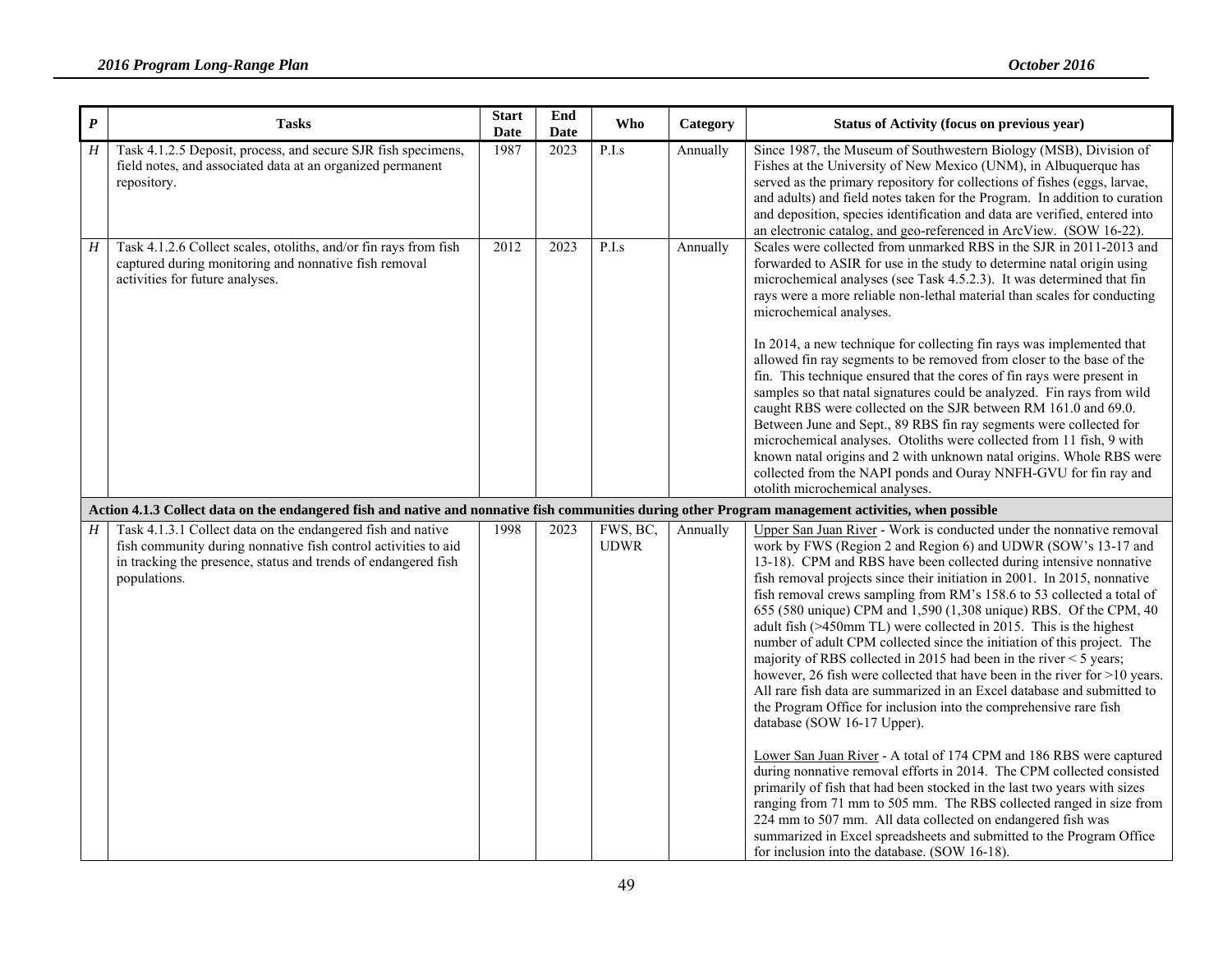| $\boldsymbol{P}$ | <b>Tasks</b>                                                                                                                                                                                                                                                                          | <b>Start</b><br>Date | End<br>Date | <b>Who</b>        | Category  | Status of Activity (focus on previous year)                                                                                                                                                                                                                                                                                                                                                                                                                                       |  |  |  |  |  |
|------------------|---------------------------------------------------------------------------------------------------------------------------------------------------------------------------------------------------------------------------------------------------------------------------------------|----------------------|-------------|-------------------|-----------|-----------------------------------------------------------------------------------------------------------------------------------------------------------------------------------------------------------------------------------------------------------------------------------------------------------------------------------------------------------------------------------------------------------------------------------------------------------------------------------|--|--|--|--|--|
|                  |                                                                                                                                                                                                                                                                                       |                      |             |                   |           |                                                                                                                                                                                                                                                                                                                                                                                                                                                                                   |  |  |  |  |  |
| H                | Task 4.1.3.2 Collect data on the endangered fish and native<br>fish community during PNM selective fish passage operations<br>to aid in tracking the presence, status and trends of endangered<br>fish populations.                                                                   | 2003                 | 2023        | FWS, NN           | Ongoing   | The Navajo Nation operated the PNM fish passage for 250 days in 2015<br>(see Task 2.3.1.4). A total of 10,393 native fish were passed through the<br>passage facility in 2015. The most dominate species were FMS and<br>BHS, 38 RBS and 32 CPM were passed through the facility. (SOW 16-<br>14)                                                                                                                                                                                 |  |  |  |  |  |
|                  | Action 4.1.4 Obtain reliable population estimates of CPM and RBS.                                                                                                                                                                                                                     |                      |             |                   |           |                                                                                                                                                                                                                                                                                                                                                                                                                                                                                   |  |  |  |  |  |
| H                | Task 4.1.4.2 Use mark-recapture population estimators, when<br>available, in conjunction with catch rate estimators, to provide<br>reliable estimates of adults, subadults, survival, and<br>recruitment consistent with recovery goals criteria to gauge<br>recovery of CPM and RBS. | 1998                 | <b>TBD</b>  | FWS, BC,<br>P.I.s | Ongoing   | The Program is using catch rate estimators to do population estimates at<br>this time. While not mark-recapture population estimators, the BC<br>determined that population estimates developed with data from Adult<br>Monitoring (which is a single-pass effort) and other Program data<br>collection efforts will be used until the Program transitions from catch<br>rate indices to mark-recapture population estimators for subadult and<br>adult CPM and RBS. See 4.1.2.3. |  |  |  |  |  |
| $\cal H$         | Task 4.1.4.3 Analyze mark-recapture data with methods used<br>by Bestgen et al. (2009) to estimate survival rates of RBS.                                                                                                                                                             | 2009                 | <b>TBD</b>  | PO, BC            | Ongoing   | These analyses are repeated every 3-5 years; the most recent being in<br>2014.                                                                                                                                                                                                                                                                                                                                                                                                    |  |  |  |  |  |
| H                | Task 4.1.4.4 Conduct Population Estimation Workshops, as<br>necessary, to evaluate population estimators used in other<br>systems to identify the most reliable and suitable estimator(s)<br>for CPM and RBS.                                                                         | 1999                 | 2023        | PO, BC            | As needed | No workshops are planned at this time.                                                                                                                                                                                                                                                                                                                                                                                                                                            |  |  |  |  |  |
|                  | Action 4.1.5 Evaluate status and success of stocked CPM and RBS.                                                                                                                                                                                                                      |                      |             |                   |           |                                                                                                                                                                                                                                                                                                                                                                                                                                                                                   |  |  |  |  |  |
| H                | Task 4.1.5.1 Determine survival and recruitment of stocked<br>CPM and RBS to assess stocking success and to determine<br>when to implement mark-recapture population estimates.                                                                                                       | 2009                 | 2023        | FWS, BC           | Ongoing   | 2015 results from analysis done on "Adult Monitoring" data indicate that<br>we are getting close with the number of adult RBS (we are actually<br>probably there for adult RBS numbers-wise) and CPM between 300-399<br>mm TL are being seen in the river. However, almost (or almost all) of<br>the fish captured in the river are the result of stocking efforts and we are<br>still lacking widespread recruitment of wild-produce CPM and RBS.                                |  |  |  |  |  |
|                  | Action 4.1.6 Evaluate the risk of hybridization among sucker species.                                                                                                                                                                                                                 |                      |             |                   |           |                                                                                                                                                                                                                                                                                                                                                                                                                                                                                   |  |  |  |  |  |
| M                | Task 4.1.6.1 Quantify the extent of hybridization among<br>native suckers to determine if stocking large numbers of<br>hatchery RBSs into the San Juan River will reduce genetic<br>diversity and viability of RBS and/or FMS.                                                        | 2002                 | 2023        | BC, P.I.s         | Ongoing   | Observational surveys are conducted in conjunction with annual<br>monitoring. Hybridization between native Suckers appears to be low at<br>present. P.I.'s include a brief description of any fish anomalies observed<br>in their annual reports to track the occurrence of hybrids. If, and when,<br>the frequency of occurrence appears to increase, a focused reassessment<br>will be conducted.                                                                               |  |  |  |  |  |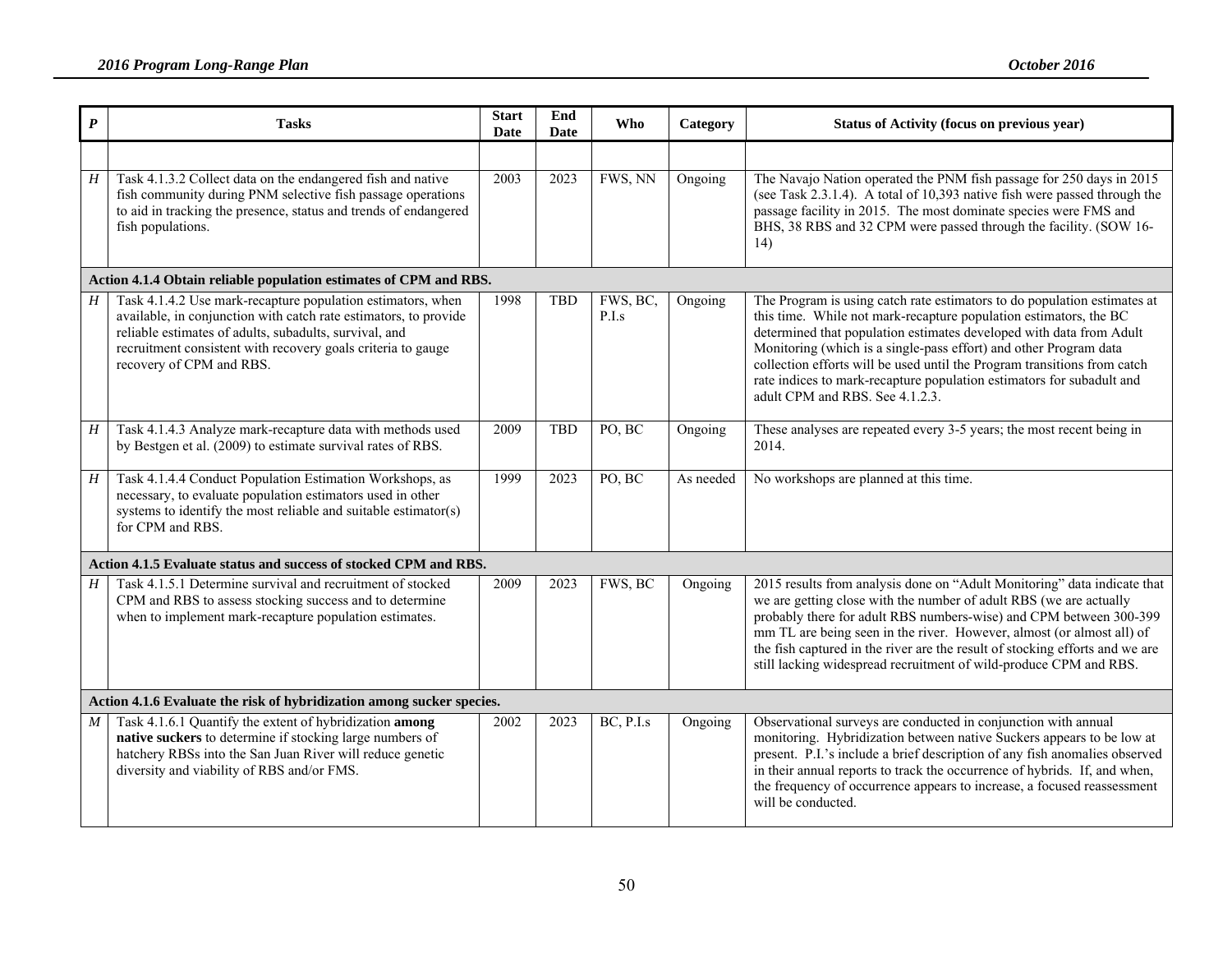| $\boldsymbol{P}$            | <b>Tasks</b>                                                                                                                                                                                                                      | <b>Start</b><br>Date | End<br>Date | <b>Who</b>         | Category  | <b>Status of Activity (focus on previous year)</b>                                                                                                                                                                                                                                                                                                                                                                                                                                                                                                            |  |  |  |  |
|-----------------------------|-----------------------------------------------------------------------------------------------------------------------------------------------------------------------------------------------------------------------------------|----------------------|-------------|--------------------|-----------|---------------------------------------------------------------------------------------------------------------------------------------------------------------------------------------------------------------------------------------------------------------------------------------------------------------------------------------------------------------------------------------------------------------------------------------------------------------------------------------------------------------------------------------------------------------|--|--|--|--|
| M                           | Task 4.1.6.2 Quantify the extent of hybridization between<br>native suckers with nonnative White Suckers to determine if<br>hybridization is reducing genetic diversity and viability of<br>native suckers (i.e., RBS, FMS, BHS). | 2002                 | 2023        | BC, P.I.s          | Ongoing   | Observational surveys are conducted in conjunction with annual<br>monitoring. Hybridization between native suckers and nonnative White<br>Suckers is present but the rate of hybridization is relatively low and<br>appears to be mostly limited to the upper sections of the river around<br>Farmington, NM. P.I.'s include a brief description of any fish anomalies<br>observed in their annual reports to track the occurrence of hybrids. If,<br>and when, the frequency of occurrence appears to increase, a focused<br>reassessment will be conducted. |  |  |  |  |
| $\boldsymbol{M}$            | Task 4.1.6.3 Identify and implement necessary actions to<br>minimize hybridization among native suckers and nonnative<br>suckers.                                                                                                 | <b>TBD</b>           | <b>TBD</b>  | BC, P.I.s          | As needed | At present, the risk appears to be minimal and no specific management<br>actions are warranted. See Tasks 4.1.6.1 and 4.1.6.2.                                                                                                                                                                                                                                                                                                                                                                                                                                |  |  |  |  |
|                             | Action 4.1.7. Monitor health of fish in the San Juan River to ensure adequate protection from diseases and parasites.                                                                                                             |                      |             |                    |           |                                                                                                                                                                                                                                                                                                                                                                                                                                                                                                                                                               |  |  |  |  |
| $\mathcal{C}_{\mathcal{C}}$ | Task 4.1.7.1 Track health of fish in the San Juan River to<br>ensure adequate protection from diseases and parasites.                                                                                                             | 1998                 | 2023        | PO, P.I.s          | Ongoing   | Ocular inspections of general fish health and condition are conducted<br>during fish handling and capture activities on the San Juan River.<br>Indications of poor health of endangered fishes are logged and reported.                                                                                                                                                                                                                                                                                                                                       |  |  |  |  |
| $\cal C$                    | Task 4.1.7.2 Investigate potential health problems, identify<br>causes, and recommend corrective actions if any indications of<br>poor health are of concern.                                                                     | 1998                 | 2023        | P.O., BC,<br>P.I.s | As needed | No specific health problems have been identified that require action at<br>this time. The Program will continue to identify and, when appropriate,<br>actively investigate potential health problems.                                                                                                                                                                                                                                                                                                                                                         |  |  |  |  |
|                             | Goal 4.2-Monitor Habitat Availability and Use.                                                                                                                                                                                    |                      |             |                    |           |                                                                                                                                                                                                                                                                                                                                                                                                                                                                                                                                                               |  |  |  |  |
|                             | Action 4.2.1 Develop a standardized monitoring program for habitat.                                                                                                                                                               |                      |             |                    |           |                                                                                                                                                                                                                                                                                                                                                                                                                                                                                                                                                               |  |  |  |  |
| M                           | Task 4.2.1.1 Develop and revise Standardized Habitat<br>Monitoring Plan.                                                                                                                                                          | 1999                 | 2023        | BC                 | Ongoing   | A revised Monitoring Plan And Protocols was completed Feb 2012.                                                                                                                                                                                                                                                                                                                                                                                                                                                                                               |  |  |  |  |
| $\boldsymbol{M}$            | Task 4.2.1.2 Organize and conduct Habitat Monitoring and<br>Mapping Workshops, as necessary, to refine and improve<br>habitat evaluation methods.                                                                                 | 1999                 | 2023        | PO, BC             | As needed | A focused habitat monitoring workshop was held in January 2012.                                                                                                                                                                                                                                                                                                                                                                                                                                                                                               |  |  |  |  |
|                             | Action 4.2.2 Implement a standardized monitoring program for habitat.                                                                                                                                                             |                      |             |                    |           |                                                                                                                                                                                                                                                                                                                                                                                                                                                                                                                                                               |  |  |  |  |
|                             | Task 4.2.2.1 Map habitat at different flows as described in the<br>Standardized Habitat Monitoring Plan                                                                                                                           | 1999                 | 2023        | P.I.s              | Ongoing   | Standardized Habitat protocols are being implemented (SOW 15-28).                                                                                                                                                                                                                                                                                                                                                                                                                                                                                             |  |  |  |  |
| H                           | Task 4.2.2.2 Monitor long-term habitat response of the river<br>channel to flow recommendations.                                                                                                                                  | 1999                 | 2023        | BC                 | Ongoing   | Standardized Habitat protocols are being implemented (SOW 15-28).                                                                                                                                                                                                                                                                                                                                                                                                                                                                                             |  |  |  |  |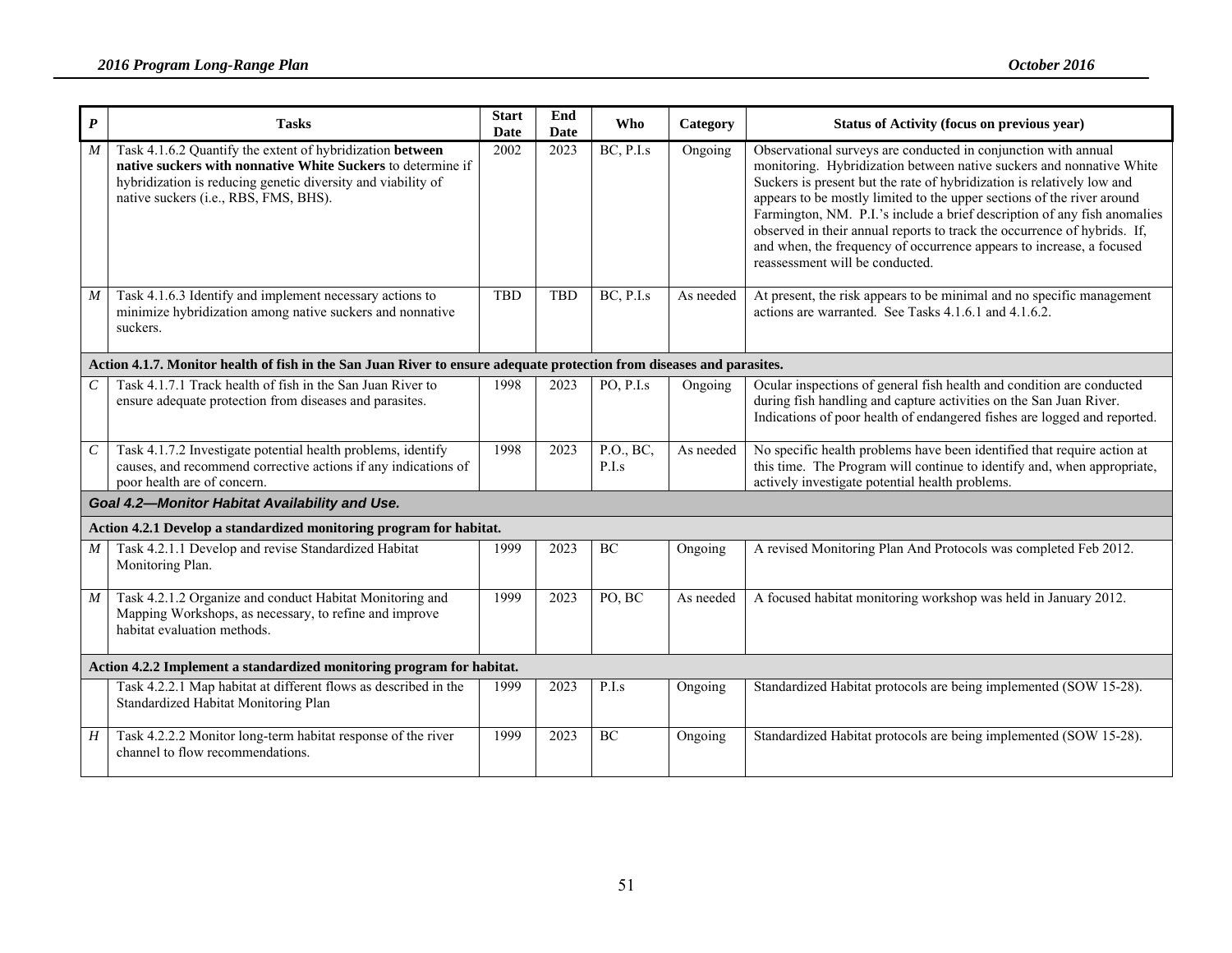| $\boldsymbol{P}$      | <b>Tasks</b>                                                                                                                                                                                   | <b>Start</b><br>Date | End<br><b>Date</b> | <b>Who</b>                  | Category | <b>Status of Activity (focus on previous year)</b>                                                                                                                                                                                                                                                                                                                                                                                                                                                             |
|-----------------------|------------------------------------------------------------------------------------------------------------------------------------------------------------------------------------------------|----------------------|--------------------|-----------------------------|----------|----------------------------------------------------------------------------------------------------------------------------------------------------------------------------------------------------------------------------------------------------------------------------------------------------------------------------------------------------------------------------------------------------------------------------------------------------------------------------------------------------------------|
| $\overline{C}$        | Task 4.2.2.3 Monitor water quality in the San Juan River (see<br>Action 2.4.1.).                                                                                                               | 1999                 | 2023               | FWS,<br>BIA, BOR            | Ongoing  | The Program monitors water temperature continually at 8 locations<br>(SOW 15-28), but no longer routinely conducts water quality sampling.<br>The BIA has been sampling water quality at 10 sites in the San Juan<br>Basin since 1991. Parameters analyzed annually include: Al, Cl, Ni,<br>nitrates, nitrites, orthophosphates, and sulfates. Parameters analyzed<br>quarterly include: As, Cu, Pb, Mg, Hg, Na, Se, Zn, alkalinity, hardness,<br>TDS, TSS, and turbidity. All data is available upon request. |
| $H_{\rm}$             | Task 4.2.2.4 Monitor stream flows                                                                                                                                                              | 1999                 | 2023               | USGS,<br>P.I.s              | Annually | USGS streamflow gaging stations on the SJR are providing flow data<br>(SOW 15-13).                                                                                                                                                                                                                                                                                                                                                                                                                             |
| $\mathcal{C}_{0}^{0}$ | Task 4.2.2.5 Monitor water temperature                                                                                                                                                         | 1999                 | 2023               | MEC,<br>ERI.<br><b>USGS</b> | Annually | In 2015, the USGS added real time water temperature monitoring in the<br>San Juan River at Archuleta, Farmington, Four Corners, and the Animas<br>at Farmington. The USGS currently has real-time water temperature<br>monitoring at the Bluff (Mexican Hat) gage (SOW 16-16). The database<br>will be updated and maintained as in past years. Temperature is also<br>monitored at three locations during larval fish sampling (SOW 16-21).                                                                   |
|                       | Action 4.2.3 Identify, characterize, and quantify suitable habitat.                                                                                                                            |                      |                    |                             |          |                                                                                                                                                                                                                                                                                                                                                                                                                                                                                                                |
| $H_{\parallel}$       | Task 4.2.3.1 Assess data collected to identify and describe<br>flow-habitat relationships.                                                                                                     | 2012                 | 2023               | PO, BC                      | Ongoing  | Program is monitoring various aspects of habitat and flow (SOW 15-28)<br>Habitat Temperature Monitoring). BC held a Habitat Monitoring<br>Workshop in 2012. A retrospective habitat analysis of geomorphology<br>and floodplain vegetation using existing data was conducted in 2013<br>with report due in 2014 (Task 4 of Habitat Temperature Monitoring<br>SOW).<br>In 2015, monitoring of the TNC's Habitat Restoration Project Phase II<br>sites and a nearby control site will begin (SOW 15-31).         |
| $\mathcal{C}_{0}$     | Task 4.2.3.3 Determine the extent various flow releases from<br>Navajo Dam have on the seasonal and longitudinal<br>distributions of endangered fishes and other native and<br>nonnative fish. | 2013                 | <b>TBD</b>         | PO, BC                      | Ongoing  | See Task 4.2.3.1 above.                                                                                                                                                                                                                                                                                                                                                                                                                                                                                        |
| $\boldsymbol{M}$      | Task 4.2.3.4 Characterize channel geomorphology and river<br>channel dynamics to better understand flow-habitat<br>relationships.                                                              | 2013                 | <b>TBD</b>         | PO, BC                      | Ongoing  | See Task 4.2.3.1 above.                                                                                                                                                                                                                                                                                                                                                                                                                                                                                        |
|                       | Action 4.2.4 Identify and refine habitat/fish relationships.                                                                                                                                   |                      |                    |                             |          |                                                                                                                                                                                                                                                                                                                                                                                                                                                                                                                |
| H                     | Task 4.2.4.1 Identify and quantify principal river reaches and<br>attributes of habitats important to each life stage of endangered<br>fish.                                                   | 2010                 | 2023               | FWS, BC                     | Ongoing  | The BC reviewed data collected, to date, during annual researchers<br>meetings to gain additional insight into habitat/fish relations.                                                                                                                                                                                                                                                                                                                                                                         |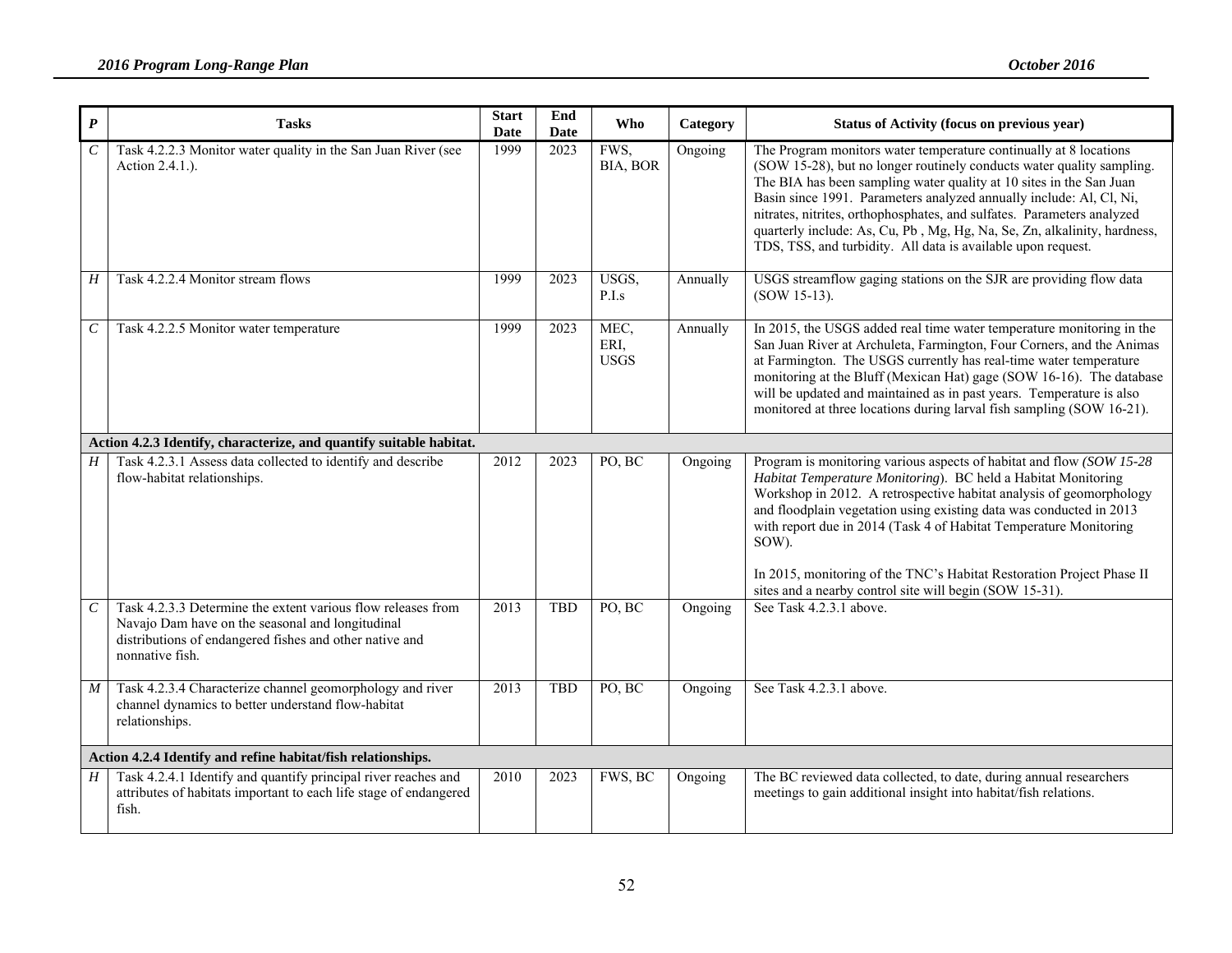| $\boldsymbol{P}$ | <b>Tasks</b>                                                                                                                                                                                                                                                                                      | <b>Start</b><br><b>Date</b> | End<br><b>Date</b> | <b>Who</b>                | Category | <b>Status of Activity (focus on previous year)</b>                                                                                                                                                                                                                                               |  |  |  |  |
|------------------|---------------------------------------------------------------------------------------------------------------------------------------------------------------------------------------------------------------------------------------------------------------------------------------------------|-----------------------------|--------------------|---------------------------|----------|--------------------------------------------------------------------------------------------------------------------------------------------------------------------------------------------------------------------------------------------------------------------------------------------------|--|--|--|--|
| H                | Task 4.2.4.2 Relate geo-referenced fish capture data to habitat<br>data, as needed.                                                                                                                                                                                                               | 1999                        | 2023               | P.I.s, PO                 | Ongoing  | Starting in 2010, monitoring crews started recording GPS coordinates<br>for all captures and recaptures during monitoring and nonnative fish<br>removal activities. Geo-referenced fish capture data and habitat data are<br>used by researchers, as needed, to meet specific information needs. |  |  |  |  |
| H                | Task 4.2.4.3 Determine, to the extent possible, habitat/fish<br>relationships, the level of data needed to accomplish this, and<br>the cost of collecting the data.                                                                                                                               | 1999                        | 2023               | FWS, BC                   | Ongoing  | See Task 4.2.3.1 above.                                                                                                                                                                                                                                                                          |  |  |  |  |
|                  | Goal 4.3-Monitor and Evaluate Habitat Restoration Strategies and Projects                                                                                                                                                                                                                         |                             |                    |                           |          |                                                                                                                                                                                                                                                                                                  |  |  |  |  |
|                  | Action 4.3.1 Evaluate and implement habitat restoration strategies to augment the function of river flow to create and maintain suitable habitat.                                                                                                                                                 |                             |                    |                           |          |                                                                                                                                                                                                                                                                                                  |  |  |  |  |
| $\mathcal{C}$    | Task 4.3.1.1 Use data and information gathered from habitat<br>assessments as the foundation for identifying and evaluating<br>the need to implement other recovery actions, including but<br>not limited to, habitat modification (flow or mechanically<br>induced) and population augmentation. | 1999                        | 2023               | FWS, BC                   | Ongoing  | Flow recommendations were implemented and evaluated using the<br>standardized methodology that guides the Program's annual and long-<br>term monitoring activities (Program 2012b). Monitoring of TNC's<br>Phase I and II habitat restoration sites is ongoing (SOW 15-31).                      |  |  |  |  |
| H                | Task 4.3.1.2 Evaluate construction of backwater habitats to<br>serve as low-velocity nursery habitat if lack of backwater<br>habitat is found to be limiting recovery.                                                                                                                            | 2011                        | 2015               | BOR,<br>PO, BC<br>NN, TNC | Ongoing  | Monitoring for fish presence and functionality to serve as low-velocity<br>nursery habitat is continuing at TNC's Phase I and II habitat restoration<br>sites (SOW 15-31).                                                                                                                       |  |  |  |  |
| H                | Task 4.3.1.3 Evaluate selective nonnative vegetation removal<br>in conjunction with high flow conditions for habitat creation<br>and maintenance.                                                                                                                                                 | 2013                        | 2015               | BOR, BC,<br>FWS, NN       | Ongoing  | The Program is working on this task through development of SJBHM<br>Gen III, TNC's Conservation/Habitat Planning Project and associated<br>monitoring, and the retrospective habitat analysis.                                                                                                   |  |  |  |  |
| $\boldsymbol{M}$ | Task 4.3.1.4 Evaluate large-scale nonnative vegetation control,<br>as feasible and necessary.                                                                                                                                                                                                     | 2013                        | 2015               | BOR, BC,<br>FWS, NN       | Ongoing  | Same as above.                                                                                                                                                                                                                                                                                   |  |  |  |  |
| H                | Task 4.3.1.5 Evaluate non-flow alternatives that would work in<br>conjunction with flows to meet the functions provided by flow<br>recommendations.                                                                                                                                               | 2011                        | 2015               | BOR,<br>FWS, BC           | Ongoing  | Same as above.                                                                                                                                                                                                                                                                                   |  |  |  |  |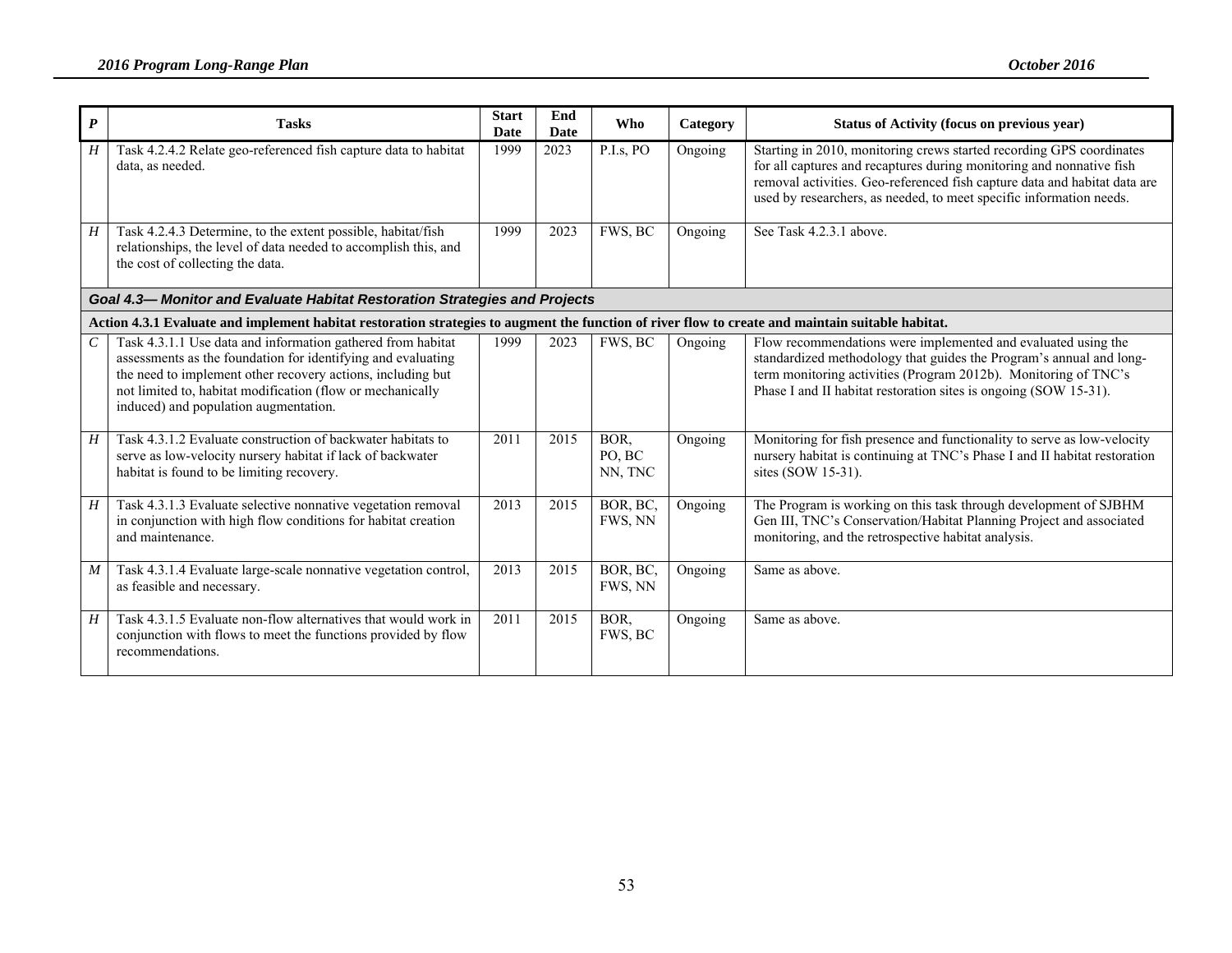| $\boldsymbol{P}$ | <b>Tasks</b>                                                                                                                                                       | <b>Start</b><br><b>Date</b> | End<br>Date | Who      | Category | Status of Activity (focus on previous year)                                                                                                                                                                                                                                                                                                                                                                                                                                                                                                                                                                                                                                                                                                                                                                                                                                                                                                                                                                                                                                                                                                                                                                                                                                                                        |
|------------------|--------------------------------------------------------------------------------------------------------------------------------------------------------------------|-----------------------------|-------------|----------|----------|--------------------------------------------------------------------------------------------------------------------------------------------------------------------------------------------------------------------------------------------------------------------------------------------------------------------------------------------------------------------------------------------------------------------------------------------------------------------------------------------------------------------------------------------------------------------------------------------------------------------------------------------------------------------------------------------------------------------------------------------------------------------------------------------------------------------------------------------------------------------------------------------------------------------------------------------------------------------------------------------------------------------------------------------------------------------------------------------------------------------------------------------------------------------------------------------------------------------------------------------------------------------------------------------------------------------|
| H                | Task 4.3.1.6 Monitor TNC's restoration sites                                                                                                                       | 2011                        | 2023        | BC, PI's | Annually | Phase I sites were monitored during various flows between November<br>2011 and February 2013. By February 2013 at 500 cfs, two of the six<br>restored channels contained water and maintained an upstream<br>connection with the primary channel, and a third channel is expected to<br>flow at 700 cfs. Fish presence in restored sites was monitored in 2012;<br>RBS larvae were collected at two of the six RERI sites and all sites<br>contained suitable nursery habitat between April and August 2012. In<br>2013, Program monitoring crews collected good numbers of larval and<br>small bodied native fish at the RERI sites including CPM and RBS.<br>Monitoring of larval and small-bodied native fish in the original 6 RERI<br>sites continued in 2014 and both larval and small-bodied fish were<br>captured in good numbers at the restored sites. To provide additional<br>information on the persistence of aquatic habitats and to measure<br>changes in habitat features, larval fish abundance and small-bodied fish<br>abundance from prior to spring runoff to late fall, more intensive<br>monitoring of the Phase II site and a nearby control site will begin in<br>2015. Re-sprouting Russian olive and salteedar at the 6 RERI sites were<br>treated with herbicide in 2014. (SOW 15-31) |
|                  | Goal 4.4-Integrate And Synthesize Monitoring Data And Information To Evaluate Fish Community And Ecosystem Responses To Recovery Actions.                          |                             |             |          |          |                                                                                                                                                                                                                                                                                                                                                                                                                                                                                                                                                                                                                                                                                                                                                                                                                                                                                                                                                                                                                                                                                                                                                                                                                                                                                                                    |
|                  | Action 4.4.1 Describe life history parameters of wild CPM and RBS.                                                                                                 |                             |             |          |          |                                                                                                                                                                                                                                                                                                                                                                                                                                                                                                                                                                                                                                                                                                                                                                                                                                                                                                                                                                                                                                                                                                                                                                                                                                                                                                                    |
| C                | Task 4.4.1.1 Document and quantify reproduction, survival,<br>and recruitment.                                                                                     | 1992                        | 2023        | FWS, BC  | Ongoing  | This task is addressed by Program scientists and the BC through the<br>annual review of fish monitoring data collected.                                                                                                                                                                                                                                                                                                                                                                                                                                                                                                                                                                                                                                                                                                                                                                                                                                                                                                                                                                                                                                                                                                                                                                                            |
|                  | Action 4.4.2 Develop fish community and ecosystem response strategies and implement appropriate monitoring and research strategies to evaluate ecosystem response. |                             |             |          |          |                                                                                                                                                                                                                                                                                                                                                                                                                                                                                                                                                                                                                                                                                                                                                                                                                                                                                                                                                                                                                                                                                                                                                                                                                                                                                                                    |
| $H_{\parallel}$  | Task 4.4.2.1 Develop a centralized database that incorporates<br>all data from standardized monitoring and integrate into the<br>Program database.                 | 2007                        | 2023        | PO, BC   | Ongoing  | Data from the large-bodied monitoring projects are updated through<br>2015 (SOW16-37). The small-bodied and larval monitoring data is<br>currently being updated to include data through 2015. Temperature data<br>has been integrated through 2015 from ASIR, KB, and MEC.<br>Temperature data beyond 2015 is house by USGS is associate with gage<br>stations. Habitat data has been summarized from 1992-2007. See Tasks<br>$1.2.1.1$ and $5.2.1.1$                                                                                                                                                                                                                                                                                                                                                                                                                                                                                                                                                                                                                                                                                                                                                                                                                                                             |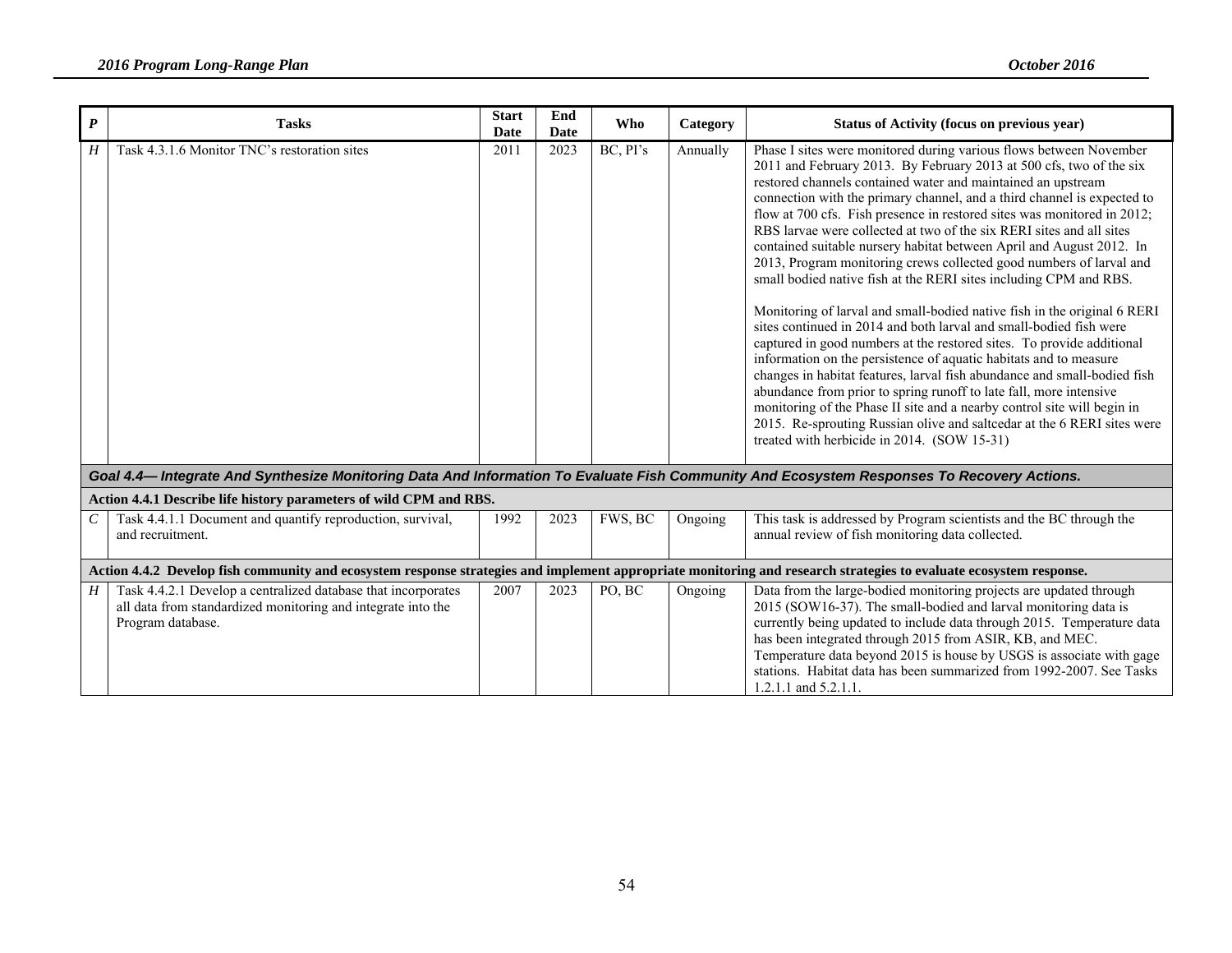| $\pmb{P}$        | <b>Tasks</b>                                                                                                                                                                                                                                                                                                                    | <b>Start</b><br><b>Date</b> | End<br><b>Date</b> | <b>Who</b>                | Category  | <b>Status of Activity (focus on previous year)</b>                                                                                                                                                                                                                                                                                                                                                                                                                                                                                                                                                                                                                                                                                                                                                                                                                  |
|------------------|---------------------------------------------------------------------------------------------------------------------------------------------------------------------------------------------------------------------------------------------------------------------------------------------------------------------------------|-----------------------------|--------------------|---------------------------|-----------|---------------------------------------------------------------------------------------------------------------------------------------------------------------------------------------------------------------------------------------------------------------------------------------------------------------------------------------------------------------------------------------------------------------------------------------------------------------------------------------------------------------------------------------------------------------------------------------------------------------------------------------------------------------------------------------------------------------------------------------------------------------------------------------------------------------------------------------------------------------------|
| $\boldsymbol{H}$ | Task 4.4.2.2 Use previous and current data collected during<br>ongoing investigations to characterize dynamics of native<br>fishes and their response to management activities intended to<br>improve status of listed species.                                                                                                 | 1992                        | 2023               | PO,<br>UNM,<br>P.I.s., BC | Ongoing   | The "2015 Integrated PIT tag database summary of CPM and RBS in the<br>San Juan River" will be completed per the timeline detailed in the<br>Program's Annual Cycle.<br>A manuscript detailing a modelling effort is currently being prepared<br>"Predicted response of the San Juan River Channel Catfish population to<br>managed exploitation." An analysis was conducted and presented at the<br>February 2016 BC meeting titled, "Flow and temperature effects on<br>relative weight of San Juan River fishes." The assessment of the<br>Razorback Sucker augmentation program is on-going "Survival and<br>movement of stocked Razorback Sucker in the San Juan River, NM and<br>UT." A note was submitted and accepted to The Southwestern<br>Naturalist titled, "Razorback Sucker transbasin movement through Lake<br>Powell, Utah." (SOW 16-37 and 16-23). |
| M                | Task 4.4.2.3 Update SJR population model and use with other<br>existing data to evaluate fish community response to recovery<br>actions.                                                                                                                                                                                        | 2006                        | 2023               | PO, BC                    | As needed | An update to the San Juan River population model was completed in<br>2014 (Miller and Lamarra 2014). A Dec. 2014 workshop was held to<br>review the updated model. It is currently in review by the BC and<br>Program peer reviewers. The model should be operational in 2015 to<br>assist in evaluating possible responses by fish species to management<br>actions.                                                                                                                                                                                                                                                                                                                                                                                                                                                                                               |
| H                | Task 4.4.3.1 Develop and implement an integrated fish and<br>habitat monitoring plan that includes an annual process for<br>assessing and modifying monitoring activities so that current<br>status of native and endangered fish populations and habitat<br>can be assessed and progress toward recovery can be<br>determined. | 1999                        | 2023               | PO, BC                    | Ongoing   | See Tasks 4.4.1.1, 4.4.2.2 and 4.4.2.3.                                                                                                                                                                                                                                                                                                                                                                                                                                                                                                                                                                                                                                                                                                                                                                                                                             |
|                  | recovery.                                                                                                                                                                                                                                                                                                                       |                             |                    |                           |           | Action 4.4.3 Use data from monitoring and management actions and research information to evaluate and modify recovery activities, as necessary, to ensure progress toward                                                                                                                                                                                                                                                                                                                                                                                                                                                                                                                                                                                                                                                                                           |
| $\mathcal{C}$    | Task 4.4.3.1 Identify, describe, and implement strategies for<br>improving long-term survival and recruitment of CPM and<br>RBS including but not limited to nonnative fish removal,<br>enhancing habitat and food resources, enhancing genetic<br>diversity and viability, and mitigating barriers to range<br>fragmentation.  | 1999                        | 2023               | PO, BC                    | Ongoing   | Program is using adaptive management strategies to accomplish this<br>task. See Tasks 4.4.1.1, 4.4.2.2, and 4.4.2.3.                                                                                                                                                                                                                                                                                                                                                                                                                                                                                                                                                                                                                                                                                                                                                |
| H                | Task 4.4.3.2 Use data and information gathered from fish<br>surveys, hatchery augmentation, and survival studies to<br>describe best strategies for establishing wild populations of<br>endangered fish to maintain a healthy native fish community.                                                                            | 1999                        | 2023               | PO, BC                    | Ongoing   | Information was assimilated and evaluated to assess stocking success<br>and establishment of wild populations of CPM and RBS. See Tasks<br>4.4.1.1, 4.4.2.2, and 4.4.2.3.                                                                                                                                                                                                                                                                                                                                                                                                                                                                                                                                                                                                                                                                                           |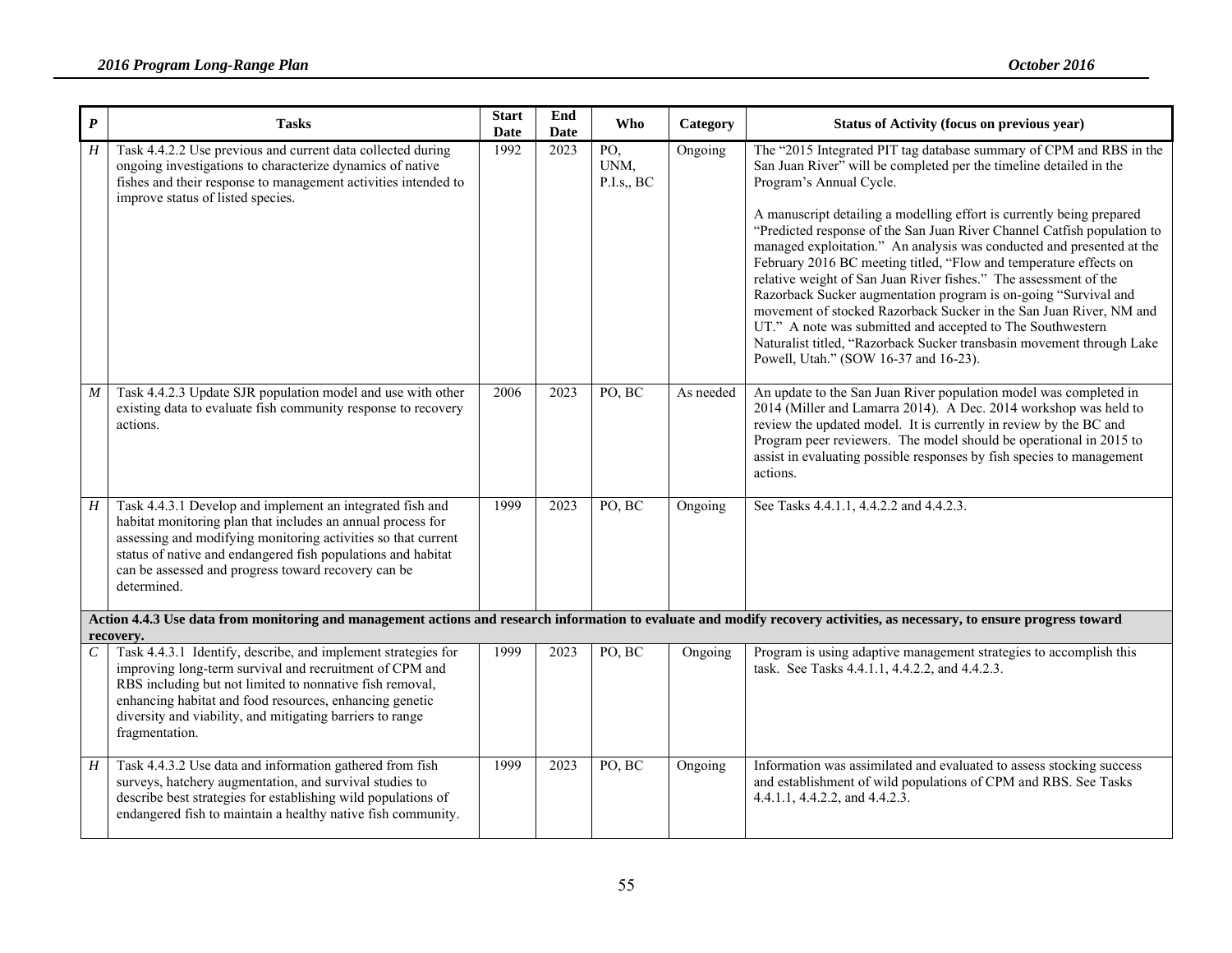| $\boldsymbol{P}$            | <b>Tasks</b>                                                                                                                                                                                                                                                                                                                | <b>Start</b><br>Date | End<br><b>Date</b> | Who                | Category | Status of Activity (focus on previous year)                                                                                                                                                                                                                                                                                                        |
|-----------------------------|-----------------------------------------------------------------------------------------------------------------------------------------------------------------------------------------------------------------------------------------------------------------------------------------------------------------------------|----------------------|--------------------|--------------------|----------|----------------------------------------------------------------------------------------------------------------------------------------------------------------------------------------------------------------------------------------------------------------------------------------------------------------------------------------------------|
| H                           | Task 4.4.3.3 Use data and information gathered from<br>nonnative fish efforts to evaluate effects of nonnative fish<br>control on distribution, abundance, and demographics (e.g.,<br>fish size, age, sexual maturity) of the endangered fish<br>populations, the native fish community, and nonnative fish<br>populations. | 2008                 | 2023               | FWS, BC            | Ongoing  | The BC held a workshop in 2010 to evaluate the nonnative fish control<br>program and made adjustments. Information was assimilated and<br>evaluated to accomplish this task. A nonnative workshop will be held in<br>late 2016 or early 2017 to evaluate the revised study design initiated in<br>FY16. See Task 3.1.1.5.                          |
| $\mathcal{C}_{\mathcal{C}}$ | Task 4.4.3.4 Use data and information gathered from habitat<br>assessments as the foundation for evaluating the effectiveness<br>of the flow recommendations and operations decision criteria<br>for Navajo Dam in providing suitable habitat for the<br>endangered fish.                                                   | 1999                 | 2023               | FWS, BC            | Ongoing  | Flow recommendations are being implemented 1999-present. The<br>Program collects habitat and fish data and information through its annual<br>monitoring program. The Flow Recommendations revision process<br>began in 2015 and will be completed in 2016.                                                                                         |
|                             | Action 4.4.4. Review and evaluate San Juan River stream flow in light of hydrology variability.                                                                                                                                                                                                                             |                      |                    |                    |          |                                                                                                                                                                                                                                                                                                                                                    |
| Н                           | Task 4.4.4.1 Conduct a comprehensive analysis of hydrologic<br>variability in the San Juan River.                                                                                                                                                                                                                           | 2014                 | 2017               | BOR.<br><b>FWS</b> | Pending  | BOR completed Colorado River Basin Water Supply and Demand Study<br>in 2012. This study includes the SJR Basin. A comprehensive analysis<br>of hydrologic variability will occur during the flow recommendation<br>revision in 2015 and 2016. Gen4 of the San Juan Basin Hydrology<br>Model will be used to evaluate various hydrologic scenarios. |
| H                           | Task 4.4.4.2 Evaluate the possible and most probable impacts<br>of hydrologic variability on future water availability.                                                                                                                                                                                                     | 2014                 | 2017               | BOR.<br><b>FWS</b> | Pending  | See above.                                                                                                                                                                                                                                                                                                                                         |
| H                           | Task 4.4.4.3 Evaluate ability of the river to meet the functions<br>provided by the flow recommendations during extended<br>periods of drought.                                                                                                                                                                             | 2014                 | 2017               | BOR.<br>FWS, BC    | Pending  | See above.                                                                                                                                                                                                                                                                                                                                         |
|                             | Goal 4.5— Identify and Conduct Research and Monitoring in Support of Recovery Actions                                                                                                                                                                                                                                       |                      |                    |                    |          |                                                                                                                                                                                                                                                                                                                                                    |
|                             | Action 4.5.1 Annually identify potential project/activities/questions/information needs (ongoing list).                                                                                                                                                                                                                     |                      |                    |                    |          |                                                                                                                                                                                                                                                                                                                                                    |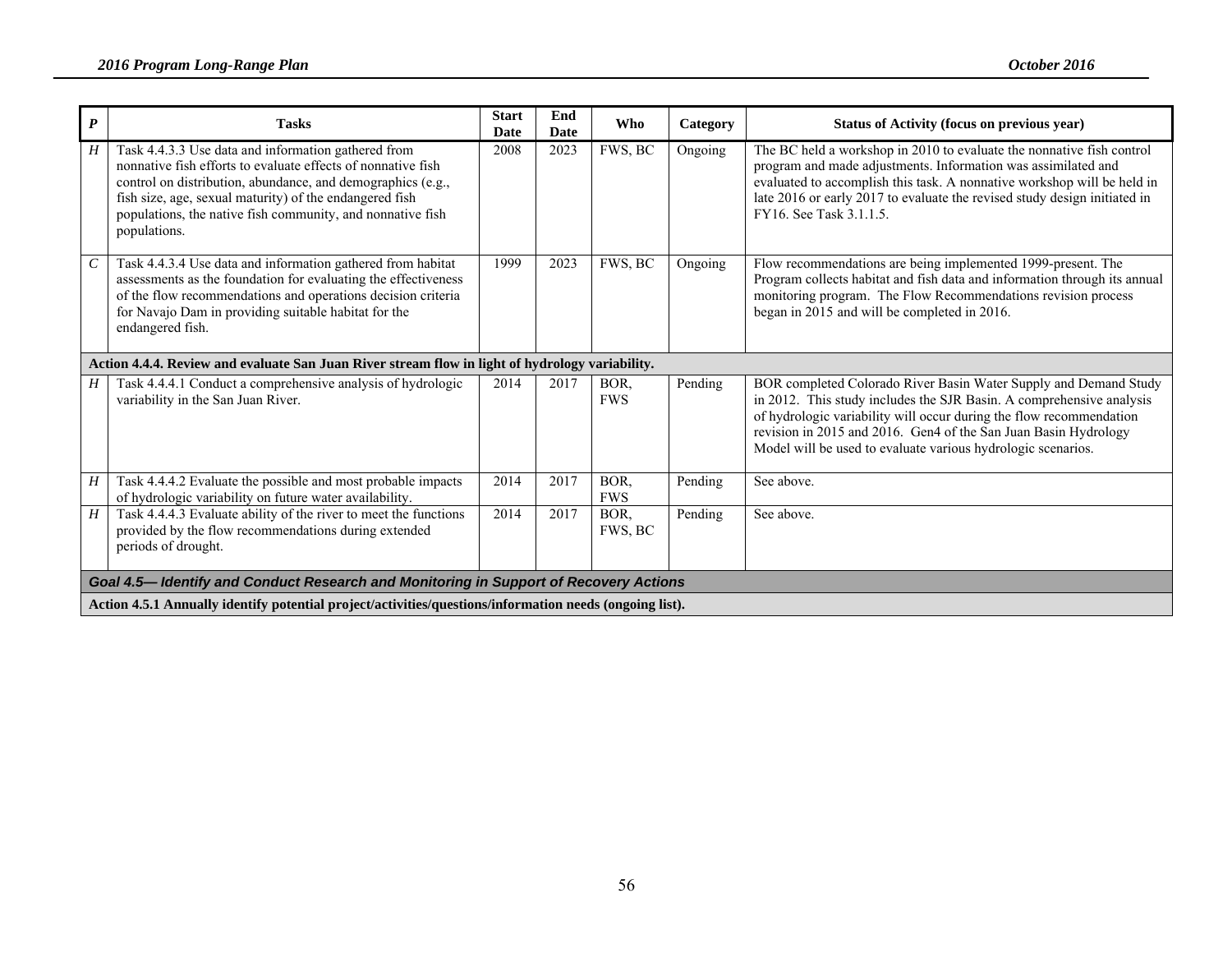| $\boldsymbol{P}$ | <b>Tasks</b>                                                                                                                                                                                                                    | <b>Start</b><br><b>Date</b> | End<br>Date | Who                | Category | Status of Activity (focus on previous year)                                                                                                                                                                                                                                                                                                                                                                                                                                                                                                                                                                                                                                                                                                                                                                                                                    |
|------------------|---------------------------------------------------------------------------------------------------------------------------------------------------------------------------------------------------------------------------------|-----------------------------|-------------|--------------------|----------|----------------------------------------------------------------------------------------------------------------------------------------------------------------------------------------------------------------------------------------------------------------------------------------------------------------------------------------------------------------------------------------------------------------------------------------------------------------------------------------------------------------------------------------------------------------------------------------------------------------------------------------------------------------------------------------------------------------------------------------------------------------------------------------------------------------------------------------------------------------|
| H                | Task 4.5.1.1 Annually, following review of the previous year's<br>findings and data integration, identify and prioritize new<br>projects, activities, questions, and information needs to be<br>addressed in future work plans. | 2000                        | 2023        | BC, FWS,<br>CC, PO | Ongoing  | The following information needs were identified:<br>• Information needs in support of flow recommendation review<br>• Survey of potential entrainment structures in the San Juan and<br>Animas rivers<br>• Temperature modeling out of Navajo Dam and downstream<br>• 2D modeling of floodplain using Lidar to capture overbank flows<br>• Radiotelemetry Study<br>• Tributary Sampling<br>• Conduct Inventory of all potential problematic reservoirs (i.e.,<br>potential sources of nonnative species)<br>• Enhanced/expanded larval studies<br>• Determine negative impacts of the known contaminants (e.g., Hg and<br>Se) effects on the native fishes of the San Juan River<br>• Develop methodologies for integrating recapture data from different<br>sampling methods for making population estimates (e.g.,<br>electrofishing, remote PIT tag readers |
|                  | Action 4.5.2 Implement project/activities as necessary to obtain needed information.                                                                                                                                            |                             |             |                    |          |                                                                                                                                                                                                                                                                                                                                                                                                                                                                                                                                                                                                                                                                                                                                                                                                                                                                |
|                  | Task 4.5.2.2 Develop and conduct a study/monitoring plan to<br>assess the effectiveness of the Hogback fish weir in preventing<br>entrainment of endangered and native fish.                                                    | 2014                        | 2015        | <b>BOR</b>         | Ongoing  | Passive PIT tag readers were installed at Hogback Fish Weir in 2014 to<br>track movement of tagged fish. Untagged and juvenile/larvae will not be<br>detected by these readers. The fish weir's ability to minimize<br>entrainment was evaluated in 2015. Tagged CPM and RBS were<br>released in or near the structure and detections by the readers recorded.<br>Less than 3% of the small and subadult CPM and RBS were entrained in<br>the channel                                                                                                                                                                                                                                                                                                                                                                                                          |
|                  | Task 4.5.2.3 Determine how to distinguish stocked fish from<br>naturally produced fish.                                                                                                                                         | 2013                        | 2023        | <b>ASIR</b>        | Ongoing  | During 2015, fin rays were collected from Razorback Suckers captured<br>in the San Juan River between river miles 178.0 and 10.2. Between<br>February and September, 57 fin rays were collected from wild, untagged<br>(i.e. no PIT tag), Razorback Suckers for microchemical analysis. An<br>additional 11 fin rays were collected in 2015 from untagged Razorback<br>Suckers at the waterfall in the San Juan Arm of Lake Powell and 36 fin<br>rays, previously collected in the San Juan Arm of Lake Powell for aging,<br>were delivered to ASIR for microchemical analysis.<br>The microchemical reference library for sources of Razorback Suckers<br>in the San Juan River (Uvalde NFH, SNARRC, Ouray NFH-GVU,<br>NAPI ponds, and SJR) has been completed (SOW 16-30).                                                                                   |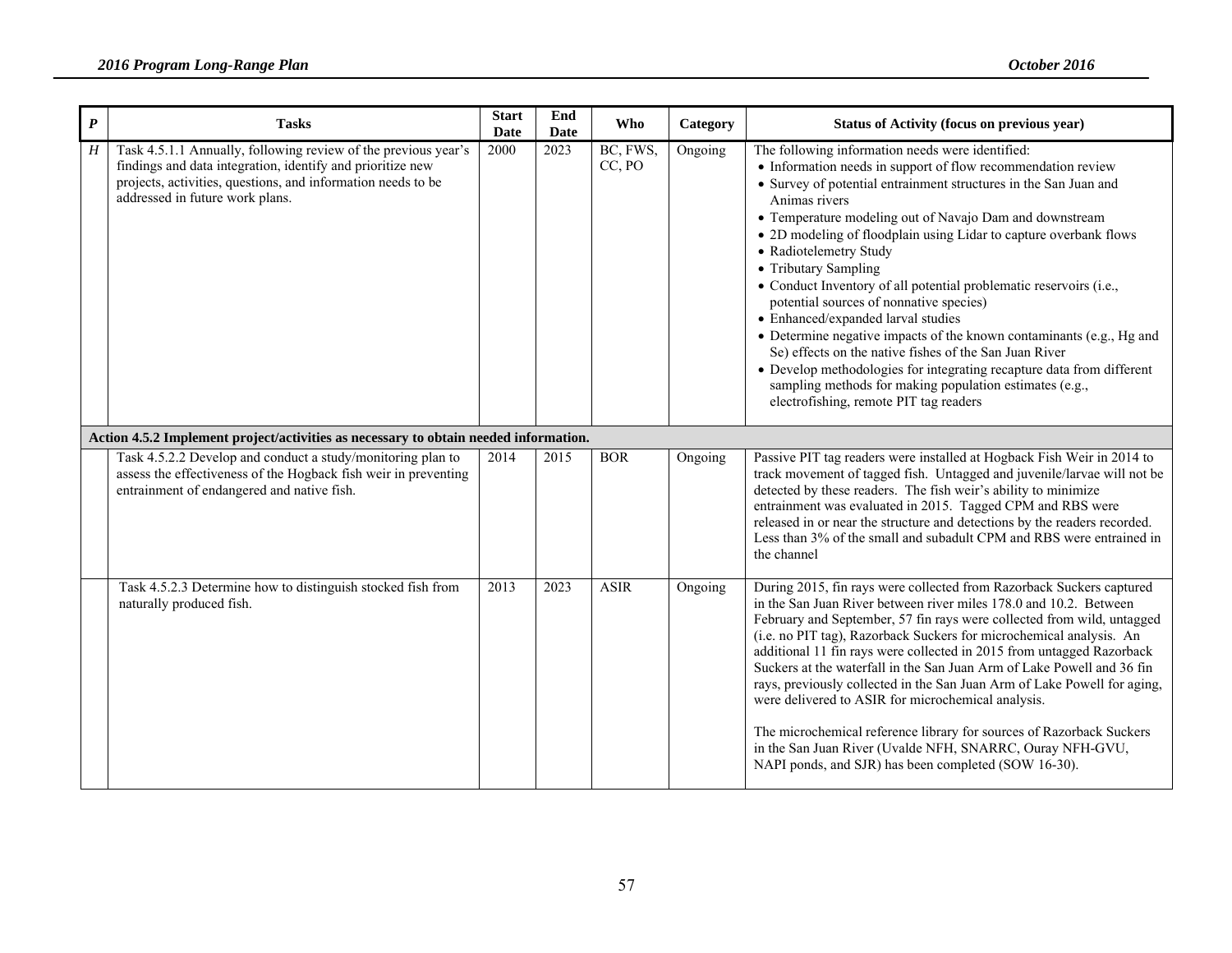### *Table A5. Element 5 — Program Coordination and Assessment of Progress toward Recovery.*

| $\boldsymbol{P}$ | <b>Tasks</b>                                                                                                                                                                                                              | <b>Start</b><br>Date | End<br>Date | Who               | Category  | <b>Status of Activity (focus on previous year)</b>                                                                                                                                                                                                                                        |  |  |  |  |
|------------------|---------------------------------------------------------------------------------------------------------------------------------------------------------------------------------------------------------------------------|----------------------|-------------|-------------------|-----------|-------------------------------------------------------------------------------------------------------------------------------------------------------------------------------------------------------------------------------------------------------------------------------------------|--|--|--|--|
|                  | Goal 5.1-Facilitate Program Planning and Management.                                                                                                                                                                      |                      |             |                   |           |                                                                                                                                                                                                                                                                                           |  |  |  |  |
|                  | <b>Action 5.1.1 Provide Ongoing Program Management.</b>                                                                                                                                                                   |                      |             |                   |           |                                                                                                                                                                                                                                                                                           |  |  |  |  |
| H                | Task 5.1.1.1 Coordinate and schedule meetings and activities<br>of the CC and the technical committees, as necessary.                                                                                                     | 1992                 | 2023        | P <sub>O</sub>    | As Needed | In 2014, the Program Office organized 3 CC meetings/conference calls,<br>6 BC meetings/conference calls, the Annual Program Meeting, and the<br>Annual Hydrology Meeting.                                                                                                                 |  |  |  |  |
| H                | Task 5.1.1.2 Annually review and update the LRP to reflect<br>new information, new projects and Program progress.                                                                                                         | 1995                 | 2023        | PO, BC,<br>CC     | Annually  | The 2014 LRP was approved by the CC May 23, 2014.                                                                                                                                                                                                                                         |  |  |  |  |
| H                | Task 5.1.1.3 Convene annual Program coordination meetings<br>to review the preceding year's monitoring, recovery and<br>research data; assess progress toward recovery; and provide<br>recommendations to modify the LRP. | 1995                 | 2023        | PO,<br><b>BOR</b> | Annually  | Program's 2014 Annual Meeting was held on May 22, 2014.                                                                                                                                                                                                                                   |  |  |  |  |
| H                | Task 5.1.1.4 Develop list of prioritized actions and projects for<br>the AWP that most benefit recovery of the endangered fish<br>populations.                                                                            | 1995                 | 2023        | BC, PO            | Annually  | 2015 SOWs were provided to the Program Office by March 31, 2014.<br>A draft AWP with priority projects was provided to the committees in<br>May 2014.                                                                                                                                     |  |  |  |  |
| H                | Task 5.1.1.5 Develop and issue Requests for Proposals (RFPs)<br>and request SOWs for projects that most benefit recovery of<br>the endangered fish populations.                                                           | 1995                 | 2023        | PO,<br><b>BOR</b> | Annually  | See above.                                                                                                                                                                                                                                                                                |  |  |  |  |
| H                | Task 5.1.1.6 Assemble and review annual SOW to identify<br>most suitable projects for funding and implementation.                                                                                                         | 1995                 | 2023        | PO,<br><b>BOR</b> | Annually  | 2015 AWP was approved by the CC September 10, 2014.                                                                                                                                                                                                                                       |  |  |  |  |
|                  | Action 5.1.2 Oversee and Conduct Endangered Species Act Compliance.                                                                                                                                                       |                      |             |                   |           |                                                                                                                                                                                                                                                                                           |  |  |  |  |
| $H_{-}$          | Task 5.1.2.1 Administer Program and review BOs consistent<br>with the Program's Principles.                                                                                                                               | 1995                 | 2023        | PO                | Ongoing   | Annually conducted by the Program Office.                                                                                                                                                                                                                                                 |  |  |  |  |
| H                | Task 5.1.2.2 Monitor and ensure implementation of Program<br>actions identified as RPAs and RPMs in BOs.                                                                                                                  | 1995                 | 2023        | PO                | Ongoing   | See above.                                                                                                                                                                                                                                                                                |  |  |  |  |
|                  | Goal 5.2— Ensure Integration and Synthesis of Information to Evaluate Program Progress Toward Recovery.                                                                                                                   |                      |             |                   |           |                                                                                                                                                                                                                                                                                           |  |  |  |  |
|                  | Action 5.2.1 Synthesize and evaluate information from all studies for Program to evaluate progress toward recovery.                                                                                                       |                      |             |                   |           |                                                                                                                                                                                                                                                                                           |  |  |  |  |
| H                | Task 5.2.1.1 Establish and maintain a Program database of<br>information collected under the various Program projects<br>including all rare fish collections.                                                             | 1995                 | 2023        | PO                | Annually  | Program Office maintained the Program's database (SOW 15-33). The<br>Program Office database manager is also working with the UCREFRP<br>to develop a centralized common database of Upper Colorado River<br>Basin data. The website, https://streamsystem.org, is under<br>construction. |  |  |  |  |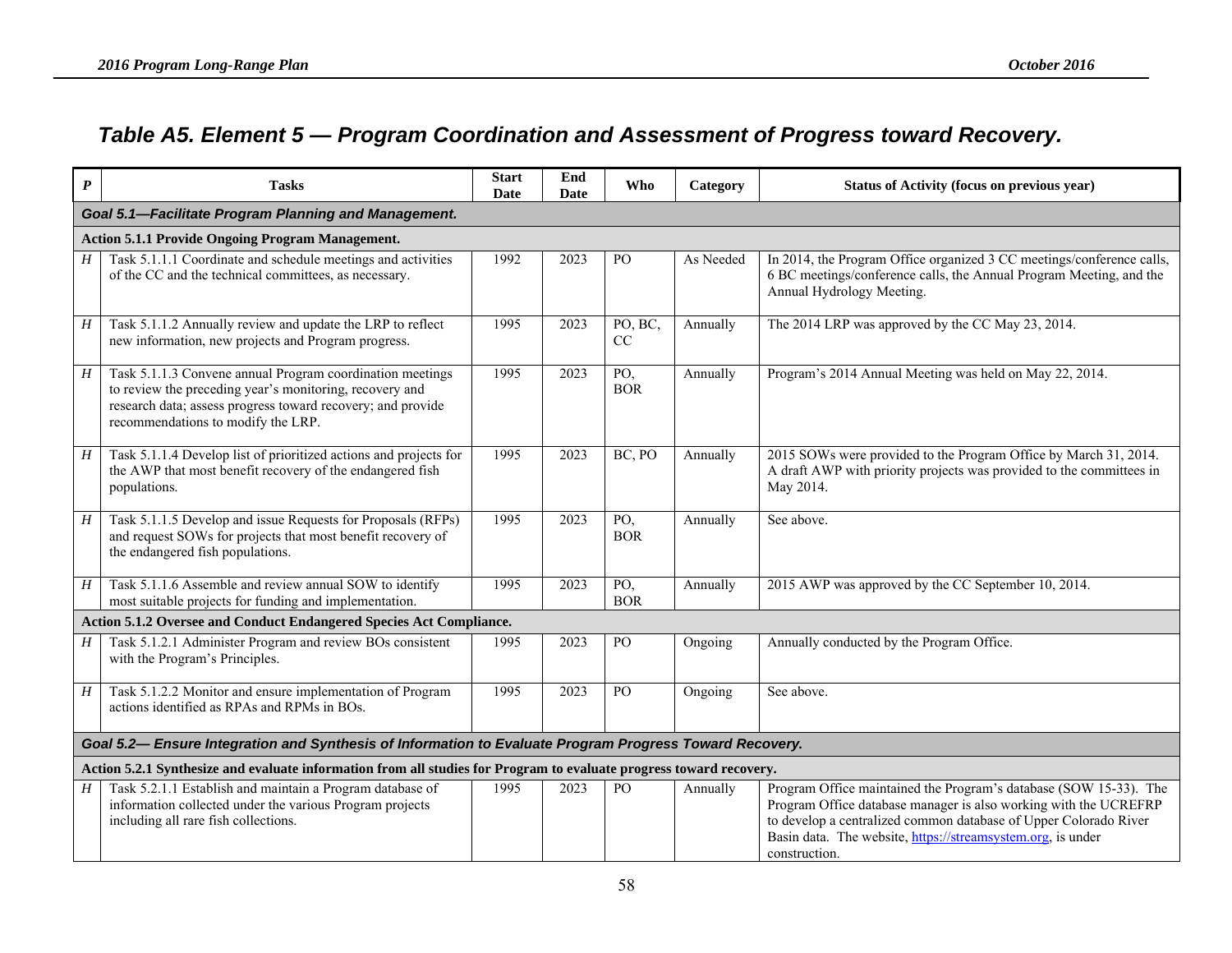| $\pmb{P}$        | <b>Tasks</b>                                                                                                                                                                                                                                                                                | <b>Start</b><br><b>Date</b> | End<br><b>Date</b> | Who                   | Category           | Status of Activity (focus on previous year)                                                                                                                                                                                                                                                                                                                                                                                                                                                                                                                                                                                                               |
|------------------|---------------------------------------------------------------------------------------------------------------------------------------------------------------------------------------------------------------------------------------------------------------------------------------------|-----------------------------|--------------------|-----------------------|--------------------|-----------------------------------------------------------------------------------------------------------------------------------------------------------------------------------------------------------------------------------------------------------------------------------------------------------------------------------------------------------------------------------------------------------------------------------------------------------------------------------------------------------------------------------------------------------------------------------------------------------------------------------------------------------|
| $\overline{H}$   | Task 5.2.1.2 Conduct annual Program reviews and develop<br>annual reports that integrate monitoring and research data and<br>results to track and assess yearly Program progress toward<br>recovery.                                                                                        | 1995                        | 2023               | PO, BC                | Annually           | 2013 Final Reports posted on Programs website:<br>http://www.fws.gov/southwest/sjrip/                                                                                                                                                                                                                                                                                                                                                                                                                                                                                                                                                                     |
| H                | Task 5.2.1.3 Conduct a biennial comprehensive review and<br>assessment of Program progress towards recovery (i.e.,<br>Sufficient Progress Report).                                                                                                                                          | 2014                        | 2015               | PO, CC,<br><b>FWS</b> | Every two<br>years | The biennial "Sufficient Progress" Report is in draft and being<br>reviewed by the FWS. It will be completed and reviewed by the CC in<br>2016 and signed by the FWS in 2015.                                                                                                                                                                                                                                                                                                                                                                                                                                                                             |
|                  | Action 5.2.2 Ensure new information is identified and developed, as necessary to achieve Program goals and Assess Progress Toward Recovery.                                                                                                                                                 |                             |                    |                       |                    |                                                                                                                                                                                                                                                                                                                                                                                                                                                                                                                                                                                                                                                           |
| $\mathcal C$     | Task 5.2.2.1 Coordinate and oversee development of revisions<br>to the SJRB Hydrology Model and the Program's flow<br>recommendations.                                                                                                                                                      | 2008                        | 2015               | PO,<br><b>BOR</b>     | In progress        | Hydrology Model Generation III will be completed in 2015; flow<br>recommendations revisions will begin in 2015.                                                                                                                                                                                                                                                                                                                                                                                                                                                                                                                                           |
| $\mathcal C$     | Task 5.2.2.2 Develop positive population response criteria for<br>the CPM and RBS for 2012-2016 to meet recovery<br>demographic criteria for downlisting and delisting specified in<br>recovery goals/plans adopted by the Service.                                                         | 2012                        | 2015               | FWS,<br>PO, BC        | In progress        | As of 2011, the Program met only 2 of 5 CPM positive population<br>response criteria for 2007-2011. The Service is in the process of<br>evaluating past criteria and developing new criteria for the period 2012<br>and beyond.                                                                                                                                                                                                                                                                                                                                                                                                                           |
| $\boldsymbol{C}$ | Task 5.2.2.3 Identify and evaluate limiting factors and<br>determine necessary research to identity actions that will<br>minimize or remove these limiting factors                                                                                                                          | 2002                        | 2015               | <b>FWS</b>            | Ongoing            | See 2002 Recovery Goals for CPM and Razorback Sucker. The species<br>recovery plans are being updated and limiting factors will be re-<br>evaluated through that process.                                                                                                                                                                                                                                                                                                                                                                                                                                                                                 |
| $\,c\,$          | Task 5.2.2.4 Use monitoring and research information to<br>evaluate and use adaptive management strategies to modify<br>recovery activities, as necessary, to ensure progress toward<br>recovery.                                                                                           | 2012                        | 2023               | <b>FWS</b>            | Annually           | Program activities are adjusted/modified based on current monitoring<br>and research information.                                                                                                                                                                                                                                                                                                                                                                                                                                                                                                                                                         |
| H                | Task 5.2.2.5 Develop interim recovery benchmarks for<br>recovering the CPM and RBS by 2023 that are tied to<br>monitoring data and are consistent with the species recovery<br>plans and goals, Positive Population Criteria, Sufficient<br>Progress Assessment, LRP, and Program Document. | 2014                        | 2016               | FWS,<br>BC            | In progress        | The Service will develop recovery benchmarks in coordination with the<br>BC. Interim benchmarks will be developed for (1) implementation of<br>management actions identified in the recovery goals (e.g., minimize<br>threats); (2) recovery demographic criteria in the recovery goals to<br>downlist and delist CPM and RBS; and (3) positive population response<br>criteria developed to document and gauge demographic improvements<br>for both species. Once developed, the benchmarks can be used during<br>the Service's biennial comprehensive review and assessment of<br>Program progress towards recovery (i.e., Sufficient Progress Report). |
|                  | Action 5.2.3 Ensure Scientific Integrity of Program Information and Coordination with other Associated Programs, Projects, and Studies.                                                                                                                                                     |                             |                    |                       |                    |                                                                                                                                                                                                                                                                                                                                                                                                                                                                                                                                                                                                                                                           |
| $H_{\parallel}$  | Task 5.2.3.1 Maintain a standardized process for peer review<br>by qualified specialists in appropriate technical disciplines for<br>significant Program science projects and reports.                                                                                                      | 1997                        | 2023               | PO,<br><b>BOR</b>     | Annually           | The Program Office maintains a standardized process for peer review<br>(SOW 15-35).                                                                                                                                                                                                                                                                                                                                                                                                                                                                                                                                                                       |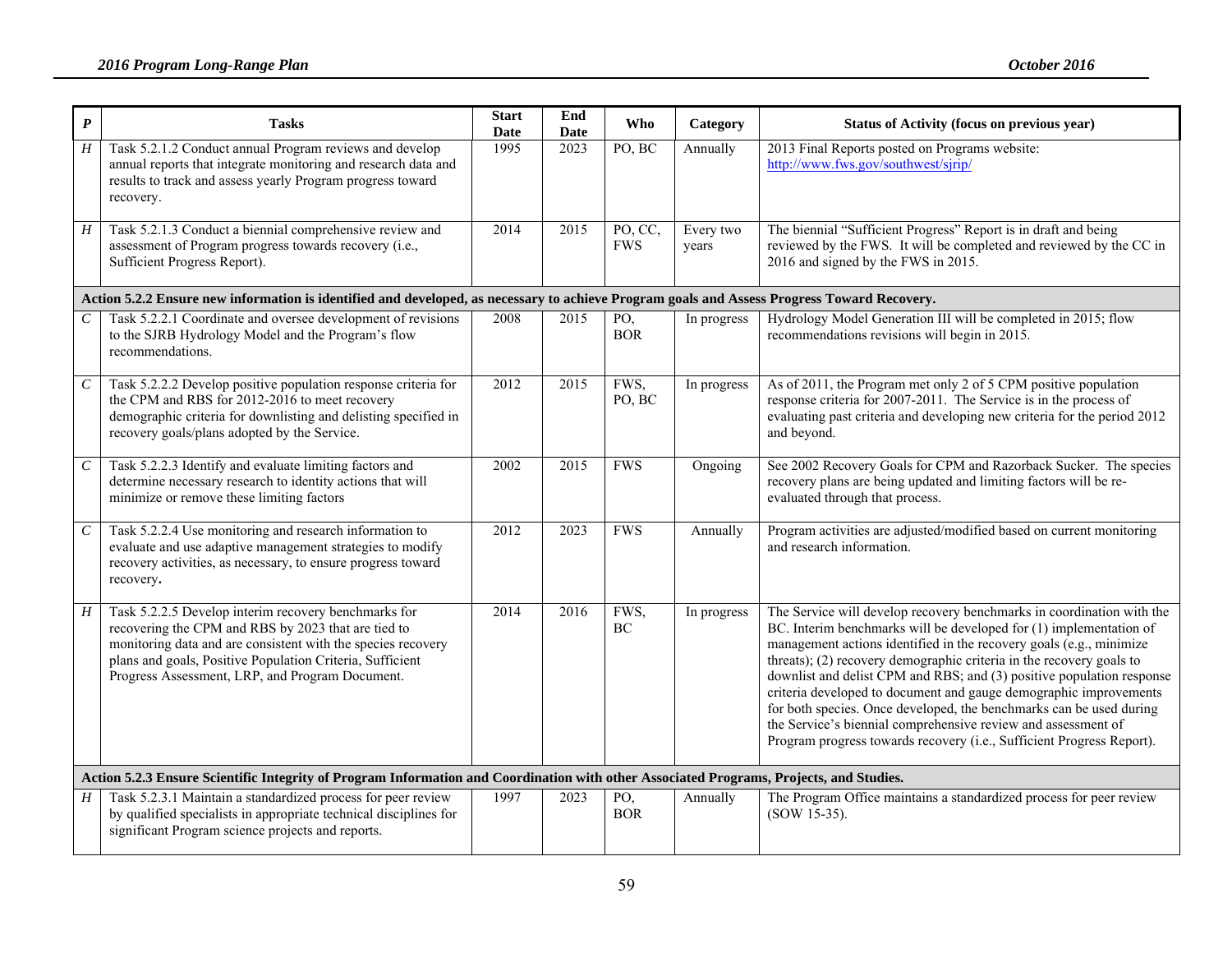|                 | <b>Tasks</b>                                                                                                                                                                                                                                                         | <b>Start</b><br>Date | End<br><b>Date</b> | Who                    | Category | Status of Activity (focus on previous year)                                                                                                                                                            |
|-----------------|----------------------------------------------------------------------------------------------------------------------------------------------------------------------------------------------------------------------------------------------------------------------|----------------------|--------------------|------------------------|----------|--------------------------------------------------------------------------------------------------------------------------------------------------------------------------------------------------------|
| Η               | Task 5.2.3.2 Coordinate with activities of the Upper Colorado<br>River Endangered Fish Program and other related programs<br>and promote participation by Program partners.                                                                                          | 1992                 | 2023               | PO, BC                 | Annually | The Program Office coordinated closely with the UCR Recovery<br>Program and other related programs in 2014.                                                                                            |
|                 | <b>Goal 5.3-Facilitate Contract and Funding Management.</b>                                                                                                                                                                                                          |                      |                    |                        |          |                                                                                                                                                                                                        |
|                 | Action 5.3.1 Ensure appropriate and legal contract and funding practices.                                                                                                                                                                                            |                      |                    |                        |          |                                                                                                                                                                                                        |
| $\mathcal{C}^-$ | Task 5.3.1.1 Maintain and distribute annual base and capital<br>funds allocated under the AWP by each funding source.                                                                                                                                                | 1992                 | 2023               | BOR.<br>P <sub>O</sub> | Annually | The Program Office worked closely with the Bureau of Reclamation in<br>2014 to maintain and distribute all annual base and capital funds<br>allocated under the AWP by each funding source (SOW 15-34) |
| H               | Task 5.3.1.2 Administer Program contracts and provide an<br>accounting of Program funds expended at the end of each<br>federal fiscal year.                                                                                                                          | 1992                 | 2023               | BOR.<br>P <sub>O</sub> | Annually | Reclamation provided an accounting of Program funds (SOW 15-34).                                                                                                                                       |
| H               | Task 5.3.1.3 Manage Capital Improvement Program to<br>maintain records showing the distribution and expenditures of<br>capital funds under the AWP by each funding source, and<br>provide an accounting of funds expended at the end of each<br>federal fiscal year. | 1992                 | 2023               | BOR.<br>P <sub>O</sub> | Annually | Reclamation managed the Capital Improvement Program and worked<br>with the Program Office to maintain those.                                                                                           |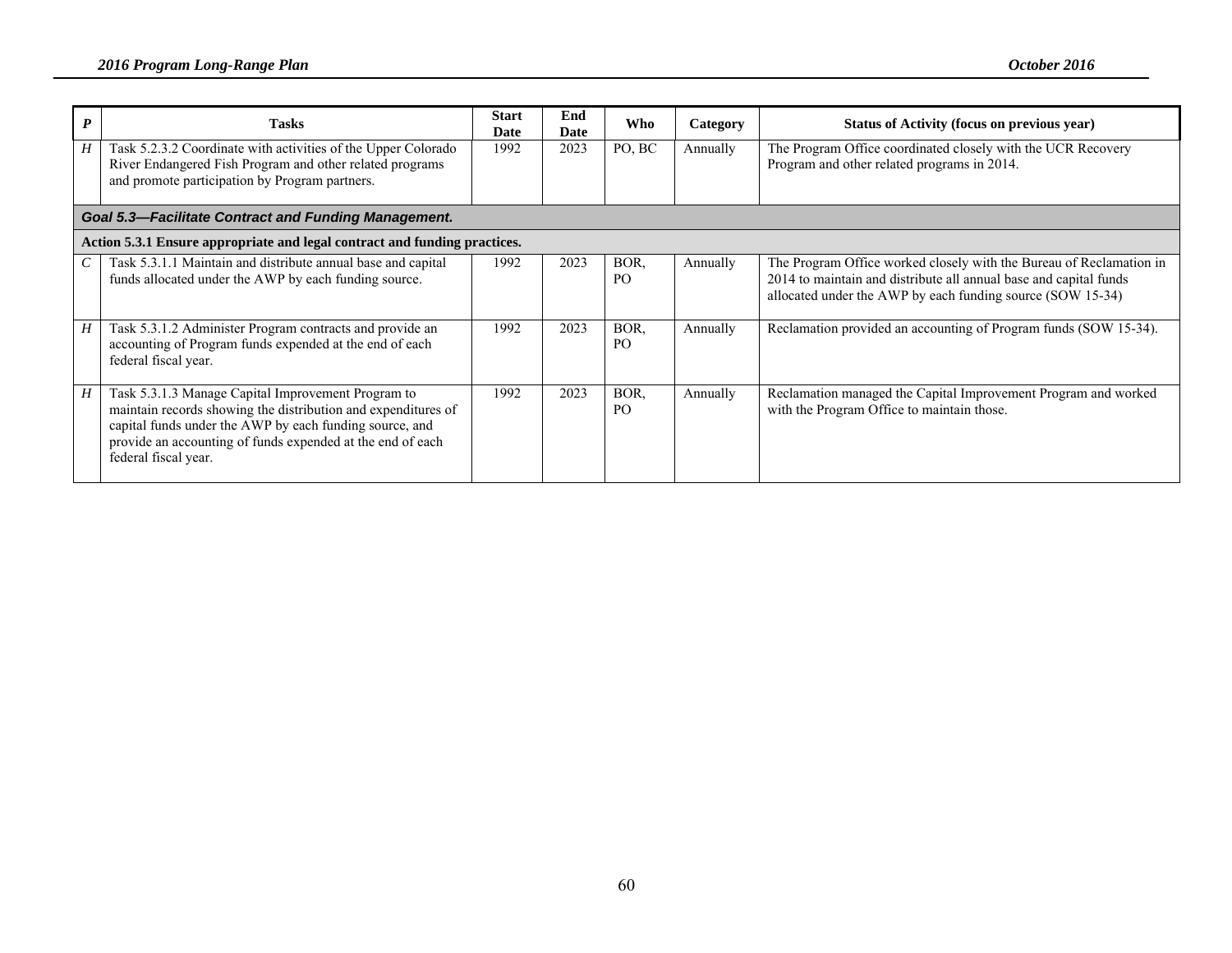#### *Table A6. Element 6.—Information and Education.*

| $\boldsymbol{P}$ | <b>Tasks</b>                                                                                                                                                                                                                       | <b>Start</b><br>Date | End<br>Date | Who            | Category | Status of Activity (focus on previous year)                                                                                                                                                                                                                                                                                                                                                                                           |  |  |  |  |
|------------------|------------------------------------------------------------------------------------------------------------------------------------------------------------------------------------------------------------------------------------|----------------------|-------------|----------------|----------|---------------------------------------------------------------------------------------------------------------------------------------------------------------------------------------------------------------------------------------------------------------------------------------------------------------------------------------------------------------------------------------------------------------------------------------|--|--|--|--|
|                  | Goal 6.1 Increase Public Awareness and Support for the Endangered Fishes and the Recovery Program.                                                                                                                                 |                      |             |                |          |                                                                                                                                                                                                                                                                                                                                                                                                                                       |  |  |  |  |
|                  | Action 6.1.1 Provide information to the public on the Recovery Program.                                                                                                                                                            |                      |             |                |          |                                                                                                                                                                                                                                                                                                                                                                                                                                       |  |  |  |  |
| H                | Task 6.1.1.1 Provide information through news articles,<br>press releases, radio and television ads, and other media<br>in Farmington, Durango, Albuquerque, and others in the<br>area to inform the public of Program activities. | 1992                 | 2023        | PO             | Ongoing  | SOW 15-33                                                                                                                                                                                                                                                                                                                                                                                                                             |  |  |  |  |
| H                | Task 6.1.1.2 Provide notification of meeting times,<br>dates, locations, and draft agendas for committee<br>meetings to interested parties 30 days in advance of the<br>meeting.                                                   | 1992                 | 2023        | P <sub>O</sub> | Ongoing  | SOW 15-33                                                                                                                                                                                                                                                                                                                                                                                                                             |  |  |  |  |
| H                | Task 6.1.1.3 Maintain a Recovery Program Website.                                                                                                                                                                                  | 2000                 | 2023        | PO             | Ongoing  | http://www.fws.gov/southwest/sjrip/                                                                                                                                                                                                                                                                                                                                                                                                   |  |  |  |  |
| H                | Task 6.1.1.4 Develop Program brochure.                                                                                                                                                                                             | 2012                 | 2013        | P <sub>O</sub> | Ongoing  | Educational posters and brochures of the Native Fishes of the San<br>Juan River and Progress Towards Recovery were produced in<br>2014. They convey key scientific information about the biology of<br>all the native fish species, and the extensive efforts to recover CPM<br>and RBS within this drainage. They are being distributed<br>throughout the SJR Basin. Posters and brochures are available<br>from the Program Office. |  |  |  |  |
|                  | Action 6.1.2 Coordinate public outreach with Upper Basin Recovery Program.                                                                                                                                                         |                      |             |                |          |                                                                                                                                                                                                                                                                                                                                                                                                                                       |  |  |  |  |
| H                | Task 6.1.2.1 Develop and maintain a formal outreach<br>support agreement between the San Juan River Basin<br>Recovery Implementation Program and the Upper<br>Colorado River Endangered Fish Recovery Program.                     | 1999                 | 2023        | PO             | Annually | SOW 15-33                                                                                                                                                                                                                                                                                                                                                                                                                             |  |  |  |  |
| H                | Task 6.1.2.2 Develop and exchange information and<br>materials to incorporate into PowerPoint presentations,<br>newsletters, Program highlights and Program displays.                                                              | 1999                 | 2023        | PO             | Ongoing  | SOW 15-33                                                                                                                                                                                                                                                                                                                                                                                                                             |  |  |  |  |
| H                | Task 6.1.2.3 Participate in selected outreach efforts at<br>local, state, and regional water development<br>conferences.                                                                                                           | 1999                 | 2023        | P <sub>O</sub> | Ongoing  | SOW 15-33                                                                                                                                                                                                                                                                                                                                                                                                                             |  |  |  |  |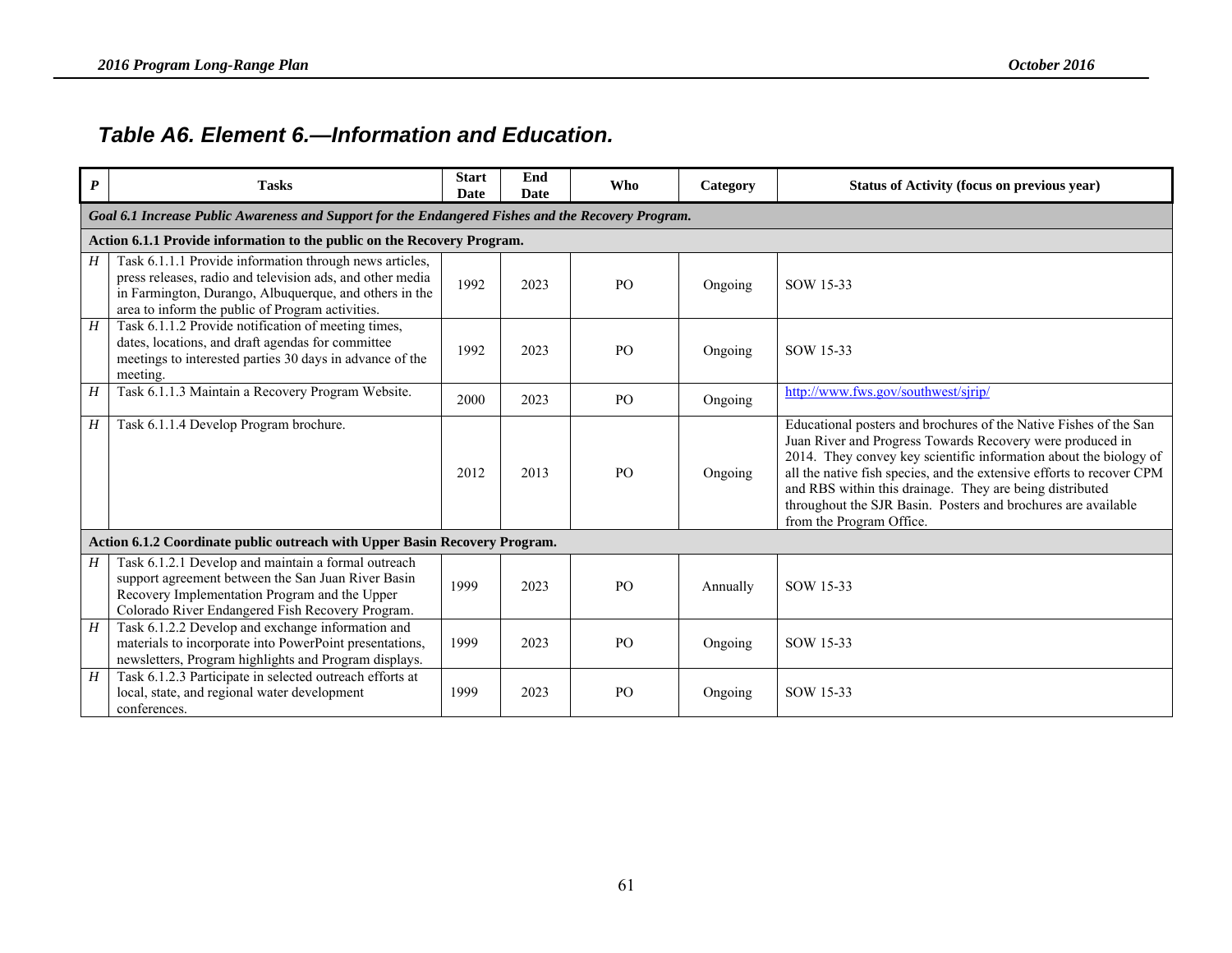# **Appendix B. Completed Long-Range Plan Tasks** *(from 2009 LRP Elements 1-7)*

| <b>Tasks</b>                                                                                                                                                                   | <b>Recovery</b><br><b>Goals Priority</b> | <b>Primary</b><br><b>Responsibility</b> | <b>Start</b><br>Date | Completion<br><b>Date</b> | <b>Description and Comments</b>                                                                                                                                                                                                                                                                                                                                                                 |
|--------------------------------------------------------------------------------------------------------------------------------------------------------------------------------|------------------------------------------|-----------------------------------------|----------------------|---------------------------|-------------------------------------------------------------------------------------------------------------------------------------------------------------------------------------------------------------------------------------------------------------------------------------------------------------------------------------------------------------------------------------------------|
| <b>Goal 1.1-Describe Biotic and Abiotic</b><br><b>Baseline Conditions.</b>                                                                                                     |                                          |                                         |                      |                           |                                                                                                                                                                                                                                                                                                                                                                                                 |
| <b>Action 1.1.1 Determine the relative</b><br>abundance and distribution of endangered<br>fishes, as well as other native and nonnative<br>fishes in the San Juan River Basin. |                                          |                                         |                      |                           |                                                                                                                                                                                                                                                                                                                                                                                                 |
| Task 1.1.1.1 Conduct ichthyofaunal surveys of<br>mainstem, tributary streams, and secondary<br>channels to determine fish species associated<br>with these habitats.           | Medium<br>(Completed)                    | FWS, NMGF,<br>BC                        | 1987                 | 1997                      | Ichthyofaunal surveys were during 1987-1989<br>(Platania 1990) to determine the size of the remaining<br>CPM population and to characterize the fish<br>population of the San Juan River. Additional surveys<br>were done during the 7-year research program.                                                                                                                                   |
| Task 1.1.1.2 Conduct radio telemetry<br>investigations to help define species<br>distributions, movements, spawning sites, and<br>habitat use.                                 | Medium<br>(Completed)                    | <b>FWS</b>                              | 1991                 | 2000                      | Although this task was completed (Ryden 2000;<br>Miller and Ptacek 2000), more radiotelemetry work<br>may be necessary to better understand habitat use and<br>movement of newly established populations of CPM<br>and RBS.                                                                                                                                                                     |
| Task 1.1.1.3 Monitor the distribution and<br>abundance of wild fish populations in the San<br>Juan River to document status and trends.                                        | High<br>(Completed)                      | BC                                      | 1991                 | 1997                      | Results of the 7-year research program were<br>assimilated (Holden 2000) and strategies for research<br>and monitoring were developed.                                                                                                                                                                                                                                                          |
| <b>Action 1.1.2 Describe life history</b><br>parameters of wild CPM and RBS.                                                                                                   |                                          |                                         |                      |                           |                                                                                                                                                                                                                                                                                                                                                                                                 |
| Task 1.1.2.2 Locate and describe areas of<br>reproductive activity and nursery habitats to<br>better understand species spawning needs.                                        | High<br>(Completed)                      | FWS, BC,<br><b>NMGF</b>                 | 1991                 | 1997                      | Reproduction should be documented from capture of<br>ripe and gravid fish, drifting larvae, and age-0 fish.<br>Wild adult CPM were radio-tracked during 1991-<br>1997 (Ryden 2000) and in 1993-1994 to assess<br>habitat use (Miller and Ptacek 2000). Results of the<br>7-year research program were assimilated (Holden<br>2000) and strategies for research and monitoring were<br>developed |
| Task 1.1.2.3 Describe and quantify habitats<br>selected by various life stages of CPM and<br>RBS.                                                                              | High<br>(Completed)                      | FWS, NMGF                               | 1991                 | 1997                      | Capture locations of CPM and RBS should be<br>described and quantified and river flows documented.<br>Results of the 7-year research program were<br>assimilated (Holden 2000) and strategies for research<br>and monitoring were developed                                                                                                                                                     |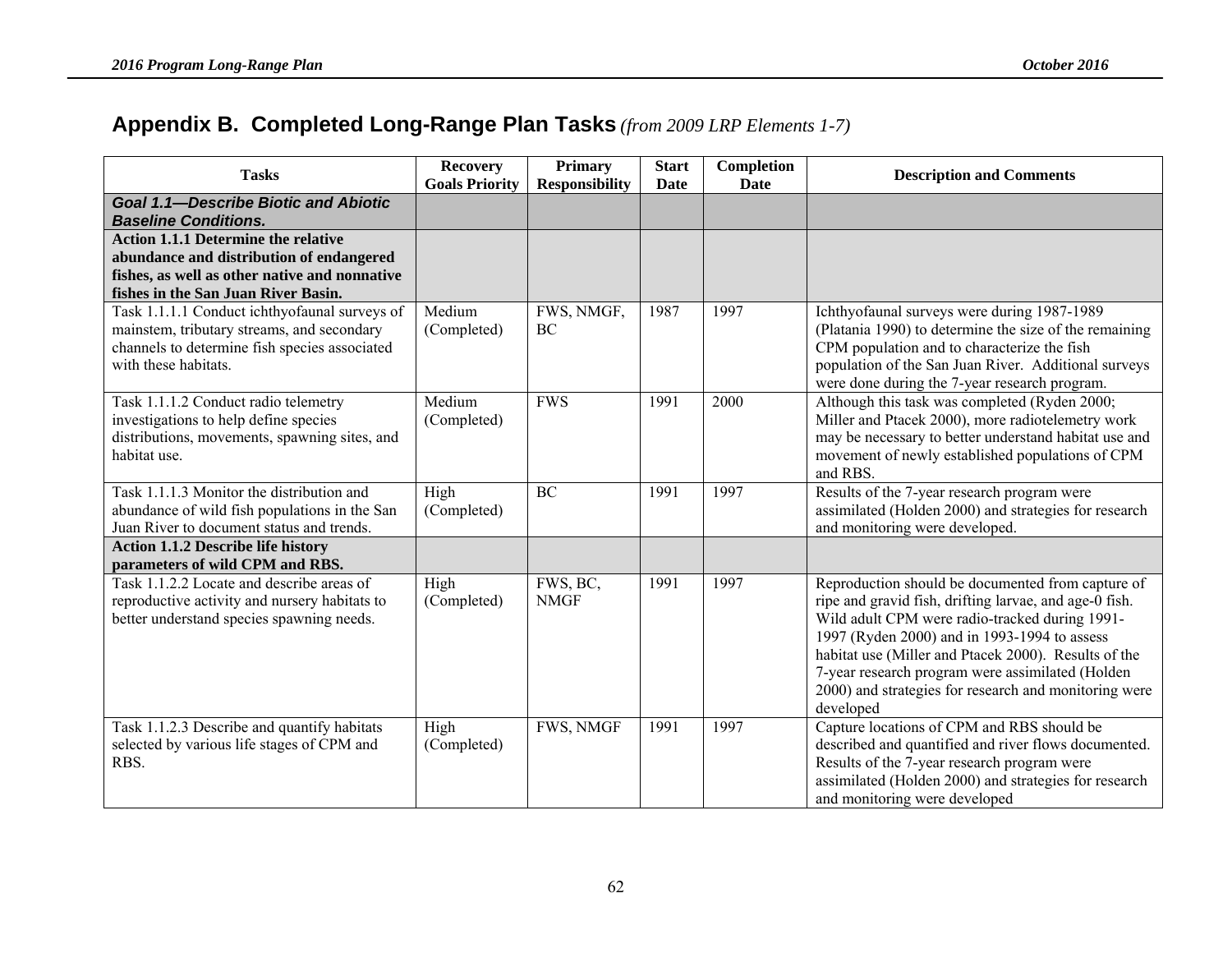| <b>Tasks</b>                                                                                                                                                                                                                                                                                                                | <b>Recovery</b><br><b>Goals Priority</b> | <b>Primary</b><br><b>Responsibility</b> | <b>Start</b><br>Date | Completion<br><b>Date</b> | <b>Description and Comments</b>                                                                                                                                                                                                                                                                                                                                                                                                                                                                                                                                                                                                                     |
|-----------------------------------------------------------------------------------------------------------------------------------------------------------------------------------------------------------------------------------------------------------------------------------------------------------------------------|------------------------------------------|-----------------------------------------|----------------------|---------------------------|-----------------------------------------------------------------------------------------------------------------------------------------------------------------------------------------------------------------------------------------------------------------------------------------------------------------------------------------------------------------------------------------------------------------------------------------------------------------------------------------------------------------------------------------------------------------------------------------------------------------------------------------------------|
| Action 1.1.3 Describe and evaluate flow,<br>habitat, and other abiotic relationships.                                                                                                                                                                                                                                       |                                          |                                         |                      |                           |                                                                                                                                                                                                                                                                                                                                                                                                                                                                                                                                                                                                                                                     |
| Task 1.1.3.1 Describe, model and evaluate<br>different flow regimes.                                                                                                                                                                                                                                                        | High<br>(Completed)                      | FWS, BOR                                | 1995                 | 1997                      | Requested releases have been evaluated for response<br>of habitat (Pucherelli and Clark 1990; Pucherelli and<br>Goettlicher 1992; Goettlicher and Pucherelli 1994;<br>Bliesner and Lamarra 2002) and fish (Propst et al.<br>1999).                                                                                                                                                                                                                                                                                                                                                                                                                  |
| Task 1.1.3.2 Determine response of<br>geomorphology and habitat to flow with the<br>use of habitat mapping and river<br>geomorphology.<br>Task 5.2.3.6 Refine and standardize habitat<br>classification for consistent use with fish<br>sampling and habitat mapping.<br><b>Action 1.1.4 Identify and evaluate limiting</b> | High<br>(Completed)                      | FWS, NMGF                               | 1995                 | 1997                      | Relationships have been developed between channel<br>geomorphology, mesohabitats, and river flow to<br>identify flows that maximize habitat of various life<br>stages of CPM and RBS (Archer and Crowl 2000b;<br>Archer et al. 2000; Bliesner and Lamarra 2000, 2007;<br>Gido and Propst 1999; Lamarra 2004; Miller and<br>Ptacek 2000). River reaches with simple, moderate,<br>and complex channels have been mapped for<br>geomorphic features and mesohabitats.<br>A standard habitat classification system is needed that<br>can be used for fisheries, hydrology, and<br>geomorphology.                                                       |
| factors and determine necessary research to<br>identity actions that will minimize or<br>remove these limiting factors.                                                                                                                                                                                                     |                                          |                                         |                      |                           |                                                                                                                                                                                                                                                                                                                                                                                                                                                                                                                                                                                                                                                     |
| Task1.1.4.1 Compile, evaluate, and synthesize<br>historic water quality information on the San<br>Juan River to identify water quality parameters<br>that may be detrimental to native and<br>endangered fish species (e.g., mercury,<br>selenium, polycyclic aromatic hydrocarbons<br>$[PAHs]$ ).                          | Highest                                  | BC, BOR                                 | 1991                 | 1997                      | Based on data collection and evaluation during the 7-<br>year research period, the BC concluded that water<br>quality in the San Juan River was not a limiting factor<br>to recovery of the endangered fishes or to restoration<br>and maintenance of the native fish community. Years<br>of monitoring and research have not clearly linked<br>water contaminants and pollutants with adverse<br>effects to the CPM and Razorback Sucker (Abell<br>1994). In a synoptic study of contaminants data from<br>the 7-year research period, Simpson and Lusk (1999)<br>concluded harm from selenium as a contaminant issue<br>for the Razorback Sucker. |
| Task 1.1.4.2 Determine and quantify                                                                                                                                                                                                                                                                                         | High                                     | FWS, NMGF                               | 1991                 | 1997                      | Primary habitats used by wild fish have been                                                                                                                                                                                                                                                                                                                                                                                                                                                                                                                                                                                                        |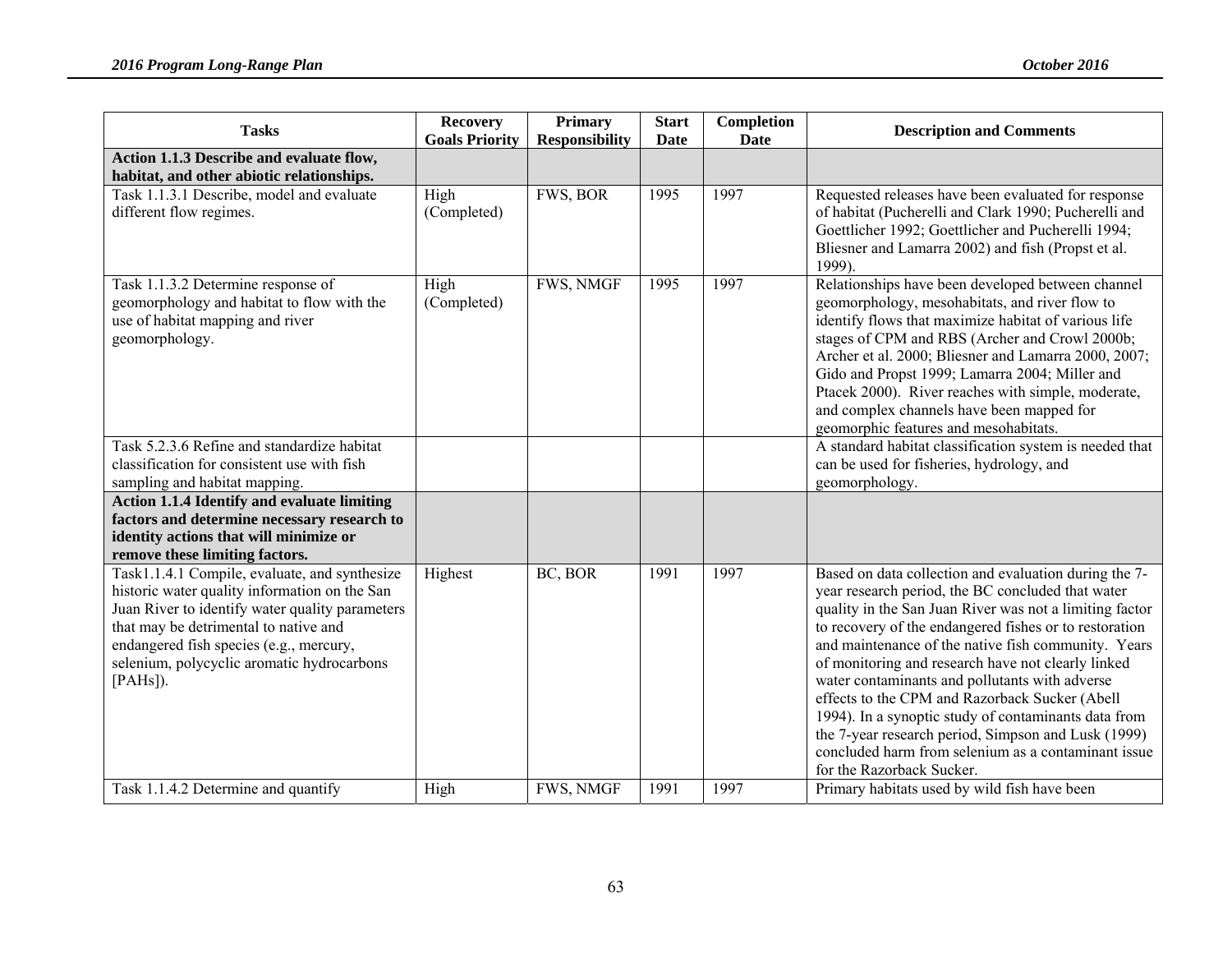| <b>Tasks</b>                                                                                                                                                                                                                      | <b>Recovery</b><br><b>Goals Priority</b> | <b>Primary</b><br><b>Responsibility</b> | <b>Start</b><br><b>Date</b> | Completion<br>Date | <b>Description and Comments</b>                                                                                                                                                                                                                                                                                                                                                                          |
|-----------------------------------------------------------------------------------------------------------------------------------------------------------------------------------------------------------------------------------|------------------------------------------|-----------------------------------------|-----------------------------|--------------------|----------------------------------------------------------------------------------------------------------------------------------------------------------------------------------------------------------------------------------------------------------------------------------------------------------------------------------------------------------------------------------------------------------|
| mesohabitat types and channel forms used by<br>native and endangered fish.                                                                                                                                                        | (Completed)                              |                                         |                             |                    | documented (Archer and Crowl 2000b; Archer et al.<br>2000; Bliesner and Lamarra 2000, 2007; Gido and<br>Propst 1999; Lamarra 2004; Miller and Ptacek 2000).                                                                                                                                                                                                                                              |
| Task 1.1.4.3 Evaluate effects of nonnative fish<br>on native and endangered species and identify<br>the most problematic nonnative species.                                                                                       | Highest<br>(Completed)                   | <b>FWS, NMGF</b>                        | 1996                        | 1999               | Initial evaluation of nonnative fish in the San Juan<br>River has been completed (Brooks et al. 2000; Propst<br>and Hobbes 2000).                                                                                                                                                                                                                                                                        |
| Task 1.1.4.4 Estimate numbers of wild CPM<br>and RBS in the San Juan River Basin and<br>evaluate prospects for reestablishment of<br>populations with and without hatchery<br>augmentation.                                       | High<br>(Completed)                      | FWS, NMGF,<br>BC                        | 1991                        | 1997               | Numbers of wild CPM and RBS were found to be low<br>in the San Juan River (Holden 2000).                                                                                                                                                                                                                                                                                                                 |
| Task 1.1.4.5 Survey health of fish in the San<br>Juan River to ensure adequate protection from<br>diseases and parasites.                                                                                                         | Highest<br>(Completed)                   | <b>FWS</b>                              | 1998                        | 2000               | Fish health surveys were conducted on the San Juan<br>River during 1992-1997 (Landye et al. 2000).                                                                                                                                                                                                                                                                                                       |
| <b>Action 1.1.5 Synthesize and integrate</b><br>information to describe baseline conditions<br>and to guide future actions.                                                                                                       |                                          |                                         |                             |                    |                                                                                                                                                                                                                                                                                                                                                                                                          |
| Task 1.1.5.1 Synthesize, integrate, and<br>evaluate the 7-year research program.                                                                                                                                                  | High<br>(Completed)                      | FWS, NMGF                               |                             | 2000               | A 7-year research program was conducted 1991-1997<br>(Holden 2000). This effort helped to provide baseline<br>information for the ichthyofauna of the San Juan<br>River. During this program effort, methods were<br>sometimes modified to meet the exigencies of the San<br>Juan River, to incorporate new information and<br>technologies, and to improve efficiency and quality of<br>data collected. |
| <b>Goal 1.2-Develop New Information as</b><br>Necessary.                                                                                                                                                                          |                                          |                                         |                             |                    |                                                                                                                                                                                                                                                                                                                                                                                                          |
| <b>Action 1.2.3 Assemble information from</b><br>nonnative fish capture information.                                                                                                                                              |                                          |                                         |                             |                    |                                                                                                                                                                                                                                                                                                                                                                                                          |
| Task 1.2.3.1 Use data and information<br>gathered from nonnative fish efforts to<br>describe best strategies for minimizing<br>negative impacts to native and endangered fish<br>species.<br>Goal 2.1-Establish a Genetically and | Highest (Initial<br>phase<br>completed)  | FWS, NMGF                               | 2000                        | 2005               | A pilot study and ongoing investigations have been<br>conducted to implement and evaluate the best<br>strategies for controlling nonnative fish. Ongoing<br>evaluation is needed, including assessment of new<br>technologies for controlling nonnative fishes.                                                                                                                                          |
| <b>Demographically Viable, Self-</b>                                                                                                                                                                                              |                                          |                                         |                             |                    |                                                                                                                                                                                                                                                                                                                                                                                                          |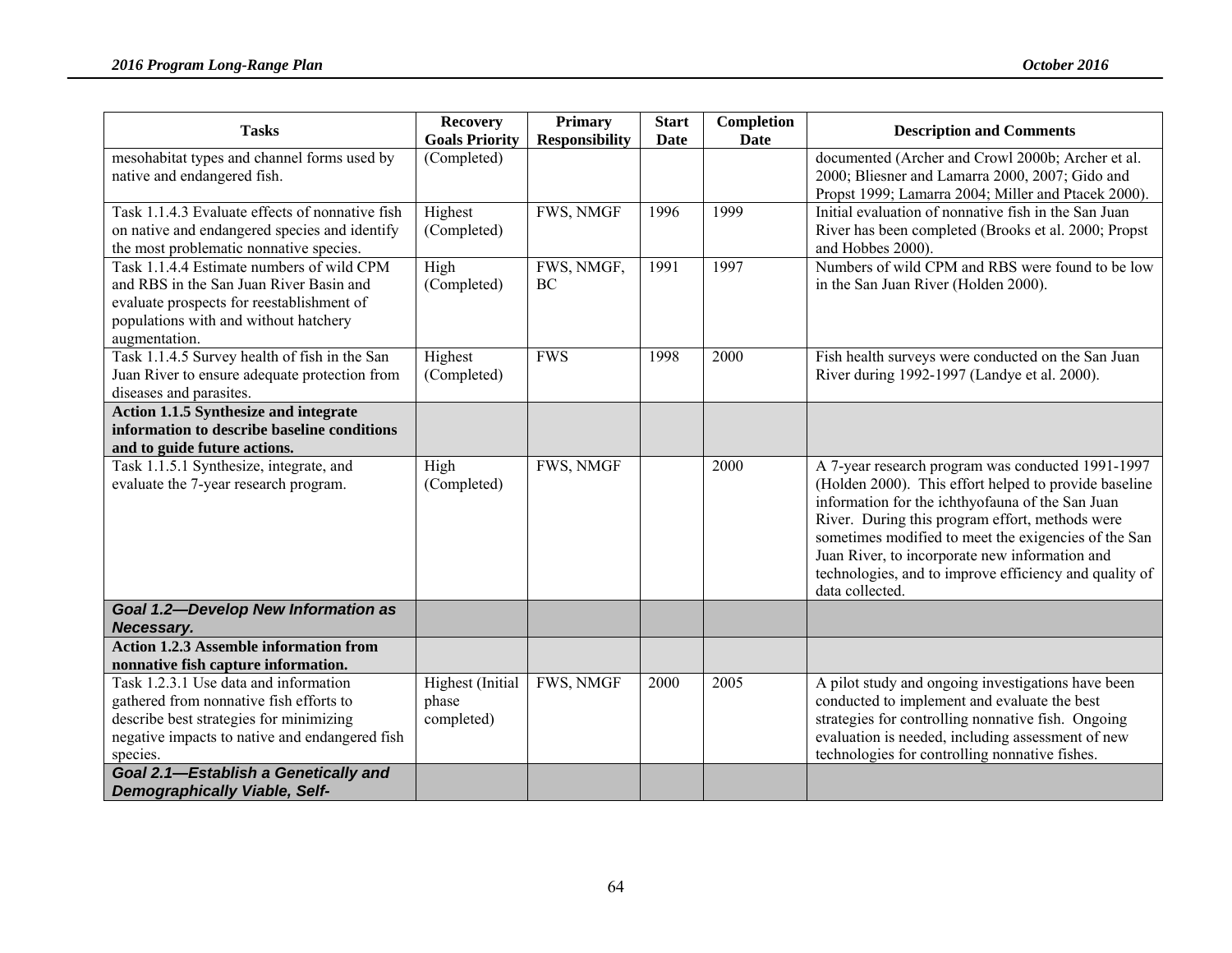| <b>Tasks</b>                                                                                                                             | <b>Recovery</b><br><b>Goals Priority</b> | <b>Primary</b><br><b>Responsibility</b> | <b>Start</b><br>Date | Completion<br><b>Date</b> | <b>Description and Comments</b>                                                                                                                                                                                                                                              |
|------------------------------------------------------------------------------------------------------------------------------------------|------------------------------------------|-----------------------------------------|----------------------|---------------------------|------------------------------------------------------------------------------------------------------------------------------------------------------------------------------------------------------------------------------------------------------------------------------|
| <b>Sustaining CPM Population.</b>                                                                                                        |                                          |                                         |                      |                           |                                                                                                                                                                                                                                                                              |
| Action 2.1.1 Develop plans for rearing and<br>stocking CPM.                                                                              |                                          |                                         |                      |                           |                                                                                                                                                                                                                                                                              |
| Task 2.1.1.1 Develop a genetics management<br>plan to guide artificial propagation and ensure<br>genetic diversity and viability of CPM. | Highest<br>(Completed)                   | FWS, DNFH                               |                      | 2003                      | A Genetics Management Plan for CPM and RBS was<br>developed in 2003 (Crist and Ryden 2003).                                                                                                                                                                                  |
| Task 2.1.1.2 Develop an augmentation plan for<br>CPM to provide a strategy for producing,<br>rearing, and stocking fish.                 | Highest<br>(Completed)                   | <b>FWS</b>                              |                      | 2003                      | An Augmentation Plan for CPM was developed in<br>2003 (Ryden 2003a).                                                                                                                                                                                                         |
| Action 1.1.2 Produce, rear, and stock<br>sufficient numbers of CPM to meet stocking<br>goals of augmentation plan.                       |                                          |                                         |                      |                           |                                                                                                                                                                                                                                                                              |
| Task 1.1.2.1 Annually produce and rear at least<br>300,000 age-0 (50-55 mm TL) and 3,000 age-<br>1 CPM at SNARRC.                        | Highest<br>(Completed)                   | FWS, DNFH                               | 2000                 | 2009                      | At least 300,000 age-0 (50–55 mm TL) CPM will be<br>produced and reared annually at the SNARRC for an<br>8-year period, 2002-2009. Analyses showed no<br>survival advantage to stocking age-1 CPM. Goal<br>revised in 2010 to produce, rear, and stock 400,000<br>age-0 CPM. |
| Task 1.1.2.2 Annually stock > 300,000 age-0<br>CPM.                                                                                      | Highest<br>(Completed)                   | FWS, DNFH                               | 2000                 | 2009                      | At least 300,000 age-0 (50-55 mm TL) CPM will be<br>released annually from the SNARRC, into the San<br>Juan River for an 8- year period, 2002-2009. See<br>above.                                                                                                            |
| Task 1.1.2.3 Annually stock 3,000 age-1 CPM.                                                                                             | Highest<br>(Completed)                   | FWS, DNFH                               | 2000                 | 2009                      | A total of 3,000 age-1 CPM will be stocked and PIT<br>tagged annually in the San Juan River through 2009.<br>No age-1 CPM will be stocked beginning in 2011.                                                                                                                 |
| Goal 2.2-Establish a Genetically and<br><b>Demographically Viable, Self-</b><br><b>Sustaining RBS Population.</b>                        |                                          |                                         |                      |                           |                                                                                                                                                                                                                                                                              |
| Action 2.2.1 Develop plans for rearing and<br>stocking RBS.                                                                              |                                          |                                         |                      |                           |                                                                                                                                                                                                                                                                              |
| Task 2.2.1.1 Develop a genetics management<br>plan to guide artificial propagation and ensure<br>genetic diversity and viability of RBS. | Highest<br>(Completed)                   | FWS, BC                                 |                      | 2003                      | A Genetics Management Plan for CPM and RBS was<br>developed in 2003 (Crist and Ryden 2003).                                                                                                                                                                                  |
| Task 2.2.1.2 Develop an augmentation plan for<br>RBS to provide a strategy for producing,<br>rearing, and stocking fish.                 | Highest<br>(Completed)                   | FWS, BC                                 |                      | 2003                      | An experimental stocking program for RBS was<br>conducted 1994-1997. An Augmentation Plan for<br>RBS was developed in 1997 (Ryden 1997) for a 5-                                                                                                                             |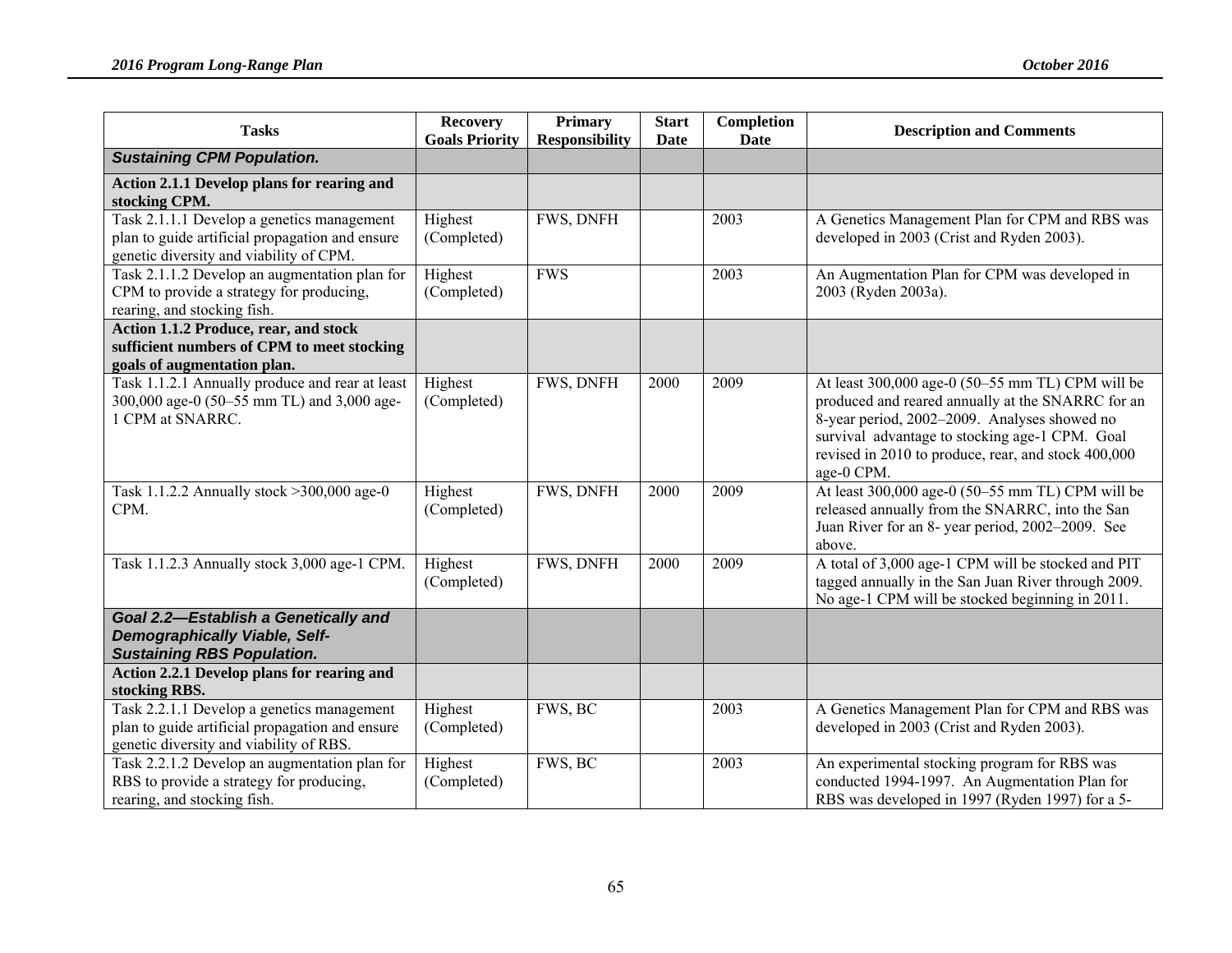| <b>Tasks</b>                                                                                                                                                                                     | <b>Recovery</b>        | <b>Primary</b>        | <b>Start</b>                            | Completion  | <b>Description and Comments</b>                                                                                                                                                                                                                                                                                                                                                      |
|--------------------------------------------------------------------------------------------------------------------------------------------------------------------------------------------------|------------------------|-----------------------|-----------------------------------------|-------------|--------------------------------------------------------------------------------------------------------------------------------------------------------------------------------------------------------------------------------------------------------------------------------------------------------------------------------------------------------------------------------------|
|                                                                                                                                                                                                  | <b>Goals Priority</b>  | <b>Responsibility</b> | <b>Date</b>                             | <b>Date</b> |                                                                                                                                                                                                                                                                                                                                                                                      |
|                                                                                                                                                                                                  |                        |                       |                                         |             | year period, 1997-2001, and recommended stocking<br>73,482 RBS; only 5,890 were stocked for a lack of<br>hatchery and grow-out facilities. An addendum to the<br>plan was developed in 2003 (Ryden 2003b) to extend<br>the program for 8 years, 2004-2011, and<br>recommended stocking 91,200 age-2 RBS (> 300 mm<br>TL) or 11,400 annually.                                         |
| <b>Goal 1.2-Evaluate CPM and RBS</b>                                                                                                                                                             |                        |                       |                                         |             |                                                                                                                                                                                                                                                                                                                                                                                      |
| <b>Augmentation Program and Genetic</b><br>Integrity.                                                                                                                                            |                        |                       |                                         |             |                                                                                                                                                                                                                                                                                                                                                                                      |
| <b>Action 1.2.2 Evaluate methods to improve</b><br>CPM and RBS stocking successes.                                                                                                               |                        |                       |                                         |             |                                                                                                                                                                                                                                                                                                                                                                                      |
| Task 1.2.2.2 Assimilate the genetics<br>information on CPM and RBS to describe best<br>strategies for establishing and maintaining<br>genetically viable wild populations of<br>endangered fish. | Highest<br>(Completed) | FWS, BR               |                                         | 2003        | • Genetics management plan for the endangered<br>fishes of the San Juan River (Crist and Ryden 2003)<br>• SNARRC Species Augmentation Plans                                                                                                                                                                                                                                          |
| Goal 2.4 – Minimize fish entrainment at<br>diversion structures in the San Juan Basin.                                                                                                           |                        |                       |                                         |             |                                                                                                                                                                                                                                                                                                                                                                                      |
| Action 2.4.1 Identify diversions that could<br>potentially entrain endangered fish in the San<br>Juan River and remediate where necessary.                                                       |                        |                       |                                         |             |                                                                                                                                                                                                                                                                                                                                                                                      |
| Task 2.4.1.1 Design, construct, and maintain a fish<br>deflection weir at the Hogback Diversion.                                                                                                 | 2005                   | 2015                  | BOR,<br>BC,<br>PO,<br>FWS,<br><b>NN</b> | Ongoing     | A fish deflection weir at Hogback Diversion was completed<br>in FY2013. PIT tag antennas were installed on the structure<br>in 2014 and tests conducted to test for effectiveness. Of the<br>803 fish stocked for the experiment, 18 fish or 2.2% became<br>entrained in the canal (i.e., lost from the river); however,<br>overall detection was low. Additional tests are planned. |
| Goal 3.1-Provide Suitable Flows to<br><b>Support Recovery of CPM and RBS</b><br>Populations.                                                                                                     |                        |                       |                                         |             |                                                                                                                                                                                                                                                                                                                                                                                      |
| Action 3.1.1 Develop flow regimes to<br>provide adequate base flow and function to<br>maintain habitat for CPM and RBS.                                                                          |                        |                       |                                         |             |                                                                                                                                                                                                                                                                                                                                                                                      |
| Task 3.1.1.1 Identify and develop flow<br>recommendations for the San Juan River.                                                                                                                | Highest<br>(Completed) | BC                    |                                         | 1999        | Flow Recommendations for the San Juan River were<br>developed and implemented in 1999 (Holden 1999).                                                                                                                                                                                                                                                                                 |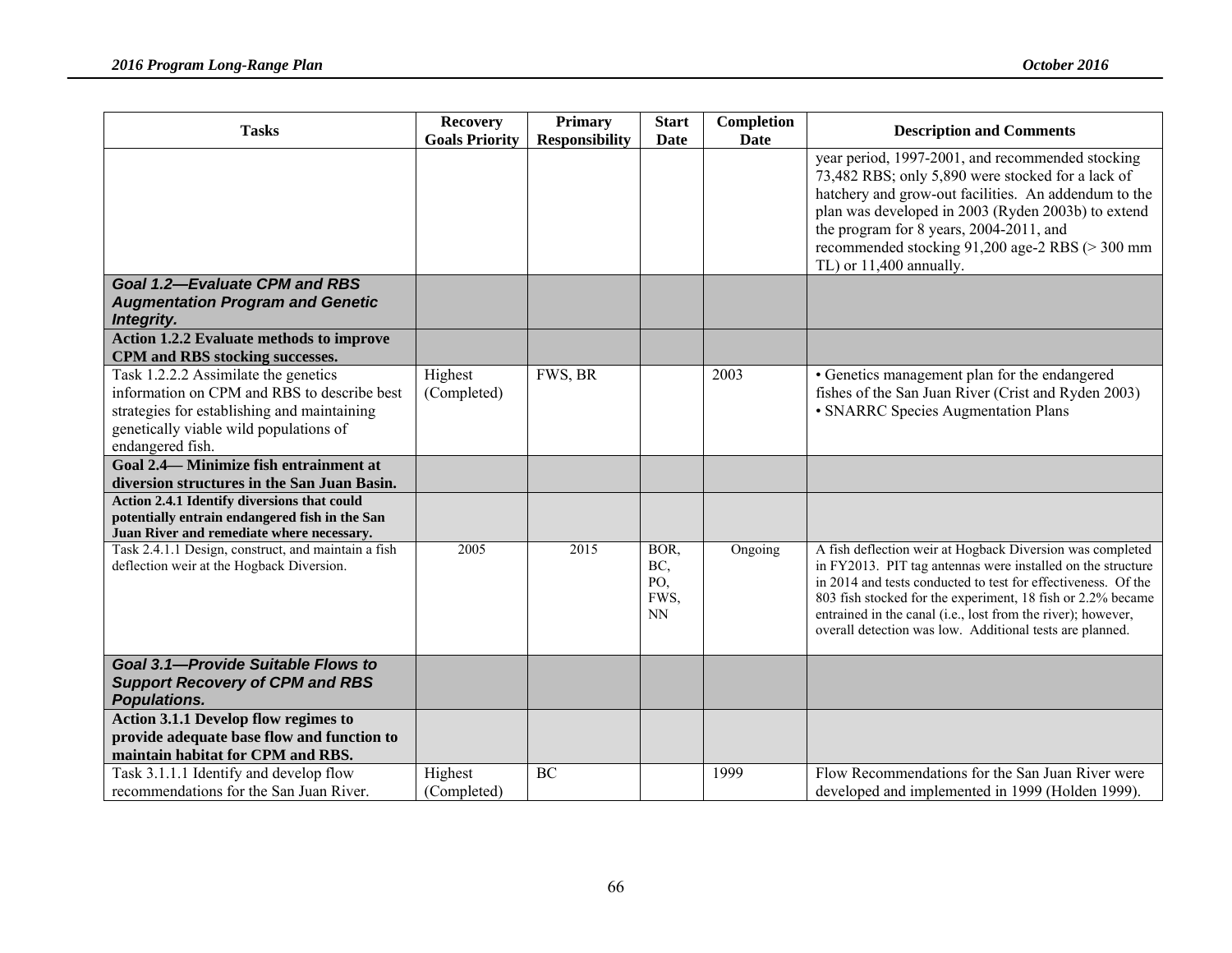| <b>Tasks</b>                                                                                                                                                            | <b>Recovery</b><br><b>Goals Priority</b> | Primary<br><b>Responsibility</b> | <b>Start</b><br>Date | Completion<br><b>Date</b> | <b>Description and Comments</b>                                                                                                                                                                                                                                                                                                                                                                                                                                                                                               |
|-------------------------------------------------------------------------------------------------------------------------------------------------------------------------|------------------------------------------|----------------------------------|----------------------|---------------------------|-------------------------------------------------------------------------------------------------------------------------------------------------------------------------------------------------------------------------------------------------------------------------------------------------------------------------------------------------------------------------------------------------------------------------------------------------------------------------------------------------------------------------------|
| <b>Goal 3.3-Provide Increased Range to</b><br><b>Support Recovery of CPM and RBS</b><br><b>Populations.</b>                                                             |                                          |                                  |                      |                           |                                                                                                                                                                                                                                                                                                                                                                                                                                                                                                                               |
| <b>Action 3.3.1 Provide and maintain fish</b><br>passage at diversion structures.                                                                                       |                                          |                                  |                      |                           |                                                                                                                                                                                                                                                                                                                                                                                                                                                                                                                               |
| Task 3.3.1.1 Identify and evaluate fish barriers<br>in the San Juan River.                                                                                              | Highest<br>(Completed)                   | <b>BC</b>                        |                      | 1996                      | Fish barriers were identified and evaluated in 1996 by<br>Masslich and Holden (1996).                                                                                                                                                                                                                                                                                                                                                                                                                                         |
| Task 3.3.1.2 Remove Cudei Diversion to<br>provide fish passage.                                                                                                         | Highest<br>(Completed)                   | BIA, NN                          |                      | 2001                      | The Cudei Diversion was removed in 2001. The<br>Cudei Diversion is owned by the Navajo Nation.                                                                                                                                                                                                                                                                                                                                                                                                                                |
| Task 3.3.1.3 Provide and maintain fish passage<br>at the Hogback Diversion.                                                                                             | Highest<br>(Completed)                   | BIA, NN                          |                      | 2002                      | Fish passage at Hogback Diversion was completed in<br>2002. The Hogback Diversion is owned by the<br>Navajo Nation. No maintenance is anticipated.                                                                                                                                                                                                                                                                                                                                                                            |
| Task 3.3.1.4 Provide and maintain selective<br>fish passage at the Public Service Company of<br>New Mexico (PNM) Weir.                                                  | Highest<br>(Completed)                   | FWS, NN                          |                      | 2003                      | Fish passage at Public Service Company of New<br>Mexico (PNM) Weir was completed in 2003.                                                                                                                                                                                                                                                                                                                                                                                                                                     |
| Action 3.3.2 Evaluate fish passage for native<br>and endangered fish species to and from<br>Lake Powell in light of a natural waterfall at<br>low reservoir elevations. |                                          |                                  |                      |                           |                                                                                                                                                                                                                                                                                                                                                                                                                                                                                                                               |
| Task 3.3.2.1 Identify extent of problem from<br>natural waterfall on passage of native and<br>nonnative fish from Lake Powell into the San<br>Juan River.               | High<br>(Completed)                      | FWS, BOR,<br>BC.                 | 2009                 | 2010                      | The extent that the natural waterfall in the lower San<br>Juan River impedes fish migration should be<br>determined. BOR assessed the risk for predators<br>recolonizing the river when water level in Lake<br>Powell rises to a level that the waterfall is inundated.<br>They concluded that there is a 60 to 75% chance the<br>waterfall will be inundated for a total of 30 months<br>(not necessarily continuously) between 2008 and<br>2030. Probabilities for longer inundation are<br>available (6-26-07 CC Meeting). |
| Goal 3.4-Provide Suitable Water<br><b>Quality to Support Recovery of CPM</b><br>and RBS Populations.                                                                    |                                          |                                  |                      |                           |                                                                                                                                                                                                                                                                                                                                                                                                                                                                                                                               |
| <b>Action 3.4.2 Evaluate effects of river</b><br>temperature on native and endangered fish.                                                                             |                                          |                                  |                      |                           |                                                                                                                                                                                                                                                                                                                                                                                                                                                                                                                               |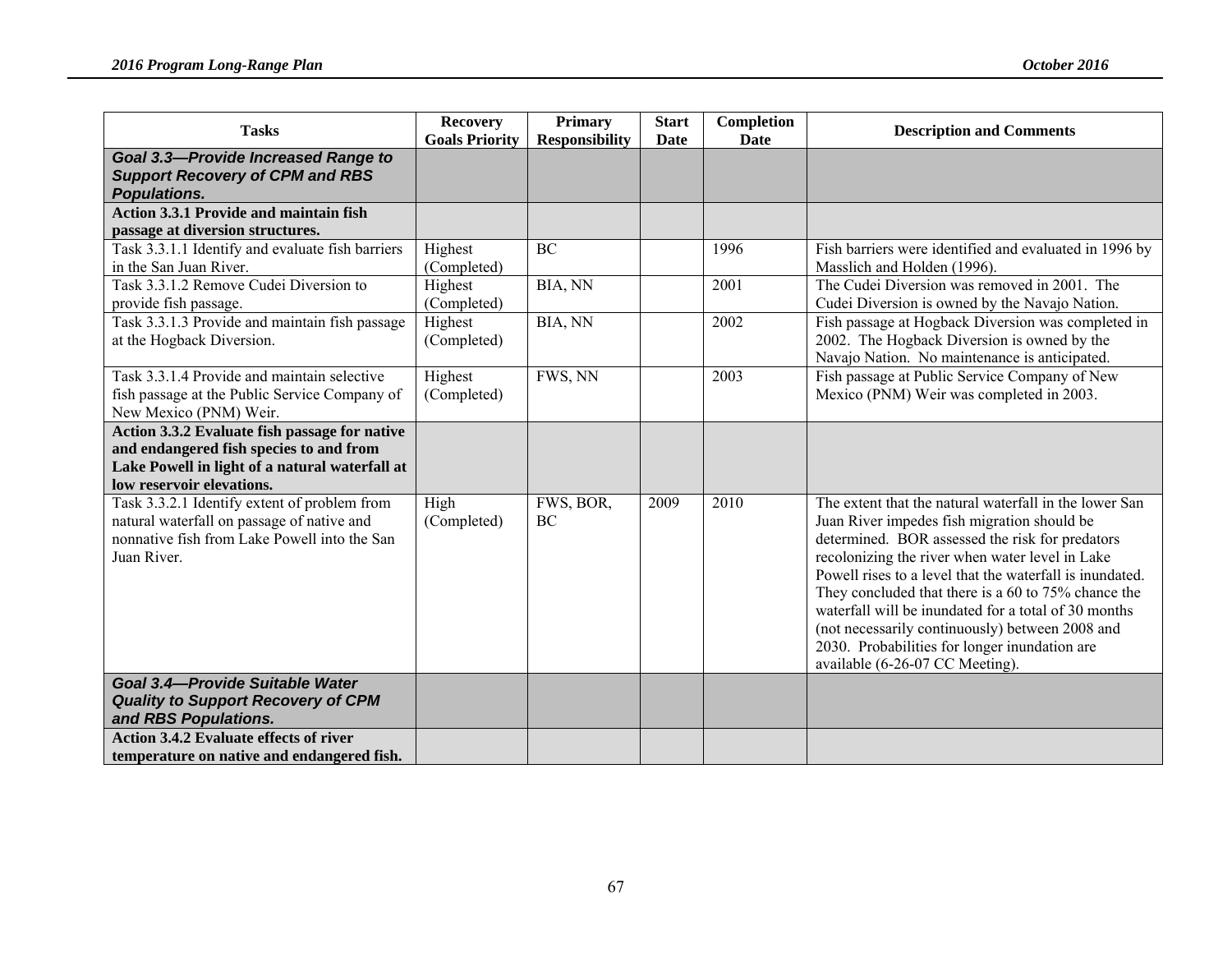| <b>Tasks</b>                                                                                                                                                                                               | <b>Recovery</b><br><b>Goals Priority</b> | <b>Primary</b><br><b>Responsibility</b> | <b>Start</b><br><b>Date</b> | Completion<br><b>Date</b> | <b>Description and Comments</b>                                                                                                                                                                                                                                                                                                                                                                                                                                                                                                                                                                                                                                                    |
|------------------------------------------------------------------------------------------------------------------------------------------------------------------------------------------------------------|------------------------------------------|-----------------------------------------|-----------------------------|---------------------------|------------------------------------------------------------------------------------------------------------------------------------------------------------------------------------------------------------------------------------------------------------------------------------------------------------------------------------------------------------------------------------------------------------------------------------------------------------------------------------------------------------------------------------------------------------------------------------------------------------------------------------------------------------------------------------|
| Task 3.4.2.1 Determine if cold water releases<br>from Navajo Dam into the San Juan River<br>impede endangered fish reproduction or limit<br>endangered fish populations downstream of the<br>Animas River. | High<br>(Completed)                      | <b>BC</b>                               |                             | 2006                      | Based on the reports, SJR Fishes Response to<br>Thermal Modification - A White Paper Investigation<br>(Lamarra 2007) and Cutler (2006) Navajo Reservoir<br>and SJR Temperature Study, the BC determined a<br>temperature control device (TCD) was not warranted.<br>Impacts to spawning and rearing from cold releases<br>from Navajo Dam into the SJR appeared to be<br>minimal. Spawning is determined by time-of-year<br>more than temperature cue. A TCD may provide<br>seasonal range expansion above critical habitat but is<br>unknown if range expansion above critical habitat is<br>necessary for recovery. More information is needed<br>(BC Meeting, May 17-18, 2007). |
| <b>Goal 4.1-Control Problematic</b><br><b>Nonnative Fishes as Needed.</b>                                                                                                                                  |                                          |                                         |                             |                           |                                                                                                                                                                                                                                                                                                                                                                                                                                                                                                                                                                                                                                                                                    |
| <b>Action 4.1.1 Develop, implement, and</b><br>evaluate the most effective strategies for<br>reducing problematic nonnative fish.                                                                          |                                          |                                         |                             |                           |                                                                                                                                                                                                                                                                                                                                                                                                                                                                                                                                                                                                                                                                                    |
| Task 4.1.1.1 Identify and prioritize the most<br>problematic nonnative fish species.                                                                                                                       | Highest<br>(Completed)                   | <b>BC</b>                               | 2000                        | 2003                      | This determination was made through a risk<br>assessment and consensus of biologists. Davis (2003)<br>identified Channel Catfish and Common Carp as the<br>most problematic species.                                                                                                                                                                                                                                                                                                                                                                                                                                                                                               |
| Task 4.1.1.2 Design and implement a pilot<br>program to evaluate nonnative fish control<br>strategies and gears.                                                                                           | Highest<br>(Completed)                   | <b>FWS</b>                              | 2000                        | 2003                      | The Nonnative Fish Monitoring And Control Plan<br>(Davis 2003) served as a pilot program and identified<br>removal reaches and evaluated sampling gears and<br>strategies.                                                                                                                                                                                                                                                                                                                                                                                                                                                                                                         |
| Task 4.1.1.3 Develop a long-term nonnative<br>fish control strategy and specific objectives for<br>nonnative fish control<br>Action 4.1.4 Obtain reliable population estimates of CPM and RBS.             | Highest<br>(Completed)                   | <b>FWS</b>                              | 2009                        | 2010                      | A nonnative fish control strategy will be developed<br>and implemented for the San Juan River. This<br>strategy will identify removal tactics, gear types,<br>personnel, and costs necessary to meet removal<br>criteria established in Task 5.1.1.2.                                                                                                                                                                                                                                                                                                                                                                                                                              |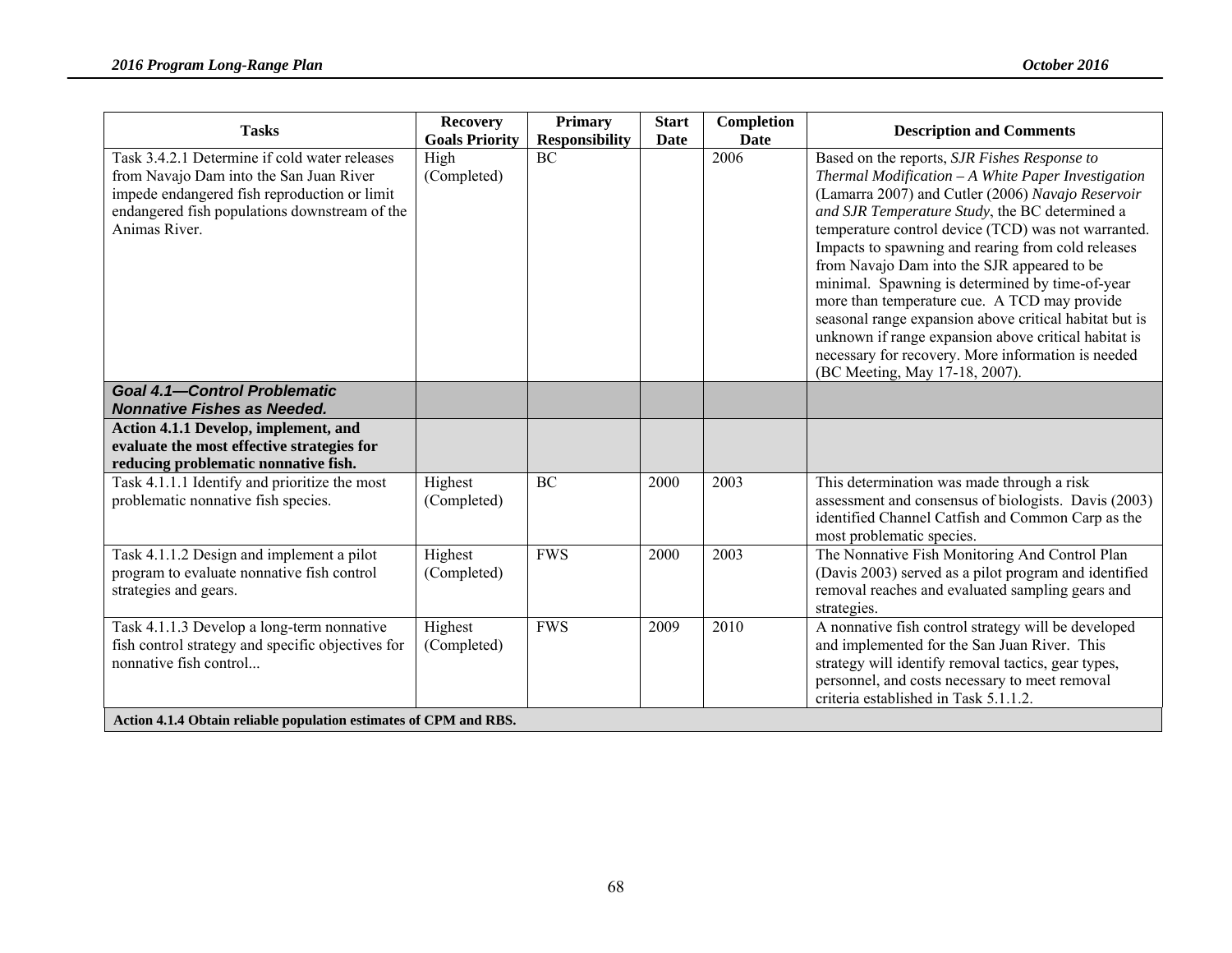| <b>Tasks</b>                                                                                                                                                                                                                                                                | <b>Recovery</b><br><b>Goals Priority</b> | <b>Primary</b><br><b>Responsibility</b> | <b>Start</b><br>Date | Completion<br>Date | <b>Description and Comments</b>                                                                                                                                                                                                                                                                                                                                                                                                                                                                                                                                                                                                                                         |
|-----------------------------------------------------------------------------------------------------------------------------------------------------------------------------------------------------------------------------------------------------------------------------|------------------------------------------|-----------------------------------------|----------------------|--------------------|-------------------------------------------------------------------------------------------------------------------------------------------------------------------------------------------------------------------------------------------------------------------------------------------------------------------------------------------------------------------------------------------------------------------------------------------------------------------------------------------------------------------------------------------------------------------------------------------------------------------------------------------------------------------------|
| Task 4.1.4.1 Implement pilot project to develop<br>mark-recapture population estimates to supplement<br>catch rate estimators for reliable and precise<br>population estimates to help determine if downlist<br>and delist criteria of recovery goals are being<br>achieved | 2009                                     | 2013                                    | <b>BC</b>            | Ongoing            | In 2009 and 2010, population estimates for CPM (age $2+$ )<br>and RBS (if they had been in the river for one over-winter<br>period) were calculated using data collected during<br>nonnative fish removal efforts from Shiprock, NM to Clay<br>Hills, UT. Specific mark/recapture trips were not<br>completed; however, estimates were generated using data<br>collected via standard nonnative fish removal<br>methodologies. To develop point estimates, data were used<br>from a variety of sampling trips that were conducted within<br>one month of each other. Estimates were not generated in<br>2011 but will be generated using data collected during<br>2012. |
| <b>Action 3.1.2 Establish and evaluate</b><br>strategies for handling removed nonnative<br>fish in collaboration with state and tribal<br>agencies.                                                                                                                         |                                          |                                         |                      |                    |                                                                                                                                                                                                                                                                                                                                                                                                                                                                                                                                                                                                                                                                         |
| Task 3.1.2.1 Evaluate and revise, as necessary,<br>translocation strategy for Channel Catfish<br>removed from the San Juan River.                                                                                                                                           |                                          | <b>FWS</b>                              | <b>FWS</b>           |                    | Channel Catfish are no longer translocated, in part,<br>due to several reasons including: (1) cost/benefit of<br>translocation in relation to unpredictability of catch<br>among trips; (2) fish health concerns, specifically the<br>accumulation of mercury in older Channel Catfish;<br>and (3) fish importation concerns between the States<br>of Utah and New Mexico. Channel Catfish have not<br>been translocated since 2006 and, at this point, there<br>are no plans to reinitiate this activity. Will not be<br>pursued until the health concerns can be addressed.                                                                                           |
| Task 3.1.2.2 Implement standardized fish<br>health analysis for translocated Channel<br>Catfish to avoid transfer of harmful pathogens.                                                                                                                                     |                                          | <b>FWS</b>                              | <b>FWS</b>           |                    | Standardized fish health testing should be<br>implemented if the translocation of Channel Catfish is<br>reinitiated.                                                                                                                                                                                                                                                                                                                                                                                                                                                                                                                                                    |
| Task 3.1.2.3 Develop, evaluate, and implement<br>standard procedures for disposal of fish that<br>cannot be translocated.                                                                                                                                                   |                                          | <b>FWS</b>                              | <b>FWS</b>           |                    | Standard procedures have not been developed, to<br>date. Current disposal is to bury, when feasible, all<br>nonnative fishes removed from the San Juan River.                                                                                                                                                                                                                                                                                                                                                                                                                                                                                                           |